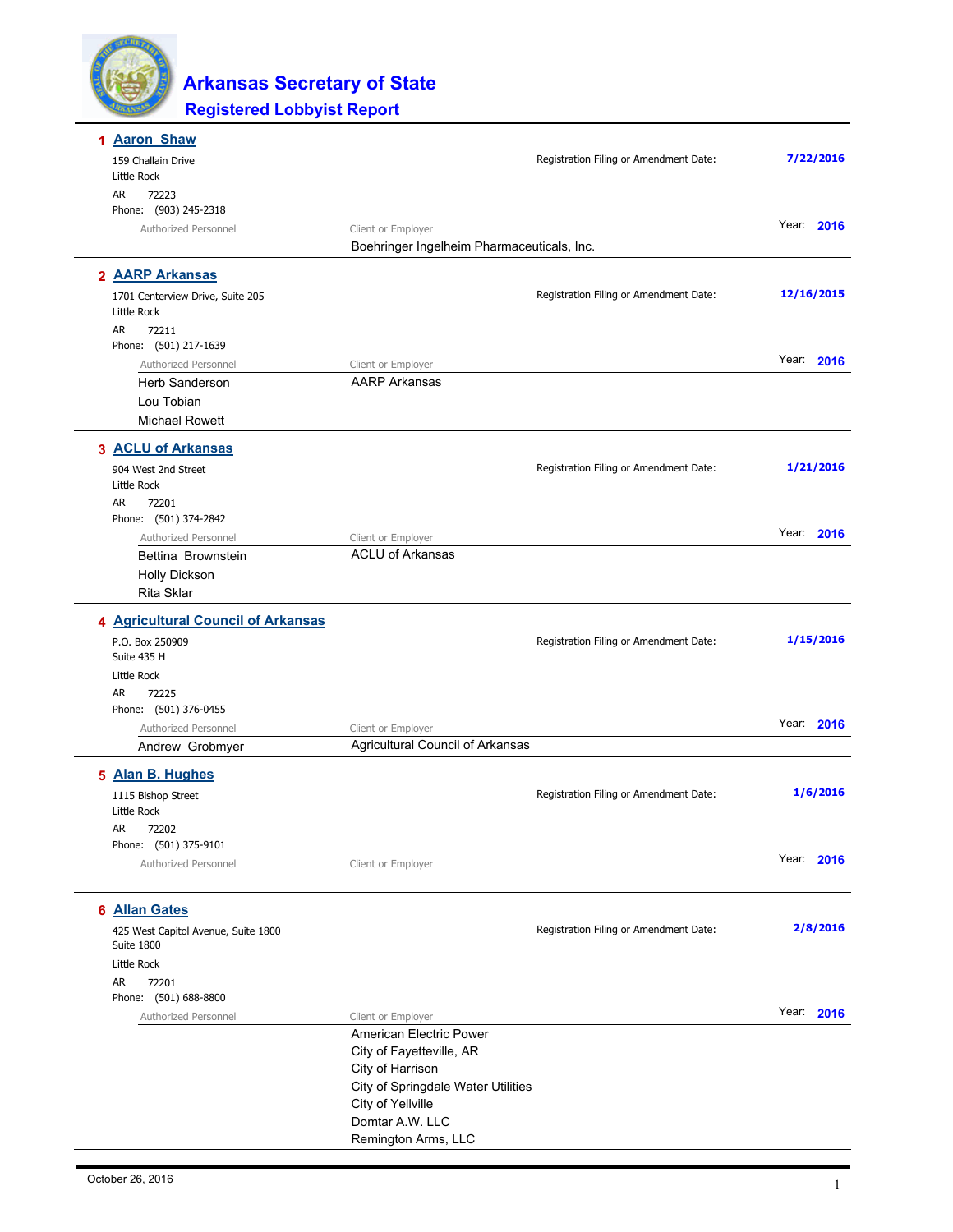

|           | <b>Allen W. Bird</b>                                 |                                                                                         |                                        |                              |
|-----------|------------------------------------------------------|-----------------------------------------------------------------------------------------|----------------------------------------|------------------------------|
|           | P.O. Box 55033                                       |                                                                                         | Registration Filing or Amendment Date: | 1/4/2016                     |
| AR.       | Little Rock<br>72205                                 |                                                                                         |                                        |                              |
|           | Phone: (501) 907-7436                                |                                                                                         |                                        |                              |
|           | Authorized Personnel                                 | Client or Employer                                                                      |                                        | Year: 2016                   |
|           |                                                      | American Express Travel Related Services Company, Inc.                                  |                                        |                              |
|           | 8 Alpine Group, Inc.                                 |                                                                                         |                                        |                              |
|           | 500 North Capitol Street, NW, Suite 210<br>Suite 201 |                                                                                         | Registration Filing or Amendment Date: | 1/13/2016                    |
|           | Washington                                           |                                                                                         |                                        |                              |
| DC        | 20001-7407<br>Phone: (202) 547-1831                  |                                                                                         |                                        |                              |
|           | Authorized Personnel                                 | Client or Employer                                                                      |                                        | Year: 2016                   |
|           | <b>Bob Brooks</b>                                    | American Rental Association                                                             |                                        |                              |
|           |                                                      | Magellan Midstream Partners, L.P.                                                       |                                        |                              |
|           | 9 American Foundation for Suicide Prevention AR      |                                                                                         |                                        |                              |
|           | PO Box 251223                                        |                                                                                         | Registration Filing or Amendment Date: | 5/13/2016                    |
|           | Little Rock                                          |                                                                                         |                                        | Filed termiation on 6/8/2016 |
| <b>AR</b> | 72225                                                |                                                                                         |                                        |                              |
|           | Phone: (501) 258-0428                                |                                                                                         |                                        | Year: 2016                   |
|           | Authorized Personnel                                 | Client or Employer<br>American Foundation for Suicide Prevention-AR Chapter             |                                        |                              |
|           |                                                      |                                                                                         |                                        |                              |
|           | 10 Andy Miller                                       |                                                                                         |                                        |                              |
|           | 1401 W. Capitol, Suite 225                           |                                                                                         | Registration Filing or Amendment Date: | 1/8/2016                     |
| AR        | Little Rock                                          |                                                                                         |                                        |                              |
|           | 72201<br>Phone: (501) 548-6811                       |                                                                                         |                                        |                              |
|           | Authorized Personnel                                 | Client or Employer                                                                      |                                        | Year: 2016                   |
|           |                                                      | Southwestern Energy Company and its subsidiaries                                        |                                        |                              |
|           | 11 Angie Cooper                                      |                                                                                         |                                        |                              |
|           | 1716 Breckenridge Dr.                                |                                                                                         | Registration Filing or Amendment Date: | 1/7/2016                     |
|           | Little Rock                                          |                                                                                         |                                        |                              |
| AR        | 72227                                                |                                                                                         |                                        |                              |
|           | Phone: (501) 912-4099                                |                                                                                         |                                        |                              |
|           | Authorized Personnel                                 | Client or Employer                                                                      |                                        | Year: 2016                   |
|           |                                                      | American Council of Engineering Cos of AR<br>Arkansas Society of Professional Engineers |                                        |                              |
|           |                                                      |                                                                                         |                                        |                              |
|           | 12 Ann H Gilbert                                     |                                                                                         |                                        |                              |
|           | 620 West Broadway Street                             |                                                                                         | Registration Filing or Amendment Date: | 1/5/2016                     |
| AR        | North Litle Rock<br>72114                            |                                                                                         |                                        |                              |
|           | Phone: (501) 372-8900                                |                                                                                         |                                        |                              |
|           | Authorized Personnel                                 | Client or Employer                                                                      |                                        | Year: 2016                   |
|           |                                                      | Arkansas Transit Association, Inc.                                                      |                                        |                              |
|           | <b>13 Ann Mattingly</b>                              |                                                                                         |                                        |                              |
|           | 10090 Briarwood Drive                                |                                                                                         | Registration Filing or Amendment Date: | 12/16/2015                   |
|           | St. Louis                                            |                                                                                         |                                        |                              |
| МO        | 63124                                                |                                                                                         |                                        |                              |
|           | Phone: (314) 283-6290                                |                                                                                         |                                        |                              |
|           | Authorized Personnel                                 | Client or Employer                                                                      |                                        | Year: 2016                   |
|           |                                                      | Otsuka America Pharmaceutical, Inc.                                                     |                                        |                              |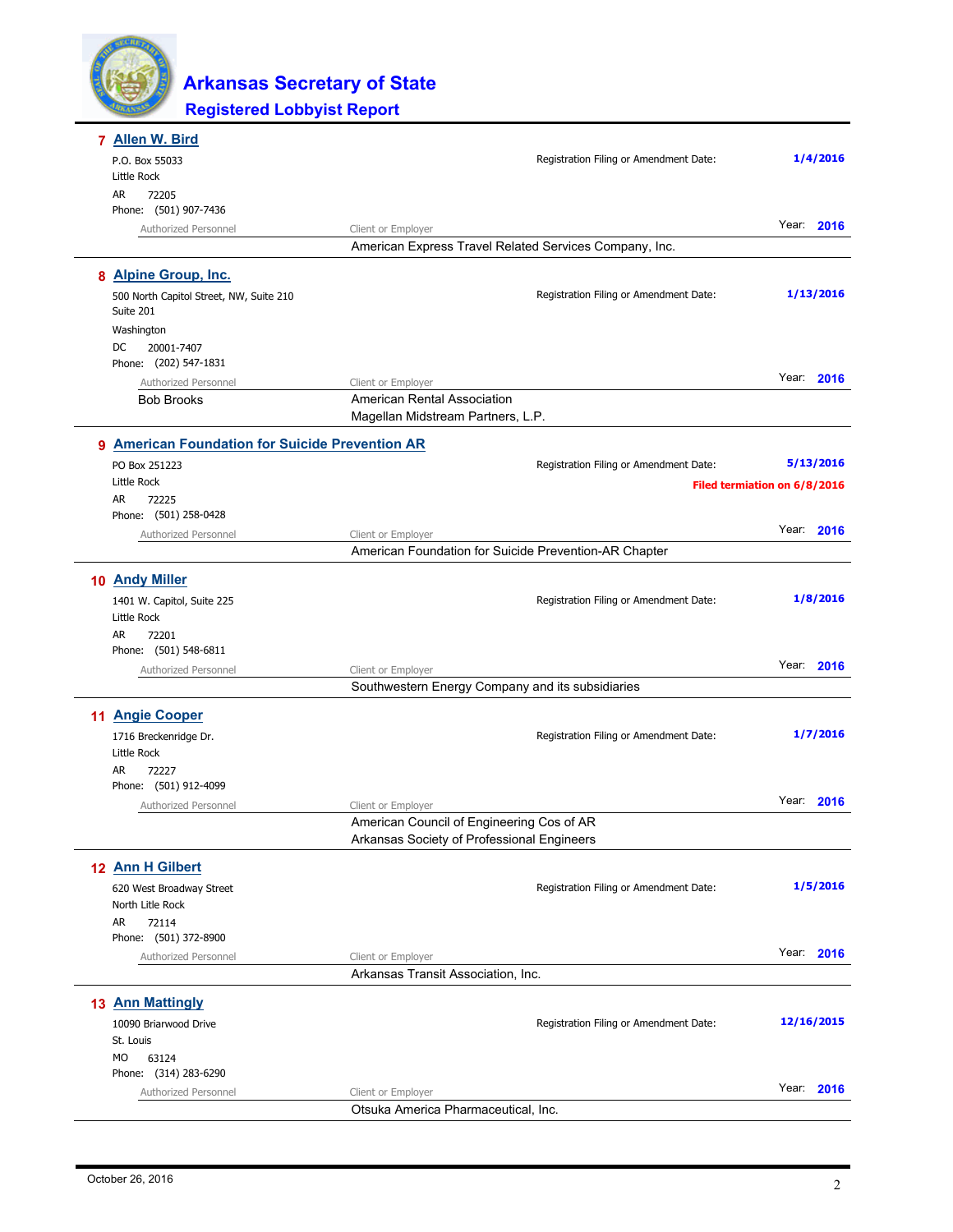| <b>14 Anthony Piagentini</b>                                 |                                              |                                        |               |
|--------------------------------------------------------------|----------------------------------------------|----------------------------------------|---------------|
| 13551 Triton Park Blvd                                       |                                              | Registration Filing or Amendment Date: | 12/16/2015    |
| Louisville                                                   |                                              |                                        |               |
| КY<br>40223                                                  |                                              |                                        |               |
| Phone: (502) 253-5150<br>Authorized Personnel                | Client or Employer                           |                                        | Year:<br>2016 |
|                                                              | WellCare Health Plans Inc.                   |                                        |               |
|                                                              |                                              |                                        |               |
| <b>15 Anthony Roulette</b>                                   |                                              |                                        |               |
| c/o NRA OGC, 11250 Waples Mill Road<br>11250 Waples Mill Rd. |                                              | Registration Filing or Amendment Date: | 1/12/2016     |
| Fairfax                                                      |                                              |                                        |               |
| VA<br>22030<br>Phone: (703) 267-1250                         |                                              |                                        |               |
| Authorized Personnel                                         | Client or Employer                           |                                        | Year: 2016    |
|                                                              | National Rifle Association of America        |                                        |               |
| 16 Apple Inc.                                                |                                              |                                        |               |
|                                                              |                                              | Registration Filing or Amendment Date: | 10/12/2016    |
| 1 Infinite Loop, MS 169-5BE<br>Cupertino                     |                                              |                                        |               |
| CA<br>95014                                                  |                                              |                                        |               |
| Phone: (415) 389-6800                                        |                                              |                                        |               |
| Authorized Personnel                                         | Client or Employer                           |                                        | Year: 2016    |
| Mark McDougal                                                | Apple Inc.                                   |                                        |               |
| 17 Area Agency on Aging of Northwest Arkansas                |                                              |                                        |               |
| 1510 Rock Springs Road                                       |                                              | Registration Filing or Amendment Date: | 1/6/2016      |
| Harrison                                                     |                                              |                                        |               |
| AR<br>72602<br>Phone: (870) 741-1144                         |                                              |                                        |               |
| Authorized Personnel                                         | Client or Employer                           |                                        | Year: 2016    |
| <b>Brad Bailey</b>                                           | Area Agency on Aging of Northwest Arkansas   |                                        |               |
| Jerry Mitchell                                               |                                              |                                        |               |
| <b>William Dearmore</b>                                      |                                              |                                        |               |
| 18 Arkansas Advanced Energy Association                      |                                              |                                        |               |
| 124 W. Capitol Avenue, Suite 1630<br><b>Little Rock</b>      |                                              | Registration Filing or Amendment Date: | 1/12/2016     |
| AR<br>72201                                                  |                                              |                                        |               |
| Phone: (501) 537-0190                                        |                                              |                                        |               |
| Authorized Personnel                                         | Client or Employer                           |                                        | Year: 2016    |
| <b>Steve Patterson</b>                                       |                                              |                                        |               |
| 19 Arkansas Advocates for Children and Families              |                                              |                                        |               |
| 1400 W. Markham St. Suite 306                                |                                              | Registration Filing or Amendment Date: | 10/12/2016    |
| Little Rock                                                  |                                              |                                        |               |
| AR<br>72201                                                  |                                              |                                        |               |
| Phone: (501) 371-9678<br>Authorized Personnel                | Client or Employer                           |                                        | Year: 2016    |
| <b>Eleanor Wheeler</b>                                       | Arkansas Advocates for Children and Families |                                        |               |
| Jennifer Ferguson                                            |                                              |                                        |               |
| Kerri Sernel                                                 |                                              |                                        |               |
| Laura Kelllams                                               |                                              |                                        |               |
| Marquita Little                                              |                                              |                                        |               |
| Paul Kelly                                                   |                                              |                                        |               |
| Rich Huddleston                                              |                                              |                                        |               |
| Tamika Edwards                                               |                                              |                                        |               |
| Virginia Blankenship                                         |                                              |                                        |               |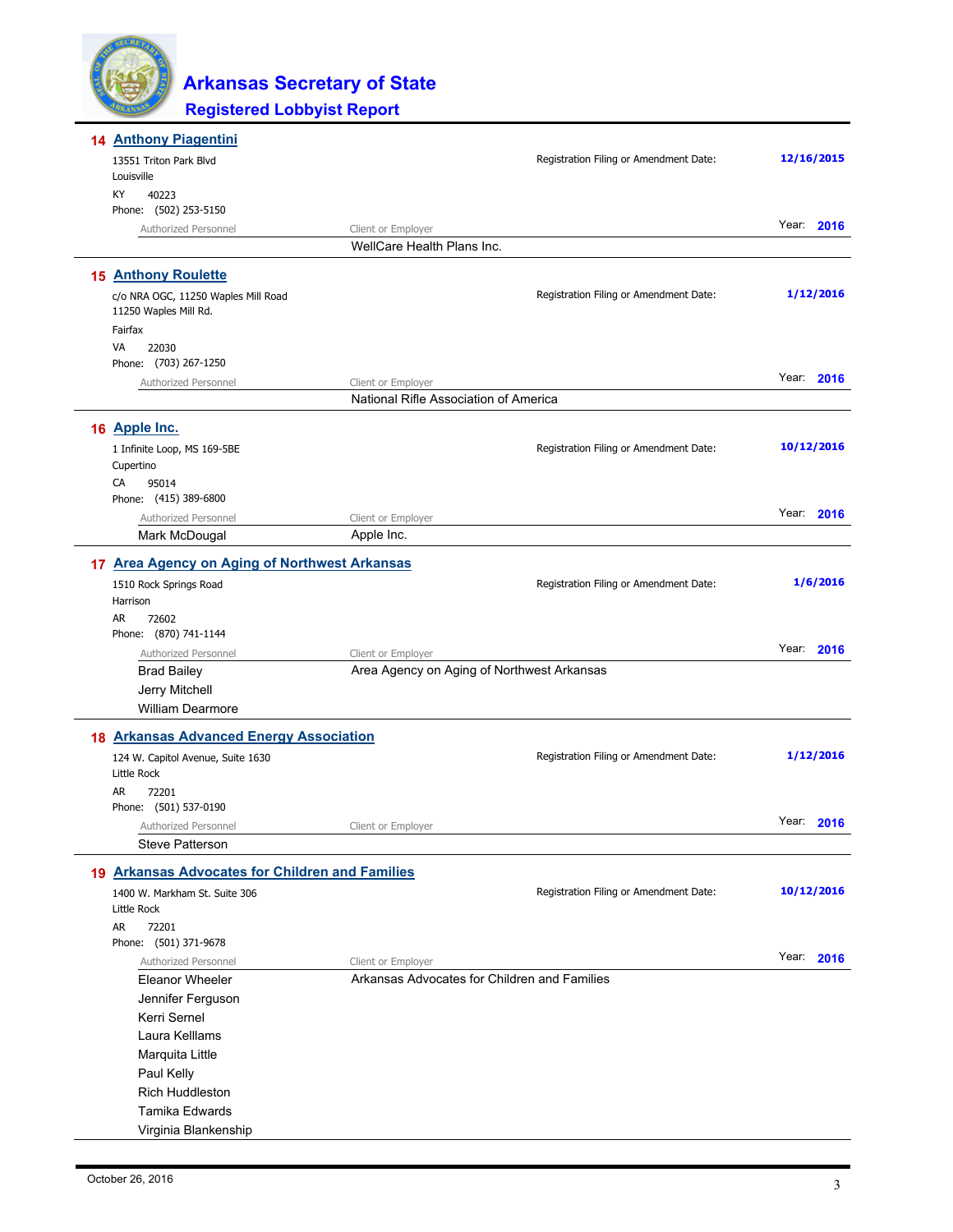

| 20 Arkansas Asphalt Pavement Association                           |                                       |                                        |            |           |
|--------------------------------------------------------------------|---------------------------------------|----------------------------------------|------------|-----------|
| 301 S. Victory Street                                              |                                       | Registration Filing or Amendment Date: |            | 1/7/2016  |
| <b>Little Rock</b>                                                 |                                       | Filed termiation on 4/18/2016          |            |           |
| AR.<br>72201                                                       |                                       |                                        |            |           |
| Phone: (501) 219-1100                                              |                                       |                                        |            |           |
| Authorized Personnel                                               | Client or Employer                    |                                        | Year: 2016 |           |
| Guy Washburn                                                       | Arkansas Asphalt Pavement Association |                                        |            |           |
| 21 Arkansas Association of Educational Administrators              |                                       |                                        |            |           |
| 219 South Victory Street                                           |                                       | Registration Filing or Amendment Date: |            | 6/3/2016  |
| Little Rock                                                        |                                       |                                        |            |           |
| AR<br>72201                                                        |                                       |                                        |            |           |
| Phone: (501) 372-1691                                              |                                       |                                        |            |           |
| Authorized Personnel                                               | Client or Employer                    |                                        | Year:      | 2016      |
| <b>Mike Mertens</b>                                                |                                       |                                        |            |           |
| <b>Richard Abernathy</b>                                           |                                       |                                        |            |           |
| 22 Arkansas Bankers Association                                    |                                       |                                        |            |           |
| 1220 West Third St.                                                |                                       | Registration Filing or Amendment Date: |            | 1/5/2016  |
| Little Rock                                                        |                                       |                                        |            |           |
| AR<br>72201                                                        |                                       |                                        |            |           |
| Phone: (501) 376-3741                                              |                                       |                                        |            |           |
| Authorized Personnel                                               | Client or Employer                    |                                        | Year:      | 2016      |
| Ava Franks                                                         | Arkansas Bankers Association          |                                        |            |           |
| <b>Bill Holmes</b>                                                 |                                       |                                        |            |           |
| 23 Arkansas Blue Cross and Blue Shield, A Mutual Insurance Company |                                       |                                        |            |           |
| 601 Gaines Street                                                  |                                       | Registration Filing or Amendment Date: | 12/17/2015 |           |
| Little Rock                                                        |                                       |                                        |            |           |
| AR<br>72201                                                        |                                       |                                        |            |           |
| Phone: (501) 378-2000                                              |                                       |                                        |            |           |
| Authorized Personnel                                               | Client or Employer                    |                                        | Year: 2016 |           |
|                                                                    | Arkansas Blue Cross & Blue Shield     |                                        |            |           |
|                                                                    | <b>HMO Partners Inc.</b>              |                                        |            |           |
|                                                                    | <b>USAble Corporation</b>             |                                        |            |           |
| 24 Arkansas Cattlemen's Association                                |                                       |                                        |            |           |
| 310 Executive Court                                                |                                       | Registration Filing or Amendment Date: |            | 1/19/2016 |
| Little Rock                                                        |                                       |                                        |            |           |
| AR<br>72205                                                        |                                       |                                        |            |           |
| Phone: (501) 224-2114                                              |                                       |                                        |            |           |
| Authorized Personnel                                               | Client or Employer                    |                                        | Year:      | 2016      |
| Adam McClung                                                       | Arkansas Cattlemen's Association      |                                        |            |           |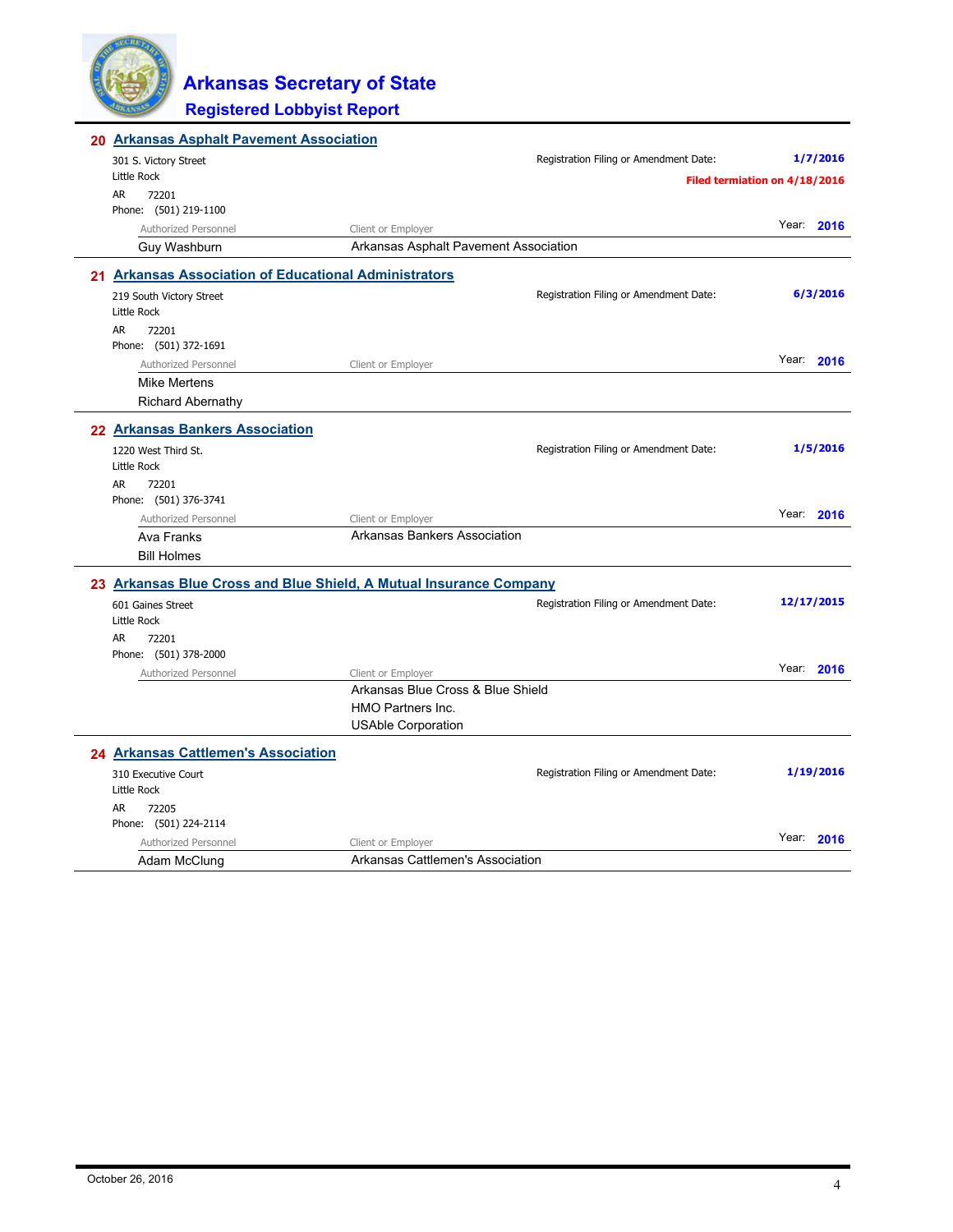

| 25 Arkansas Education Association                |                                  |                                        |                              |
|--------------------------------------------------|----------------------------------|----------------------------------------|------------------------------|
| 1500 West Fourth Street                          |                                  | Registration Filing or Amendment Date: | 4/22/2016                    |
| Little Rock                                      |                                  |                                        |                              |
| AR<br>72201-1064                                 |                                  |                                        |                              |
| Phone: (501) 375-4611                            |                                  |                                        |                              |
| Authorized Personnel                             | Client or Employer               |                                        | Year: 2016                   |
| Angula Davis                                     |                                  |                                        |                              |
| Brenda Robinson                                  |                                  |                                        |                              |
| Carolyn Jones                                    |                                  |                                        |                              |
| <b>Chris Pearson</b>                             |                                  |                                        |                              |
| <b>Conley Hall</b>                               |                                  |                                        |                              |
| David Kizzia                                     |                                  |                                        |                              |
| Marshall T. Greene                               |                                  |                                        |                              |
| Nancy D. Blount                                  |                                  |                                        |                              |
| Robin S. Kuykendall                              |                                  |                                        |                              |
| Sandra S. Roy                                    |                                  |                                        |                              |
| Susana O'Daniel                                  |                                  |                                        |                              |
| Tracey-Ann Nelson                                |                                  |                                        |                              |
| 26 Arkansas Farm Bureau Federation               |                                  |                                        |                              |
| P.O. Box 31                                      |                                  | Registration Filing or Amendment Date: | 4/12/2016                    |
| Little Rock                                      |                                  |                                        | Filed termiation on 7/7/2016 |
| AR<br>72203-0031                                 |                                  |                                        |                              |
| Phone: (501) 228-1564                            |                                  |                                        |                              |
| Authorized Personnel                             | Client or Employer               |                                        | Year: 2016                   |
| <b>BRANDY CARROLL</b>                            | Arkansas Farm Bureau Federation  |                                        |                              |
| <b>BRUCE TENCLEVE</b>                            |                                  |                                        |                              |
| <b>CHUCK TUCKER</b>                              |                                  |                                        |                              |
| <b>DUSTIN HILL</b>                               |                                  |                                        |                              |
| <b>EVAN TEAGUE</b>                               |                                  |                                        |                              |
| <b>HARRY WILLEMS</b>                             |                                  |                                        |                              |
| <b>JENNIFER VICTORY</b>                          |                                  |                                        |                              |
| <b>JEREMY WESSON</b>                             |                                  |                                        |                              |
| <b>JODY URQUHART</b>                             |                                  |                                        |                              |
| <b>JUSTIN REYNOLDS</b>                           |                                  |                                        |                              |
| <b>MARK LAMBERT</b>                              |                                  |                                        |                              |
| <b>MATT KING</b>                                 |                                  |                                        |                              |
| <b>STEVE HIGNIGHT</b>                            |                                  |                                        |                              |
| <b>STEVEN STROH</b>                              |                                  |                                        |                              |
| <b>TRAVIS JUSTICE</b>                            |                                  |                                        |                              |
| <b>WARREN CARTER</b>                             |                                  |                                        |                              |
| 27 Arkansas Healthcare Association               |                                  |                                        |                              |
| 1401 West Capitol Avenue, Suite 180<br>Suite 180 |                                  | Registration Filing or Amendment Date: | 1/15/2016                    |
| Little Rock                                      |                                  |                                        |                              |
| AR<br>72201                                      |                                  |                                        |                              |
| Phone: (501) 374-4422                            |                                  |                                        |                              |
| Authorized Personnel                             | Client or Employer               |                                        | Year: 2016                   |
| <b>Rachel Davis</b>                              | Arkansas Health Care Association |                                        |                              |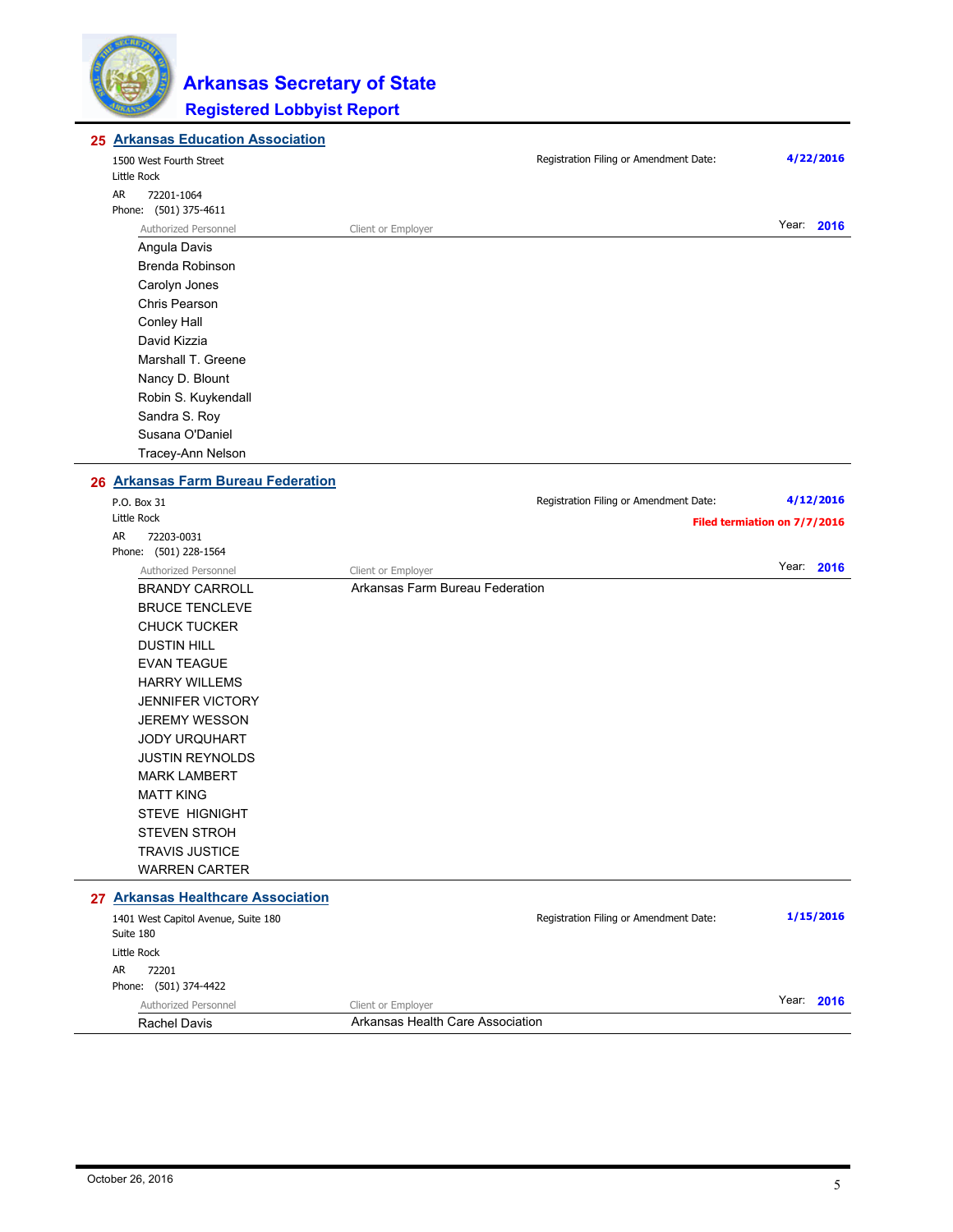

| 28 Arkansas Homefurnishing Association      |                                                             |                                        |               |
|---------------------------------------------|-------------------------------------------------------------|----------------------------------------|---------------|
| 1405 W 6th Street                           |                                                             | Registration Filing or Amendment Date: | 1/14/2016     |
| Little Rock                                 |                                                             |                                        |               |
| AR<br>72201                                 |                                                             |                                        |               |
| Phone: (501) 375-3091                       |                                                             |                                        | Year: 2016    |
| Authorized Personnel<br>Nicholas Palmer     | Client or Employer<br>Arkansas Home Furnishings Association |                                        |               |
| Randy Lann                                  |                                                             |                                        |               |
|                                             |                                                             |                                        |               |
| 29 Arkansas Hospital Association            |                                                             |                                        | 1/15/2016     |
| 419 Natural Resources Drive<br>Little Rock  |                                                             | Registration Filing or Amendment Date: |               |
| AR<br>72205<br>Phone: (501) 224-7878        |                                                             |                                        |               |
| Authorized Personnel                        | Client or Employer                                          |                                        | Year:<br>2016 |
| Elisa M. White                              | Arkansas Hospital Association                               |                                        |               |
| <b>Jodiane Tritt</b>                        |                                                             |                                        |               |
| Paul Cunningham                             |                                                             |                                        |               |
| Robert "Bo" Ryall                           |                                                             |                                        |               |
| 30 Arkansas Hunger Relief Alliance          |                                                             |                                        |               |
| 1400 W. Markham St., Suite 304<br>Suite 304 |                                                             | Registration Filing or Amendment Date: | 1/5/2016      |
| Little Rock                                 |                                                             |                                        |               |
| AR<br>72201                                 |                                                             |                                        |               |
| Phone: (501) 399-9999                       |                                                             |                                        |               |
| Authorized Personnel                        | Client or Employer                                          |                                        | Year:<br>2016 |
| Kathy Webb                                  | Arkansas Hunger Relief Alliance                             |                                        |               |
| Patty Barker                                |                                                             |                                        |               |
| Temeka Williams                             |                                                             |                                        |               |
| 31 Arkansas Interfaith Alliance             |                                                             |                                        |               |
| P. O. Box 2441<br>Little Rock               |                                                             | Registration Filing or Amendment Date: | 1/19/2016     |
| AR<br>72203                                 |                                                             |                                        |               |
| Phone: (501) 626-9220                       |                                                             |                                        |               |
| Authorized Personnel                        | Client or Employer                                          |                                        | Year:<br>2016 |
| Stephen Copley                              |                                                             |                                        |               |
| 32 Arkansas Nonprofit Alliance              |                                                             |                                        |               |
| 100 Rock Street                             |                                                             | Registration Filing or Amendment Date: | 3/10/2016     |
| Little Rock                                 |                                                             |                                        |               |
| AR<br>72201                                 |                                                             |                                        |               |
| Phone: (501) 375-1223                       |                                                             |                                        | Year: 2016    |
| Authorized Personnel                        | Client or Employer                                          |                                        |               |
| Rebecca Zimmermann                          |                                                             |                                        |               |
| Stephanie Meincke                           |                                                             |                                        |               |
| 33 Arkansas Pharmacists Association         |                                                             |                                        |               |
| 417 S. Victory                              |                                                             | Registration Filing or Amendment Date: | 4/25/2016     |
| Little Rock                                 |                                                             |                                        |               |
| AR<br>72201                                 |                                                             |                                        |               |
| Phone: (501) 230-5959                       |                                                             |                                        | Year: 2016    |
| Authorized Personnel<br>Debra Wolfe         | Client or Employer<br>Arkansas Pharmacists Association      |                                        |               |
| John Vinson                                 |                                                             |                                        |               |
| Scott Pace                                  |                                                             |                                        |               |
|                                             |                                                             |                                        |               |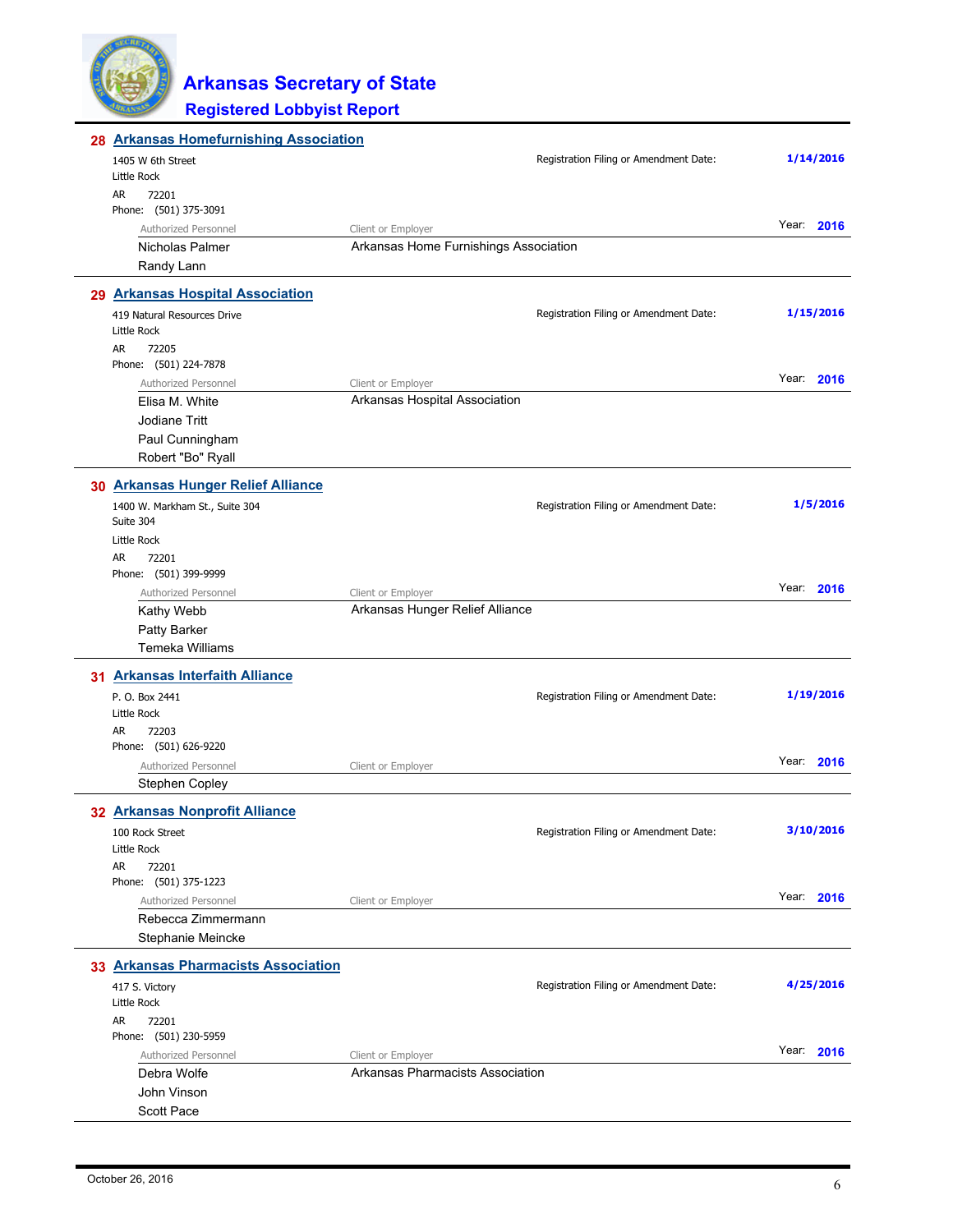| 34 Arkansas Press Association              |                                                          |            |
|--------------------------------------------|----------------------------------------------------------|------------|
| 411 South Victory                          | Registration Filing or Amendment Date:                   | 1/12/2016  |
| Little Rock                                |                                                          |            |
| AR<br>72201                                |                                                          |            |
| Phone: (501) 374-1500                      |                                                          |            |
| Authorized Personnel                       | Client or Employer                                       | Year: 2016 |
| H.G. "Tres" Williams III                   |                                                          |            |
| <b>Tom Larimer</b>                         |                                                          |            |
| 35 Arkansas Right to Life                  |                                                          |            |
| P. O. Box 1697                             | Registration Filing or Amendment Date:                   | 1/7/2016   |
| Little Rock                                |                                                          |            |
| AR<br>72203                                |                                                          |            |
| Phone: (501) 663-4237                      |                                                          |            |
| Authorized Personnel                       | Client or Employer                                       | Year: 2016 |
| Rose Mimms                                 |                                                          |            |
| 36 Arkansas School Boards Association      |                                                          |            |
| P. O. Box 165460                           | Registration Filing or Amendment Date:                   | 1/11/2016  |
| Little Rock                                |                                                          |            |
| AR<br>72216-5460                           |                                                          |            |
| Phone: (501) 372-1415                      |                                                          |            |
| Authorized Personnel                       | Client or Employer                                       | Year: 2016 |
| Abby Cress                                 | Arkansas School Boards Association                       |            |
| <b>Boyce Watkins</b>                       |                                                          |            |
| Dr. Anne Butcher                           |                                                          |            |
| Dr. Tony Prothro                           |                                                          |            |
| Jennifer George                            |                                                          |            |
| Kristen Craig Garner                       |                                                          |            |
| Lucas Harder                               |                                                          |            |
| Mickey McFatridge                          |                                                          |            |
| 37 Arkansas State Chamber/AIA              |                                                          |            |
| 1200 W. Capitol Avenue                     | Registration Filing or Amendment Date:                   | 1/11/2016  |
| Little Rock                                |                                                          |            |
| AR<br>72203                                |                                                          |            |
| Phone: (501) 372-2222                      |                                                          |            |
| Authorized Personnel                       | Client or Employer                                       | Year: 2016 |
| <b>Andrew Parker</b>                       | Arkansas State Chamber/Associated Industries of Arkansas |            |
| Angela DeLille                             |                                                          |            |
| Kenny Hall                                 |                                                          |            |
| Randy Zook                                 |                                                          |            |
| 38 Arkansas Timber Producers Association   |                                                          |            |
|                                            | Registration Filing or Amendment Date:                   | 12/30/2015 |
| 2311 Biscayne Dr, Suite 206<br>Little Rock |                                                          |            |
| AR<br>72227                                |                                                          |            |
| Phone: (501) 224-2232                      |                                                          |            |
| Authorized Personnel                       | Client or Employer                                       | Year: 2016 |
| Larry Boccarossa                           |                                                          |            |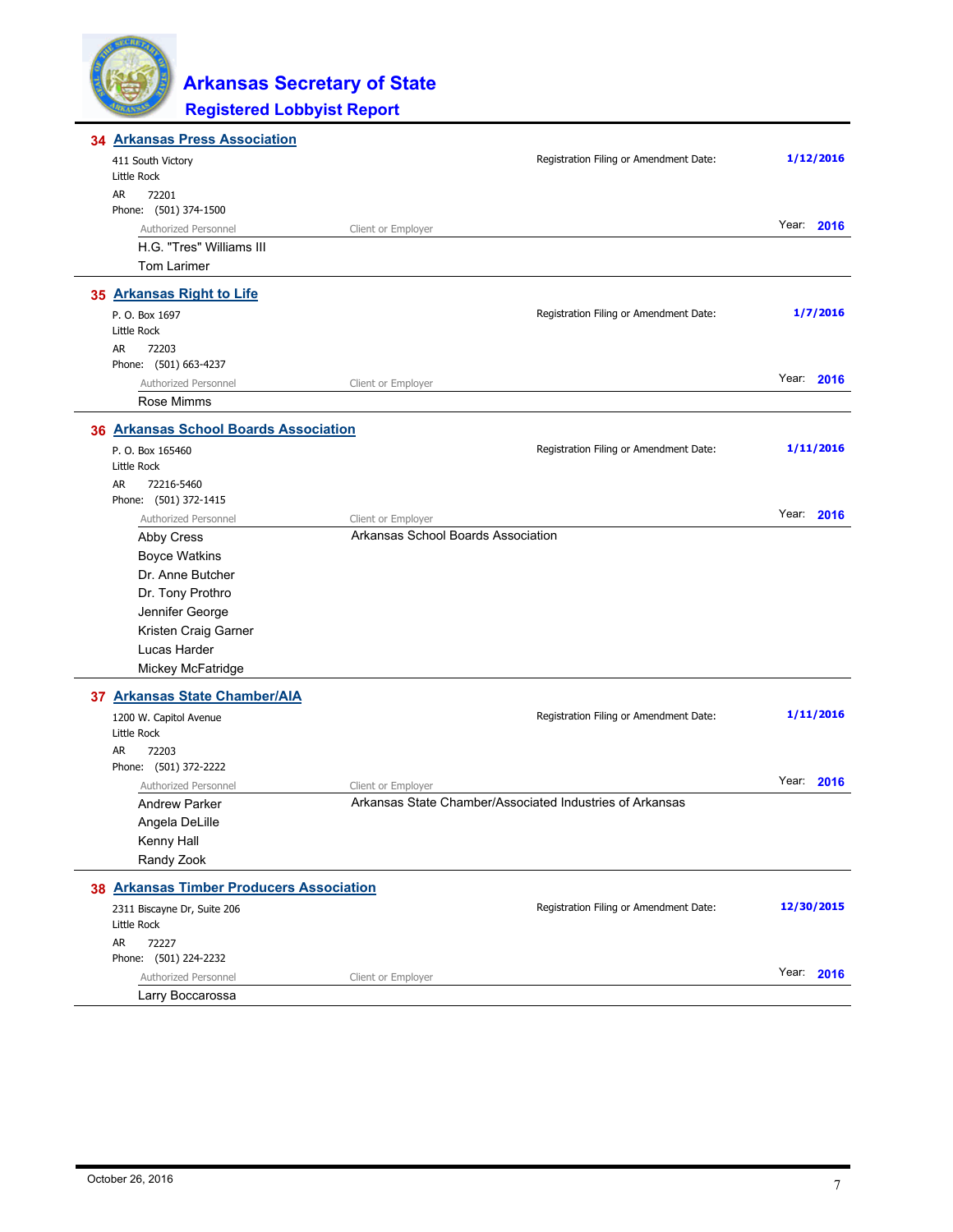| 39 | <b>Arkansas Trucking Association</b>        |                                                  |                                        |            |
|----|---------------------------------------------|--------------------------------------------------|----------------------------------------|------------|
|    | 1401 W. Capitol Ave, Suite 185<br>Suite 185 |                                                  | Registration Filing or Amendment Date: | 2/1/2016   |
|    | Little Rock                                 |                                                  |                                        |            |
|    | AR<br>72201                                 |                                                  |                                        |            |
|    | Phone: (501) 372-3462                       |                                                  |                                        |            |
|    | Authorized Personnel                        | Client or Employer                               |                                        | Year: 2016 |
|    | Greg Jones                                  |                                                  |                                        |            |
|    | Shannon Newton                              |                                                  |                                        |            |
|    | 40 ARKOMA Consulting, Inc.                  |                                                  |                                        |            |
|    | 1401 W. Capitol Ave - Suite 100             |                                                  | Registration Filing or Amendment Date: | 1/4/2016   |
|    | <b>LIttle Rock</b>                          |                                                  |                                        |            |
|    | AR.<br>72201<br>Phone: (501) 352-1868       |                                                  |                                        |            |
|    | Authorized Personnel                        | Client or Employer                               |                                        | Year: 2016 |
|    | Leo Hauser                                  | <b>Consumer Health Care Products Association</b> |                                        |            |
|    |                                             | Eli Lilly and Company                            |                                        |            |
|    |                                             | Methodist Family Health                          |                                        |            |
|    | 41 Ash Grove Cement Company                 |                                                  |                                        |            |
|    | 11011 Cody                                  |                                                  | Registration Filing or Amendment Date: | 1/3/2016   |
|    | Overland Park                               |                                                  |                                        |            |
|    | 66210<br>KS                                 |                                                  |                                        |            |
|    | Phone: (913) 319-6131                       |                                                  |                                        |            |
|    | Authorized Personnel                        | Client or Employer                               |                                        | Year: 2016 |
|    | <b>Curtis Lesslie</b>                       | Ash Grove Cement Company                         |                                        |            |
|    | Jacqueline Clark                            |                                                  |                                        |            |
|    | <b>Mike Harrell</b>                         |                                                  |                                        |            |
|    | <b>Scott Nielson</b>                        |                                                  |                                        |            |
|    | 42 Ashley Wright                            |                                                  |                                        |            |
|    | 418 East 6th Street Aot G                   |                                                  | Registration Filing or Amendment Date: | 1/15/2016  |
|    | Little Rock                                 |                                                  |                                        |            |
|    | AR<br>72202<br>Phone: (870) 347-6078        |                                                  |                                        |            |
|    | Authorized Personnel                        | Client or Employer                               |                                        | Year: 2016 |
|    |                                             | Planned Parenthood of the Heartland              |                                        |            |
|    |                                             |                                                  |                                        |            |
|    | <b>43 Association of Arkansas Counties</b>  |                                                  |                                        |            |
|    | 1415 West Third Street                      |                                                  | Registration Filing or Amendment Date: | 9/26/2016  |
|    | Little Rock<br>AR.<br>72201                 |                                                  |                                        |            |
|    | Phone: (501) 372-7550                       |                                                  |                                        |            |
|    | Authorized Personnel                        | Client or Employer                               |                                        | Year: 2016 |
|    | <b>Chris Villines</b>                       |                                                  |                                        |            |
|    | <b>Christy Smith</b>                        |                                                  |                                        |            |
|    | Eddie Jones                                 |                                                  |                                        |            |
|    | Josh Curtis                                 |                                                  |                                        |            |
|    | <b>Lindsey Bailey</b>                       |                                                  |                                        |            |
|    | Mark Whitmore                               |                                                  |                                        |            |
|    | <b>Scott Perkins</b>                        |                                                  |                                        |            |
|    | Wes Fowler                                  |                                                  |                                        |            |
|    |                                             |                                                  |                                        |            |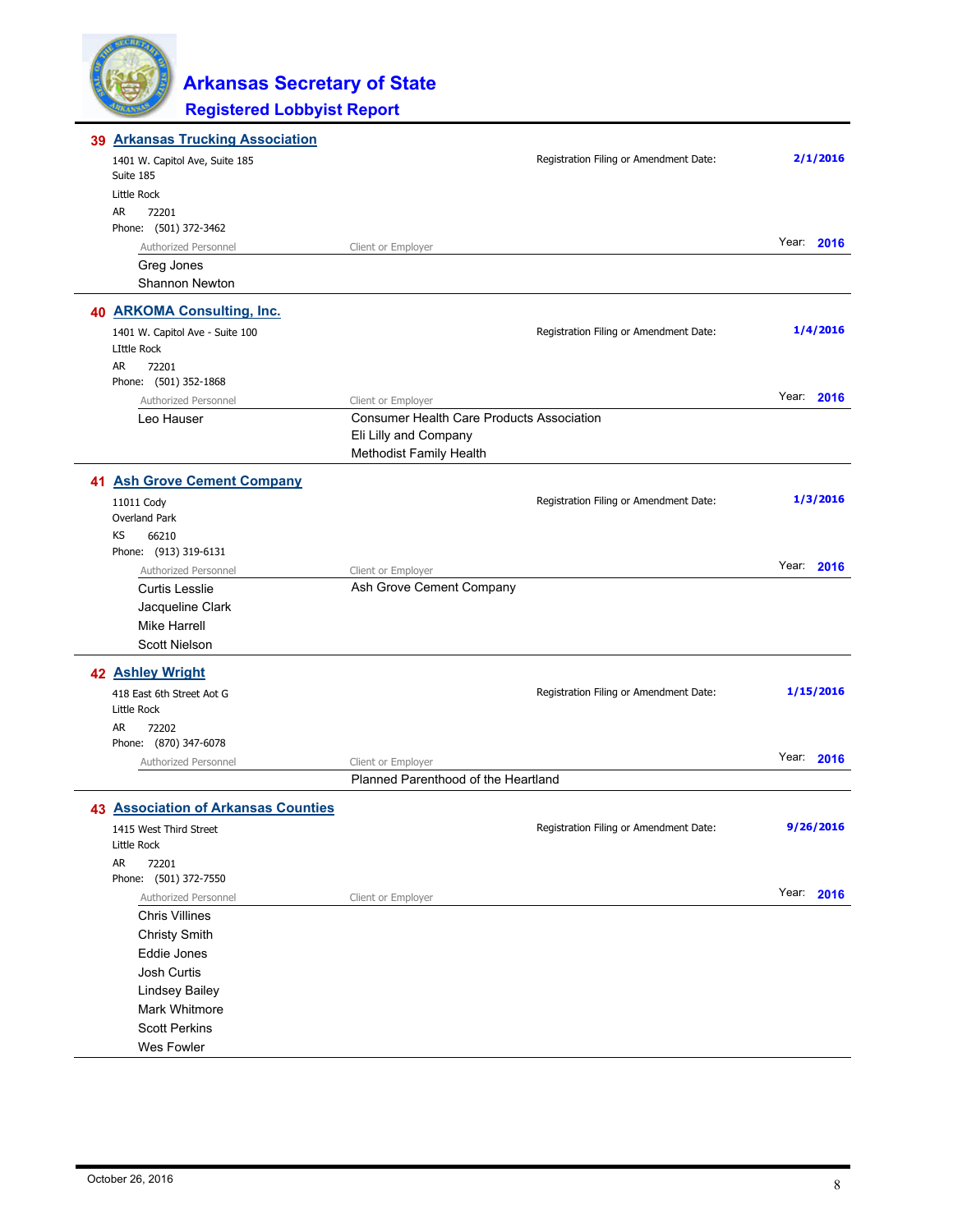

| 44 Audubon Arkansas                           |                                                        |               |
|-----------------------------------------------|--------------------------------------------------------|---------------|
| 4500 Springer Blvd                            | Registration Filing or Amendment Date:                 | 1/15/2016     |
| Little Rock                                   |                                                        |               |
| AR<br>72206                                   |                                                        |               |
| Phone: (501) 244-2229                         |                                                        | Year:<br>2016 |
| Authorized Personnel<br><b>Brett Kincaid</b>  | Client or Employer                                     |               |
|                                               |                                                        |               |
| Gary Moody                                    |                                                        |               |
| 45 Austin P. Gaines                           |                                                        |               |
| 5401 Ellsworth Road<br>Fort Smith             | Registration Filing or Amendment Date:                 | 1/4/2016      |
| AR<br>72903                                   |                                                        |               |
| Phone: (479) 314-1124                         |                                                        |               |
| Authorized Personnel                          | Client or Employer                                     | Year:<br>2016 |
|                                               | Mercy Health System of Northwest Arkansas              |               |
|                                               | Mercy Hospital Berryville                              |               |
|                                               | Mercy Hospital Booneville                              |               |
|                                               | Mercy Hospital Fort Smith                              |               |
|                                               | Mercy Hospital Ozark                                   |               |
|                                               | Mercy Hospital Paris                                   |               |
|                                               | Mercy Hospital Waldron                                 |               |
| 46 B & T Group, Inc.                          |                                                        |               |
| 200 South Pulaski Street                      | Registration Filing or Amendment Date:                 | 1/11/2016     |
| Little Rock                                   |                                                        |               |
| AR<br>72201                                   |                                                        |               |
| Phone: (870) 464-7233                         |                                                        |               |
| Authorized Personnel                          | Client or Employer                                     | Year: 2016    |
| Adam Corey Brownlee                           |                                                        |               |
| <b>Arthur Tippin</b>                          |                                                        |               |
| Leroy Brownlee                                |                                                        |               |
| 47 Benjamin H Fry                             |                                                        |               |
| 2100 River Edge Parkway, Suite 500            | Registration Filing or Amendment Date:                 | 12/23/2015    |
| Atlanta                                       |                                                        |               |
| GА<br>30328                                   |                                                        |               |
| Phone: (404) 275-2488                         |                                                        |               |
| Authorized Personnel                          | Client or Employer                                     | Year:<br>2016 |
|                                               | Optum, Inc.                                            |               |
|                                               | United HealthCare Services, Inc.                       |               |
|                                               | UnitedHealthcare Insurance Company                     |               |
|                                               | UnitedHealthcare Insurance Company of the River Valley |               |
|                                               | UnitedHealthcare of Arkansas, Inc.                     |               |
| 48 Berend J. Koops                            |                                                        |               |
| c/o 2350 Kerner Blvd., Suite 250<br>Suite 250 | Registration Filing or Amendment Date:                 | 12/21/2015    |
| San Rafael                                    |                                                        |               |
| CA<br>94901                                   |                                                        |               |
| Phone: (415) 389-6800                         |                                                        |               |
| Authorized Personnel                          | Client or Employer                                     | Year: 2016    |
|                                               | Merck Sharp & Dohme Corp.                              |               |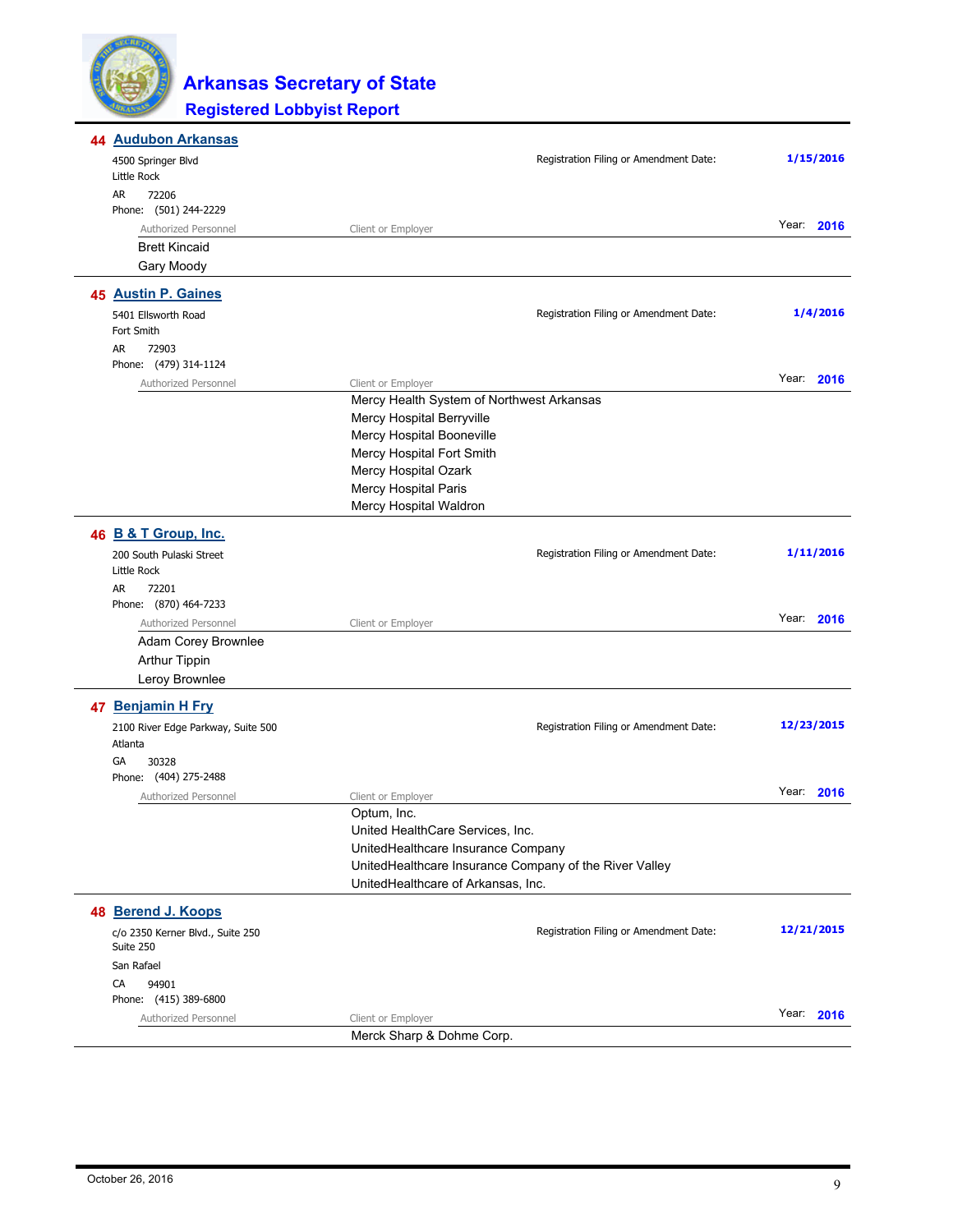

| 49 | <b>Berry &amp; Associates</b>        |                                                          |                                        |            |
|----|--------------------------------------|----------------------------------------------------------|----------------------------------------|------------|
|    | 300 West Capitol<br>Suite 200        |                                                          | Registration Filing or Amendment Date: | 5/9/2016   |
|    | Little Rock                          |                                                          |                                        |            |
|    | AR<br>72201                          |                                                          |                                        |            |
|    | Phone: (501) 375-9555                |                                                          |                                        |            |
|    | Authorized Personnel                 | Client or Employer                                       |                                        | Year: 2016 |
|    | Paul Berry                           | AR OK Gas Corporation                                    |                                        |            |
|    |                                      | <b>Beaver Water District</b>                             |                                        |            |
|    |                                      | Legacy Hospices                                          |                                        |            |
|    |                                      | <b>Stephens Production Company</b><br>The Stephens Group |                                        |            |
|    |                                      | WellCare Health Plans Inc.                               |                                        |            |
|    |                                      | <b>Wilson &amp; Associates</b>                           |                                        |            |
|    | 50 Betty M. Bradshaw                 |                                                          |                                        |            |
|    | 709 East Eighth                      |                                                          | Registration Filing or Amendment Date: | 1/25/2016  |
|    | P.O. Box 8569                        |                                                          |                                        |            |
|    | Pine Bluff                           |                                                          |                                        |            |
|    | AR<br>71611<br>Phone: (870) 543-6300 |                                                          |                                        |            |
|    | Authorized Personnel                 | Client or Employer                                       |                                        | Year: 2016 |
|    |                                      | Area Agency on Aging of Southeast Arkansas, Inc.         |                                        |            |
|    | 51 BGR Government Affairs, LLC       |                                                          |                                        |            |
|    | 601 13th St. NW 11TH Floor South     |                                                          | Registration Filing or Amendment Date: | 10/17/2016 |
|    | Washington                           |                                                          |                                        |            |
|    | DC<br>20005                          |                                                          |                                        |            |
|    | Phone: (202) 333-4936                |                                                          |                                        |            |
|    | Authorized Personnel                 | Client or Employer                                       |                                        | Year: 2016 |
|    | Loren Monroe                         | <b>Microsoft Corporation</b>                             |                                        |            |
|    | 52 Bill Bevis                        |                                                          |                                        |            |
|    | 1621 Bevis Rd.                       |                                                          | Registration Filing or Amendment Date: | 1/11/2016  |
|    | Scott                                |                                                          |                                        |            |
|    | AR<br>72142<br>Phone: (501) 945-5630 |                                                          |                                        |            |
|    | Authorized Personnel                 | Client or Employer                                       |                                        | Year: 2016 |
|    |                                      | awoa                                                     |                                        |            |
|    | 53 Bill D. Brown                     |                                                          |                                        |            |
|    | 2110 Fair Park Blvd, Suite I         |                                                          | Registration Filing or Amendment Date: | 12/14/2015 |
|    | Jonesboro                            |                                                          |                                        |            |
|    | AR<br>72401                          |                                                          |                                        |            |
|    | Phone: (870) 974-5714                |                                                          |                                        |            |
|    | Authorized Personnel                 | Client or Employer                                       |                                        | Year: 2016 |
|    |                                      | Arkansas Blue Cross and Blue Shield                      |                                        |            |
|    |                                      | HMO Partner's Inc.                                       |                                        |            |
|    |                                      | <b>USAble Coropration</b>                                |                                        |            |
|    | 54 Bill H Stovall III                |                                                          |                                        |            |
|    | 815 Main Street                      |                                                          | Registration Filing or Amendment Date: | 1/4/2016   |
|    | Little Rock                          |                                                          |                                        |            |
|    | AR<br>72201<br>Phone: (501) 371-0404 |                                                          |                                        |            |
|    | Authorized Personnel                 | Client or Employer                                       |                                        | Year: 2016 |
|    |                                      |                                                          |                                        |            |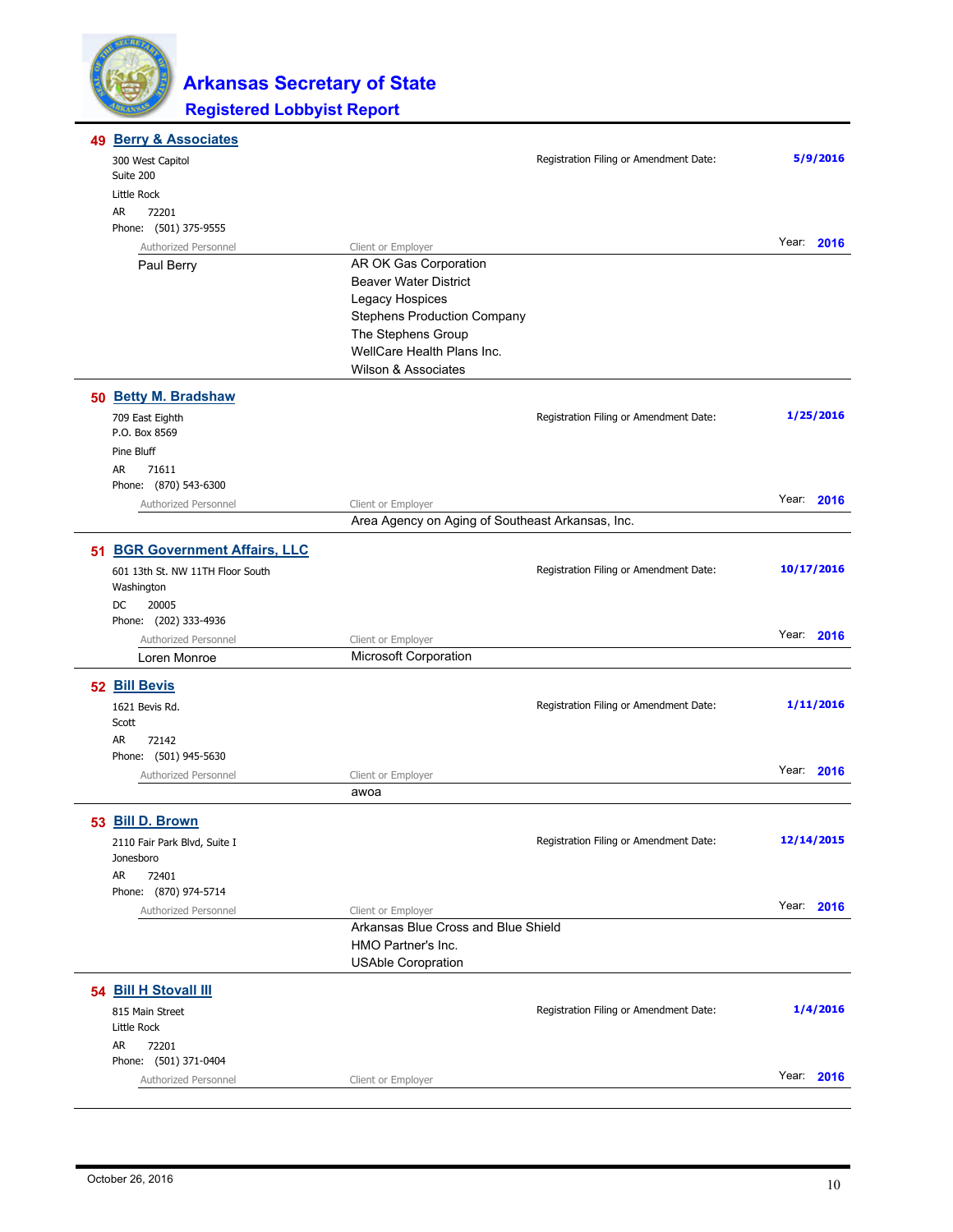

|    | 55 Billy Tarpley                                                |                                                               |               |
|----|-----------------------------------------------------------------|---------------------------------------------------------------|---------------|
|    | 37 Greenview Circle<br>Sherwood                                 | Registration Filing or Amendment Date:                        | 1/7/2016      |
|    | <b>AR</b><br>72120<br>Phone: (870) 260-6079                     |                                                               |               |
|    | Authorized Personnel                                            | Client or Employer                                            | Year: 2016    |
|    |                                                                 | Arkansas State Dental Association                             |               |
|    | 56 Bi-Partisan Strategies                                       |                                                               |               |
|    | 1401 West Capitol Avenue, Suite 100<br>Little Rock              | Registration Filing or Amendment Date:                        | 6/29/2016     |
|    | AR<br>72201                                                     |                                                               |               |
|    | Phone: (501) 352-1868                                           |                                                               |               |
|    | Authorized Personnel                                            | Client or Employer                                            | Year: 2016    |
|    | Leo Hauser                                                      | American Tort Reform Association                              |               |
|    | <b>Marvin Parks</b>                                             | Quest Diagnostics Incorporated c/o MultiState Associates Inc. |               |
|    | 57 Black Hills Energy                                           |                                                               |               |
|    | 655 E Millsap                                                   | Registration Filing or Amendment Date:                        | 6/1/2016      |
|    | Suite 104                                                       |                                                               |               |
|    | Fayetteville                                                    |                                                               |               |
|    | AR<br>72703<br>Phone: (479) 582-7819                            |                                                               |               |
|    | Authorized Personnel                                            | Client or Employer                                            | Year: 2016    |
|    | <b>Richard Davis</b>                                            | <b>Black Hills Energy</b>                                     |               |
|    | 58 Blake Eddins                                                 |                                                               |               |
|    |                                                                 | Registration Filing or Amendment Date:                        | 4/19/2016     |
|    | 6416 Westover<br>Little Rock                                    |                                                               |               |
|    | AR<br>72207                                                     |                                                               |               |
|    | Phone: (501) 412-4012                                           |                                                               |               |
|    | Authorized Personnel                                            | Client or Employer                                            | Year: 2016    |
|    |                                                                 | Arkansas Health Care Association                              |               |
|    | 59 Bo Bittle                                                    |                                                               |               |
|    | Stephens Inc., 3425 N. Futrall Drive, Suite 201<br>Fayetteville | Registration Filing or Amendment Date:                        | 1/15/2016     |
|    | AR<br>72703                                                     |                                                               |               |
|    | Phone: (479) 718-7400                                           |                                                               | Year: 2016    |
|    | Authorized Personnel                                            | Client or Employer<br>Stephens Inc.                           |               |
|    |                                                                 |                                                               |               |
|    | 60 Bob Mathis                                                   |                                                               |               |
|    | 106 Leigh Circle                                                | Registration Filing or Amendment Date:                        | 10/8/2016     |
|    | <b>Hot Springs</b><br>AR                                        |                                                               |               |
|    | 71901<br>Phone: (501) 282-3183                                  |                                                               |               |
|    | Authorized Personnel                                            | Client or Employer                                            | Year: 2016    |
|    |                                                                 | Arkansans For Better Schools                                  |               |
|    |                                                                 | Arkansas Cosmetology School Owners Association                |               |
|    |                                                                 | M & M Strategies                                              |               |
| 61 | <b>Bradley E. Hardin</b>                                        |                                                               |               |
|    | 400 W. Capitol Ave, Ste 1610                                    | Registration Filing or Amendment Date:                        | 12/18/2015    |
|    | Little Rock                                                     |                                                               |               |
|    | AR<br>72201                                                     |                                                               |               |
|    | Phone: (501) 379-1127<br>Authorized Personnel                   | Client or Employer                                            | Year:<br>2016 |
|    |                                                                 | AEP Southwestern Electric Power Company                       |               |
|    |                                                                 |                                                               |               |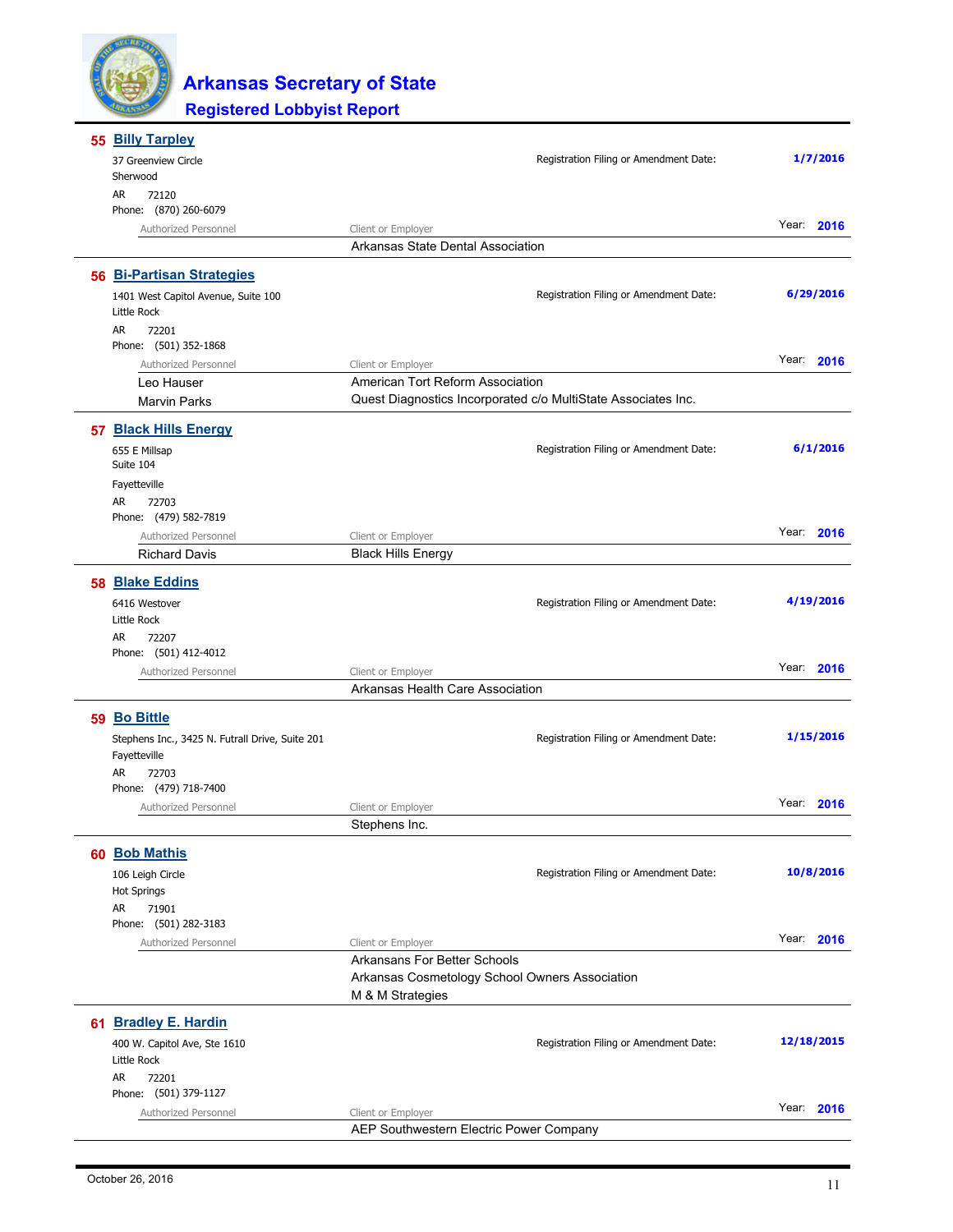

| 62 Brandon Cranford                        |                                                                                         |                               |
|--------------------------------------------|-----------------------------------------------------------------------------------------|-------------------------------|
| 4323 Jefferson Avenue                      | Registration Filing or Amendment Date:                                                  | 9/22/2016                     |
| Texarkana                                  |                                                                                         |                               |
| 71854<br>AR                                |                                                                                         |                               |
| Phone: (903) 826-1144                      |                                                                                         |                               |
| Authorized Personnel                       | Client or Employer                                                                      | Year:<br>2016                 |
| <b>Brandon Cranford</b>                    |                                                                                         |                               |
| 63 Brent Stevenson Associates              |                                                                                         |                               |
| 1020 W 4th Street, Ste. 400 - Fourth Floor | Registration Filing or Amendment Date:                                                  | 7/14/2016                     |
| Little Rock                                |                                                                                         |                               |
| AR<br>72201                                |                                                                                         |                               |
| Phone: (501) 372-4500                      |                                                                                         |                               |
| Authorized Personnel                       | Client or Employer                                                                      | Year:<br>2016                 |
| <b>Bill Pritchard</b>                      | American Institute of Architects - AR Chapter                                           |                               |
| <b>Brent Stevenson</b>                     | AmeriHealth Caritas                                                                     |                               |
| Susanna Samson                             | Arkansas Agricultural Aviation Association                                              |                               |
|                                            | Arkansas Association of Nurse Anesthetists                                              |                               |
|                                            | Arkansas Counseling Association                                                         |                               |
|                                            | Arkansas Forest & Paper Council                                                         |                               |
|                                            | Arkansas Self Storage Association                                                       |                               |
|                                            | <b>Deltic Timber</b>                                                                    |                               |
|                                            | George O'Connor                                                                         |                               |
|                                            | Koch Companies Public Sector, LLC & its Affiliates<br>Landlords Association of Arkansas |                               |
|                                            | The Washington Center                                                                   |                               |
|                                            | T-Mobile                                                                                |                               |
|                                            |                                                                                         |                               |
| 64 Brian A Pipkin                          |                                                                                         |                               |
| 425 W Capitol Ave, Ste 1800                | Registration Filing or Amendment Date:                                                  | 1/7/2016                      |
| Little Rock                                |                                                                                         |                               |
|                                            |                                                                                         |                               |
| AR<br>72201                                |                                                                                         |                               |
| Phone: (501) 688-8800                      |                                                                                         |                               |
| Authorized Personnel                       | Client or Employer                                                                      | Year: 2016                    |
|                                            | American Service Life Insurance Company                                                 |                               |
|                                            | Assurant Group - ABIG                                                                   |                               |
|                                            | <b>Assurant Group - ASG</b>                                                             |                               |
|                                            | Aurigen Capital Limited                                                                 |                               |
|                                            | Aurigen USA Holdings Inc.                                                               |                               |
|                                            | Hanover Insurance Group, Inc.                                                           |                               |
|                                            | Healthcare Services Group                                                               |                               |
|                                            | National Council on Compensation Insurance                                              |                               |
|                                            | Regions Insurance, Inc.<br>Transamerica Advisors Life Insurance Company                 |                               |
|                                            | Transamerica Life Insurance Company                                                     |                               |
|                                            | United Home Insurance Co.                                                               |                               |
|                                            | UnitedHealth Group, Inc.                                                                |                               |
|                                            | USHEALTH Group, Inc.                                                                    |                               |
| <b>65 Brittaney Stockton</b>               |                                                                                         |                               |
|                                            | Registration Filing or Amendment Date:                                                  | 1/27/2016                     |
| 5223 Evergreen Dr<br>Little Rock           |                                                                                         |                               |
| AR<br>72205                                |                                                                                         | Filed termiation on 2/22/2016 |
| Phone: 501-514-8597                        |                                                                                         |                               |
| Authorized Personnel                       | Client or Employer                                                                      | Year: 2016                    |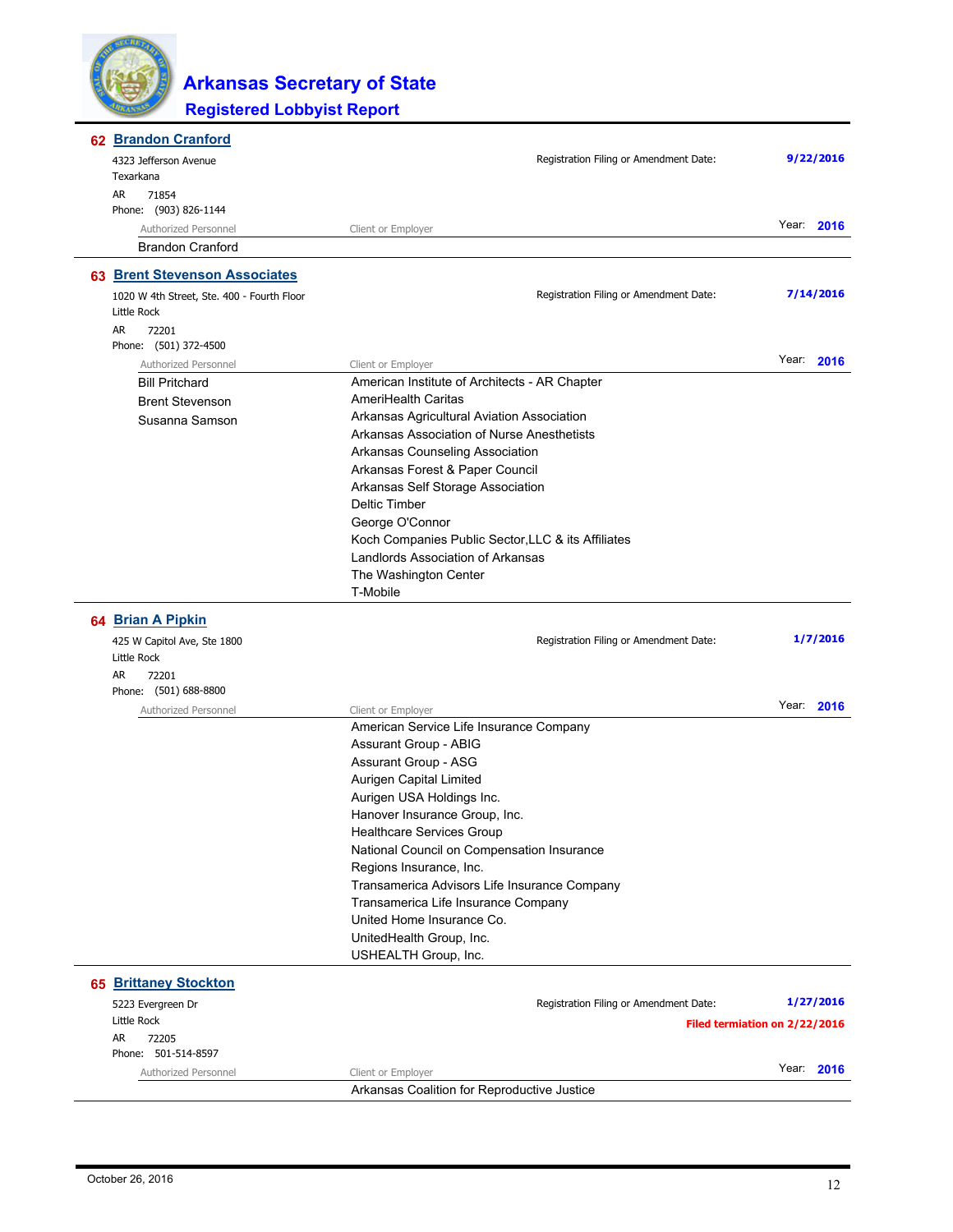

| 66 Bryan Dorathy                           |                                                              |                                        |               |
|--------------------------------------------|--------------------------------------------------------------|----------------------------------------|---------------|
| P O Box 2181                               |                                                              | Registration Filing or Amendment Date: | 10/13/2016    |
| Little Rock                                |                                                              |                                        |               |
| AR<br>72203                                |                                                              |                                        |               |
| Phone: (501) 378-2000                      |                                                              |                                        | Year:<br>2016 |
| Authorized Personnel                       | Client or Employer<br>Arkansas Blue Cross & Blue Shield      |                                        |               |
|                                            | HMO Partner's Inc.                                           |                                        |               |
|                                            | <b>USAble Coropration</b>                                    |                                        |               |
| 67 Bryan Merrell                           |                                                              |                                        |               |
| 2232 Fallen Oaks Dr                        |                                                              | Registration Filing or Amendment Date: | 12/16/2015    |
| Knoxville                                  |                                                              |                                        |               |
| <b>TN</b><br>37932                         |                                                              |                                        |               |
| Phone: (865) 690-5373                      |                                                              |                                        |               |
| Authorized Personnel                       | Client or Employer                                           |                                        | Year: 2016    |
|                                            | <b>Bayer Corporation</b>                                     |                                        |               |
| 68 Bryce Adams                             |                                                              |                                        |               |
| 2800 Down Cove                             |                                                              | Registration Filing or Amendment Date: | 1/13/2016     |
| Austin                                     |                                                              |                                        |               |
| TX<br>78704                                |                                                              |                                        |               |
| Phone: (214) 789-6150                      |                                                              |                                        |               |
| Authorized Personnel                       | Client or Employer                                           |                                        | Year: 2016    |
|                                            | <b>Connections Education</b>                                 |                                        |               |
| 69 Cal Kellogg                             |                                                              |                                        |               |
| 601 South Gaines Street                    |                                                              | Registration Filing or Amendment Date: | 12/15/2015    |
| Little Rock                                |                                                              |                                        |               |
| AR<br>72203-2181                           |                                                              |                                        |               |
| Phone: (501) 378-3051                      |                                                              |                                        |               |
| Authorized Personnel                       | Client or Employer                                           |                                        | Year: 2016    |
|                                            | Arkansas Blue Cross & Blue Shield                            |                                        |               |
|                                            | HMO Partner's Inc.                                           |                                        |               |
|                                            | <b>USAble Coropration</b>                                    |                                        |               |
| 70 Camie Boggess                           |                                                              |                                        |               |
| 604 Stony Ridge                            |                                                              | Registration Filing or Amendment Date: | 1/7/2016      |
| Heber Springs                              |                                                              |                                        |               |
| AR<br>72543                                |                                                              |                                        |               |
| Phone: (501) 765-6666                      |                                                              |                                        |               |
| Authorized Personnel                       | Client or Employer                                           |                                        | Year: 2016    |
|                                            | H & H Employee Benefits Specialists                          |                                        |               |
|                                            | Scientific Games International                               |                                        |               |
| 71 Capital Strategies and Associates, Inc. |                                                              |                                        |               |
| P. O. Box 55354                            |                                                              | Registration Filing or Amendment Date: | 7/24/2016     |
| Little Rock                                |                                                              |                                        |               |
| AR<br>72215                                |                                                              |                                        |               |
| Phone: (501) 920-7422                      |                                                              |                                        | Year: 2016    |
| Authorized Personnel                       | Client or Employer                                           |                                        |               |
| Jeffery Hall                               | <b>AR Cattlemen Assn</b>                                     |                                        |               |
|                                            | <b>AR Livestock Markets Assn</b><br>AR School Counselor Assn |                                        |               |
|                                            |                                                              |                                        |               |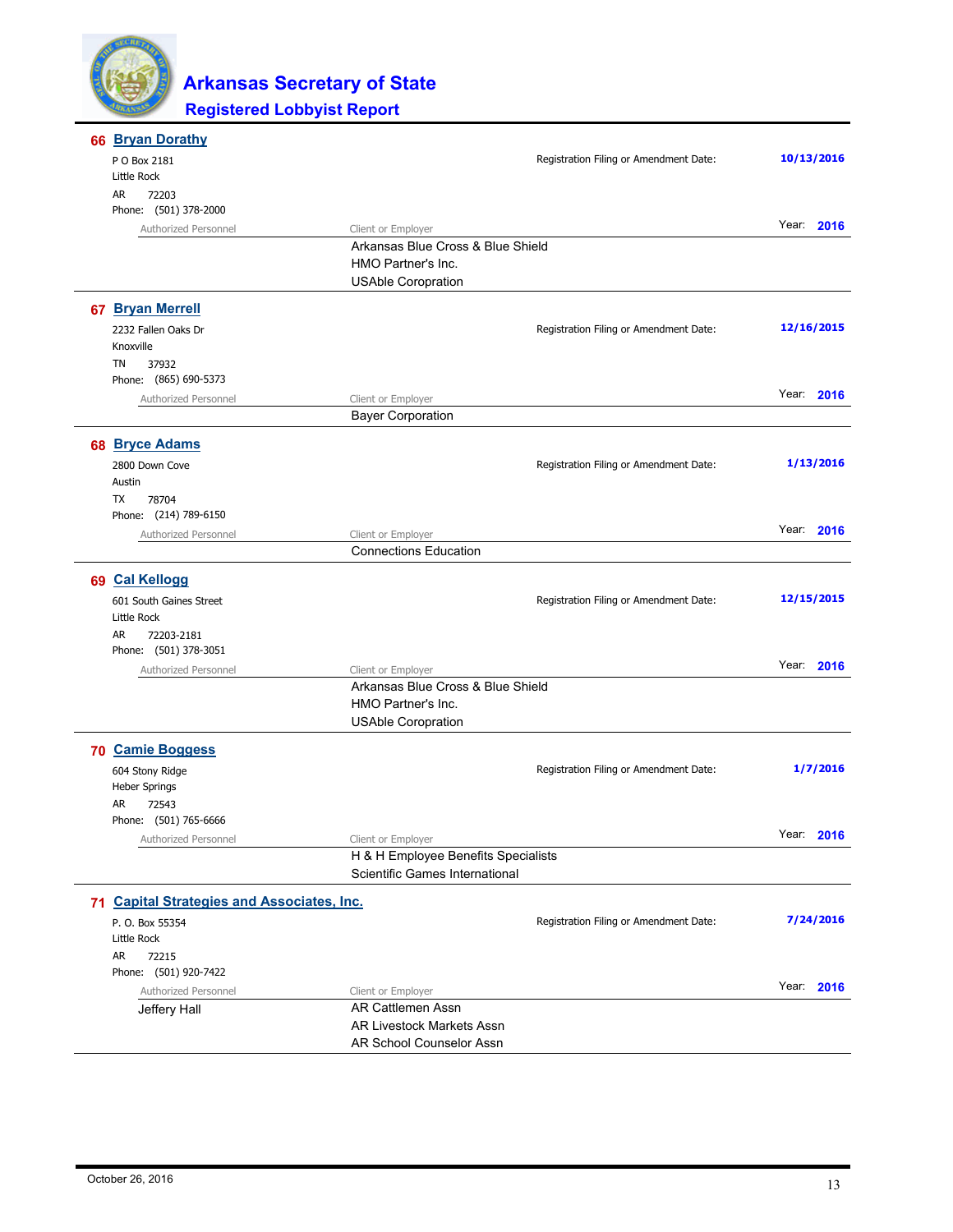

| 9/14/2016<br>Registration Filing or Amendment Date:<br>1301 West Capitol Avenue<br>Little Rock<br>AR<br>72201<br>Phone: (501) 353-0250<br>Year: 2016<br>Authorized Personnel<br>Client or Employer<br>Accenture, LLP<br><b>Bill Vickery</b><br>Arkansas Trucking Association<br><b>Holland Burton</b><br>Camelot Global Services (North America), Inc.<br>John Burris<br><b>Centene Corporation</b><br>Mitchell Lowe<br>CHI St. Vincent<br><b>Colonial Life</b><br>Committee to Protect Arkansas' Values/Stop Casinos Now<br>DraftKings, Inc.<br>Entergy Arkansas, Inc.<br>FanDuel, Inc.<br>General Cigar Company, Inc.<br>Glazer's Distributors of Arkansas, Inc.<br>K12, Inc.<br>Mainstream Technologies<br>Motorola Solutions, Inc.<br>National Guard Association of Arkansas<br><b>NCP Finance</b><br><b>Public Consulting Group</b><br>Swedish Match North America, Inc.<br>Uber Technologies, Inc.<br>Winrock International<br><b>73 Capitol Partners</b><br>4/19/2016<br>Registration Filing or Amendment Date:<br>P.O. Box 7627<br>Little Rock<br>AR<br>72217<br>Phone: (870) 270-1970<br>Year: 2016<br>Authorized Personnel<br>Client or Employer<br>Arkansas Information Consortium, Inc.<br>David Dunn<br>Arkansas Land Title Association<br>Melissa Moody<br>Arkansas Optometric Association<br>Asphalt Paving and Concrete<br><b>Boars Head Provisions</b><br>Caidan Management Company<br>Cal Ripken, Sr Foundation<br><b>Rosiek Construction Company</b><br>Sweeping Corporation of America<br>Woodridge Behavioral Health, LLC<br>74 Care Link<br>12/30/2015<br>Registration Filing or Amendment Date:<br>P.O. Box 5988<br>North Little Rock<br>AR<br>72119<br>Phone: (501) 688-7483<br>Year:<br>2016<br>Authorized Personnel<br>Client or Employer<br>CareLink<br>Charles "Chuck" Thompson<br>Luke Mattingly | <b>72 Capitol Advisors Group</b> |  |
|-------------------------------------------------------------------------------------------------------------------------------------------------------------------------------------------------------------------------------------------------------------------------------------------------------------------------------------------------------------------------------------------------------------------------------------------------------------------------------------------------------------------------------------------------------------------------------------------------------------------------------------------------------------------------------------------------------------------------------------------------------------------------------------------------------------------------------------------------------------------------------------------------------------------------------------------------------------------------------------------------------------------------------------------------------------------------------------------------------------------------------------------------------------------------------------------------------------------------------------------------------------------------------------------------------------------------------------------------------------------------------------------------------------------------------------------------------------------------------------------------------------------------------------------------------------------------------------------------------------------------------------------------------------------------------------------------------------------------------------------------------------------------------------------------------------------------------|----------------------------------|--|
|                                                                                                                                                                                                                                                                                                                                                                                                                                                                                                                                                                                                                                                                                                                                                                                                                                                                                                                                                                                                                                                                                                                                                                                                                                                                                                                                                                                                                                                                                                                                                                                                                                                                                                                                                                                                                               |                                  |  |
|                                                                                                                                                                                                                                                                                                                                                                                                                                                                                                                                                                                                                                                                                                                                                                                                                                                                                                                                                                                                                                                                                                                                                                                                                                                                                                                                                                                                                                                                                                                                                                                                                                                                                                                                                                                                                               |                                  |  |
|                                                                                                                                                                                                                                                                                                                                                                                                                                                                                                                                                                                                                                                                                                                                                                                                                                                                                                                                                                                                                                                                                                                                                                                                                                                                                                                                                                                                                                                                                                                                                                                                                                                                                                                                                                                                                               |                                  |  |
|                                                                                                                                                                                                                                                                                                                                                                                                                                                                                                                                                                                                                                                                                                                                                                                                                                                                                                                                                                                                                                                                                                                                                                                                                                                                                                                                                                                                                                                                                                                                                                                                                                                                                                                                                                                                                               |                                  |  |
|                                                                                                                                                                                                                                                                                                                                                                                                                                                                                                                                                                                                                                                                                                                                                                                                                                                                                                                                                                                                                                                                                                                                                                                                                                                                                                                                                                                                                                                                                                                                                                                                                                                                                                                                                                                                                               |                                  |  |
|                                                                                                                                                                                                                                                                                                                                                                                                                                                                                                                                                                                                                                                                                                                                                                                                                                                                                                                                                                                                                                                                                                                                                                                                                                                                                                                                                                                                                                                                                                                                                                                                                                                                                                                                                                                                                               |                                  |  |
|                                                                                                                                                                                                                                                                                                                                                                                                                                                                                                                                                                                                                                                                                                                                                                                                                                                                                                                                                                                                                                                                                                                                                                                                                                                                                                                                                                                                                                                                                                                                                                                                                                                                                                                                                                                                                               |                                  |  |
|                                                                                                                                                                                                                                                                                                                                                                                                                                                                                                                                                                                                                                                                                                                                                                                                                                                                                                                                                                                                                                                                                                                                                                                                                                                                                                                                                                                                                                                                                                                                                                                                                                                                                                                                                                                                                               |                                  |  |
|                                                                                                                                                                                                                                                                                                                                                                                                                                                                                                                                                                                                                                                                                                                                                                                                                                                                                                                                                                                                                                                                                                                                                                                                                                                                                                                                                                                                                                                                                                                                                                                                                                                                                                                                                                                                                               |                                  |  |
|                                                                                                                                                                                                                                                                                                                                                                                                                                                                                                                                                                                                                                                                                                                                                                                                                                                                                                                                                                                                                                                                                                                                                                                                                                                                                                                                                                                                                                                                                                                                                                                                                                                                                                                                                                                                                               |                                  |  |
|                                                                                                                                                                                                                                                                                                                                                                                                                                                                                                                                                                                                                                                                                                                                                                                                                                                                                                                                                                                                                                                                                                                                                                                                                                                                                                                                                                                                                                                                                                                                                                                                                                                                                                                                                                                                                               |                                  |  |
|                                                                                                                                                                                                                                                                                                                                                                                                                                                                                                                                                                                                                                                                                                                                                                                                                                                                                                                                                                                                                                                                                                                                                                                                                                                                                                                                                                                                                                                                                                                                                                                                                                                                                                                                                                                                                               |                                  |  |
|                                                                                                                                                                                                                                                                                                                                                                                                                                                                                                                                                                                                                                                                                                                                                                                                                                                                                                                                                                                                                                                                                                                                                                                                                                                                                                                                                                                                                                                                                                                                                                                                                                                                                                                                                                                                                               |                                  |  |
|                                                                                                                                                                                                                                                                                                                                                                                                                                                                                                                                                                                                                                                                                                                                                                                                                                                                                                                                                                                                                                                                                                                                                                                                                                                                                                                                                                                                                                                                                                                                                                                                                                                                                                                                                                                                                               |                                  |  |
|                                                                                                                                                                                                                                                                                                                                                                                                                                                                                                                                                                                                                                                                                                                                                                                                                                                                                                                                                                                                                                                                                                                                                                                                                                                                                                                                                                                                                                                                                                                                                                                                                                                                                                                                                                                                                               |                                  |  |
|                                                                                                                                                                                                                                                                                                                                                                                                                                                                                                                                                                                                                                                                                                                                                                                                                                                                                                                                                                                                                                                                                                                                                                                                                                                                                                                                                                                                                                                                                                                                                                                                                                                                                                                                                                                                                               |                                  |  |
|                                                                                                                                                                                                                                                                                                                                                                                                                                                                                                                                                                                                                                                                                                                                                                                                                                                                                                                                                                                                                                                                                                                                                                                                                                                                                                                                                                                                                                                                                                                                                                                                                                                                                                                                                                                                                               |                                  |  |
|                                                                                                                                                                                                                                                                                                                                                                                                                                                                                                                                                                                                                                                                                                                                                                                                                                                                                                                                                                                                                                                                                                                                                                                                                                                                                                                                                                                                                                                                                                                                                                                                                                                                                                                                                                                                                               |                                  |  |
|                                                                                                                                                                                                                                                                                                                                                                                                                                                                                                                                                                                                                                                                                                                                                                                                                                                                                                                                                                                                                                                                                                                                                                                                                                                                                                                                                                                                                                                                                                                                                                                                                                                                                                                                                                                                                               |                                  |  |
|                                                                                                                                                                                                                                                                                                                                                                                                                                                                                                                                                                                                                                                                                                                                                                                                                                                                                                                                                                                                                                                                                                                                                                                                                                                                                                                                                                                                                                                                                                                                                                                                                                                                                                                                                                                                                               |                                  |  |
|                                                                                                                                                                                                                                                                                                                                                                                                                                                                                                                                                                                                                                                                                                                                                                                                                                                                                                                                                                                                                                                                                                                                                                                                                                                                                                                                                                                                                                                                                                                                                                                                                                                                                                                                                                                                                               |                                  |  |
|                                                                                                                                                                                                                                                                                                                                                                                                                                                                                                                                                                                                                                                                                                                                                                                                                                                                                                                                                                                                                                                                                                                                                                                                                                                                                                                                                                                                                                                                                                                                                                                                                                                                                                                                                                                                                               |                                  |  |
|                                                                                                                                                                                                                                                                                                                                                                                                                                                                                                                                                                                                                                                                                                                                                                                                                                                                                                                                                                                                                                                                                                                                                                                                                                                                                                                                                                                                                                                                                                                                                                                                                                                                                                                                                                                                                               |                                  |  |
|                                                                                                                                                                                                                                                                                                                                                                                                                                                                                                                                                                                                                                                                                                                                                                                                                                                                                                                                                                                                                                                                                                                                                                                                                                                                                                                                                                                                                                                                                                                                                                                                                                                                                                                                                                                                                               |                                  |  |
|                                                                                                                                                                                                                                                                                                                                                                                                                                                                                                                                                                                                                                                                                                                                                                                                                                                                                                                                                                                                                                                                                                                                                                                                                                                                                                                                                                                                                                                                                                                                                                                                                                                                                                                                                                                                                               |                                  |  |
|                                                                                                                                                                                                                                                                                                                                                                                                                                                                                                                                                                                                                                                                                                                                                                                                                                                                                                                                                                                                                                                                                                                                                                                                                                                                                                                                                                                                                                                                                                                                                                                                                                                                                                                                                                                                                               |                                  |  |
|                                                                                                                                                                                                                                                                                                                                                                                                                                                                                                                                                                                                                                                                                                                                                                                                                                                                                                                                                                                                                                                                                                                                                                                                                                                                                                                                                                                                                                                                                                                                                                                                                                                                                                                                                                                                                               |                                  |  |
|                                                                                                                                                                                                                                                                                                                                                                                                                                                                                                                                                                                                                                                                                                                                                                                                                                                                                                                                                                                                                                                                                                                                                                                                                                                                                                                                                                                                                                                                                                                                                                                                                                                                                                                                                                                                                               |                                  |  |
|                                                                                                                                                                                                                                                                                                                                                                                                                                                                                                                                                                                                                                                                                                                                                                                                                                                                                                                                                                                                                                                                                                                                                                                                                                                                                                                                                                                                                                                                                                                                                                                                                                                                                                                                                                                                                               |                                  |  |
|                                                                                                                                                                                                                                                                                                                                                                                                                                                                                                                                                                                                                                                                                                                                                                                                                                                                                                                                                                                                                                                                                                                                                                                                                                                                                                                                                                                                                                                                                                                                                                                                                                                                                                                                                                                                                               |                                  |  |
|                                                                                                                                                                                                                                                                                                                                                                                                                                                                                                                                                                                                                                                                                                                                                                                                                                                                                                                                                                                                                                                                                                                                                                                                                                                                                                                                                                                                                                                                                                                                                                                                                                                                                                                                                                                                                               |                                  |  |
|                                                                                                                                                                                                                                                                                                                                                                                                                                                                                                                                                                                                                                                                                                                                                                                                                                                                                                                                                                                                                                                                                                                                                                                                                                                                                                                                                                                                                                                                                                                                                                                                                                                                                                                                                                                                                               |                                  |  |
|                                                                                                                                                                                                                                                                                                                                                                                                                                                                                                                                                                                                                                                                                                                                                                                                                                                                                                                                                                                                                                                                                                                                                                                                                                                                                                                                                                                                                                                                                                                                                                                                                                                                                                                                                                                                                               |                                  |  |
|                                                                                                                                                                                                                                                                                                                                                                                                                                                                                                                                                                                                                                                                                                                                                                                                                                                                                                                                                                                                                                                                                                                                                                                                                                                                                                                                                                                                                                                                                                                                                                                                                                                                                                                                                                                                                               |                                  |  |
|                                                                                                                                                                                                                                                                                                                                                                                                                                                                                                                                                                                                                                                                                                                                                                                                                                                                                                                                                                                                                                                                                                                                                                                                                                                                                                                                                                                                                                                                                                                                                                                                                                                                                                                                                                                                                               |                                  |  |
|                                                                                                                                                                                                                                                                                                                                                                                                                                                                                                                                                                                                                                                                                                                                                                                                                                                                                                                                                                                                                                                                                                                                                                                                                                                                                                                                                                                                                                                                                                                                                                                                                                                                                                                                                                                                                               |                                  |  |
|                                                                                                                                                                                                                                                                                                                                                                                                                                                                                                                                                                                                                                                                                                                                                                                                                                                                                                                                                                                                                                                                                                                                                                                                                                                                                                                                                                                                                                                                                                                                                                                                                                                                                                                                                                                                                               |                                  |  |
|                                                                                                                                                                                                                                                                                                                                                                                                                                                                                                                                                                                                                                                                                                                                                                                                                                                                                                                                                                                                                                                                                                                                                                                                                                                                                                                                                                                                                                                                                                                                                                                                                                                                                                                                                                                                                               |                                  |  |
|                                                                                                                                                                                                                                                                                                                                                                                                                                                                                                                                                                                                                                                                                                                                                                                                                                                                                                                                                                                                                                                                                                                                                                                                                                                                                                                                                                                                                                                                                                                                                                                                                                                                                                                                                                                                                               |                                  |  |
|                                                                                                                                                                                                                                                                                                                                                                                                                                                                                                                                                                                                                                                                                                                                                                                                                                                                                                                                                                                                                                                                                                                                                                                                                                                                                                                                                                                                                                                                                                                                                                                                                                                                                                                                                                                                                               |                                  |  |
|                                                                                                                                                                                                                                                                                                                                                                                                                                                                                                                                                                                                                                                                                                                                                                                                                                                                                                                                                                                                                                                                                                                                                                                                                                                                                                                                                                                                                                                                                                                                                                                                                                                                                                                                                                                                                               |                                  |  |
|                                                                                                                                                                                                                                                                                                                                                                                                                                                                                                                                                                                                                                                                                                                                                                                                                                                                                                                                                                                                                                                                                                                                                                                                                                                                                                                                                                                                                                                                                                                                                                                                                                                                                                                                                                                                                               |                                  |  |
|                                                                                                                                                                                                                                                                                                                                                                                                                                                                                                                                                                                                                                                                                                                                                                                                                                                                                                                                                                                                                                                                                                                                                                                                                                                                                                                                                                                                                                                                                                                                                                                                                                                                                                                                                                                                                               |                                  |  |
|                                                                                                                                                                                                                                                                                                                                                                                                                                                                                                                                                                                                                                                                                                                                                                                                                                                                                                                                                                                                                                                                                                                                                                                                                                                                                                                                                                                                                                                                                                                                                                                                                                                                                                                                                                                                                               |                                  |  |
|                                                                                                                                                                                                                                                                                                                                                                                                                                                                                                                                                                                                                                                                                                                                                                                                                                                                                                                                                                                                                                                                                                                                                                                                                                                                                                                                                                                                                                                                                                                                                                                                                                                                                                                                                                                                                               |                                  |  |
|                                                                                                                                                                                                                                                                                                                                                                                                                                                                                                                                                                                                                                                                                                                                                                                                                                                                                                                                                                                                                                                                                                                                                                                                                                                                                                                                                                                                                                                                                                                                                                                                                                                                                                                                                                                                                               |                                  |  |
|                                                                                                                                                                                                                                                                                                                                                                                                                                                                                                                                                                                                                                                                                                                                                                                                                                                                                                                                                                                                                                                                                                                                                                                                                                                                                                                                                                                                                                                                                                                                                                                                                                                                                                                                                                                                                               |                                  |  |
|                                                                                                                                                                                                                                                                                                                                                                                                                                                                                                                                                                                                                                                                                                                                                                                                                                                                                                                                                                                                                                                                                                                                                                                                                                                                                                                                                                                                                                                                                                                                                                                                                                                                                                                                                                                                                               |                                  |  |
|                                                                                                                                                                                                                                                                                                                                                                                                                                                                                                                                                                                                                                                                                                                                                                                                                                                                                                                                                                                                                                                                                                                                                                                                                                                                                                                                                                                                                                                                                                                                                                                                                                                                                                                                                                                                                               |                                  |  |
|                                                                                                                                                                                                                                                                                                                                                                                                                                                                                                                                                                                                                                                                                                                                                                                                                                                                                                                                                                                                                                                                                                                                                                                                                                                                                                                                                                                                                                                                                                                                                                                                                                                                                                                                                                                                                               |                                  |  |
|                                                                                                                                                                                                                                                                                                                                                                                                                                                                                                                                                                                                                                                                                                                                                                                                                                                                                                                                                                                                                                                                                                                                                                                                                                                                                                                                                                                                                                                                                                                                                                                                                                                                                                                                                                                                                               |                                  |  |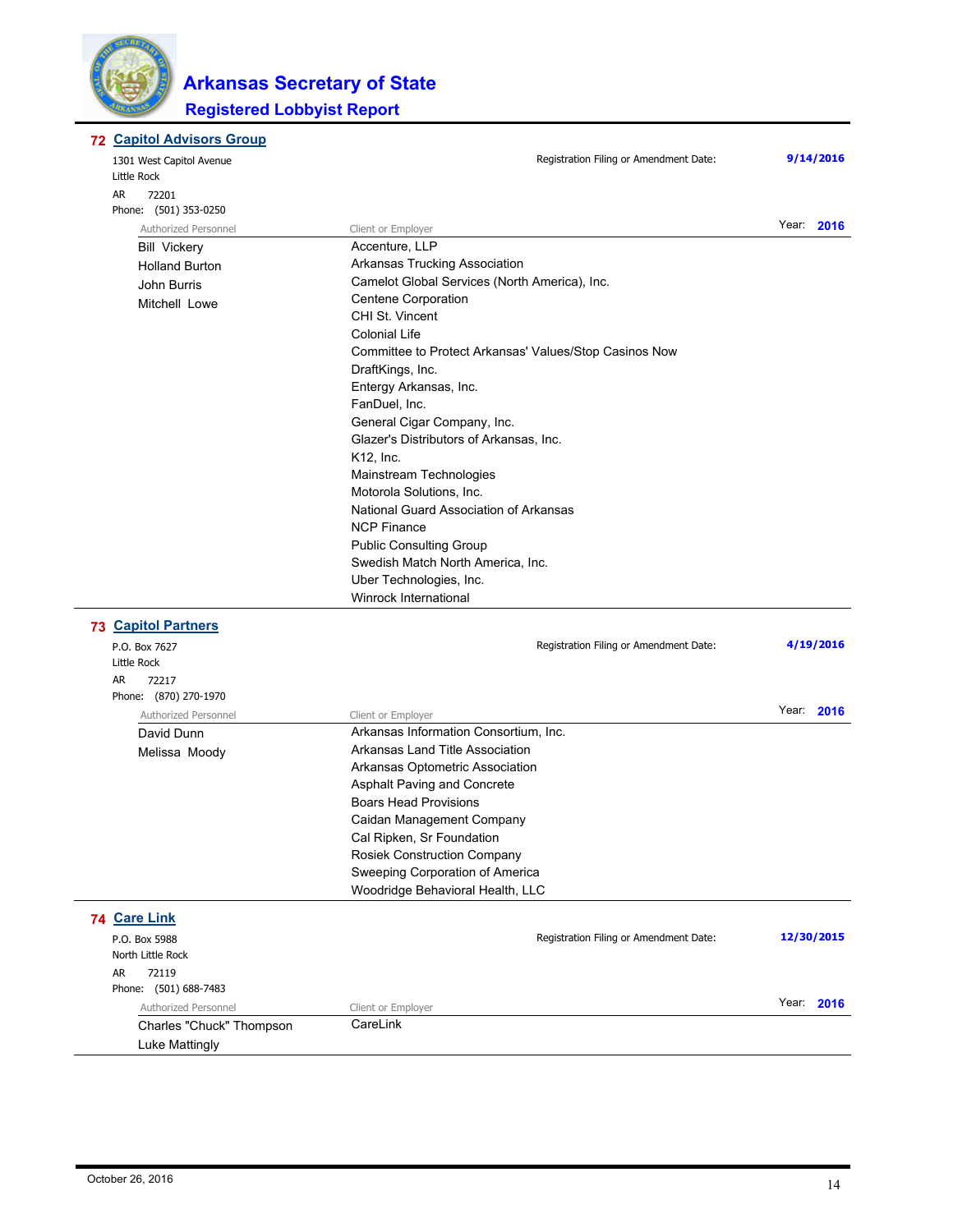

| 75 Carol Steckel                          |                                                |            |
|-------------------------------------------|------------------------------------------------|------------|
| 8735 Henderson Road                       | Registration Filing or Amendment Date:         | 9/2/2016   |
| Tampa                                     |                                                |            |
| FL<br>33634                               |                                                |            |
| Phone: (813) 206-5709                     |                                                |            |
| Authorized Personnel                      | Client or Employer                             | Year: 2016 |
|                                           | Wellcare Health Plans, Inc.                    |            |
| <b>76 Catholic Diocese of Little Rock</b> |                                                |            |
| 2500 North Tyler Street                   | Registration Filing or Amendment Date:         | 4/6/2016   |
| Little Rock                               |                                                |            |
| AR<br>72207                               |                                                |            |
| Phone: (501) 664-0340                     |                                                |            |
| Authorized Personnel                      | Client or Employer                             | Year: 2016 |
| Antje Harris                              | Catholic Diocese of Little Rock                |            |
| Bishop Anthony B. Taylor                  |                                                |            |
| Dennis Lee                                |                                                |            |
| Karen DiPippa                             |                                                |            |
| Maricella Garcia                          |                                                |            |
| <b>Matthew Glover</b>                     |                                                |            |
| <b>Patrick Gallaher</b>                   |                                                |            |
| 77 Cathy Foraker                          |                                                |            |
| 1133 E. Harold Street                     | Registration Filing or Amendment Date:         | 1/6/2016   |
| Fayetteville                              |                                                |            |
| AR<br>72703                               |                                                |            |
| Phone: (479) 571-6604                     |                                                |            |
| Authorized Personnel                      | Client or Employer                             | Year: 2016 |
|                                           | AT&T Inc. & Affiliates                         |            |
| 78 Catlett Law Firm, PLC                  |                                                |            |
| 323 Center Street, 18th Floor             | Registration Filing or Amendment Date:         | 10/12/2016 |
| 323 Center St. ; Suite 1800               |                                                |            |
| Little Rock                               |                                                |            |
| AR<br>72201                               |                                                |            |
| Phone: (501) 372-2121                     |                                                |            |
| Authorized Personnel                      | Client or Employer                             | Year: 2016 |
| Brenda McKown                             | Arkansas Nurses Association                    |            |
| <b>Graham Catlett</b>                     | Association of periOperative Registered Nurses |            |
| Paul Charton                              | Central Arkansas Library System                |            |
| <b>Pipere Brettell</b>                    | Denver Roller, Inc.                            |            |
|                                           | <b>Entertainment Software Association</b>      |            |
|                                           | Motion Picture Association of America          |            |
| 79 Causey Law Firm                        |                                                |            |
| 1020 W. 3rd St.                           | Registration Filing or Amendment Date:         | 5/25/2016  |
| Little Rock                               |                                                |            |
| AR<br>72201                               |                                                |            |
| Phone: (870) 530-1446                     |                                                |            |
| Authorized Personnel                      | Client or Employer                             | Year: 2016 |
| Chad Causey                               | Arkansas Aerospace and Defense Alliance        |            |
|                                           | Noble Strategies                               |            |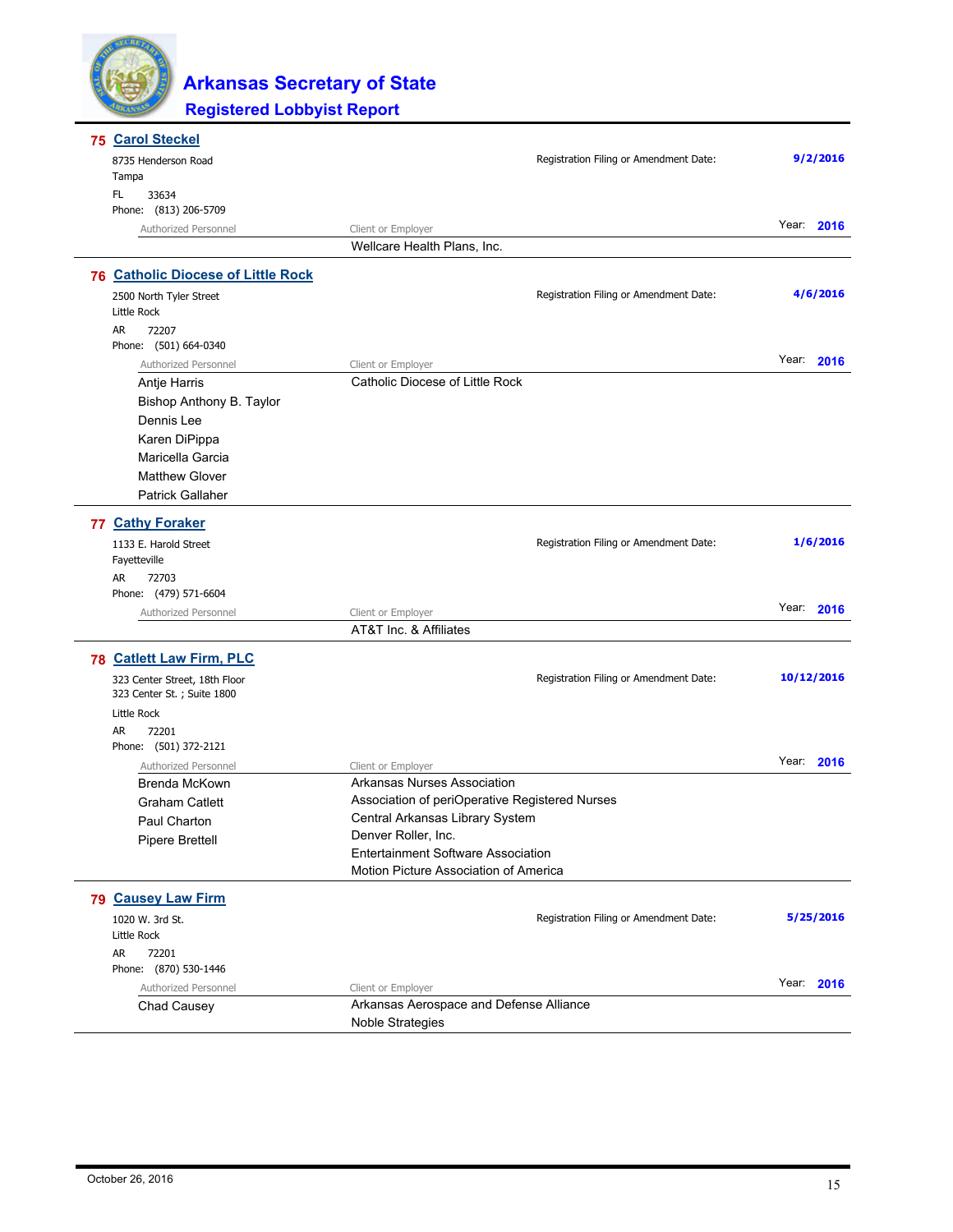| 80 Charles B. Cliett, Jr.                         |                                        |               |
|---------------------------------------------------|----------------------------------------|---------------|
| 425 West Capitol Avenue, Suite 1800<br>Suite 1800 | Registration Filing or Amendment Date: | 1/13/2016     |
| Little Rock                                       |                                        |               |
| AR.<br>72201-3525                                 |                                        |               |
| Phone: (501) 688-8800                             |                                        |               |
| Authorized Personnel                              | Client or Employer                     | Year: 2016    |
|                                                   |                                        |               |
|                                                   | CNO Financial, Inc.                    |               |
|                                                   | Humana Inc                             |               |
|                                                   | NovaSys Health / Centene Corporation   |               |
|                                                   | Senior Care, Inc.                      |               |
|                                                   | The Benecon Group                      |               |
|                                                   | UnitedHealth Group, Inc.               |               |
|                                                   | Vantage Health Plan of Arkansas, Inc.  |               |
|                                                   | Vantage Health Plan, Inc.              |               |
| 81 Charles M. Miller                              |                                        |               |
| 1400 West Markham, Suite 302                      | Registration Filing or Amendment Date: | 1/8/2016      |
| Little Rock                                       |                                        |               |
| AR<br>72201                                       |                                        |               |
| Phone: (501) 374-0263                             |                                        |               |
| Authorized Personnel                              | Client or Employer                     | Year: 2016    |
|                                                   | Arkansas Environmental Federation      |               |
| 82 Chet Steckler                                  |                                        |               |
| 32 W. Hampton Ridge Ct.                           | Registration Filing or Amendment Date: | 1/3/2016      |
| Wentzville                                        |                                        |               |
| MO<br>63385                                       |                                        |               |
| Phone: (812) 230-4431                             |                                        | Year: 2016    |
| Authorized Personnel                              | Client or Employer<br>Purdue Pharma LP |               |
|                                                   |                                        |               |
| 83 Chris Holmes                                   |                                        |               |
| 4506 Westminster                                  | Registration Filing or Amendment Date: | 9/8/2016      |
| Suite 800                                         |                                        |               |
| Benton                                            |                                        |               |
| AR<br>72019-6881                                  |                                        |               |
| Phone: (501) 352-4244                             |                                        |               |
| Authorized Personnel                              | Client or Employer                     | Year:<br>2016 |
|                                                   | <b>IBM</b>                             |               |
| 84 Chris Kratzer                                  |                                        |               |
| 2350 Kerner Blvd                                  | Registration Filing or Amendment Date: | 1/15/2016     |
| San Rafael                                        |                                        |               |
| CA<br>94901                                       |                                        |               |
| Phone: (415) 389-6800                             |                                        | Year:<br>2016 |
| Authorized Personnel                              | Client or Employer                     |               |
|                                                   | ACT, Inc.                              |               |
| 85 City of Little Rock                            |                                        |               |
| 500 West Markham Street, Room 203<br>Room 204     | Registration Filing or Amendment Date: | 1/14/2016     |
| Little Rock                                       |                                        |               |
| AR<br>72201                                       |                                        |               |
| Phone: (501) 371-4510                             |                                        |               |
| Authorized Personnel                              | Client or Employer                     | Year: 2016    |
| Mark Stodola                                      | City of Little Rock                    |               |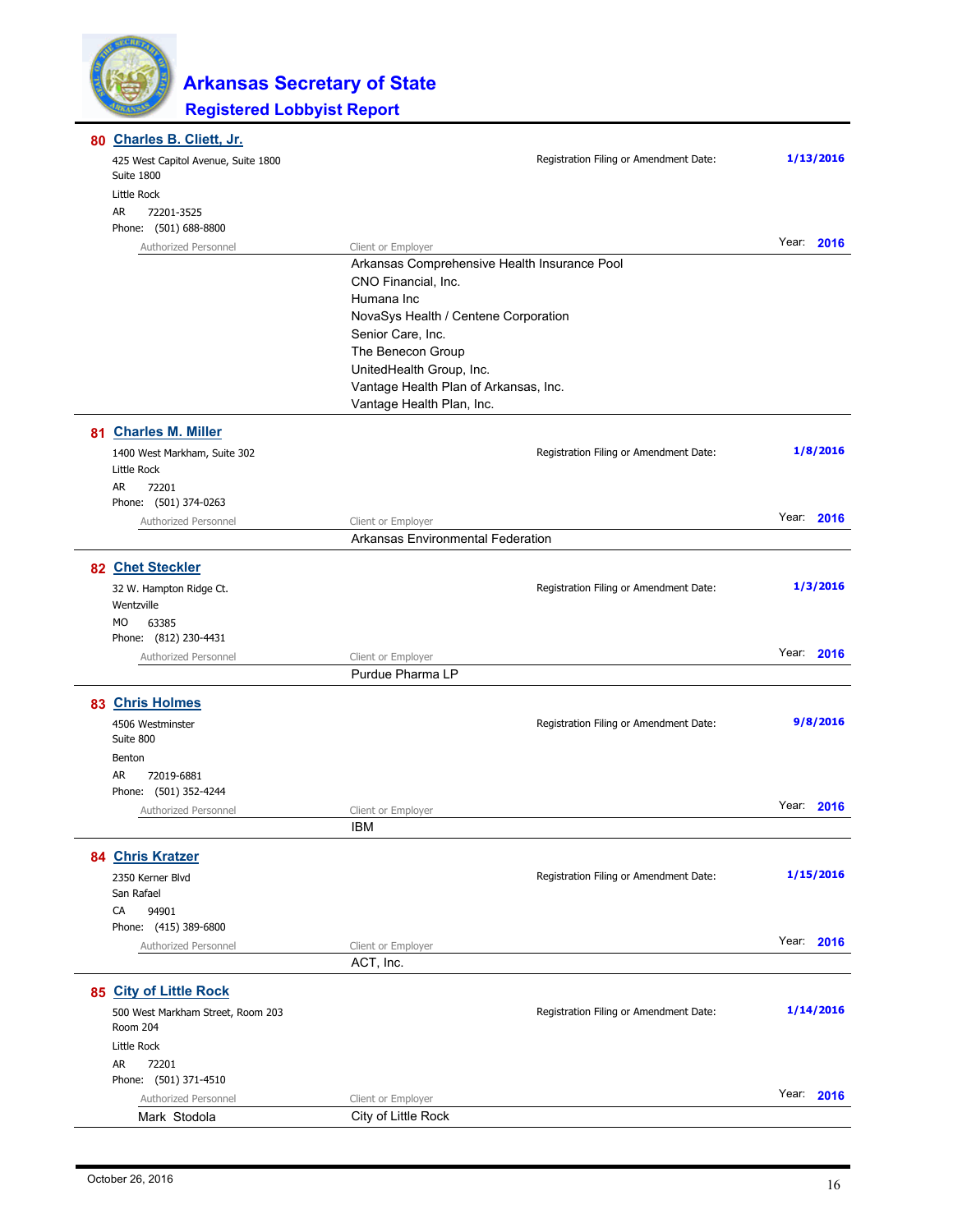

| 86 Clifford P. Block                          |                                    |                                        |                               |
|-----------------------------------------------|------------------------------------|----------------------------------------|-------------------------------|
| 1181 Great Oaks Dr.                           |                                    | Registration Filing or Amendment Date: | 1/2/2016                      |
| Salado                                        |                                    |                                        |                               |
| 76571<br>TX                                   |                                    |                                        |                               |
| Phone: (254) 771-7442                         |                                    |                                        | Year: 2016                    |
| Authorized Personnel                          | Client or Employer                 |                                        |                               |
|                                               | McLane Company, Inc.               |                                        |                               |
| 87 Cognosante Consulting LLC                  |                                    |                                        |                               |
| 8200 Greensboro Dr Ste 1200                   |                                    | Registration Filing or Amendment Date: | 7/14/2016                     |
| McLean                                        |                                    |                                        |                               |
| VA<br>22102                                   |                                    |                                        |                               |
| Phone: (703) 206-6115                         |                                    |                                        |                               |
| Authorized Personnel                          | Client or Employer                 |                                        | Year: 2016                    |
| Dawn Cooley                                   |                                    |                                        |                               |
| James Joyce                                   |                                    |                                        |                               |
| <b>Jarred Clark</b>                           |                                    |                                        |                               |
| Lonna Peterson                                |                                    |                                        |                               |
| 88 Community Health Centers of Arkansas, Inc. |                                    |                                        |                               |
| 119 S. Izard Street                           |                                    | Registration Filing or Amendment Date: | 6/8/2016                      |
| Suite 100                                     |                                    |                                        | Filed termiation on 6/30/2016 |
| Little Rock                                   |                                    |                                        |                               |
| AR<br>72201                                   |                                    |                                        |                               |
| Phone: (501) 374-8225                         |                                    |                                        |                               |
| Authorized Personnel                          | Client or Employer                 |                                        | Year:<br>2016                 |
| Mary Leath                                    |                                    |                                        |                               |
| 89 Connie Vaughan                             |                                    |                                        |                               |
| 10260 McKee Road                              |                                    | Registration Filing or Amendment Date: | 12/28/2015                    |
| Collegedale                                   |                                    |                                        |                               |
| TN<br>37315                                   |                                    |                                        |                               |
| Phone: (423) 238-7111                         |                                    |                                        | Year: 2016                    |
| Authorized Personnel                          | Client or Employer                 |                                        |                               |
|                                               | McKee Foods Corporation            |                                        |                               |
| 90 Convention of States Action                |                                    |                                        |                               |
| 1100 Main St., Suite 2730                     |                                    | Registration Filing or Amendment Date: | 1/14/2016                     |
| Kansas City                                   |                                    |                                        |                               |
| MO<br>64105                                   |                                    |                                        |                               |
| Phone: (816) 285-7707                         |                                    |                                        |                               |
| Authorized Personnel                          | Client or Employer                 |                                        | Year: 2016                    |
| Ken Clark                                     | <b>Convention of States Action</b> |                                        |                               |
| <b>Michael Farris</b>                         |                                    |                                        |                               |
| Tom Coburn                                    |                                    |                                        |                               |
| 91 Cory Rountree                              |                                    |                                        |                               |
| 6800 Burnet Rd<br>Suite 2                     |                                    | Registration Filing or Amendment Date: | 10/5/2016                     |
| Austin                                        |                                    |                                        |                               |
| TX<br>78757                                   |                                    |                                        |                               |
| Phone: (325) 450-9872                         |                                    |                                        |                               |
| Authorized Personnel                          | Client or Employer                 |                                        | Year: 2016                    |
|                                               | The College Board                  |                                        |                               |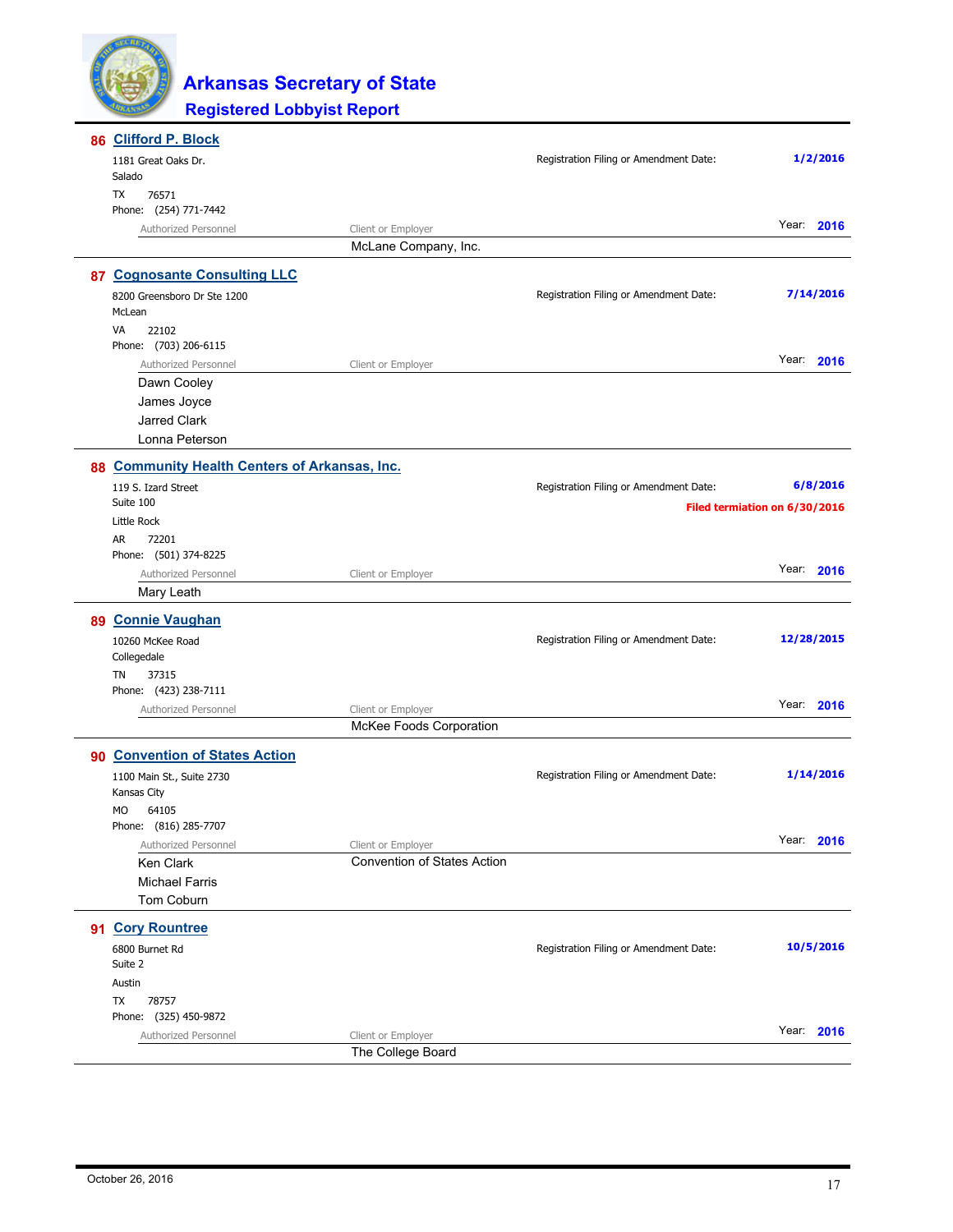| 92 Cranford Coalition      |                                               |                                        |                               |
|----------------------------|-----------------------------------------------|----------------------------------------|-------------------------------|
| PO Box 3376                |                                               | Registration Filing or Amendment Date: | 5/9/2016                      |
| Little Rock                |                                               |                                        |                               |
| AR<br>72206                |                                               |                                        |                               |
| Phone: 903-826-0692        |                                               |                                        | Year: 2016                    |
| Authorized Personnel       | Client or Employer                            |                                        |                               |
| <b>Rusty Cranford</b>      |                                               |                                        |                               |
| 93 Crawford & Associates   |                                               |                                        |                               |
| PO Box 3333                |                                               | Registration Filing or Amendment Date: | 10/17/2016                    |
| Little Rock                |                                               |                                        |                               |
| AR<br>72203                |                                               |                                        |                               |
| Phone: (501) 320-5127      |                                               |                                        |                               |
| Authorized Personnel       | Client or Employer                            |                                        | Year: 2016                    |
|                            | <b>ADP</b>                                    |                                        |                               |
|                            | Arkansas Pharmacists Association              |                                        |                               |
| 94 Cunningham & Associates |                                               |                                        |                               |
| 727 Columbia St.           |                                               | Registration Filing or Amendment Date: | 9/17/2016                     |
| Helena                     |                                               |                                        |                               |
| AR<br>72342                |                                               |                                        |                               |
| Phone: (870) 338-6868      |                                               |                                        |                               |
| Authorized Personnel       | Client or Employer                            |                                        | Year: 2016                    |
|                            | Arkansans For Better Schools                  |                                        |                               |
|                            | Gaming Laboratories International             |                                        |                               |
| 95 Curtis Barnett          |                                               |                                        |                               |
| 601 Gaines St              |                                               | Registration Filing or Amendment Date: | 1/26/2016                     |
| Little Rock                |                                               |                                        |                               |
| AR<br>72201                |                                               |                                        |                               |
| Phone: (501) 378-2007      |                                               |                                        |                               |
| Authorized Personnel       | Client or Employer                            |                                        | Year: 2016                    |
|                            | Arkansas Blue Cross & Blue Shield             |                                        |                               |
|                            | HMO Partners, Inc.                            |                                        |                               |
|                            | <b>USAble Corporation</b>                     |                                        |                               |
| 96 Dan Harrison II         |                                               |                                        |                               |
| PO Box 2845                |                                               | Registration Filing or Amendment Date: | 6/2/2016                      |
| Oxford                     |                                               |                                        |                               |
| MS<br>38655                |                                               |                                        |                               |
| Phone: (601) 331-2302      |                                               |                                        |                               |
| Authorized Personnel       | Client or Employer                            |                                        | Year: 2016                    |
|                            | WellCare Health Plans Inc.                    |                                        |                               |
| 97 Dan Smith               |                                               |                                        |                               |
| 1415 L Street Suite 1150   |                                               | Registration Filing or Amendment Date: | 1/5/2016                      |
| Sacramento                 |                                               |                                        |                               |
| 95814<br>CA                |                                               |                                        |                               |
| Phone: (800) 626-5403      |                                               |                                        |                               |
| Authorized Personnel       | Client or Employer                            |                                        | Year: 2016                    |
|                            | Altria Client Services LLC and its Affiliates |                                        |                               |
| 98 Dana Koehn              |                                               |                                        |                               |
| 11015 W 126th Terrace      |                                               | Registration Filing or Amendment Date: | 6/21/2016                     |
| Overland Park              |                                               |                                        | Filed termiation on 9/19/2016 |
| KS<br>66213                |                                               |                                        |                               |
| Phone: (913) 220-3063      |                                               |                                        |                               |
| Authorized Personnel       | Client or Employer                            |                                        | Year: 2016                    |
|                            | Shire                                         |                                        |                               |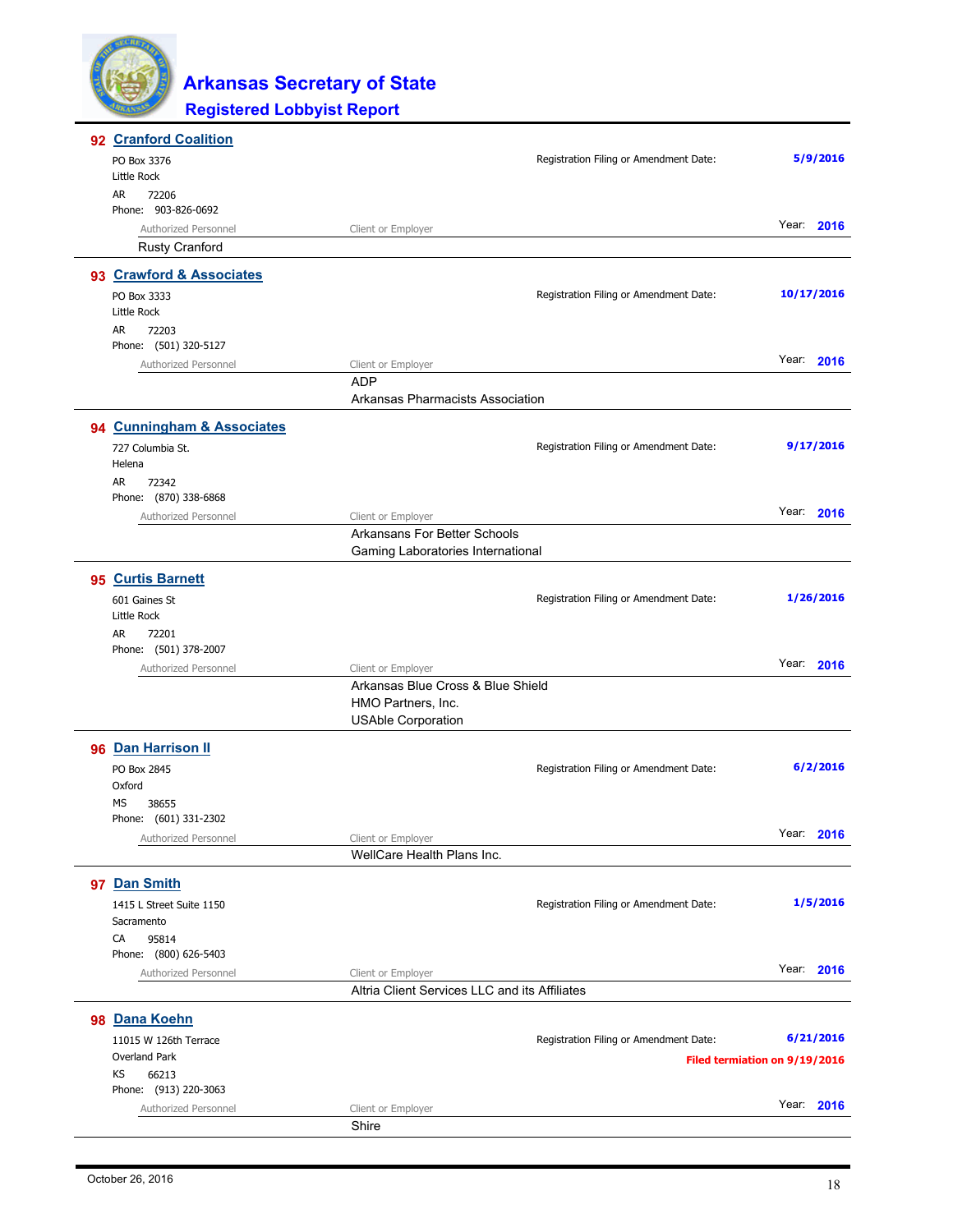

| 99 Daniel Allen                                       |                                                |                                                  |               |
|-------------------------------------------------------|------------------------------------------------|--------------------------------------------------|---------------|
| 100 Morgan Keegan Drive                               |                                                | Registration Filing or Amendment Date:           | 1/7/2016      |
| Little Rock                                           |                                                |                                                  |               |
| AR<br>72202                                           |                                                |                                                  |               |
| Phone: (501) 671-1326                                 |                                                |                                                  | Year:<br>2016 |
| Authorized Personnel                                  | Client or Employer                             |                                                  |               |
|                                                       | Raymond James & Associates, Inc.               |                                                  |               |
| 100 Danny Beck                                        |                                                |                                                  |               |
| 516 East Millsap Road, Suite 103                      |                                                | Registration Filing or Amendment Date:           | 12/8/2015     |
| Fayetteville                                          |                                                |                                                  |               |
| AR<br>72703                                           |                                                |                                                  |               |
| Phone: (479) 527-2372                                 |                                                |                                                  |               |
| Authorized Personnel                                  | Client or Employer                             |                                                  | Year:<br>2016 |
|                                                       | Arkansas Blue Cross and Blue Shield            |                                                  |               |
|                                                       | HMO Partners, Inc.                             |                                                  |               |
|                                                       | <b>USAble Corporation</b>                      |                                                  |               |
| 101 Danny Ferguson                                    |                                                |                                                  |               |
| 1401 W. Capitol, Suite 225                            |                                                | Registration Filing or Amendment Date:           | 1/8/2016      |
| Little Rock                                           |                                                |                                                  |               |
| AR<br>72201                                           |                                                |                                                  |               |
| Phone: (501) 548-0704                                 |                                                |                                                  |               |
| Authorized Personnel                                  | Client or Employer                             |                                                  | Year: 2016    |
|                                                       |                                                | Southwestern Energy Company and its subsidiaries |               |
| <b>102 Darrick LeBeouf</b>                            |                                                |                                                  |               |
| c/o 2350 Kerner Blvd., Suite 250                      |                                                | Registration Filing or Amendment Date:           | 11/11/2015    |
| Suite 250                                             |                                                |                                                  |               |
| San Rafael                                            |                                                |                                                  |               |
| CA<br>94901-5596                                      |                                                |                                                  |               |
| Phone: (415) 389-6800                                 |                                                |                                                  |               |
| Authorized Personnel                                  | Client or Employer                             |                                                  | Year: 2016    |
|                                                       | Pfizer Inc.                                    |                                                  |               |
| 103 Daryl Allan Pace                                  |                                                |                                                  |               |
|                                                       |                                                |                                                  | 5/10/2016     |
| 13470 St. Andrews Drive<br>Siloam Springs             |                                                | Registration Filing or Amendment Date:           |               |
| AR<br>72761                                           |                                                |                                                  |               |
| Phone: (479) 957-5932                                 |                                                |                                                  |               |
| Authorized Personnel                                  | Client or Employer                             |                                                  | Year: 2016    |
|                                                       | Douglas Companies, Inc.                        |                                                  |               |
|                                                       | <b>General Dynamics Information Technology</b> |                                                  |               |
|                                                       | <b>LIL Eagle Contracting</b>                   |                                                  |               |
| 104 David A. Knight                                   |                                                |                                                  |               |
|                                                       |                                                |                                                  | 1/15/2016     |
| Stephens Inc., 111 Center Street<br>111 Center Street |                                                | Registration Filing or Amendment Date:           |               |
| Little Rock                                           |                                                |                                                  |               |
| AR<br>72201                                           |                                                |                                                  |               |
| Phone: (501) 377-2000                                 |                                                |                                                  |               |
| Authorized Personnel                                  | Client or Employer                             |                                                  | Year: 2016    |
|                                                       | Stephens Inc.                                  |                                                  |               |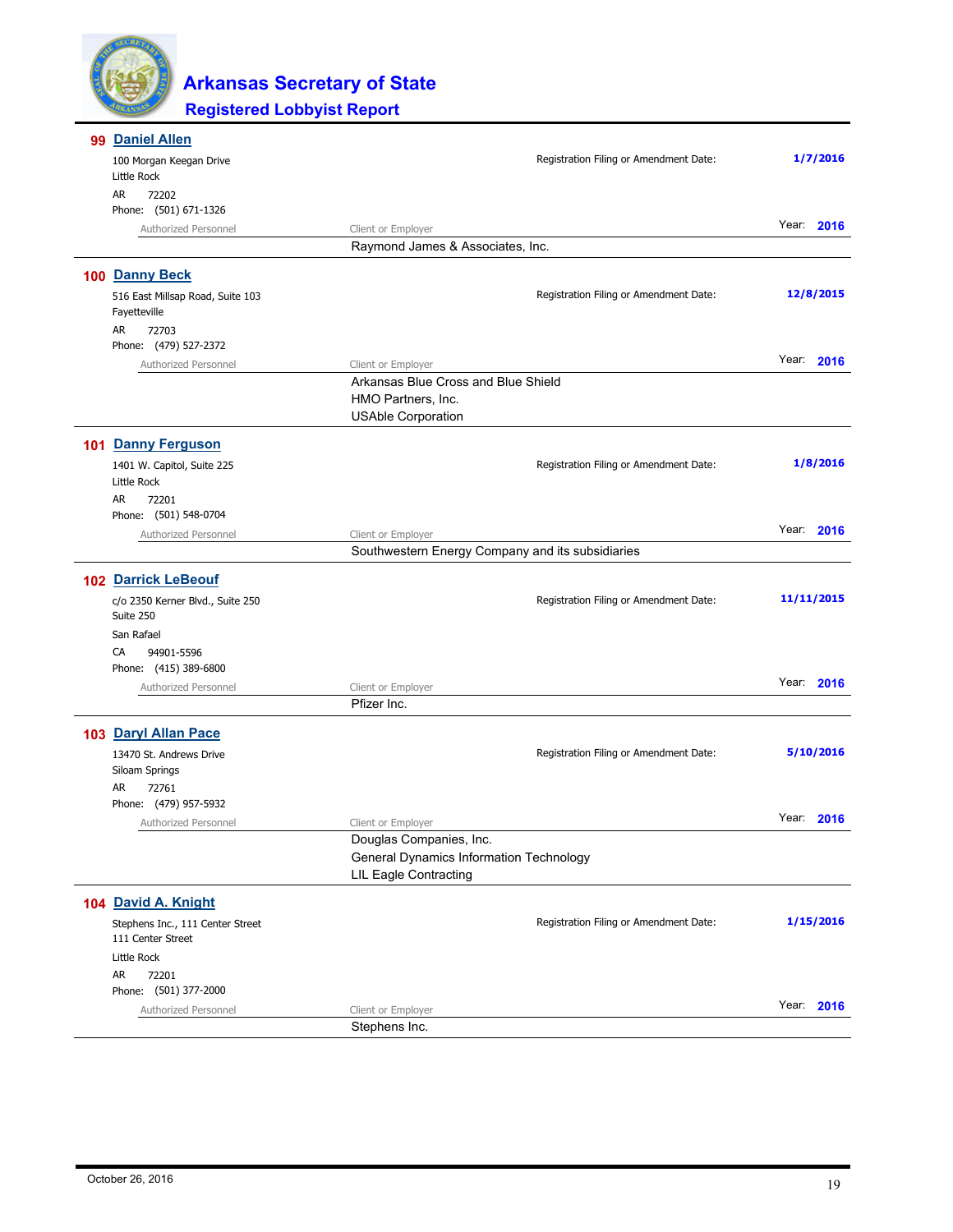

| 105 David F. Bridges                         |                                                    |                                        |            |
|----------------------------------------------|----------------------------------------------------|----------------------------------------|------------|
| P.O. Box 2181                                |                                                    | Registration Filing or Amendment Date: | 12/1/2015  |
| Little Rock                                  |                                                    |                                        |            |
| AR<br>72203-2181                             |                                                    |                                        |            |
| Phone: (501) 378-5663                        |                                                    |                                        |            |
| Authorized Personnel                         | Client or Employer                                 |                                        | Year: 2016 |
|                                              | Arkansas Blue Cross and Blue Shield                |                                        |            |
|                                              | <b>HMO Partners Inc</b>                            |                                        |            |
|                                              | <b>USAble Corporation</b>                          |                                        |            |
| 106 David Jacobson                           |                                                    |                                        |            |
| PO Box 2181                                  |                                                    | Registration Filing or Amendment Date: | 4/21/2016  |
| Little Rock                                  |                                                    |                                        |            |
| AR.<br>72203                                 |                                                    |                                        |            |
| Phone: (501) 378-3011                        |                                                    |                                        |            |
| Authorized Personnel                         | Client or Employer                                 |                                        | Year: 2016 |
|                                              | Arkansas Blue Cross and Blue Shield                |                                        |            |
|                                              | <b>HMO Partners Inc</b>                            |                                        |            |
|                                              | <b>USAble Corporation</b>                          |                                        |            |
| 107 David Moore                              |                                                    |                                        |            |
| FB Mut. Ins Co of Ark Inc & So FB Cas Ins Co |                                                    | Registration Filing or Amendment Date: | 1/14/2016  |
| Little Rock                                  |                                                    |                                        |            |
| AR<br>72203-0031                             |                                                    |                                        |            |
| Phone: (501) 228-1503                        |                                                    |                                        |            |
| Authorized Personnel                         | Client or Employer                                 |                                        | Year: 2016 |
|                                              | FB Mut. Ins. Co. of Ark., Inc./ So FB Cas Ins. Co. |                                        |            |
| 108 David Needham                            |                                                    |                                        |            |
| 3501 Old Greenwood Road, Suite 5             |                                                    | Registration Filing or Amendment Date: | 12/3/2015  |
| Fort Smith                                   |                                                    |                                        |            |
| <b>AR</b><br>72903                           |                                                    |                                        |            |
| Phone: (479) 648-6324                        |                                                    |                                        |            |
| Authorized Personnel                         | Client or Employer                                 |                                        | Year: 2016 |
|                                              | Arkansas Blue Cross and Blue Shield                |                                        |            |
|                                              | HMO Partner's Inc.                                 |                                        |            |
|                                              | <b>USAble Corporation</b>                          |                                        |            |
| 109 David W. Wroten                          |                                                    |                                        |            |
|                                              |                                                    |                                        | 1/4/2016   |
| P.O. Box 55088                               |                                                    | Registration Filing or Amendment Date: |            |
| Little Rock                                  |                                                    |                                        |            |
| AR<br>72215<br>Phone: (501) 224-8967         |                                                    |                                        |            |
| Authorized Personnel                         | Client or Employer                                 |                                        | Year: 2016 |
|                                              | <b>Arkansas Medical Society</b>                    |                                        |            |
|                                              |                                                    |                                        |            |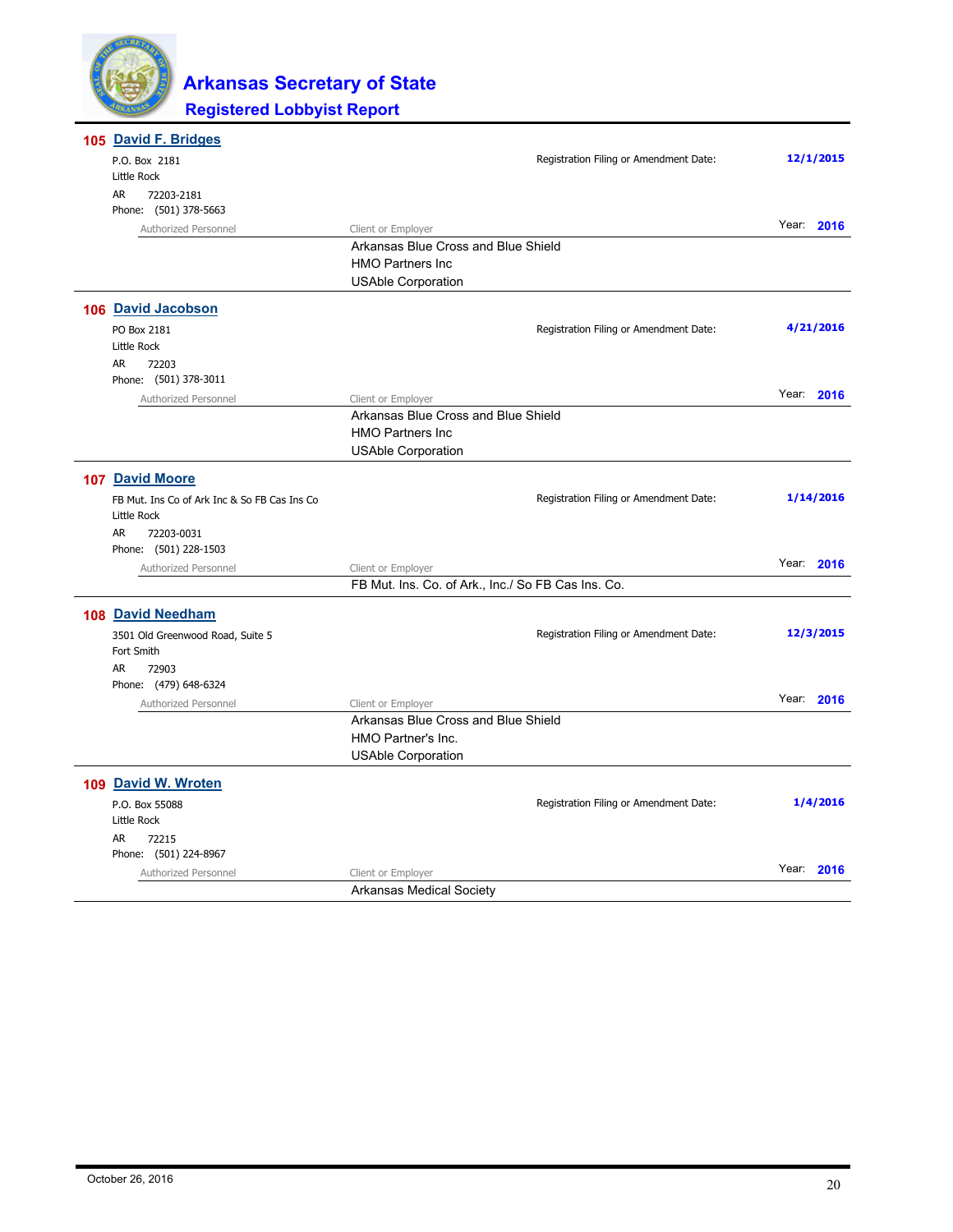

#### **110 DBH Management Consultants**

| 207 E. Church St.                                                                       | Registration Filing or Amendment Date:           | 10/3/2016     |
|-----------------------------------------------------------------------------------------|--------------------------------------------------|---------------|
| Morrilton                                                                               |                                                  |               |
| AR<br>72110                                                                             |                                                  |               |
| Phone: (501) 354-3086                                                                   |                                                  | Year:         |
| Authorized Personnel                                                                    | Client or Employer                               | 2016          |
| Ashley Golleher                                                                         | AR Ambulance Association                         |               |
| <b>Bruce Hawkins</b>                                                                    | AR Association of Chiefs of Police               |               |
| Camie Boggess                                                                           | AR Foundation for Medical Care                   |               |
| Lee Ann Dietz                                                                           | AR Homebuilders Association                      |               |
|                                                                                         | <b>AR Vending Council</b>                        |               |
|                                                                                         | Bernstein, Litowitz, Berger & Grossman           |               |
|                                                                                         | Community Health Solutions of America            |               |
|                                                                                         | Conway County Legal Beverage Association         |               |
|                                                                                         | Cox Communications, Inc.                         |               |
|                                                                                         | Crown Cork & Seal Co., Inc.                      |               |
|                                                                                         | <b>CVS-Health</b>                                |               |
|                                                                                         | Delta Dental of Arkansas                         |               |
|                                                                                         | Distilled Spirits Council of the US              |               |
|                                                                                         | Farm & Home Mutual Ins. Co.                      |               |
|                                                                                         | Leads on Line/Leads on Lab                       |               |
|                                                                                         | Morrilton Packing Co Inc                         |               |
|                                                                                         | Motorola Solutions, Inc.                         |               |
|                                                                                         | Plains Pipeline, L.P.                            |               |
|                                                                                         | <b>Reliance Health Care</b>                      |               |
| SAS Institute, Inc.<br>Selected Funeral and Life Insurance Company<br>Shelter Insurance |                                                  |               |
|                                                                                         |                                                  |               |
|                                                                                         |                                                  |               |
|                                                                                         | Southern Pioneer P. & C. Ins. Company            |               |
|                                                                                         | Southland Park Gaming & Racing                   |               |
|                                                                                         | Southwestern Energy Co.                          |               |
|                                                                                         | United Home Insurance Co.                        |               |
|                                                                                         |                                                  |               |
| 111 Dean Elliott                                                                        |                                                  |               |
| 1600 Cantrell Road                                                                      | Registration Filing or Amendment Date:           | 1/4/2016      |
| Little Rock                                                                             |                                                  |               |
| AR<br>72201                                                                             |                                                  |               |
| Phone: (501) 376-5200                                                                   |                                                  |               |
| Authorized Personnel                                                                    | Client or Employer                               | Year: 2016    |
|                                                                                         | Dillards, Inc.                                   |               |
|                                                                                         |                                                  |               |
| 112 Debbie Hayes                                                                        |                                                  |               |
| 5417 Chevaux Court                                                                      | Registration Filing or Amendment Date:           | 1/3/2016      |
| Little Rock                                                                             |                                                  |               |
| AR<br>72223                                                                             |                                                  |               |
| Phone: (501) 868-3380                                                                   |                                                  |               |
| Authorized Personnel                                                                    | Client or Employer                               | Year:<br>2016 |
|                                                                                         | Sanofi US                                        |               |
| 113 Debby Thetford Nye                                                                  |                                                  |               |
|                                                                                         | Registration Filing or Amendment Date:           | 1/6/2016      |
| 124 W. Capitol Avenue, Ste 2000<br>Suite 2000                                           |                                                  |               |
| Little Rock                                                                             |                                                  |               |
|                                                                                         |                                                  |               |
| AR<br>72201<br>Phone: (501) 975-3000                                                    |                                                  |               |
|                                                                                         |                                                  | Year: 2016    |
| Authorized Personnel                                                                    | Client or Employer                               |               |
|                                                                                         | Little Rock Community Mental Health Center, Inc. |               |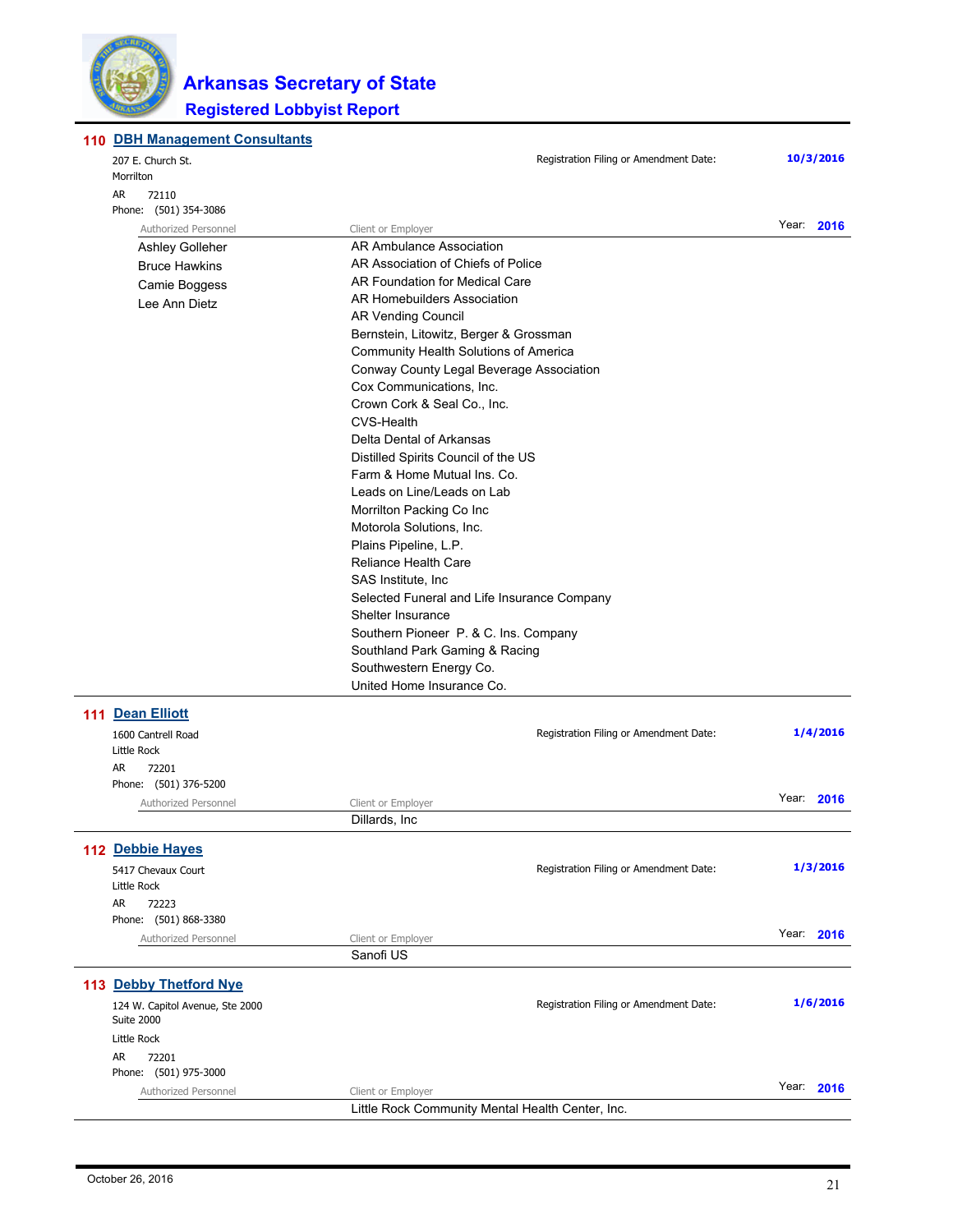

| 114 Debra G Wolfe                                                 |                                                |                                        |               |
|-------------------------------------------------------------------|------------------------------------------------|----------------------------------------|---------------|
| 1710 Hillsborough LN                                              |                                                | Registration Filing or Amendment Date: | 10/20/2016    |
| <b>LIttle Rock</b>                                                |                                                |                                        |               |
| AR.<br>72212                                                      |                                                |                                        |               |
| Phone: (501) 230-5959                                             |                                                |                                        |               |
| Authorized Personnel                                              | Client or Employer                             |                                        | Year: 2016    |
|                                                                   | <b>General Dynamics Information Technology</b> |                                        |               |
| 115 Debra K. West                                                 |                                                |                                        |               |
| 101 Constitution Avenue, NW<br>Suite 700                          |                                                | Registration Filing or Amendment Date: | 1/8/2016      |
| Washington                                                        |                                                |                                        |               |
| DC<br>20001-2133<br>Phone: (202) 624-2000                         |                                                |                                        |               |
| Authorized Personnel                                              | Client or Employer                             |                                        | Year: 2016    |
|                                                                   | American Council Of Life Insurers              |                                        |               |
|                                                                   |                                                |                                        |               |
| 116 Dennis Farmer                                                 |                                                |                                        |               |
| 700 Rock St., Ste. 4<br>#9                                        |                                                | Registration Filing or Amendment Date: | 1/11/2016     |
| <b>Little Rock</b>                                                |                                                |                                        |               |
| AR.<br>72202                                                      |                                                |                                        |               |
| Phone: (501) 376-9552                                             |                                                |                                        |               |
| Authorized Personnel                                              | Client or Employer                             |                                        | Year: 2016    |
|                                                                   | Ark. Beverage Ass'n.                           |                                        |               |
| 117 Dennis Jungmeyer                                              |                                                |                                        |               |
| P.O. Box 9150                                                     |                                                | Registration Filing or Amendment Date: | 1/11/2016     |
| North Little Rock                                                 |                                                |                                        |               |
| <b>AR</b><br>72119                                                |                                                |                                        |               |
| Phone: (501) 372-2596                                             |                                                |                                        |               |
| Authorized Personnel                                              | Client or Employer                             |                                        | Year:<br>2016 |
|                                                                   | Arkansas Automobile Dealers Association        |                                        |               |
| 118 Dennis R. Hunt                                                |                                                |                                        |               |
| Stephens Inc., 111 Center Street<br>3425 Futrall Drive, Suite 201 |                                                | Registration Filing or Amendment Date: | 1/15/2016     |
| Little Rock                                                       |                                                |                                        |               |
| AR<br>72201                                                       |                                                |                                        |               |
| Phone: (501) 377-2000                                             |                                                |                                        |               |
| Authorized Personnel                                              | Client or Employer                             |                                        | Year:<br>2016 |
|                                                                   | Stephens Inc.                                  |                                        |               |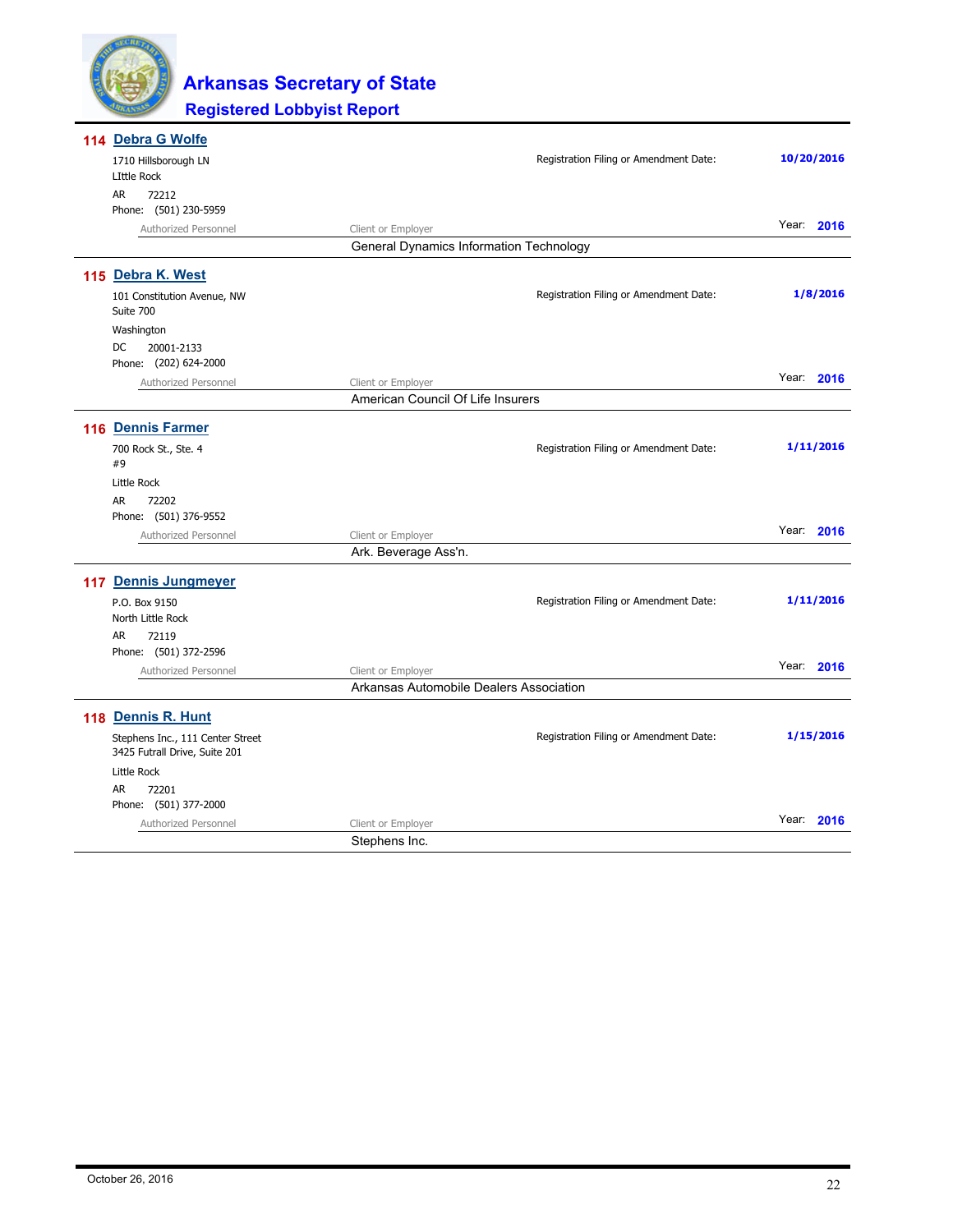

**119 Derrick W. Smith** 

|  | <b>CONTROLLATE CHILDREN</b><br>425 West Capitol Avenue, Suite 1800<br>Suite 1800 | Registration Filing or Amendment Date:                                       |  | 10/24/2016 |  |
|--|----------------------------------------------------------------------------------|------------------------------------------------------------------------------|--|------------|--|
|  | Little Rock                                                                      |                                                                              |  |            |  |
|  | AR<br>72201-3525<br>Phone: (501) 688-8800                                        |                                                                              |  |            |  |
|  | Authorized Personnel                                                             | Client or Employer                                                           |  | Year: 2016 |  |
|  |                                                                                  | Allstate Insurance Company                                                   |  |            |  |
|  |                                                                                  | American Council Of Life Insurers                                            |  |            |  |
|  |                                                                                  | American Fidelity Assurance Company                                          |  |            |  |
|  |                                                                                  | American Management Corporation                                              |  |            |  |
|  |                                                                                  | America's Health Insurance Plans                                             |  |            |  |
|  |                                                                                  | Arkansas Association of Insurance Companies                                  |  |            |  |
|  |                                                                                  | Arkansas Electric Cooperatives, Inc.                                         |  |            |  |
|  |                                                                                  | Central United Life Insurance Company                                        |  |            |  |
|  |                                                                                  | CNO Financial, Inc.                                                          |  |            |  |
|  |                                                                                  | DataPath, Inc.                                                               |  |            |  |
|  |                                                                                  | EAN Holdings, LLC                                                            |  |            |  |
|  |                                                                                  | Hanover Insurance Group, Inc.                                                |  |            |  |
|  |                                                                                  | Helena Chemical Company                                                      |  |            |  |
|  |                                                                                  | Insurance Services Office, Inc.                                              |  |            |  |
|  |                                                                                  | John Hancock Life Insurance Company (USA)                                    |  |            |  |
|  |                                                                                  | Kemper Life and Health Group                                                 |  |            |  |
|  |                                                                                  | Kinsale Insurance Company                                                    |  |            |  |
|  |                                                                                  | <b>LKQ Corporation</b>                                                       |  |            |  |
|  |                                                                                  | Magellan Health, Inc.                                                        |  |            |  |
|  |                                                                                  | <b>MDOW Insurance Company</b>                                                |  |            |  |
|  |                                                                                  | National Association of Subrogation Professionals (NASP)                     |  |            |  |
|  |                                                                                  | NovaSys Health / Centene Corporation                                         |  |            |  |
|  |                                                                                  |                                                                              |  |            |  |
|  |                                                                                  |                                                                              |  |            |  |
|  |                                                                                  | Old Surety Life Insurance Company<br>Prudential Insurance Company of America |  |            |  |
|  |                                                                                  | Southern Arkansas University                                                 |  |            |  |
|  |                                                                                  | State Farm Insurance Group                                                   |  |            |  |
|  |                                                                                  | The Benecon Group                                                            |  |            |  |
|  | United Healthcare of Arkansas, Inc.<br>UnitedHealth Group, Inc.                  |                                                                              |  |            |  |
|  |                                                                                  |                                                                              |  |            |  |
|  |                                                                                  | <b>USAble Life</b>                                                           |  |            |  |
|  | <b>120 Desiree Bender</b>                                                        |                                                                              |  |            |  |
|  |                                                                                  |                                                                              |  | 1/7/2016   |  |
|  | 47 Earl Drive<br>Conway                                                          | Registration Filing or Amendment Date:                                       |  |            |  |
|  | AR<br>72032                                                                      |                                                                              |  |            |  |
|  | Phone: (501) 450-8799                                                            |                                                                              |  |            |  |
|  | Authorized Personnel                                                             | Client or Employer                                                           |  | Year: 2016 |  |
|  |                                                                                  | Humane Society of United States                                              |  |            |  |
|  |                                                                                  |                                                                              |  |            |  |
|  | 121 Disability Rights Arkansas Inc                                               |                                                                              |  |            |  |
|  | 400 West Capitol #1200<br>Little Rock                                            | Registration Filing or Amendment Date:                                       |  | 10/10/2016 |  |
|  | AR<br>72201                                                                      |                                                                              |  |            |  |
|  | Phone: (501) 296-1775                                                            |                                                                              |  |            |  |
|  | Authorized Personnel                                                             | Client or Employer                                                           |  | Year: 2016 |  |
|  | Debra Poulin                                                                     |                                                                              |  |            |  |
|  | Samuel Kauffman                                                                  |                                                                              |  |            |  |
|  | Tom Masseau                                                                      |                                                                              |  |            |  |

 $\overline{a}$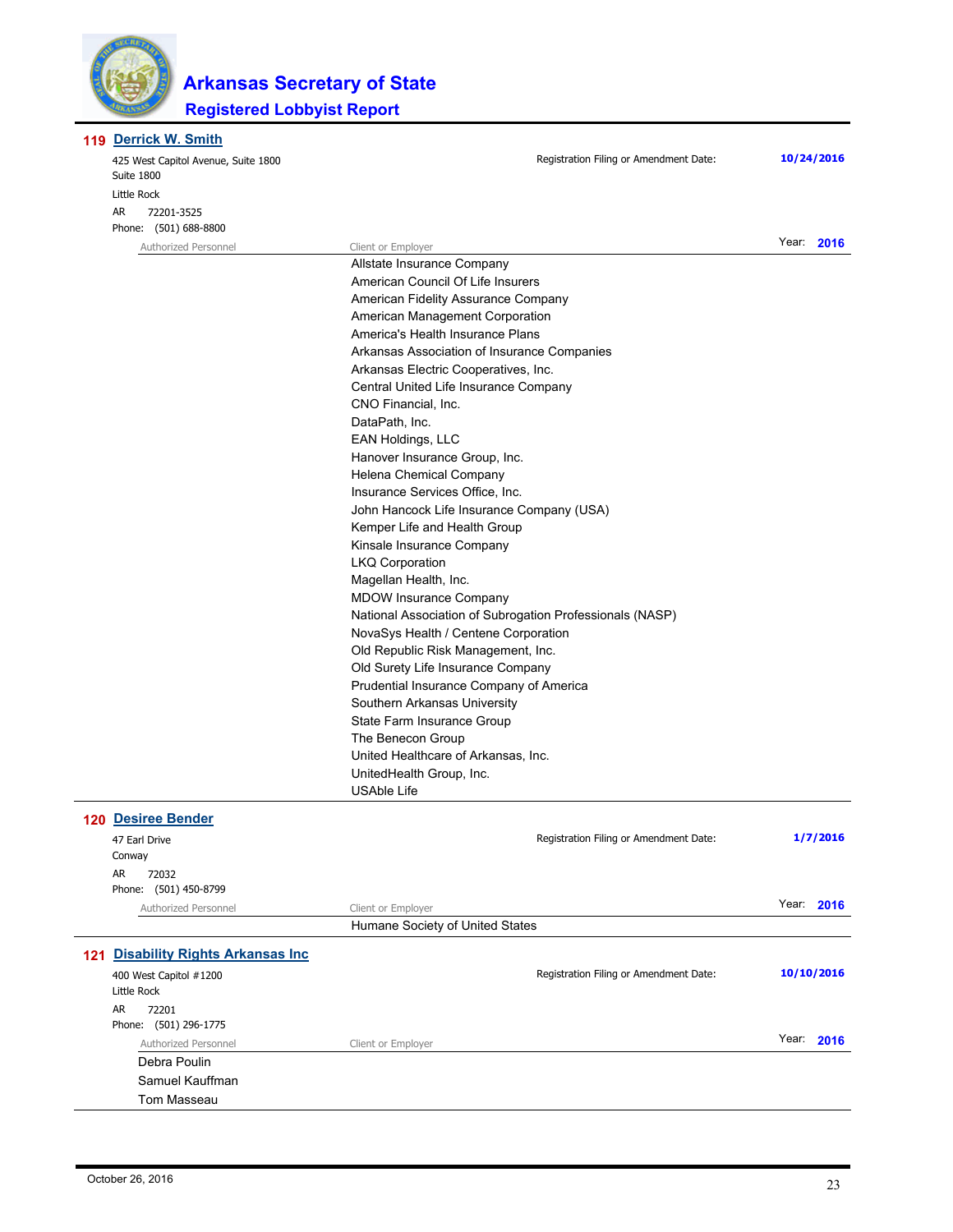

| 122 Donald A. Marr, Jr.                     |                                              |                                        |            |
|---------------------------------------------|----------------------------------------------|----------------------------------------|------------|
| 113 W Mountain Street<br>Falyetteville      |                                              | Registration Filing or Amendment Date: | 12/31/2015 |
| AR<br>72701                                 |                                              |                                        |            |
| Phone: (479) 575-8303                       |                                              |                                        | Year: 2016 |
| Authorized Personnel                        | Client or Employer<br>City of Faeytteville   |                                        |            |
| 123 Donald V Allen                          |                                              |                                        |            |
| 312 S. Pulaski Street                       |                                              | Registration Filing or Amendment Date: | 1/4/2016   |
| Little Rock                                 |                                              |                                        |            |
| AR<br>72201                                 |                                              |                                        |            |
| Phone: (501) 374-2215                       |                                              |                                        |            |
| Authorized Personnel                        | Client or Employer                           |                                        | Year: 2016 |
|                                             | <b>Acxiom Corporation</b><br>Nucor Steel Co. |                                        |            |
|                                             | Stephens Investments Holdings LLC            |                                        |            |
| 124 Drew Ramey                              |                                              |                                        |            |
| 7480 Highway 107                            |                                              | Registration Filing or Amendment Date: | 1/7/2016   |
| Sherwood                                    |                                              |                                        |            |
| AR<br>72120                                 |                                              |                                        |            |
| Phone: (501) 412-9894                       |                                              |                                        |            |
| Authorized Personnel                        | Client or Employer                           |                                        | Year: 2016 |
|                                             | Arkansas State Dental Association            |                                        |            |
| 125 Earl M. Jones, Jr.                      |                                              |                                        |            |
| P. O. Box 2547                              |                                              | Registration Filing or Amendment Date: | 1/4/2016   |
| Little Rock                                 |                                              |                                        |            |
| AR<br>72203<br>Phone: (501) 372-7878        |                                              |                                        |            |
| Authorized Personnel                        | Client or Employer                           |                                        | Year: 2016 |
| Earl Jones, Jr.                             | 3M Company                                   |                                        |            |
| Helen Jones                                 | <b>Explore Information Services</b>          |                                        |            |
|                                             | <b>Gulf States Toyota</b>                    |                                        |            |
|                                             | KraftHeinzCompany                            |                                        |            |
|                                             | <b>Miller Coors</b><br><b>Riceland Foods</b> |                                        |            |
|                                             | Waste Management                             |                                        |            |
|                                             |                                              |                                        |            |
| 126 East Arkansas Area Agency on Aging, Inc |                                              | Registration Filing or Amendment Date: | 1/5/2016   |
| 2005 E. Highland<br>Jonesboro               |                                              |                                        |            |
| AR<br>72401                                 |                                              |                                        |            |
| Phone: (870) 930-2202                       |                                              |                                        |            |
| Authorized Personnel                        | Client or Employer                           |                                        | Year: 2016 |
| Melissa, Prater                             |                                              |                                        |            |
| Monte Callicott                             |                                              |                                        |            |
| 127 Ed Noonan                               |                                              |                                        |            |
| 6125 Lakeview Rd                            |                                              | Registration Filing or Amendment Date: | 12/21/2015 |
| Charlotte                                   |                                              |                                        |            |
| <b>NC</b><br>28269<br>Phone: (704) 916-2464 |                                              |                                        |            |
| Authorized Personnel                        | Client or Employer                           |                                        | Year: 2016 |
|                                             | United Rentals, Inc.                         |                                        |            |
|                                             |                                              |                                        |            |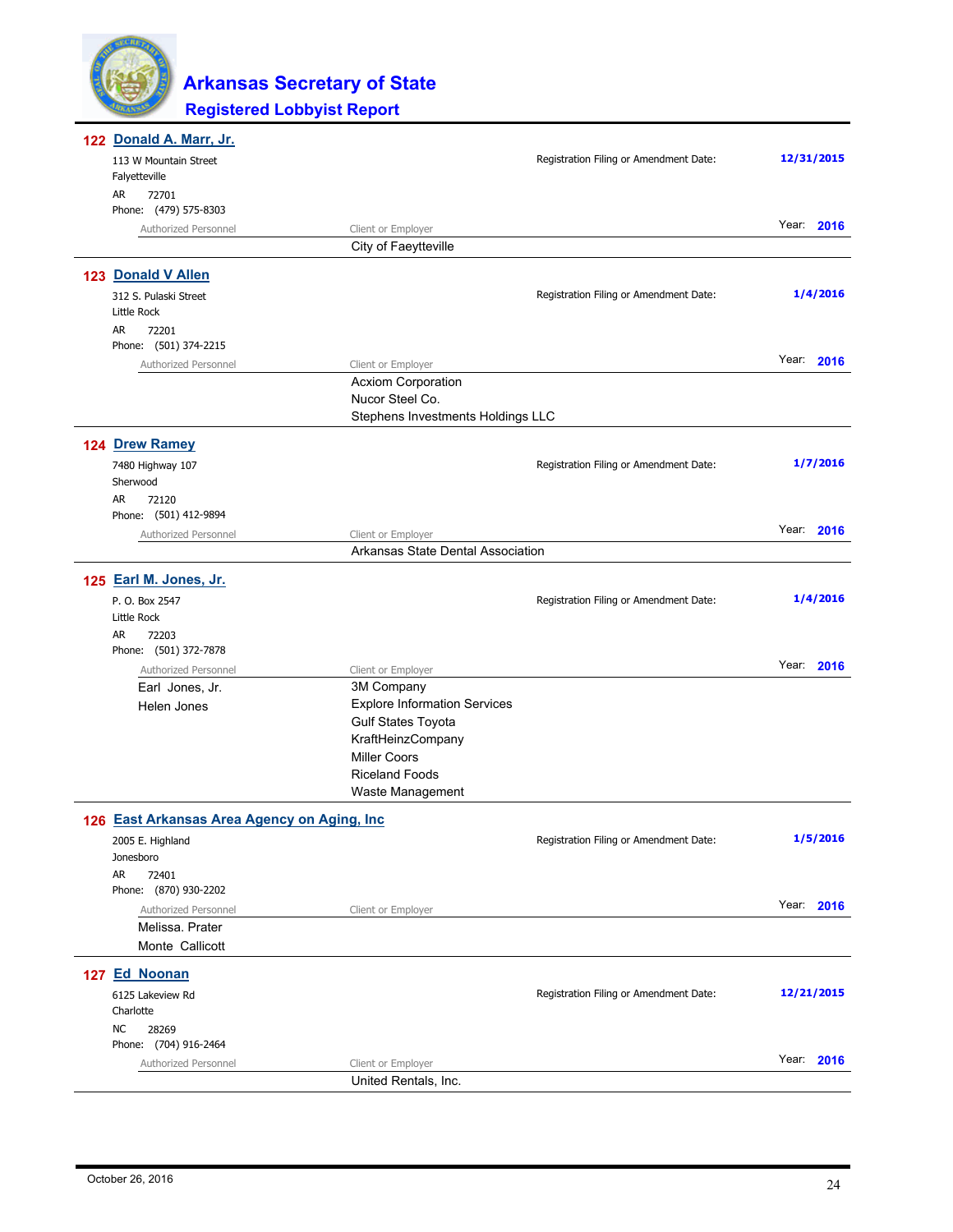| 128 Edward Allen Gordon                   |                                             |                                                              |                              |            |
|-------------------------------------------|---------------------------------------------|--------------------------------------------------------------|------------------------------|------------|
| 7 Fairway Drive                           |                                             | Registration Filing or Amendment Date:                       |                              | 1/11/2016  |
| Morrilton                                 |                                             |                                                              |                              |            |
| AR<br>72110                               |                                             |                                                              |                              |            |
| Phone: (501) 208-1527                     |                                             |                                                              |                              | Year: 2016 |
| Authorized Personnel                      | Client or Employer                          | Arkansas Chapter, Associated General Contractors of Arkansas |                              |            |
|                                           | Green Dental Lab                            |                                                              |                              |            |
|                                           |                                             |                                                              |                              |            |
| 129 Elizabeth (Ann) Shelnut               |                                             |                                                              |                              |            |
| 320 W. Capitol Avenue<br>Little Rock      |                                             | Registration Filing or Amendment Date:                       |                              | 12/1/2015  |
| AR<br>72203-1460<br>Phone: (501) 379-2712 |                                             |                                                              |                              |            |
| Authorized Personnel                      | Client or Employer                          |                                                              |                              | Year: 2016 |
|                                           | Arkansas Blue Cross & Blue Shield           |                                                              |                              |            |
|                                           | HMO Partner's Inc.                          |                                                              |                              |            |
|                                           | <b>USAble Coropration</b>                   |                                                              |                              |            |
| 130 Elizabeth Dumm                        |                                             |                                                              |                              |            |
| 602 S. Joplin Avenue                      |                                             | Registration Filing or Amendment Date:                       |                              | 1/4/2016   |
| Joplin                                    |                                             |                                                              |                              |            |
| MO<br>64801                               |                                             |                                                              |                              |            |
| Phone: (417) 625-4255                     |                                             |                                                              |                              |            |
| Authorized Personnel                      | Client or Employer                          |                                                              |                              | Year: 2016 |
|                                           | <b>Empire District Electric</b>             |                                                              |                              |            |
| 131 Elizabeth Stoll                       |                                             |                                                              |                              |            |
| 1266 W. Paces Ferry Rd. #444              |                                             | Registration Filing or Amendment Date:                       |                              | 1/3/2016   |
| Atlanta                                   |                                             |                                                              |                              |            |
| 30327<br>GА<br>Phone: (404) 217-7618      |                                             |                                                              |                              |            |
| Authorized Personnel                      | Client or Employer                          |                                                              | Year:                        | 2016       |
|                                           | <b>Baxter Healthcare Corporation</b>        |                                                              |                              |            |
|                                           |                                             |                                                              |                              |            |
| 132 Eric Axel                             |                                             |                                                              |                              |            |
| 4100 Spring Valley Road Ste 680<br>Dallas |                                             | Registration Filing or Amendment Date:                       |                              | 3/10/2016  |
| TX<br>75244                               |                                             |                                                              | Filed termiation on 6/1/2016 |            |
| Phone: (972) 863-7878                     |                                             |                                                              |                              |            |
| Authorized Personnel                      | Client or Employer                          |                                                              |                              | Year: 2016 |
|                                           | <b>Compass Professional Health Services</b> |                                                              |                              |            |
| 133 Erica Sechrist                        |                                             |                                                              |                              |            |
| 1152 15th Street N.W                      |                                             | Registration Filing or Amendment Date:                       |                              | 5/4/2016   |
| Washington                                |                                             |                                                              |                              |            |
| DC<br>20005                               |                                             |                                                              |                              |            |
| Phone: (202) 339-8400                     |                                             |                                                              |                              |            |
| Authorized Personnel                      | Client or Employer                          |                                                              | Year:                        | 2016       |
|                                           | DraftKings, Inc.                            |                                                              |                              |            |
|                                           | FanDuel, Inc.                               |                                                              |                              |            |
| 134 Excellence in Education National Inc  |                                             |                                                              |                              |            |
| 215 S Monroe St Suite 420                 |                                             | Registration Filing or Amendment Date:                       |                              | 1/15/2016  |
| Tallahassee                               |                                             |                                                              |                              |            |
| FL.<br>32301                              |                                             |                                                              |                              |            |
| Phone: (850) 391-4200                     |                                             |                                                              |                              | Year: 2016 |
| Authorized Personnel                      | Client or Employer                          |                                                              |                              |            |
| Adam Thompson                             | Excellence in Education National, Inc.      |                                                              |                              |            |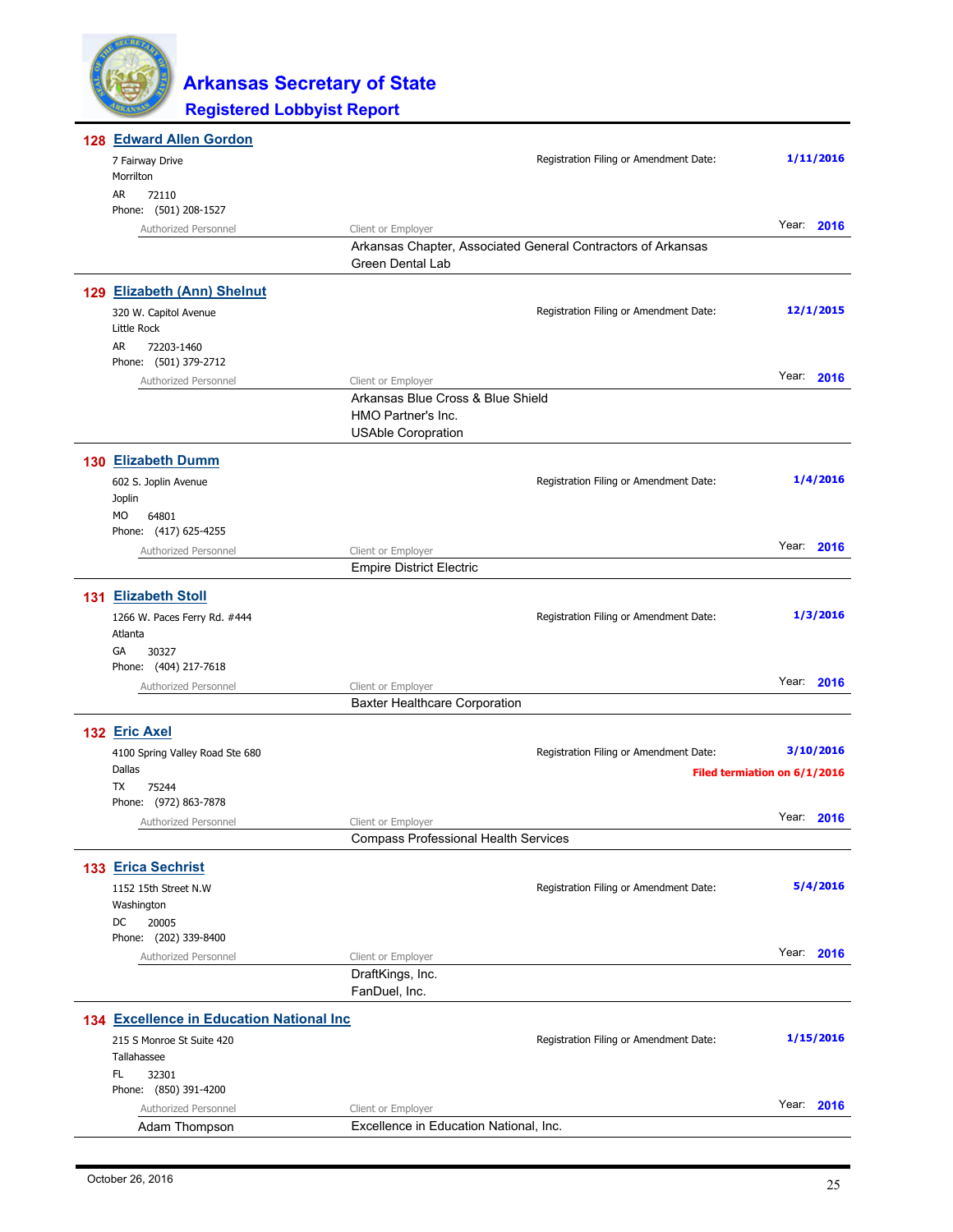

| 135 Faith Ann Sharp                    |                                      |                                        |                               |
|----------------------------------------|--------------------------------------|----------------------------------------|-------------------------------|
| 12 Cedar Cove                          |                                      | Registration Filing or Amendment Date: | 2/16/2016                     |
| Maumelle                               |                                      |                                        | Filed termiation on 7/1/2016  |
| AR<br>72213                            |                                      |                                        |                               |
| Phone: (501) 251-1131                  |                                      |                                        | Year: 2016                    |
| Authorized Personnel                   | Client or Employer<br>March of Dimes |                                        |                               |
|                                        |                                      |                                        |                               |
| <b>136 Families First Foundation</b>   |                                      |                                        |                               |
| 307 Judge Smith                        |                                      | Registration Filing or Amendment Date: | 1/14/2016                     |
| Marion                                 |                                      |                                        |                               |
| AR<br>72364<br>Phone: (870) 739-5288   |                                      |                                        |                               |
| Authorized Personnel                   | Client or Employer                   |                                        | Year: 2016                    |
| <b>Bill Wheeler</b>                    |                                      |                                        |                               |
|                                        |                                      |                                        |                               |
| <b>137 Family Council</b>              |                                      |                                        |                               |
| 414 S. Pulaski, Ste 2                  |                                      | Registration Filing or Amendment Date: | 1/8/2016                      |
| Suite 2                                |                                      |                                        |                               |
| Little Rock                            |                                      |                                        |                               |
| AR<br>72201<br>Phone: (501) 375-7000   |                                      |                                        |                               |
| Authorized Personnel                   | Client or Employer                   |                                        | Year: 2016                    |
| Charisse Dean                          |                                      |                                        |                               |
| Jerry Cox                              |                                      |                                        |                               |
| Ken Yang                               |                                      |                                        |                               |
| Luke McCoy                             |                                      |                                        |                               |
| <b>138 Federal Express Corporation</b> |                                      |                                        |                               |
|                                        |                                      | Registration Filing or Amendment Date: | 1/5/2016                      |
| 942 S. Shady Grove Rd.<br>First Floor  |                                      |                                        |                               |
| Memphis                                |                                      |                                        |                               |
| TN<br>38120                            |                                      |                                        |                               |
| Phone: (901) 818-7791                  |                                      |                                        |                               |
| Authorized Personnel                   | Client or Employer                   |                                        | Year: 2016                    |
| Tammy Dumas                            | <b>FedEx Corporation</b>             |                                        |                               |
| 139 FIAM Holdings Corp                 |                                      |                                        |                               |
| 900 Salem Street                       |                                      | Registration Filing or Amendment Date: | 1/14/2016                     |
| Smithfield                             |                                      |                                        | Filed termiation on 6/30/2016 |
| RI<br>02917                            |                                      |                                        |                               |
| Phone: (401) 292-6254                  |                                      |                                        |                               |
| Authorized Personnel                   | Client or Employer                   |                                        | Year: 2016                    |
| Sue Curran                             |                                      |                                        |                               |
| 140 Fidelity Brokerage Services LLC    |                                      |                                        |                               |
| 245 Summer Street                      |                                      | Registration Filing or Amendment Date: | 4/13/2016                     |
| <b>Boston</b>                          |                                      |                                        |                               |
| МA<br>02210                            |                                      |                                        |                               |
| Phone: (508) 229-9527                  |                                      |                                        | Year: 2016                    |
| Authorized Personnel                   | Client or Employer                   |                                        |                               |
| Scott Bruce                            |                                      |                                        |                               |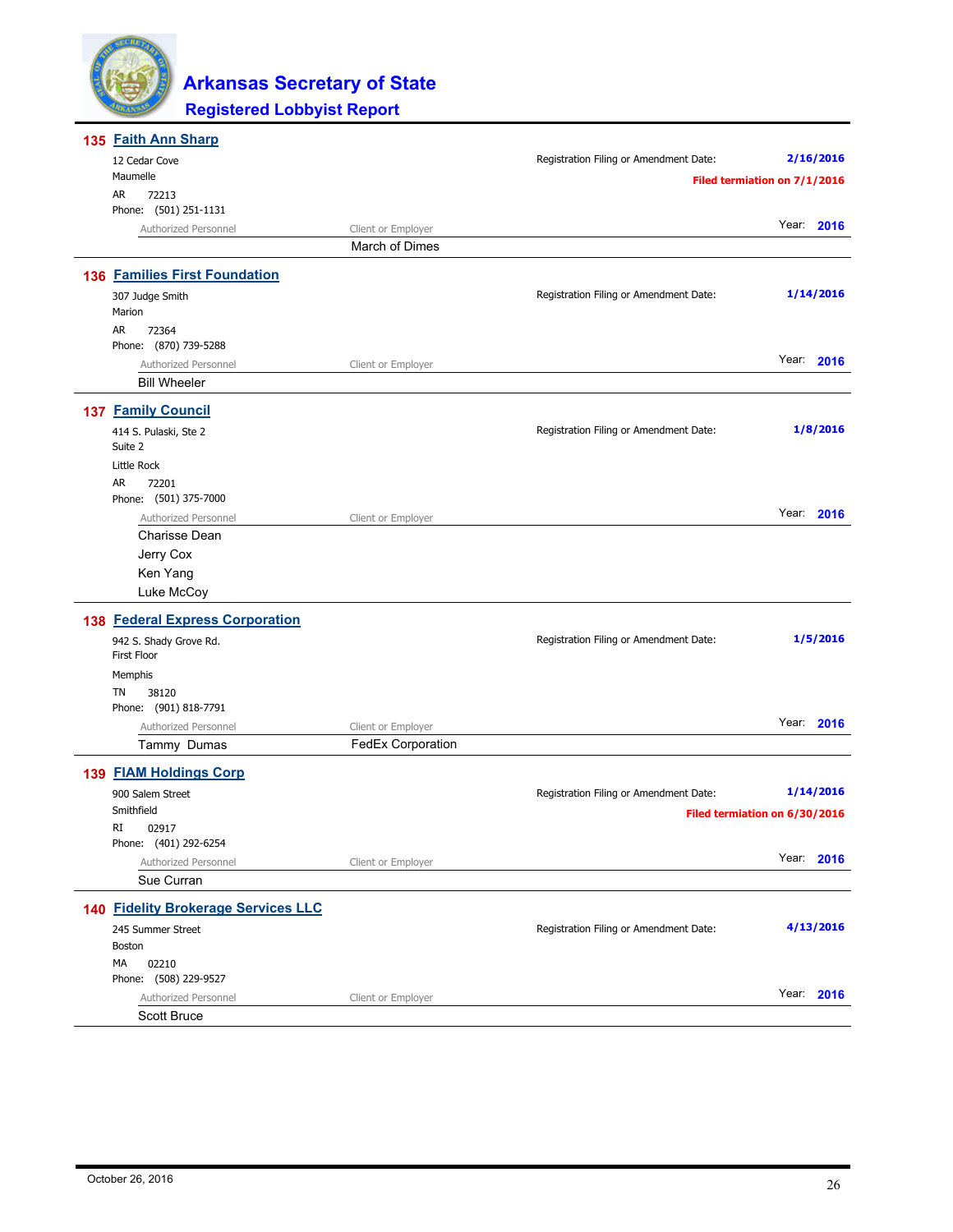

| <b>141 Firestone Building Products</b>                                                |                                                         |                                        |            |
|---------------------------------------------------------------------------------------|---------------------------------------------------------|----------------------------------------|------------|
| 1406 Hwy 371 North<br>P.O. Box 710                                                    |                                                         | Registration Filing or Amendment Date: | 12/1/2015  |
| Prescott                                                                              |                                                         |                                        |            |
| AR.<br>71857                                                                          |                                                         |                                        |            |
| Phone: (870) 887-1400                                                                 |                                                         |                                        |            |
| Authorized Personnel                                                                  | Client or Employer                                      |                                        | Year: 2016 |
| <b>Tony Seagraves</b>                                                                 | <b>Firestone Building Products</b>                      |                                        |            |
| <b>142 Flywheel Government Solutions</b>                                              |                                                         |                                        |            |
| 1012 14th Street, NW 5th Floor                                                        |                                                         | Registration Filing or Amendment Date: | 1/13/2016  |
| Washington                                                                            |                                                         |                                        |            |
| DC<br>20005                                                                           |                                                         |                                        |            |
| Phone: (617) 922-9219                                                                 |                                                         |                                        | Year: 2016 |
| Authorized Personnel                                                                  | Client or Employer                                      |                                        |            |
| <b>Brandon Peck</b>                                                                   | Johnson Controls, Inc.                                  |                                        |            |
| 143 Frank B. Sewall                                                                   |                                                         |                                        |            |
| P.O. Box 2181                                                                         |                                                         | Registration Filing or Amendment Date: | 12/10/2015 |
| Little Rock                                                                           |                                                         |                                        |            |
| AR<br>72203-2181                                                                      |                                                         |                                        |            |
| Phone: (501) 378-3297                                                                 |                                                         |                                        | Year: 2016 |
| Authorized Personnel                                                                  | Client or Employer<br>Arkansas Blue Cross & Blue Shield |                                        |            |
|                                                                                       | HMO Partner's Inc.                                      |                                        |            |
|                                                                                       | <b>USAble Coropration</b>                               |                                        |            |
| 144 Frank Thomas                                                                      |                                                         |                                        |            |
|                                                                                       |                                                         |                                        | 1/15/2016  |
| Stephens Investments Holdings LLC, 111 Center St.<br>P.O. Box 3507, 111 Center Street |                                                         | Registration Filing or Amendment Date: |            |
| Little Rock                                                                           |                                                         |                                        |            |
| AR<br>72201                                                                           |                                                         |                                        |            |
| Phone: (501) 377-2000                                                                 |                                                         |                                        |            |
| Authorized Personnel                                                                  | Client or Employer                                      |                                        | Year: 2016 |
|                                                                                       | Stephens Investments Holding LLC                        |                                        |            |
| 145 Gary Newton                                                                       |                                                         |                                        |            |
| 400 West Capitol Avenue, Suite 1756                                                   |                                                         | Registration Filing or Amendment Date: | 1/19/2016  |
| Little Rock                                                                           |                                                         |                                        |            |
| AR<br>72201-3438                                                                      |                                                         |                                        |            |
| Phone: (501) 492-3418                                                                 |                                                         |                                        |            |
| Authorized Personnel                                                                  | Client or Employer                                      |                                        | Year: 2016 |
|                                                                                       | Arkansas Learns                                         |                                        |            |
| 146 George H. Guidry, Jr.                                                             |                                                         |                                        |            |
| 450 Laurel St., Suite 1420                                                            |                                                         | Registration Filing or Amendment Date: | 1/7/2016   |
| <b>Suite 1420</b>                                                                     |                                                         |                                        |            |
| Baton Rouge                                                                           |                                                         |                                        |            |
| 70801<br>LA                                                                           |                                                         |                                        |            |
| Phone: (225) 388-9061                                                                 |                                                         |                                        |            |
| Authorized Personnel                                                                  | Client or Employer                                      |                                        | Year: 2016 |
|                                                                                       | Koch Companies Public Sector, LLC & Affiliates          |                                        |            |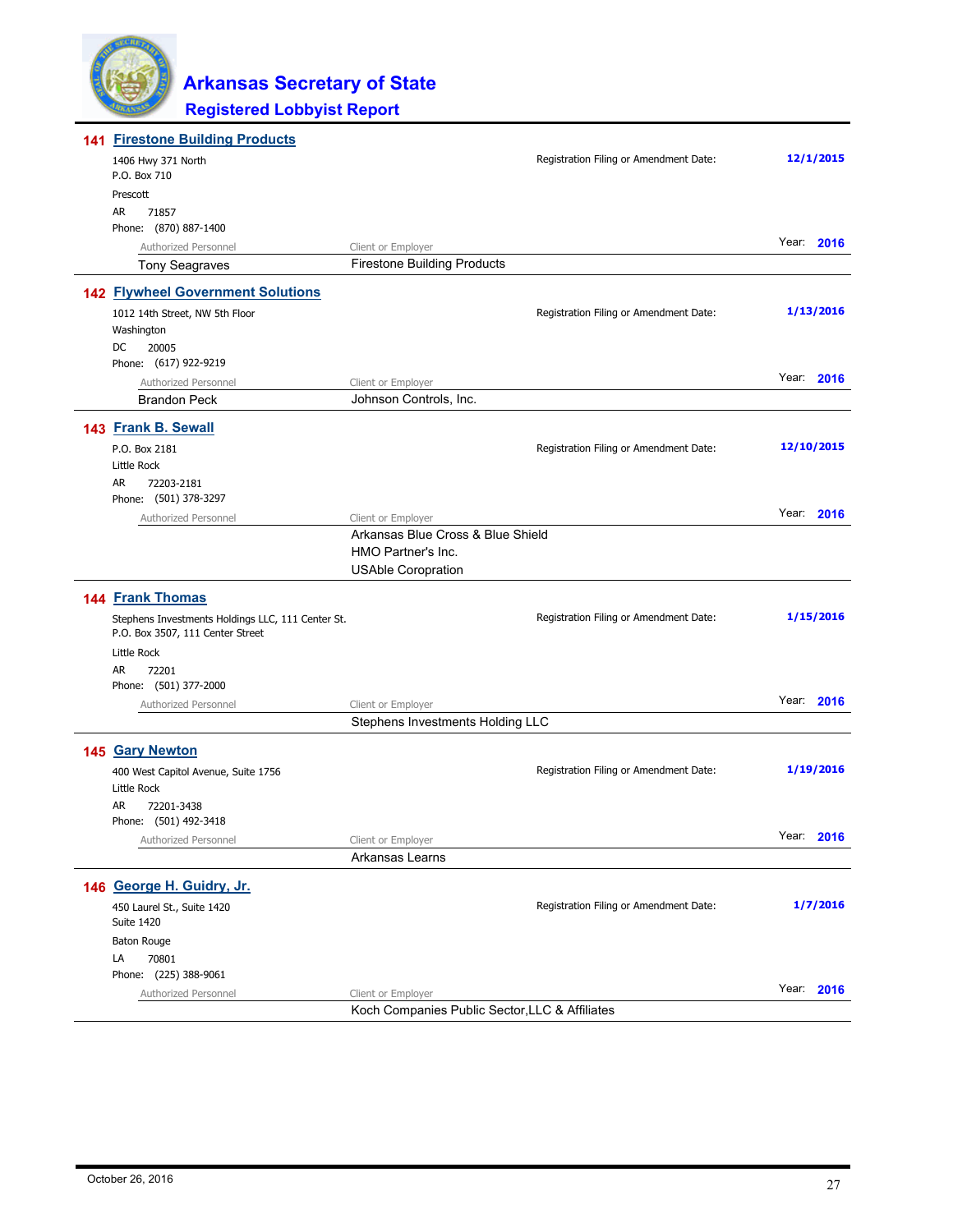

| 147 Gill Ragon Owen, P. A.           |                                                                     |            |
|--------------------------------------|---------------------------------------------------------------------|------------|
| 425 West Capitol Avenue, Suite 3800  | Registration Filing or Amendment Date:                              | 7/13/2016  |
| <b>Suite 3801</b>                    |                                                                     |            |
| Little Rock<br>AR<br>72201           |                                                                     |            |
| Phone: (501) 376-3800                |                                                                     |            |
| Authorized Personnel                 | Client or Employer                                                  | Year: 2016 |
| Chad Wood                            |                                                                     |            |
| <b>Christopher Travis</b>            |                                                                     |            |
| Daniel Goodwin                       |                                                                     |            |
| Drake Mann                           |                                                                     |            |
| Heartsill Ragon                      |                                                                     |            |
| John Gill                            |                                                                     |            |
| <b>Matthew Finch</b>                 |                                                                     |            |
| Stephen Cuffman                      |                                                                     |            |
| <b>148 Government Solutions, LLC</b> |                                                                     |            |
| 722 North Spruce Street              | Registration Filing or Amendment Date:                              | 10/20/2016 |
| Little Rock                          |                                                                     |            |
| AR<br>72205                          |                                                                     |            |
| Phone: (501) 343-4823                |                                                                     | Year:      |
| Authorized Personnel                 | Client or Employer                                                  | 2016       |
| Courtney Sheppard                    | Arkansas Hospital Association<br>Arkansas Society of Prof Surveyors |            |
| Joe R. Thurman                       | Arkansas Speech-Language-Hearing Association                        |            |
|                                      | ExxonMobil Corporation                                              |            |
|                                      | General Dynamics Information Technology                             |            |
|                                      | Great Lakes Solutions (A Chemtura Co.)                              |            |
|                                      | <b>Gulf States Toyota</b>                                           |            |
|                                      | OGE Energy Corp.                                                    |            |
|                                      | Potlatch Corporation                                                |            |
|                                      | <b>Umetco Minerals Corporation</b>                                  |            |
| 149 Gray Dillard                     |                                                                     |            |
| 601 S. Gaines                        | Registration Filing or Amendment Date:                              | 12/2/2015  |
| Suite C                              |                                                                     |            |
| Little Rock                          |                                                                     |            |
| AR<br>72201                          |                                                                     |            |
| Phone: (501) 378-2436                |                                                                     | Year: 2016 |
| Authorized Personnel                 | Client or Employer<br>Arkansas Blue Cross and Blue Shield           |            |
|                                      | HMO Partner's Inc.                                                  |            |
|                                      | <b>USAble Coropration</b>                                           |            |
| 150 Greg Yielding                    |                                                                     |            |
|                                      | Registration Filing or Amendment Date:                              | 2/16/2016  |
| P.O. Box 426<br>Jackson              |                                                                     |            |
| MO<br>63755                          |                                                                     |            |
| Phone: (501) 442-0995                |                                                                     |            |
| Authorized Personnel                 | Client or Employer                                                  | Year: 2016 |
|                                      | Arkansas Rice Growers Association                                   |            |
| 151 H. Scott Smith, JD               |                                                                     |            |
| P.O. Box 55088                       | Registration Filing or Amendment Date:                              | 1/4/2016   |
| Little Rock                          |                                                                     |            |
| AR<br>72215                          |                                                                     |            |
| Phone: (501) 224-8967                |                                                                     |            |
| Authorized Personnel                 | Client or Employer                                                  | Year: 2016 |
|                                      | Arkansas Medical Society                                            |            |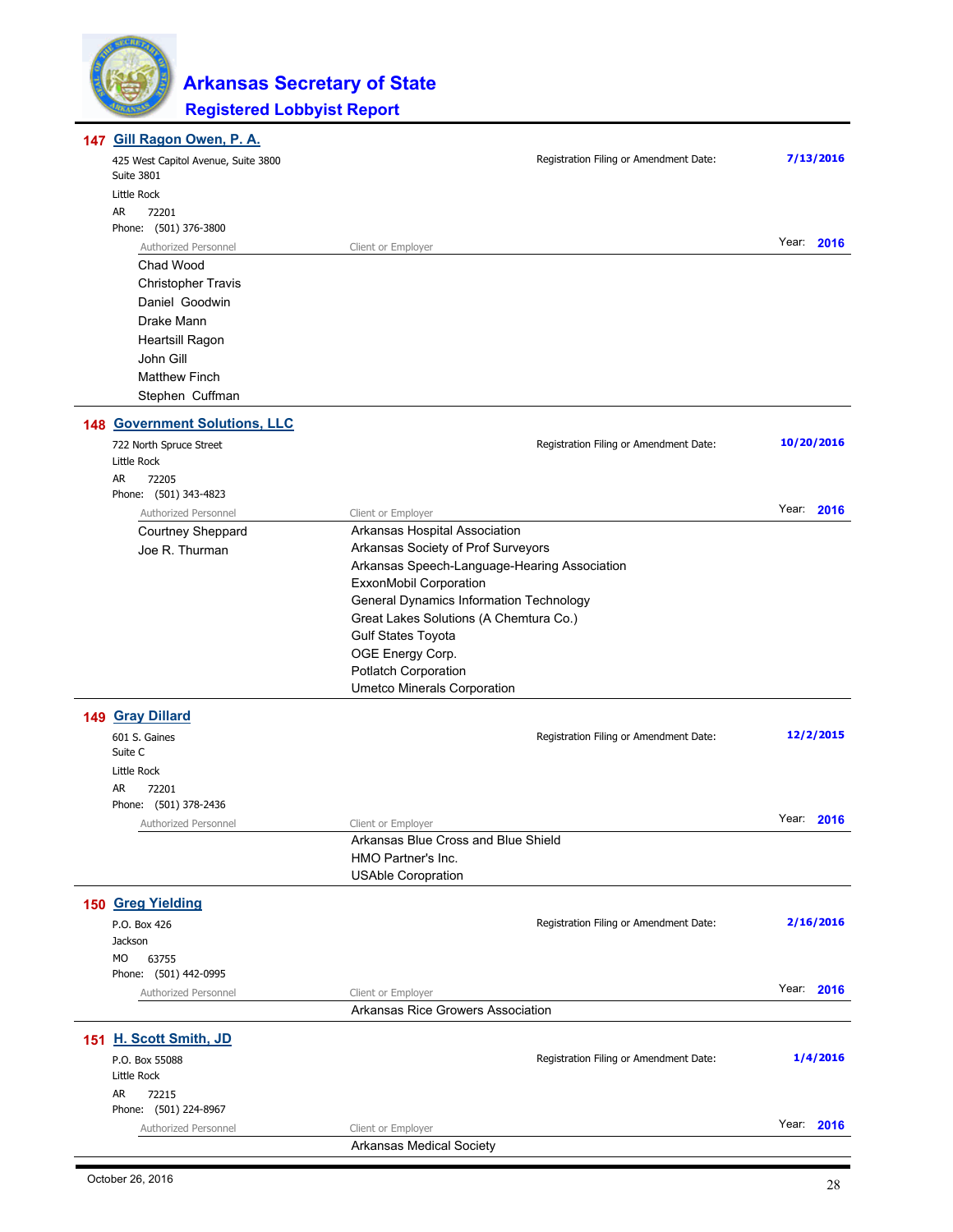

#### **Hargraves Consulting 152**

| 1401 W. Capitol Avenue, Sulite 245<br>Little Rock | Registration Filing or Amendment Date: | 7/6/2016   |
|---------------------------------------------------|----------------------------------------|------------|
| AR.<br>72201<br>(501) 351-1135<br>Phone:          |                                        |            |
| Authorized Personnel                              | Client or Employer                     | Year: 2016 |
| Amanda Story                                      | Alliance of Automobile Manufacturers   |            |
| Lucas Hargraves                                   | American Chemistry Council             |            |
|                                                   | <b>Black Hills Corporation</b>         |            |
|                                                   | Centene Corporation                    |            |
|                                                   | eSystems                               |            |
|                                                   | <b>Generation Ready</b>                |            |
|                                                   | Golden Eagle of Arkansas               |            |
|                                                   | <b>KIPP Delta Public Schools</b>       |            |
|                                                   | Little Rock REALTORS Association       |            |
|                                                   | <b>McGeorge Contracting Company</b>    |            |
|                                                   | Oaklawn Jockey Club                    |            |
|                                                   | Walmart Stores, Inc.                   |            |
| <b>153 HBW Resources</b>                          |                                        |            |
| 315 Normandy Rd                                   | Registration Filing or Amendment Date: | 4/18/2016  |
| Little Rock                                       |                                        |            |
| AR.<br>72207                                      |                                        |            |
| Phone: 281-928-2637                               |                                        |            |
| Authorized Personnel                              | Client or Employer                     | Year: 2016 |
| <b>Thomas P Foltz</b>                             |                                        |            |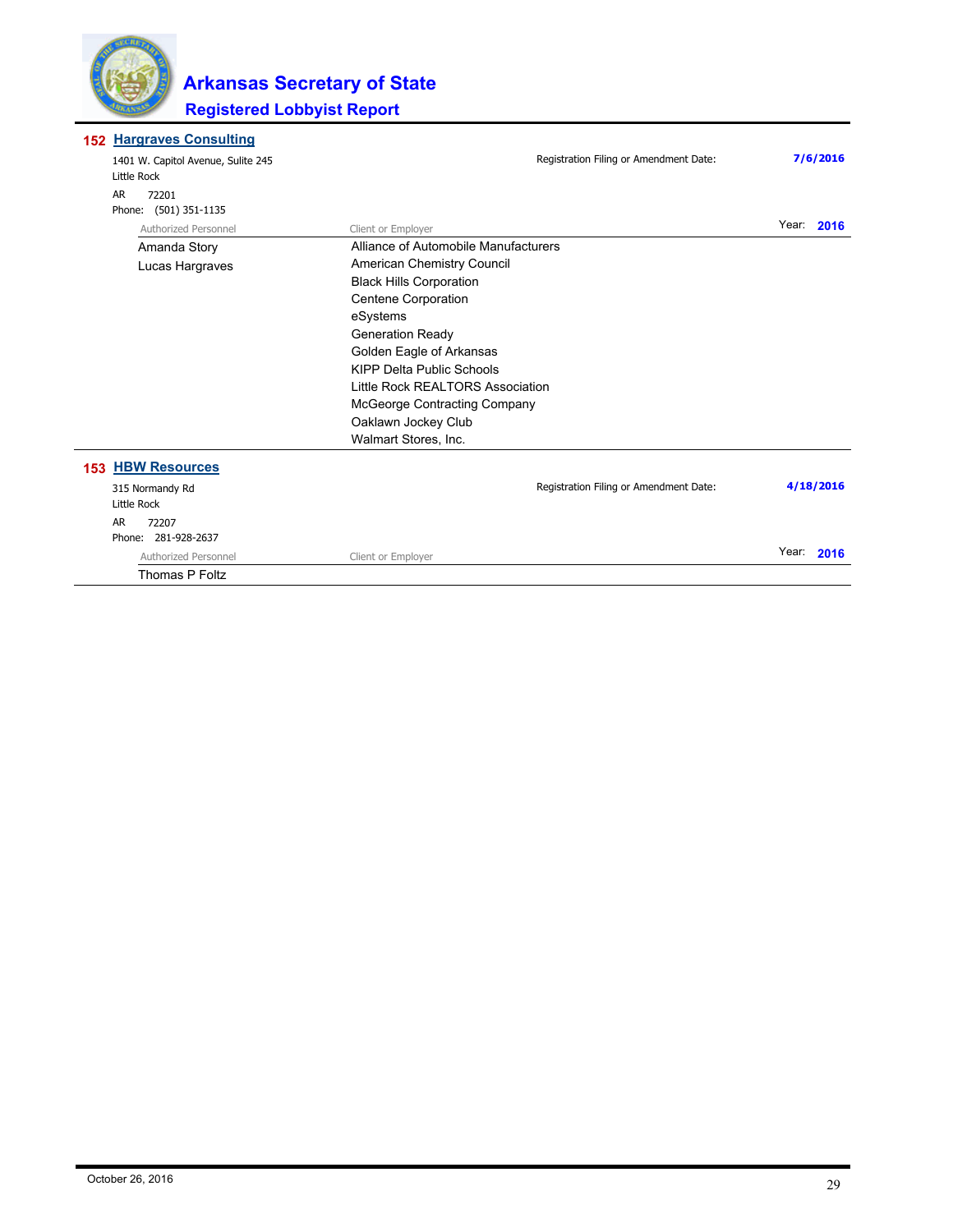

#### **154 Impact Management Group**

| 124 W. Capitol Ave., Suite 1886<br>Suite 1886 | Registration Filing or Amendment Date:                       | 10/12/2016 |  |
|-----------------------------------------------|--------------------------------------------------------------|------------|--|
| Little Rock                                   |                                                              |            |  |
| AR<br>72201                                   |                                                              |            |  |
| Phone: (501) 244-9600                         |                                                              |            |  |
| Authorized Personnel                          | Client or Employer                                           | Year: 2016 |  |
| Clint Reed                                    | <b>AARP Arkansas</b>                                         |            |  |
| <b>Richard Bearden</b>                        | <b>Advantage Capital Partners</b>                            |            |  |
| Robert Coon                                   | Aetna Inc.                                                   |            |  |
| <b>Terry Benham</b>                           | Arkansas Alliance of Boys & Girls Clubs                      |            |  |
|                                               | Arkansas State Chamber / Associated Industries of Arkansas   |            |  |
|                                               | Arkansas Wins in 2016, LLC/Arkansas Winning Intitiative, Inc |            |  |
|                                               | Association of American Publishers                           |            |  |
|                                               | AT&T Inc. & Affiliates                                       |            |  |
|                                               | Carfax, Inc                                                  |            |  |
|                                               | Connections Education, LLC                                   |            |  |
|                                               | Consolidated Youth Services, Inc.                            |            |  |
|                                               | <b>Consumer Access for Arkansas</b>                          |            |  |
|                                               | Dow AgroSciences LLC                                         |            |  |
|                                               | Entergy Arkansas Inc                                         |            |  |
|                                               | Estate of Kenny Kendrick                                     |            |  |
|                                               | <b>Garver Engineers</b>                                      |            |  |
|                                               | <b>Henderson State University</b>                            |            |  |
|                                               | <b>IBM Corporation</b>                                       |            |  |
|                                               | Kindred Heathcare                                            |            |  |
|                                               | Lost 40 Brewery, LLC                                         |            |  |
|                                               | Mackie Wolfe Zientz and Mann, P.C.                           |            |  |
|                                               | <b>PALCO</b>                                                 |            |  |
|                                               | Regional Medical Center at Memphis                           |            |  |
|                                               | Rite of Passage                                              |            |  |
|                                               | Spring Valley Anglers Rod and Gun Club                       |            |  |
|                                               | Taser International Inc c/o National Strategies LLC          |            |  |
|                                               | The Centers for Youth and Families, Inc                      |            |  |
|                                               | <b>Thinking Media</b>                                        |            |  |
|                                               | <b>Tower Loan</b>                                            |            |  |
|                                               | US Chamber Institute for Legal Reform                        |            |  |
|                                               | Your Benefits Agency, Inc.                                   |            |  |
| 155 InVeritas Research & Consulting, Inc.     |                                                              |            |  |
| 650 South Shackleford<br>Suite 305            | Registration Filing or Amendment Date:                       | 6/9/2016   |  |
| Little Rock                                   |                                                              |            |  |
| AR<br>72211                                   |                                                              |            |  |
| Phone: (501) 954-7878                         |                                                              |            |  |
| Authorized Personnel                          | Client or Employer                                           | Year: 2016 |  |
| Jay Robbins                                   | <b>Baxter HealthCare Corporation</b>                         |            |  |
| <b>Ruth Whitney</b>                           | <b>BHP Billiton Petroleum</b>                                |            |  |
|                                               | <b>Healthcare Management Services</b>                        |            |  |
|                                               | Molina Healthcare                                            |            |  |
|                                               | Northrop Grumman                                             |            |  |
|                                               | Vertex Pharmaceuticals Incorporated                          |            |  |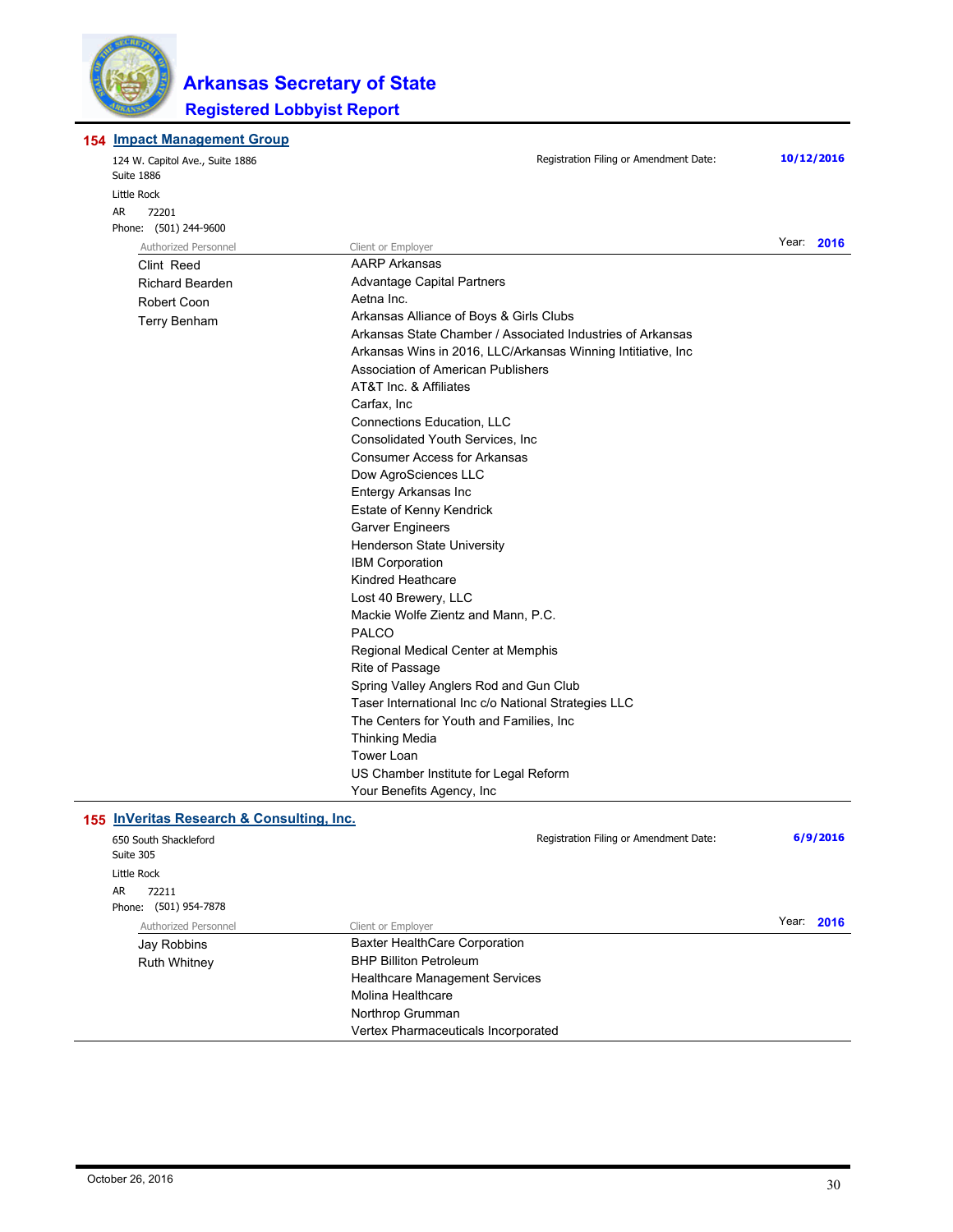

| 156 J. Kelly Robbins                                  |                                                           |                                        |                              |
|-------------------------------------------------------|-----------------------------------------------------------|----------------------------------------|------------------------------|
| P.O. Box 846                                          |                                                           | Registration Filing or Amendment Date: | 4/28/2016                    |
| Suite 440<br>Little Rock                              |                                                           |                                        |                              |
| AR<br>72203                                           |                                                           |                                        |                              |
| Phone: (501) 375-4436                                 |                                                           |                                        |                              |
| Authorized Personnel                                  | Client or Employer                                        |                                        | Year: 2016                   |
|                                                       | Arkansas Chapter, Associated General Contractors          |                                        |                              |
| 157 Jack A. McNulty                                   |                                                           |                                        |                              |
| 11711 Fairway                                         |                                                           | Registration Filing or Amendment Date: | 1/2/2016                     |
| Little Rock                                           |                                                           |                                        |                              |
| AR<br>72212<br>Phone: (870) 329-8668                  |                                                           |                                        |                              |
| Authorized Personnel                                  | Client or Employer                                        |                                        | Year:<br>2016                |
|                                                       | Arkansas Bar Association                                  |                                        |                              |
|                                                       |                                                           |                                        |                              |
| 158 Jack Truemper                                     |                                                           |                                        |                              |
| Stephens Inc., 111 Center Street<br>111 Center Street |                                                           | Registration Filing or Amendment Date: | 1/15/2016                    |
| Little Rock                                           |                                                           |                                        |                              |
| AR<br>72201                                           |                                                           |                                        |                              |
| Phone: (501) 377-2000                                 |                                                           |                                        |                              |
| Authorized Personnel                                  | Client or Employer                                        |                                        | Year: 2016                   |
|                                                       | Stephens Inc.                                             |                                        |                              |
| 159 James D. Bloodworth                               |                                                           |                                        |                              |
| 601 South Gaines Street                               |                                                           | Registration Filing or Amendment Date: | 11/25/2015                   |
| Little Rock                                           |                                                           |                                        |                              |
| AR<br>72201                                           |                                                           |                                        |                              |
| Phone: (501) 210-7019                                 |                                                           |                                        | Year: 2016                   |
| Authorized Personnel                                  | Client or Employer<br>Arkansas Blue Cross and Blue Shield |                                        |                              |
|                                                       | <b>HMO Partners Inc</b>                                   |                                        |                              |
|                                                       | <b>USAble Corporation</b>                                 |                                        |                              |
| 160 James M. Llewellyn, Jr.                           |                                                           |                                        |                              |
| P.O. Box 818                                          |                                                           | Registration Filing or Amendment Date: | 1/5/2016                     |
| Fort Smith                                            |                                                           |                                        | Filed termiation on 7/6/2016 |
| AR<br>72902-0818                                      |                                                           |                                        |                              |
| Phone: (479) 785-2867                                 |                                                           |                                        | Year: 2016                   |
| Authorized Personnel                                  | Client or Employer<br>Alma School District                |                                        |                              |
|                                                       | Fort Smith School District                                |                                        |                              |
|                                                       | <b>Greenwood School District</b>                          |                                        |                              |
|                                                       | Van Buren School District                                 |                                        |                              |
| 161 James Miller & Associates                         |                                                           |                                        |                              |
| 3516 Dearborn Circle                                  |                                                           | Registration Filing or Amendment Date: | 1/4/2016                     |
| Bryant                                                |                                                           |                                        |                              |
| AR<br>72022                                           |                                                           |                                        |                              |
| Phone: (501) 831-2544                                 |                                                           |                                        | Year: 2016                   |
| Authorized Personnel                                  | Client or Employer<br>Arkansas Railroad Association       |                                        |                              |
| James Miller                                          | Association of Dental Support Organizations               |                                        |                              |
|                                                       | University of Arkansas for Medical Sciences               |                                        |                              |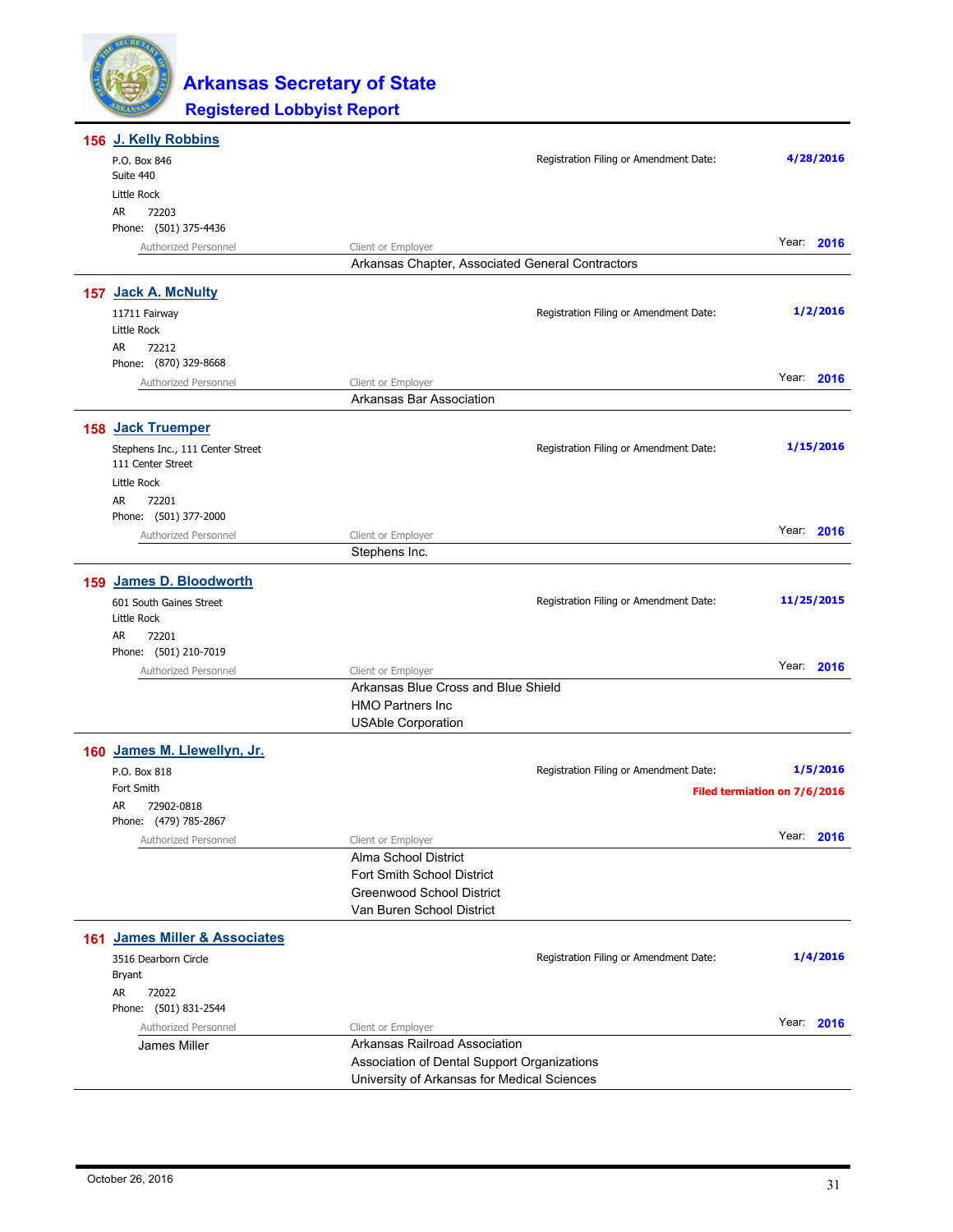

| 162 Janie Huff                                     |                                   |                                        |                               |
|----------------------------------------------------|-----------------------------------|----------------------------------------|-------------------------------|
| 9010 W. Southfork Road                             |                                   | Registration Filing or Amendment Date: | 1/3/2016                      |
| Sapalpa                                            |                                   |                                        | Filed termiation on 8/15/2016 |
| ОК<br>74066                                        |                                   |                                        |                               |
| Phone: (918) 625-0581                              |                                   |                                        | Year: 2016                    |
| Authorized Personnel                               | Client or Employer                |                                        |                               |
|                                                    | Takeda Pharmaceuticals America    |                                        |                               |
| 163 Jarrod Yates                                   |                                   |                                        |                               |
| P. O. Box 2181                                     |                                   | Registration Filing or Amendment Date: | 12/28/2015                    |
| Little Rock                                        |                                   |                                        |                               |
| AR<br>72203                                        |                                   |                                        |                               |
| Phone: (501) 396-4031                              |                                   |                                        |                               |
| Authorized Personnel                               | Client or Employer                |                                        | Year: 2016                    |
|                                                    | Arkansas Blue Cross & Blue Shield |                                        |                               |
|                                                    | HMO Partner's Inc.                |                                        |                               |
|                                                    | <b>USAble Corporation</b>         |                                        |                               |
| <b>164 Jason Holsclaw</b>                          |                                   |                                        |                               |
| Stephens Inc., 111 Center Street                   |                                   | Registration Filing or Amendment Date: | 1/15/2016                     |
| Little Rock                                        |                                   |                                        |                               |
| AR<br>72201                                        |                                   |                                        |                               |
| Phone: (501) 377-2000                              |                                   |                                        |                               |
| Authorized Personnel                               | Client or Employer                |                                        | Year: 2016                    |
|                                                    | Stephens Inc.                     |                                        |                               |
| 165 Jason Schwier                                  |                                   |                                        |                               |
| 6631 E 117th Street S                              |                                   | Registration Filing or Amendment Date: | 1/8/2016                      |
| Bixby                                              |                                   |                                        |                               |
| ОК<br>74008                                        |                                   |                                        |                               |
| Phone: (918) 645-4889                              |                                   |                                        |                               |
| Authorized Personnel                               | Client or Employer                |                                        | Year: 2016                    |
|                                                    | Amgen                             |                                        |                               |
| 166 Jason Treece                                   |                                   |                                        |                               |
|                                                    |                                   | Registration Filing or Amendment Date: | 10/3/2016                     |
| 1635 Hidgon Ferry Rd, Ste. J<br><b>Hot Springs</b> |                                   |                                        |                               |
| AR<br>71913                                        |                                   |                                        |                               |
| Phone: (501) 620-2620                              |                                   |                                        |                               |
| Authorized Personnel                               | Client or Employer                |                                        | Year: 2016                    |
|                                                    | Arkansas Blue Cross & Blue Shield |                                        |                               |
|                                                    | HMO Partners, Inc                 |                                        |                               |
|                                                    | <b>USAble Corporation</b>         |                                        |                               |
| <b>167 JCD Consulting Service</b>                  |                                   |                                        |                               |
| PO BOX 337                                         |                                   | Registration Filing or Amendment Date: | 8/15/2016                     |
| Beebe                                              |                                   |                                        |                               |
| AR<br>72012                                        |                                   |                                        |                               |
| Phone: (501) 288-5633                              |                                   |                                        |                               |
| Authorized Personnel                               | Client or Employer                |                                        | Year: 2016                    |
| Chase Dugger                                       | Arkansas Health Care Association  |                                        |                               |
|                                                    | Arkansas Superior Select, Inc.    |                                        |                               |
|                                                    | <b>RCK Genetics</b>               |                                        |                               |
|                                                    | The Nature Conservancy            |                                        |                               |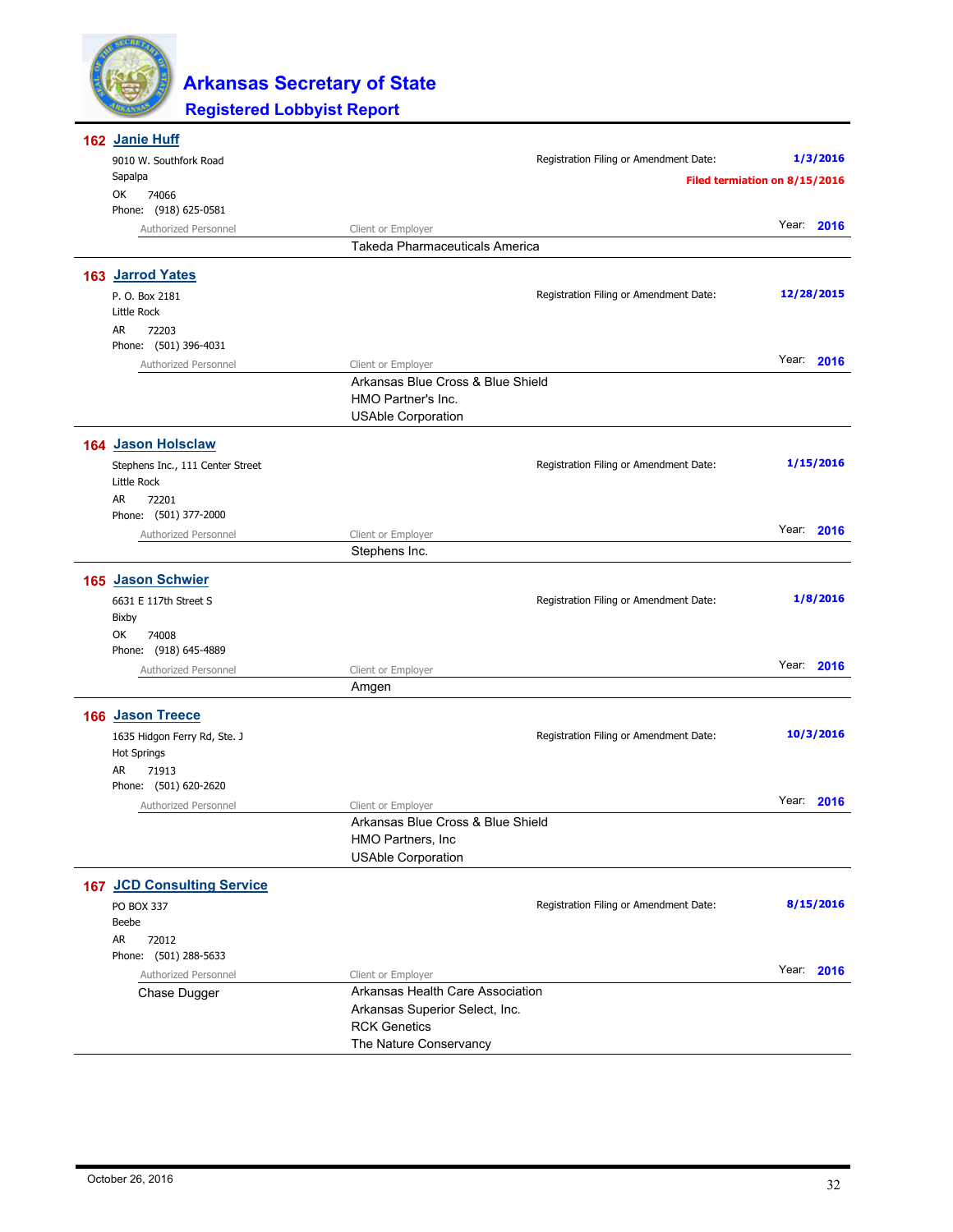

| 168 Jeff Hoggard                                  |                                            |                                        |            |  |
|---------------------------------------------------|--------------------------------------------|----------------------------------------|------------|--|
| 137 Virginia Way<br>Searcy                        |                                            | Registration Filing or Amendment Date: | 10/10/2016 |  |
| AR<br>72143<br>Phone: (501) 593-3788              |                                            |                                        |            |  |
| Authorized Personnel                              | Client or Employer                         |                                        | Year: 2016 |  |
|                                                   | AR Foundation for Medical Care             |                                        |            |  |
|                                                   | Arkansas Blue Cross & Blue Shield          |                                        |            |  |
|                                                   | Arkansas Tech University                   |                                        |            |  |
|                                                   | Arkansas Tech University Foundation        |                                        |            |  |
|                                                   | Arkansas Vending LLC                       |                                        |            |  |
|                                                   | AT&T Inc. & Affiliates                     |                                        |            |  |
|                                                   | City of Little Rock                        |                                        |            |  |
|                                                   | Entergy Arkansas Inc<br>HMO Partner's Inc. |                                        |            |  |
|                                                   | Labaton Sucharow LLP                       |                                        |            |  |
|                                                   | <b>USAble Coropration</b>                  |                                        |            |  |
| 169 Jeff Pitchford                                |                                            |                                        |            |  |
| P. O. Box 31                                      |                                            | Registration Filing or Amendment Date: | 1/15/2016  |  |
| Little Rock                                       |                                            |                                        |            |  |
| AR<br>72203                                       |                                            |                                        |            |  |
| Phone: (501) 228-1625                             |                                            |                                        | Year: 2016 |  |
| Authorized Personnel                              | Client or Employer                         |                                        |            |  |
|                                                   | Arkansas Farm Bureau Fed.                  |                                        |            |  |
| 170 Jeffery A. Milford                            |                                            |                                        |            |  |
| 101 W Township                                    |                                            | Registration Filing or Amendment Date: | 1/4/2016   |  |
| Fayetteville<br>AR<br>72703                       |                                            |                                        |            |  |
| Phone: (479) 973-2396                             |                                            |                                        |            |  |
| Authorized Personnel                              | Client or Employer                         |                                        | Year: 2016 |  |
|                                                   | AEP-Southwestern Electric Power Company    |                                        |            |  |
| 171 Jeffrey H. Thomas                             |                                            |                                        |            |  |
| 425 West Capitol Avenue, Suite 1800<br>Suite 1800 |                                            | Registration Filing or Amendment Date: | 1/7/2016   |  |
| Little Rock                                       |                                            |                                        |            |  |
| AR<br>72201-3525                                  |                                            |                                        |            |  |
| Phone: (501) 688-8800                             |                                            |                                        | Year: 2016 |  |
| Authorized Personnel                              | Client or Employer                         |                                        |            |  |
|                                                   | Allstate Insurance Company                 |                                        |            |  |
|                                                   | Anthem, Inc.<br>Earnix, Inc.               |                                        |            |  |
|                                                   | Homesite Group Incorporated                |                                        |            |  |
|                                                   | Kinsale Insurance Company                  |                                        |            |  |
|                                                   | Metropolitan Life Insurance Company        |                                        |            |  |
|                                                   | UnitedHealth Group, Inc.                   |                                        |            |  |
|                                                   | USHEALTH Group, Inc.                       |                                        |            |  |
| 172 Jennifer K. Harland                           |                                            |                                        |            |  |
| 3708 W. 7th Street<br>Texarkana                   |                                            | Registration Filing or Amendment Date: | 12/28/2015 |  |
| 75501-6324<br>TX<br>Phone: (903) 223-5880         |                                            |                                        |            |  |
| Authorized Personnel                              | Client or Employer                         |                                        | Year: 2016 |  |
|                                                   | AEP - Southwestern Electric Power Company  |                                        |            |  |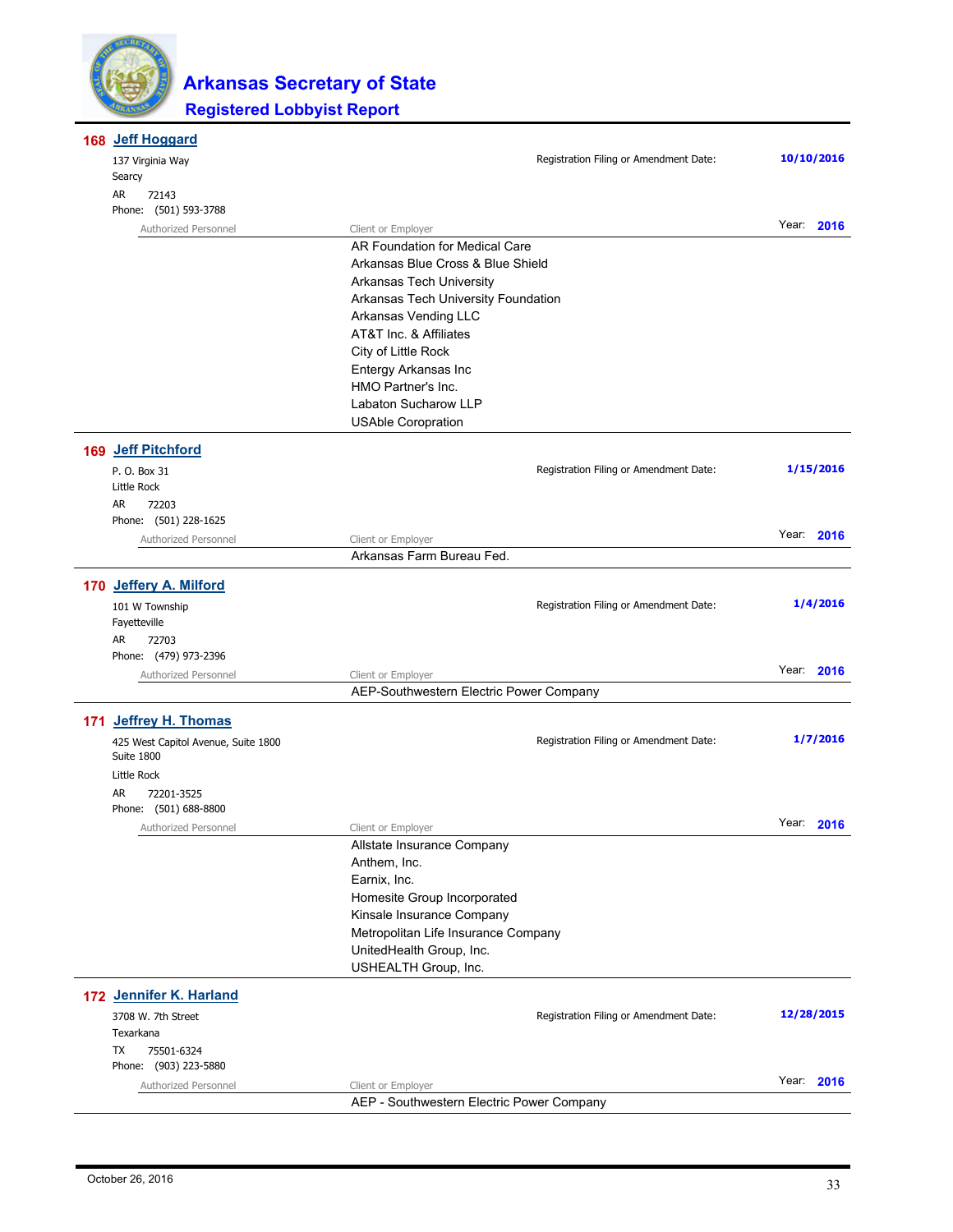| 173 Jerry Allison                         |                                                               |                                        |                               |
|-------------------------------------------|---------------------------------------------------------------|----------------------------------------|-------------------------------|
| 26 CR 744<br>Jonesboro                    |                                                               | Registration Filing or Amendment Date: | 1/6/2016                      |
| 72401<br>AR                               |                                                               |                                        |                               |
| Phone: (870) 931-8243                     |                                                               |                                        |                               |
| Authorized Personnel                      | Client or Employer                                            |                                        | Year: 2016                    |
| 174 Jessica Lee Akers                     |                                                               |                                        |                               |
| 1115 Bishop Street                        |                                                               | Registration Filing or Amendment Date: | 3/24/2016                     |
| Little Rock                               |                                                               |                                        |                               |
| AR<br>72202<br>Phone: (501) 375-9101      |                                                               |                                        |                               |
| Authorized Personnel                      | Client or Employer                                            |                                        | Year: 2016                    |
|                                           | Arkansas AFL-CIO                                              |                                        |                               |
| 175 Jim Fram                              |                                                               |                                        |                               |
| 659 Ouachita Avenue                       |                                                               | Registration Filing or Amendment Date: | 12/8/2015                     |
| <b>Hot Springs</b>                        |                                                               |                                        |                               |
| AR<br>71901                               |                                                               |                                        |                               |
| Phone: (501) 321-1700                     |                                                               |                                        | Year: 2016                    |
| Authorized Personnel                      | Client or Employer<br>Greater Hot Springs Chamber of Commerce |                                        |                               |
|                                           |                                                               |                                        |                               |
| 176 Jim Pender                            |                                                               |                                        |                               |
| 415 N McKinley St Ste 1200<br>Little Rock |                                                               | Registration Filing or Amendment Date: | 1/15/2016                     |
| AR<br>72205                               |                                                               |                                        |                               |
| Phone: (501) 312-2020                     |                                                               |                                        |                               |
| Authorized Personnel                      | Client or Employer                                            |                                        | Year: 2016                    |
| 177 Jody Legg                             |                                                               |                                        |                               |
| 2008 Osceola Street                       |                                                               | Registration Filing or Amendment Date: | 12/29/2015                    |
| Denver                                    |                                                               |                                        | Filed termiation on 3/31/2016 |
| CO<br>80212                               |                                                               |                                        |                               |
| Phone: (303) 520-1454                     |                                                               |                                        |                               |
| Authorized Personnel                      | Client or Employer                                            |                                        | Year: 2016                    |
|                                           | Avanir Pharmaceuticals, Inc.                                  |                                        |                               |
| 178 Joe Harris, Jr. - Del Ark             |                                                               |                                        |                               |
| P.O. Box 781                              |                                                               | Registration Filing or Amendment Date: | 1/5/2016                      |
| Osceola<br>AR<br>72370                    |                                                               |                                        |                               |
| Phone: (870) 838-5401                     |                                                               |                                        |                               |
| Authorized Personnel                      | Client or Employer                                            |                                        | Year: 2016                    |
|                                           | <b>ANC Foundation</b>                                         |                                        |                               |
|                                           | Arkansas Health Care Association                              |                                        |                               |
|                                           | City of Osceola<br>Reliance Health Care                       |                                        |                               |
|                                           |                                                               |                                        |                               |
| 179 Joe Molinaro                          |                                                               |                                        |                               |
| 411 S. Victory<br>Suite 201 A             |                                                               | Registration Filing or Amendment Date: | 1/5/2016                      |
| Little Rock                               |                                                               |                                        |                               |
| AR<br>72201                               |                                                               |                                        |                               |
| Phone: (501) 907-6440                     |                                                               |                                        |                               |
| Authorized Personnel                      | Client or Employer                                            |                                        | Year: 2016                    |
|                                           | Arkansas Cable Telecommunications Association                 |                                        |                               |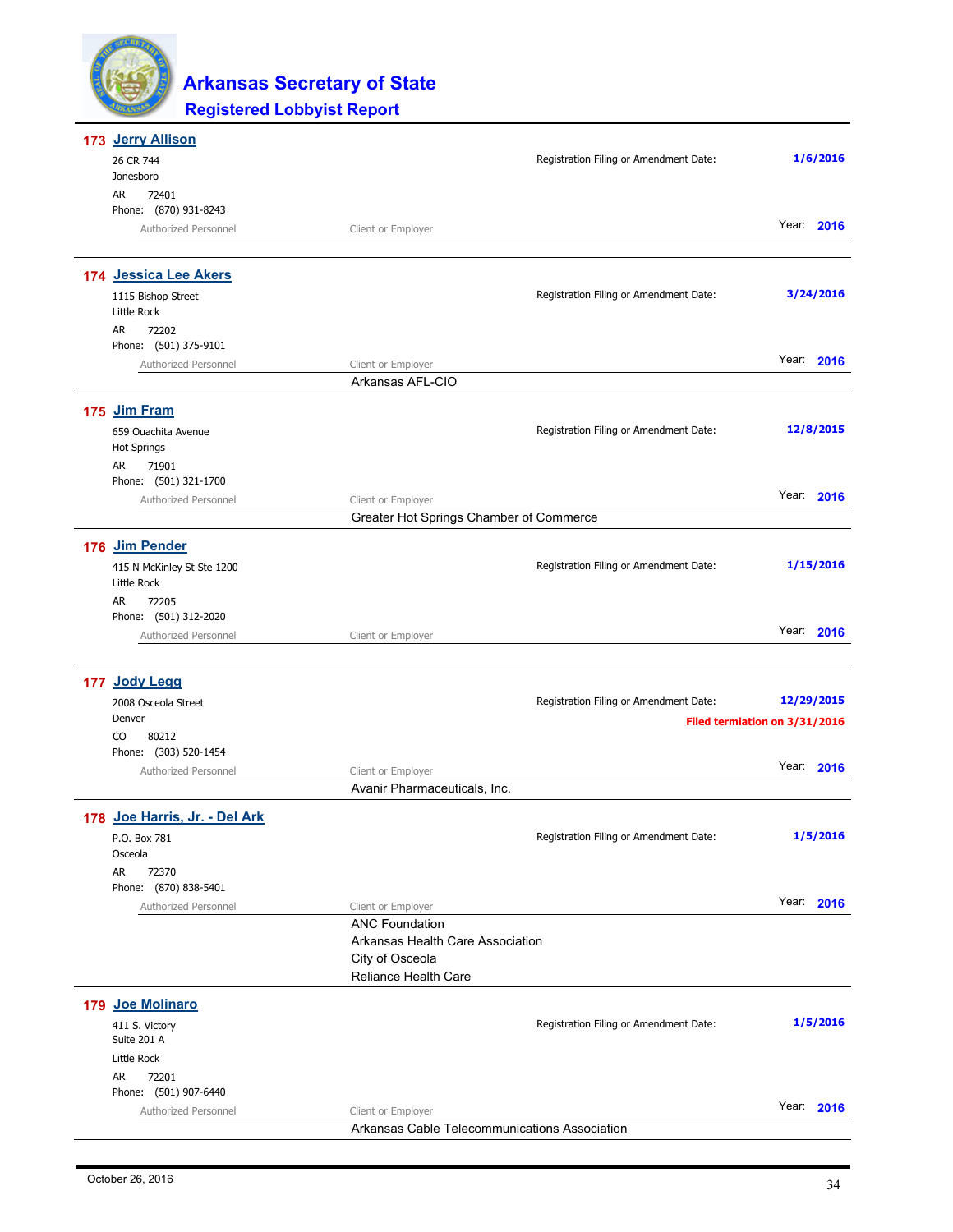

| 180 John Harriman                                            |                                                           |            |
|--------------------------------------------------------------|-----------------------------------------------------------|------------|
| P. O. Box 2181                                               | Registration Filing or Amendment Date:                    | 12/11/2015 |
| Little Rock                                                  |                                                           |            |
| AR<br>72203                                                  |                                                           |            |
| Phone: (501) 378-3726                                        |                                                           | Year: 2016 |
| Authorized Personnel                                         | Client or Employer<br>Arkansas Blue Cross and Blue Shield |            |
|                                                              | HMO Partner's Inc.                                        |            |
|                                                              | <b>USAble Coropration</b>                                 |            |
|                                                              |                                                           |            |
| 181 John Kuykendall, Jr.                                     |                                                           |            |
| 206 West 34th Avenue                                         | Registration Filing or Amendment Date:                    | 1/13/2016  |
| Pine Bluff<br>AR.<br>71603                                   |                                                           |            |
| Phone: (870) 536-0060                                        |                                                           |            |
| Authorized Personnel                                         | Client or Employer                                        | Year: 2016 |
|                                                              | University of Arkansas at Pine Bluff                      |            |
|                                                              |                                                           |            |
| 182 John B. Peace                                            |                                                           |            |
| Dover Dixon Horne PLLC 425 W. Capitol, Suite 3700            | Registration Filing or Amendment Date:                    | 1/5/2016   |
| 525 West Capitol Ave., Suite 3700                            |                                                           |            |
| Little Rock<br>AR<br>72201                                   |                                                           |            |
| Phone: (501) 375-9151                                        |                                                           |            |
| Authorized Personnel                                         | Client or Employer                                        | Year: 2016 |
|                                                              | AR Section 529 Plan Review Committee                      |            |
|                                                              |                                                           |            |
| 183 John Bonner                                              |                                                           |            |
| FB Mut. Ins. Co of Ark. Inc. & so FB Cas. Co,<br>Little Rock | Registration Filing or Amendment Date:                    | 10/14/2016 |
| AR<br>72203                                                  |                                                           |            |
| Phone: (501) 228-1404                                        |                                                           |            |
| Authorized Personnel                                         | Client or Employer                                        | Year: 2016 |
|                                                              | FB Mut. Ins. Co. of Ark., Inc./ So FB Cas Ins. Co.        |            |
| 184 John C. Davis                                            |                                                           |            |
| P.O. Box 3619                                                | Registration Filing or Amendment Date:                    | 10/5/2016  |
| Monticello                                                   |                                                           |            |
| AR<br>71656                                                  |                                                           |            |
| Phone: (870) 460-1189                                        |                                                           |            |
| Authorized Personnel                                         | Client or Employer                                        | Year: 2016 |
|                                                              | University of Arkansas - Monticello (UAM)                 |            |
| 185 John David Harper                                        |                                                           |            |
| 1123 South University Avenue - Suite #720                    | Registration Filing or Amendment Date:                    | 1/6/2016   |
| Suite 720                                                    |                                                           |            |
| Little Rock                                                  |                                                           |            |
| AR<br>72204                                                  |                                                           |            |
| Phone: (501) 663-8444                                        |                                                           |            |
| Authorized Personnel                                         | Year:<br>Client or Employer                               | 2016       |
|                                                              | AR Manufactured Housing Association                       |            |
|                                                              | Theatre Owners of Mid-America                             |            |
| 186 John Gary Barrett                                        |                                                           |            |
| 10513 Skyflower Drive                                        | Registration Filing or Amendment Date:                    | 12/16/2015 |
| Austin                                                       |                                                           |            |
| TX<br>78759                                                  |                                                           |            |
| Phone: (512) 257-0152                                        |                                                           |            |
| Authorized Personnel                                         | Year:<br>Client or Employer                               | 2016       |
|                                                              | <b>Bayer Corporation</b>                                  |            |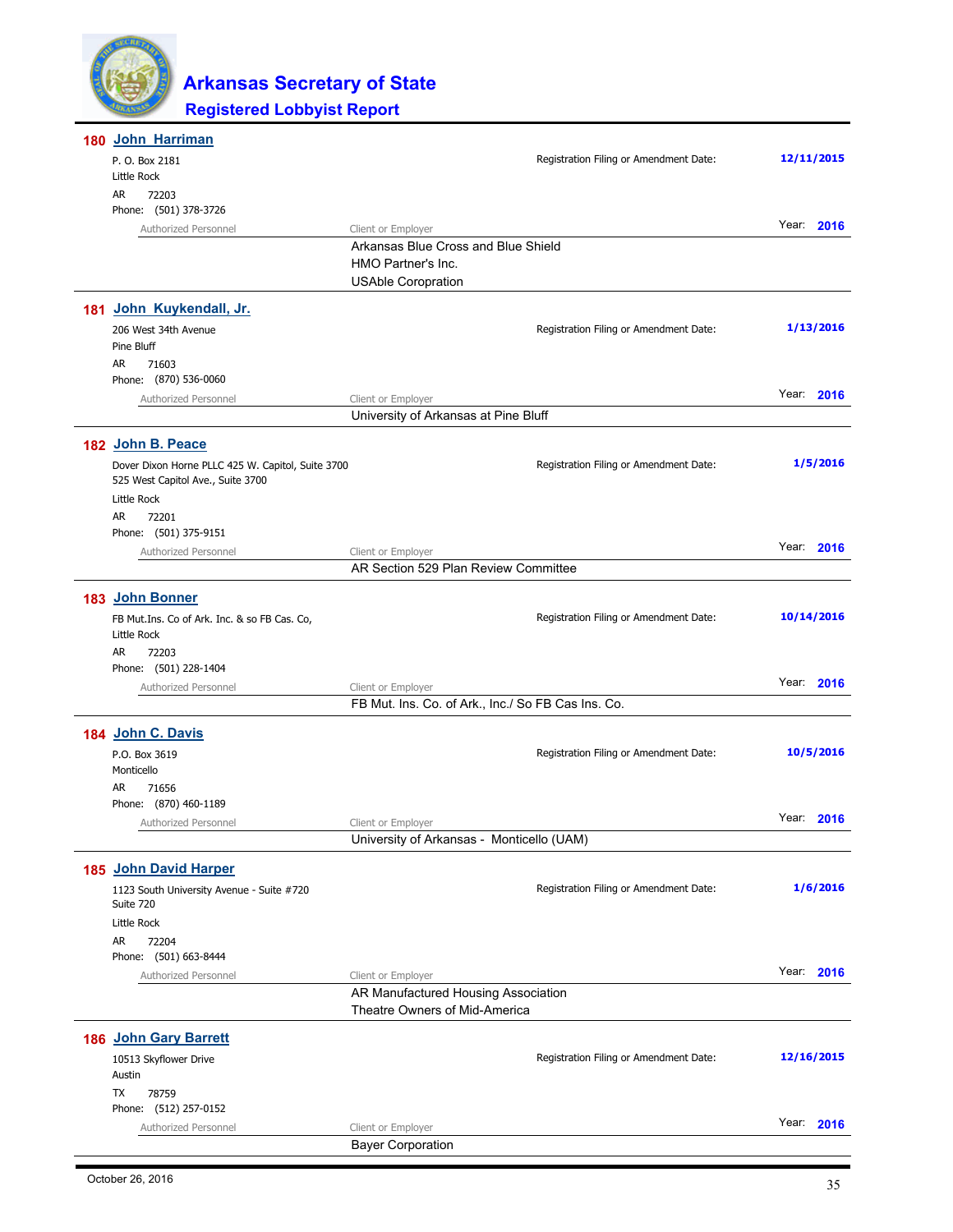

| 187 John Glassford                        |                                                 |                                                        |            |
|-------------------------------------------|-------------------------------------------------|--------------------------------------------------------|------------|
| 320 W. Capitol, Ste. 900                  |                                                 | Registration Filing or Amendment Date:                 | 12/1/2015  |
| Little Rock                               |                                                 |                                                        |            |
| AR<br>72201                               |                                                 |                                                        |            |
| Phone: (501) 378-3279                     |                                                 |                                                        | Year: 2016 |
| Authorized Personnel                      | Client or Employer                              |                                                        |            |
|                                           | Arkansas Blue Cross and Blue Shield             |                                                        |            |
|                                           | HMO Partner's Inc.<br><b>USAble Coropration</b> |                                                        |            |
| 188 John McClelland                       |                                                 |                                                        |            |
|                                           |                                                 | Registration Filing or Amendment Date:                 | 1/28/2016  |
| 1101 Vermont Ave NW Ste 400<br>Washington |                                                 |                                                        |            |
| DC<br>20005                               |                                                 |                                                        |            |
| Phone: (202) 289-4460                     |                                                 |                                                        |            |
| Authorized Personnel                      | Client or Employer                              |                                                        | Year: 2016 |
|                                           | American Rental Association                     |                                                        |            |
| 189 John Morris                           |                                                 |                                                        |            |
| 10 Cadillac Drive #200                    |                                                 | Registration Filing or Amendment Date:                 | 1/8/2016   |
| Brentwood                                 |                                                 |                                                        |            |
| TN<br>37027                               |                                                 |                                                        |            |
| Phone: (615) 372-3496                     |                                                 |                                                        |            |
| Authorized Personnel                      | Client or Employer                              |                                                        | Year: 2016 |
|                                           | Optum, Inc.                                     |                                                        |            |
|                                           | UnitedHealthcare Insurance Company              |                                                        |            |
|                                           |                                                 | UnitedHealthcare Insurance Company of the River Valley |            |
|                                           | UnitedHealthcare of Arkansas, Inc.              |                                                        |            |
| 190 John Norrell                          |                                                 |                                                        |            |
| 601 Gaines Street                         |                                                 | Registration Filing or Amendment Date:                 | 12/8/2015  |
| Little Rock                               |                                                 |                                                        |            |
| AR<br>72201                               |                                                 |                                                        |            |
| Phone: (501) 378-2000                     |                                                 |                                                        |            |
| Authorized Personnel                      | Client or Employer                              |                                                        | Year: 2016 |
|                                           | Arkansas Blue Cross & Blue Shield               |                                                        |            |
|                                           | HMO Partner's Inc.                              |                                                        |            |
|                                           | <b>USAble Coropration</b>                       |                                                        |            |
| 191 John Strode                           |                                                 |                                                        |            |
| P.O. Box 17040                            |                                                 | Registration Filing or Amendment Date:                 | 1/4/2016   |
| Jonesboro                                 |                                                 |                                                        |            |
| AR<br>72403                               |                                                 |                                                        |            |
| Phone: (870) 336-2345                     |                                                 |                                                        | Year: 2016 |
| Authorized Personnel                      | Client or Employer                              |                                                        |            |
|                                           | E. Ritter & Company                             |                                                        |            |
| 192 John T. Kennedy                       |                                                 |                                                        |            |
| P.O. Box 551                              |                                                 | Registration Filing or Amendment Date:                 | 1/14/2016  |
| Little Rock                               |                                                 |                                                        |            |
| AR<br>72203                               |                                                 |                                                        |            |
| Phone: (501) 377-3585                     |                                                 |                                                        | Year: 2016 |
| Authorized Personnel                      | Client or Employer                              |                                                        |            |
|                                           | Entergy Arkansas Inc                            |                                                        |            |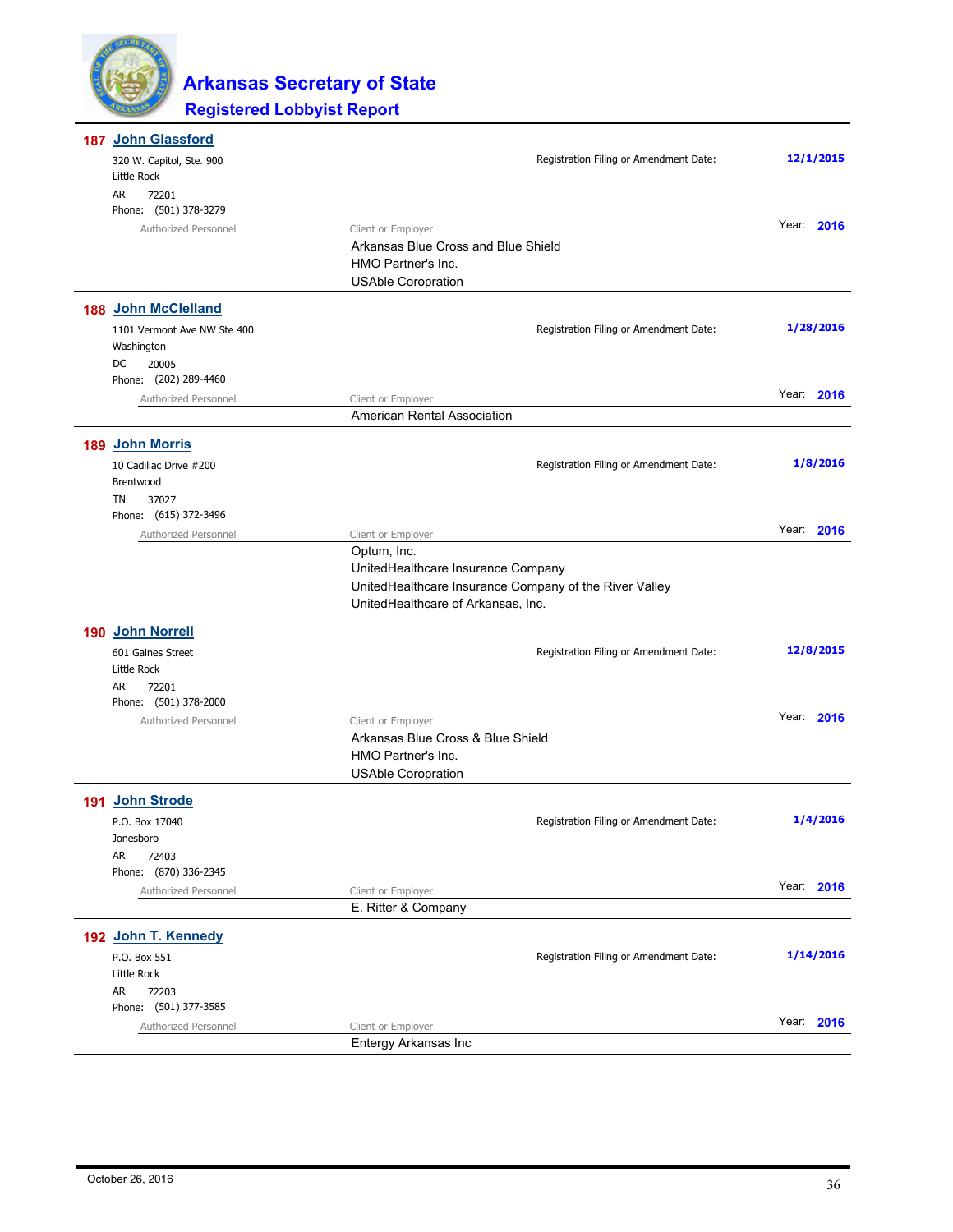| 193 Johnathan Binyon                        |                                         |               |
|---------------------------------------------|-----------------------------------------|---------------|
| 1361 S. Glencoe St.                         | Registration Filing or Amendment Date:  | 6/10/2016     |
| Denver                                      |                                         |               |
| CO<br>80222                                 |                                         |               |
| Phone: 501-952-7783                         |                                         |               |
| Authorized Personnel                        | Client or Employer                      | Year:<br>2016 |
| 194 Jon Barganier                           |                                         |               |
| 8112 Henslow Court                          | Registration Filing or Amendment Date:  | 1/4/2016      |
| Montgomery                                  |                                         |               |
| AL<br>36117                                 |                                         |               |
| Phone: (334) 324-8120                       |                                         |               |
| Authorized Personnel                        | Client or Employer                      | Year:<br>2016 |
|                                             | Eli Lilly and Company                   |               |
| 195 Justin T. Allen                         |                                         |               |
| 200 West Capitol Avenue, Suite 2300         | Registration Filing or Amendment Date:  | 1/5/2016      |
| Little Rock                                 |                                         |               |
| AR<br>72201                                 |                                         |               |
| Phone: (501) 212-1220                       |                                         |               |
| Authorized Personnel                        | Client or Employer                      | Year:<br>2016 |
|                                             | Delek U.S. Holdings                     |               |
|                                             | <b>Deltic Timber</b>                    |               |
|                                             | E. Ritter Communications Holdings, Inc. |               |
|                                             | eBay                                    |               |
|                                             | Entergy Arkansas Inc                    |               |
|                                             | Intralot                                |               |
|                                             | Noridian Healthcare Solutions, LLC      |               |
|                                             | South Arkansas Telephone Co             |               |
|                                             | Southland Park Gaming & Racing          |               |
|                                             | Vivint, Inc.                            |               |
|                                             | Wholesale Beer Distributors of AR       |               |
|                                             | Yelcot Telephone Company                |               |
| 196 Kathleen Alexander                      |                                         |               |
| 401 W. Capitol, Suite 102                   | Registration Filing or Amendment Date:  | 1/5/2016      |
| Little Rock                                 |                                         |               |
| AR<br>72201                                 |                                         |               |
| Phone: (501) 772-0008                       |                                         |               |
| Authorized Personnel                        | Client or Employer                      | Year: 2016    |
|                                             | CenterPoint Energy Resources Corp.      |               |
| <b>197 Katie McLane Burns</b>               |                                         |               |
| 1401 West Capitol, Suite 247<br>Little Rock | Registration Filing or Amendment Date:  | 4/11/2016     |
| AR.<br>72201                                |                                         |               |
| Phone: (501) 372-0203                       |                                         |               |
| Authorized Personnel                        | Client or Employer                      | Year: 2016    |
|                                             | CenturyLink                             |               |
|                                             |                                         |               |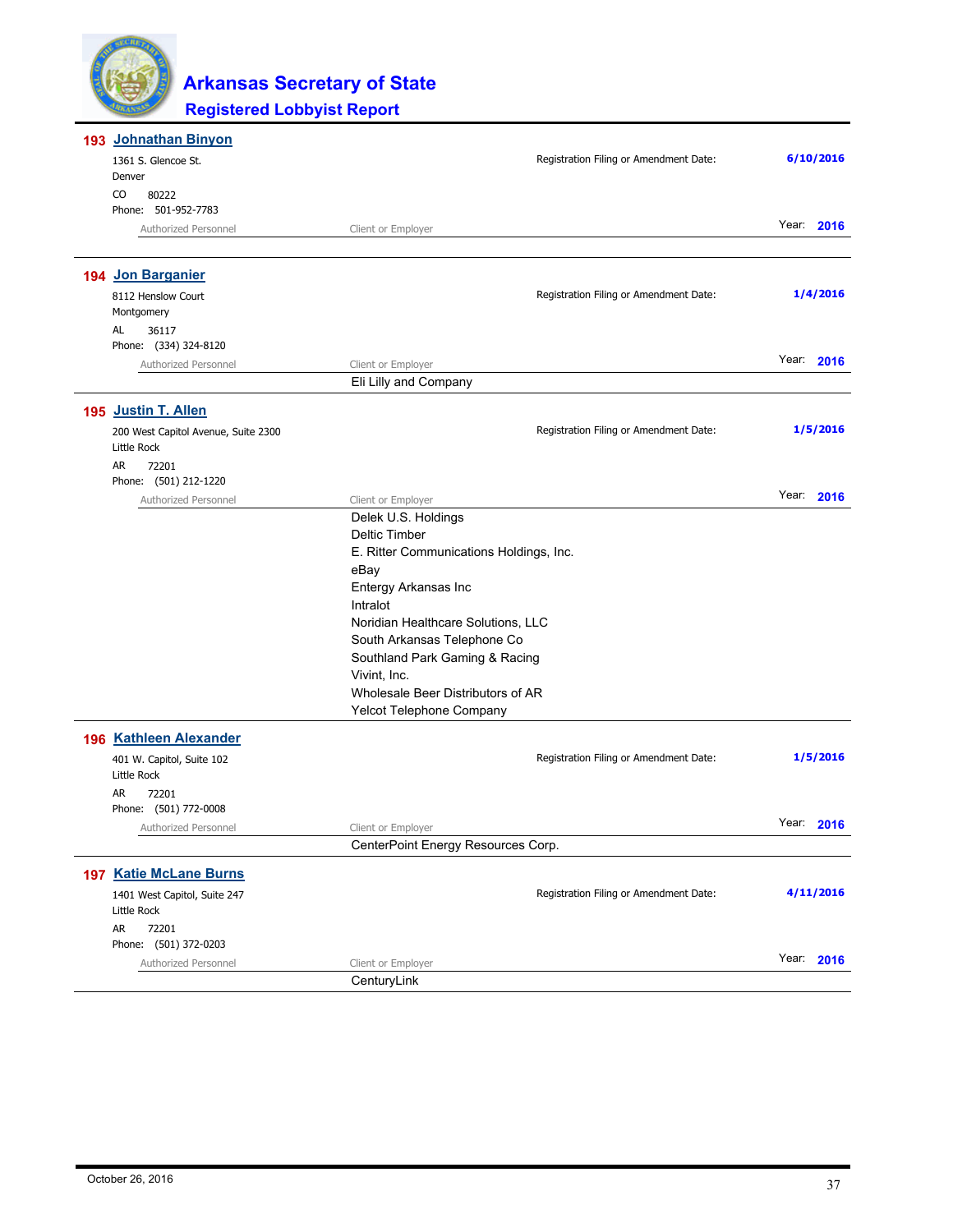

| 198 Keith Emis                                               |                                                    |                               |
|--------------------------------------------------------------|----------------------------------------------------|-------------------------------|
| 315 Rock Street #901<br>Little Rock                          | Registration Filing or Amendment Date:             | 1/21/2016                     |
| AR<br>72202<br>Phone: (479) 530-5815                         |                                                    |                               |
| Authorized Personnel                                         | Client or Employer                                 | Year: 2016                    |
|                                                              | Arkansas Beverage Retailers Association            |                               |
|                                                              | Arkansas Electric Cooperative, Inc. (AECI)         |                               |
|                                                              | Arkansas Hospital Association                      |                               |
|                                                              | Cigar Association of America, Inc.                 |                               |
|                                                              | Deloitte<br><b>Emerick Consulting, Tom Emerick</b> |                               |
|                                                              | Intralot                                           |                               |
|                                                              | <b>Performance Matters Associates</b>              |                               |
|                                                              | <b>Tiger Correctional Services</b>                 |                               |
| 199 Kenneth L. Smith                                         |                                                    |                               |
| 2355 Riverfront Lane                                         | Registration Filing or Amendment Date:             | 2/1/2016                      |
| Fayetteville                                                 |                                                    | Filed termiation on 3/31/2016 |
| AR<br>72703                                                  |                                                    |                               |
| Phone: (501) 912-1090                                        |                                                    |                               |
| Authorized Personnel                                         | Client or Employer                                 | Year: 2016                    |
|                                                              | Arkansas Advanced Energy Association               |                               |
| 200 Kenny W. Henderson                                       |                                                    |                               |
| 401 W. Capitol                                               | Registration Filing or Amendment Date:             | 1/5/2016                      |
| Suite 102                                                    |                                                    |                               |
| Little Rock<br>AR<br>72201                                   |                                                    |                               |
| Phone: (501) 377-4850                                        |                                                    |                               |
| Authorized Personnel                                         | Client or Employer                                 | Year: 2016                    |
|                                                              | CenterPoint Energy Resources Corp.                 |                               |
| 201 Kent Schroeder                                           |                                                    |                               |
| 692 Honeysuckle Lane                                         | Registration Filing or Amendment Date:             | 1/8/2016                      |
| Cabot                                                        |                                                    |                               |
| AR<br>72023                                                  |                                                    |                               |
| Phone: (501) 941-2075                                        |                                                    |                               |
| Authorized Personnel                                         | Client or Employer                                 | Year: 2016                    |
|                                                              | Arkansas Residential Assisted Living Assocation    |                               |
| 202 Kevin Faught                                             |                                                    |                               |
| Stephens Inc., 3425 N. Futrall Drive, Suite 201<br>Suite 201 | Registration Filing or Amendment Date:             | 1/15/2016                     |
| Fayetteville                                                 |                                                    |                               |
| AR<br>72703                                                  |                                                    |                               |
| Phone: (479) 718-7400                                        |                                                    |                               |
| Authorized Personnel                                         | Client or Employer                                 | Year: 2016                    |
|                                                              | Stephens Inc.                                      |                               |
| 203 Kirkley Thomas                                           |                                                    |                               |
| P.O. Box 194208                                              | Registration Filing or Amendment Date:             | 11/19/2015                    |
| Little Rock                                                  |                                                    |                               |
| AR<br>72219-4208<br>Phone: (501) 570-2263                    |                                                    |                               |
| Authorized Personnel                                         | Client or Employer                                 | Year: 2016                    |
|                                                              | Arkansas Electric Cooperative, Inc. (AECI)         |                               |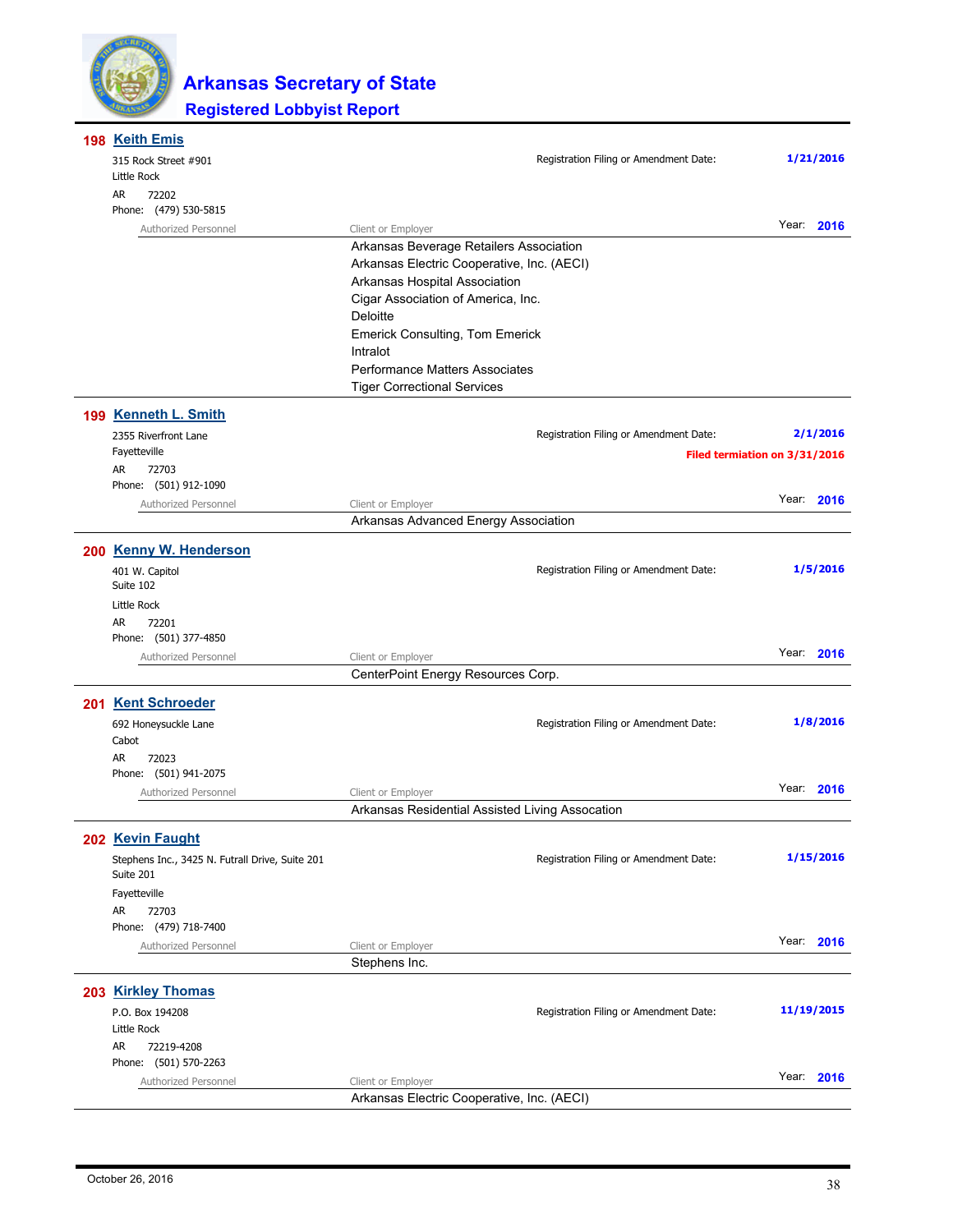

| 204 Kyle Kamrath                      |                                                    |                                        |            |
|---------------------------------------|----------------------------------------------------|----------------------------------------|------------|
| 50 Northern Ave                       |                                                    | Registration Filing or Amendment Date: | 12/16/2015 |
| Boston                                |                                                    |                                        |            |
| МA<br>02210                           |                                                    |                                        |            |
| Phone: (832) 741-6188                 |                                                    |                                        |            |
| Authorized Personnel                  | Client or Employer                                 |                                        | Year: 2016 |
|                                       | <b>Vertex Pharmaceuticals</b>                      |                                        |            |
|                                       |                                                    |                                        |            |
| 205 Laird Doran                       |                                                    |                                        |            |
| 1375 Enclave Parkway                  |                                                    | Registration Filing or Amendment Date: | 4/19/2016  |
| Houston                               |                                                    |                                        |            |
| TX<br>77077                           |                                                    |                                        |            |
| Phone: (713) 580-3635                 |                                                    |                                        |            |
|                                       |                                                    |                                        | Year: 2016 |
| Authorized Personnel                  | Client or Employer                                 |                                        |            |
|                                       | Gulf States Toyota, Inc.                           |                                        |            |
|                                       | The Friedkin Group                                 |                                        |            |
| 206 Lamar Murphy                      |                                                    |                                        |            |
|                                       |                                                    |                                        |            |
| P.O. Box 147                          |                                                    | Registration Filing or Amendment Date: | 1/10/2016  |
| Magnolia                              |                                                    |                                        |            |
| AR<br>71754                           |                                                    |                                        |            |
| Phone: (870) 234-9468                 |                                                    |                                        |            |
| Authorized Personnel                  | Client or Employer                                 |                                        | Year: 2016 |
|                                       | Arkansas Independent Automobile Dealer Association |                                        |            |
|                                       |                                                    |                                        |            |
| 207 Larry L. Page                     |                                                    |                                        |            |
| P.O. Box 25112                        |                                                    | Registration Filing or Amendment Date: | 1/5/2016   |
| Little Rock                           |                                                    |                                        |            |
| AR<br>72221                           |                                                    |                                        |            |
| Phone: (501) 837-1688                 |                                                    |                                        |            |
| Authorized Personnel                  | Client or Employer                                 |                                        | Year: 2016 |
|                                       | Arkansas Faith & Ethics Council                    |                                        |            |
|                                       |                                                    |                                        |            |
| 208 Laura Hawkins                     |                                                    |                                        |            |
| P.O. Box 24426                        |                                                    | Registration Filing or Amendment Date: | 1/4/2016   |
| Little Rock                           |                                                    |                                        |            |
| AR<br>72221                           |                                                    |                                        |            |
| Phone: (501) 224-9018                 |                                                    |                                        |            |
|                                       |                                                    |                                        | Year: 2016 |
| Authorized Personnel                  | Client or Employer                                 |                                        |            |
|                                       | Arkansas Medical Society                           |                                        |            |
|                                       | Arkansas Ophthalmological Society                  |                                        |            |
|                                       | Arkansas Society of Professional Lobbyists         |                                        |            |
| 209 Laura R. Landreaux                |                                                    |                                        |            |
|                                       |                                                    |                                        | 1/4/2016   |
| Entergy AR, Inc. 425 W Capitol Avenue |                                                    | Registration Filing or Amendment Date: |            |
| Little Rock                           |                                                    |                                        |            |
| AR<br>72203                           |                                                    |                                        |            |
| Phone: (501) 377-5876                 |                                                    |                                        |            |
| Authorized Personnel                  | Client or Employer                                 |                                        | Year: 2016 |
|                                       | Entergy Arkansas Inc                               |                                        |            |
|                                       |                                                    |                                        |            |
| 210 Leann Rogers                      |                                                    |                                        |            |
| 320 W Capitol 2nd Floor               |                                                    | Registration Filing or Amendment Date: | 11/30/2015 |
| Little Rock                           |                                                    |                                        |            |
| AR<br>72201                           |                                                    |                                        |            |
| Phone: (501) 212-8513                 |                                                    |                                        |            |
| Authorized Personnel                  | Client or Employer                                 |                                        | Year: 2016 |
|                                       | Arkansas Blue Cross and Blue Shield                |                                        |            |
|                                       | <b>HMO Partners Inc</b>                            |                                        |            |
|                                       | <b>USAble Corporation</b>                          |                                        |            |
|                                       |                                                    |                                        |            |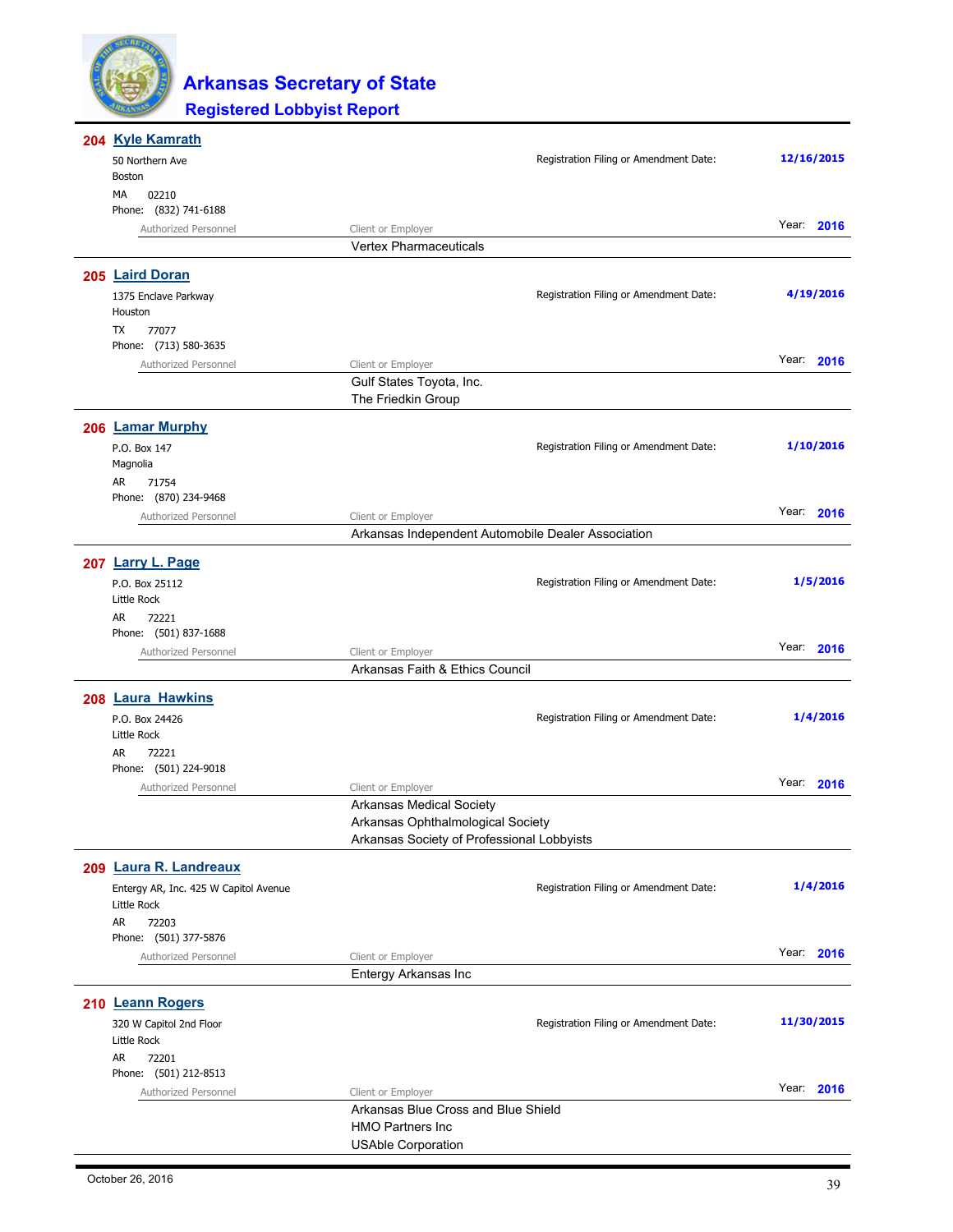

| 211 Lee Douglass                             |                                                          |                                        |            |
|----------------------------------------------|----------------------------------------------------------|----------------------------------------|------------|
| P.O. Box 2181                                |                                                          | Registration Filing or Amendment Date: | 11/24/2015 |
| Little Rock<br>AR<br>72203-2181              |                                                          |                                        |            |
| Phone: (501) 378-2961                        |                                                          |                                        |            |
| Authorized Personnel                         | Client or Employer                                       |                                        | Year: 2016 |
|                                              | Arkansas Blue Cross and Blue Shield                      |                                        |            |
|                                              | HMO Partners, Inc.                                       |                                        |            |
|                                              | <b>USAble Corporation</b>                                |                                        |            |
| 212 Legacy Consulting                        |                                                          |                                        |            |
| 314 West Gilson Avenue                       |                                                          | Registration Filing or Amendment Date: | 1/19/2016  |
| DeQueen                                      |                                                          |                                        |            |
| AR<br>71832                                  |                                                          |                                        |            |
| Phone: (501) 246-8842                        |                                                          |                                        |            |
| Authorized Personnel                         | Client or Employer                                       |                                        | Year: 2016 |
| Brenda Beltrani                              | Arkansas Broadcasters Assn.                              |                                        |            |
| Chadwick Gallagher                           | Arkansas Funeral Directors Association                   |                                        |            |
|                                              | Arkansas Municipal League                                |                                        |            |
| 213 Leigh Ann Biernat                        |                                                          |                                        |            |
| Stephens Inc., 111 Center St                 |                                                          | Registration Filing or Amendment Date: | 1/15/2016  |
| Little Rock                                  |                                                          |                                        |            |
| AR<br>72201                                  |                                                          |                                        |            |
| Phone: (501) 377-2000                        |                                                          |                                        |            |
| Authorized Personnel                         | Client or Employer                                       |                                        | Year: 2016 |
|                                              | Stephens Inc.                                            |                                        |            |
| 214 Little Rock Regional Chamber of Commerce |                                                          |                                        |            |
| One Chamber Plaza                            |                                                          | Registration Filing or Amendment Date: | 1/11/2016  |
| Little Rock                                  |                                                          |                                        |            |
| 72201<br>AR                                  |                                                          |                                        |            |
| Phone: (501) 377-6002                        |                                                          |                                        |            |
| Authorized Personnel                         | Client or Employer                                       |                                        | Year: 2016 |
| <b>Buckley O'Mell</b>                        |                                                          |                                        |            |
| Jay Chesshir                                 |                                                          |                                        |            |
| 215 LJH Series, Strategies & Policy          |                                                          |                                        |            |
| P. O. Box 3603                               |                                                          | Registration Filing or Amendment Date: | 1/7/2016   |
| Little Rock                                  |                                                          |                                        |            |
| AR<br>72203                                  |                                                          |                                        |            |
| Phone: (501) 285-0202                        |                                                          |                                        |            |
| Authorized Personnel                         | Client or Employer                                       |                                        | Year: 2016 |
| Loretta J. Hendrix                           |                                                          |                                        |            |
| 216 M & M Strategies, Inc.                   |                                                          |                                        |            |
| 3516 Dearborn Cirlce                         |                                                          | Registration Filing or Amendment Date: | 1/13/2016  |
| <b>Bryant</b>                                |                                                          |                                        |            |
| AR<br>72022                                  |                                                          |                                        |            |
| Phone: (501) 412-3781                        |                                                          |                                        |            |
| Authorized Personnel                         | Client or Employer                                       |                                        | Year: 2016 |
| Lisa Monk Miller                             | Ash Grove Cement Company                                 |                                        |            |
|                                              | E-Z Mart Stores, Inc.                                    |                                        |            |
|                                              | Keil & Goodson, PA                                       |                                        |            |
|                                              | Kessler Topaz Meltzer & Check, LLP<br><b>NCP Finance</b> |                                        |            |
|                                              | Save the Children                                        |                                        |            |
|                                              |                                                          |                                        |            |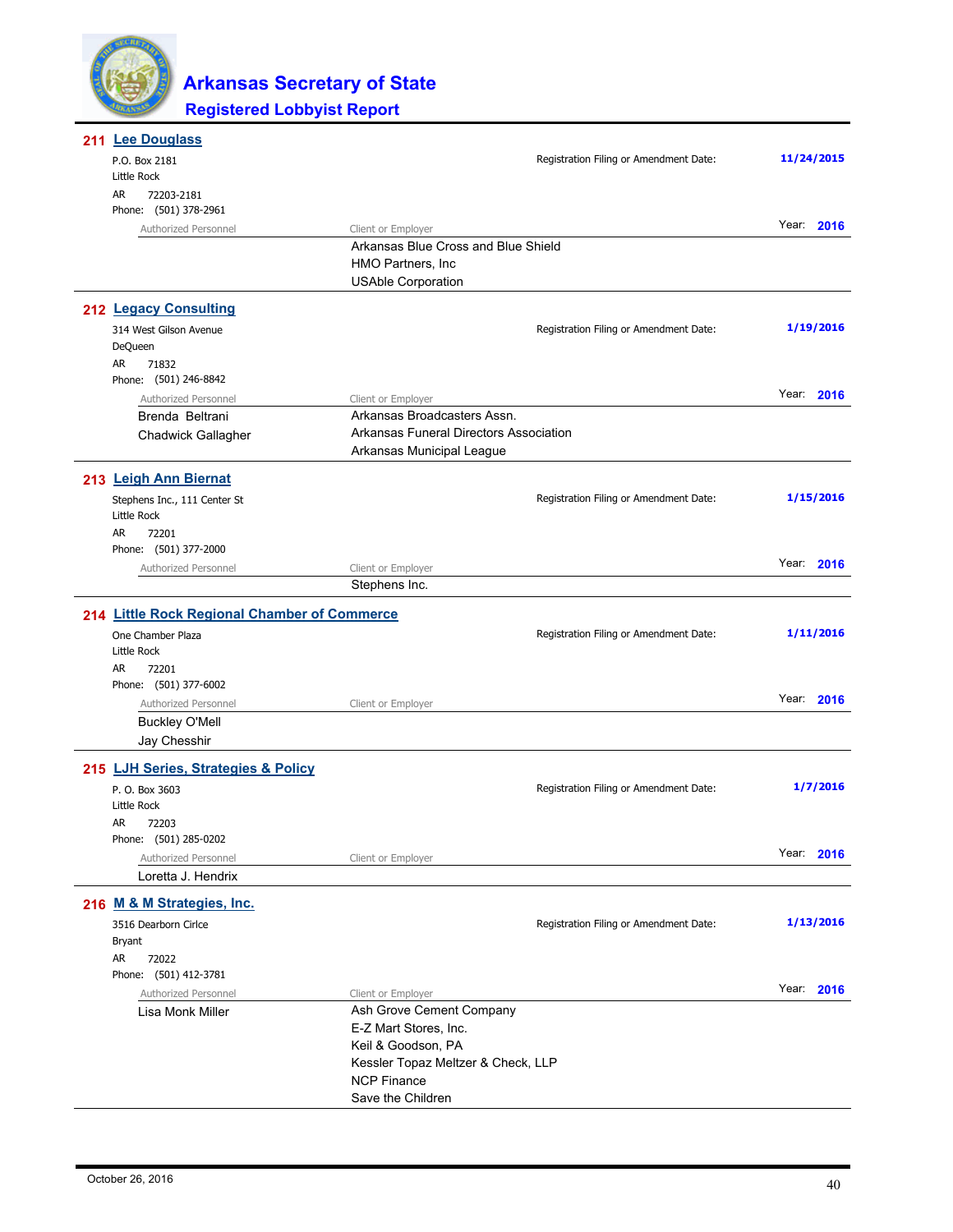

| 217 M. Edward Drilling                                   |                                                     |                                        |            |
|----------------------------------------------------------|-----------------------------------------------------|----------------------------------------|------------|
| 1111 W. Capitol<br>Room 1070                             |                                                     | Registration Filing or Amendment Date: | 1/6/2016   |
| Little Rock                                              |                                                     |                                        |            |
| AR<br>72201                                              |                                                     |                                        |            |
| Phone: (501) 373-6333                                    |                                                     |                                        |            |
| Authorized Personnel                                     | Client or Employer                                  |                                        | Year: 2016 |
|                                                          | AT&T Inc. & Affiliates                              |                                        |            |
| 218 Marc Parker                                          |                                                     |                                        |            |
| 21 Rolling Hills Circle                                  |                                                     | Registration Filing or Amendment Date: | 1/3/2016   |
| Denton                                                   |                                                     |                                        |            |
| TX<br>76205                                              |                                                     |                                        |            |
| Phone: (940) 566-6383                                    |                                                     |                                        | Year: 2016 |
| Authorized Personnel                                     | Client or Employer<br>Sunovion Pharmaceuticals Inc. |                                        |            |
|                                                          |                                                     |                                        |            |
| 219 Marcella J. Taylor                                   |                                                     |                                        |            |
| 425 West Capitol Avenue, Suite 1800<br><b>Suite 1800</b> |                                                     | Registration Filing or Amendment Date: | 1/9/2016   |
| Little Rock                                              |                                                     |                                        |            |
| <b>AR</b><br>72201-3525                                  |                                                     |                                        |            |
| Phone: (501) 688-8800                                    |                                                     |                                        |            |
| Authorized Personnel                                     | Client or Employer                                  |                                        | Year: 2016 |
|                                                          | <b>ALCOA</b>                                        |                                        |            |
|                                                          | American Electric Power                             |                                        |            |
|                                                          | City of Fayetteville, AR                            |                                        |            |
|                                                          | City of Harrison                                    |                                        |            |
|                                                          | City of Yellville<br>Domtar A.W. LLC                |                                        |            |
|                                                          | Remington Arms, LLC                                 |                                        |            |
|                                                          | Vulcan Materials Company, Inc.                      |                                        |            |
|                                                          |                                                     |                                        |            |
| 220 Margaret A. Johnston                                 |                                                     |                                        |            |
| 425 West Capitol Avenue, Suite 1800<br>Little Rock       |                                                     | Registration Filing or Amendment Date: | 2/3/2016   |
| AR<br>72201<br>Phone: (501) 688-8800                     |                                                     |                                        |            |
| Authorized Personnel                                     | Client or Employer                                  |                                        | Year: 2016 |
|                                                          | Arkansas Superior Select, Inc.                      |                                        |            |
|                                                          | Vantage Health Plan of Arkansas, Inc.               |                                        |            |
| 221 Mark McBryde                                         |                                                     |                                        |            |
| Stephens Inc., 111 Center Street<br>111 Center Street    |                                                     | Registration Filing or Amendment Date: | 1/15/2016  |
| Little Rock                                              |                                                     |                                        |            |
| AR<br>72201                                              |                                                     |                                        |            |
| Phone: (501) 377-2000                                    |                                                     |                                        | Year: 2016 |
| Authorized Personnel                                     | Client or Employer                                  |                                        |            |
|                                                          | Stephens Inc.                                       |                                        |            |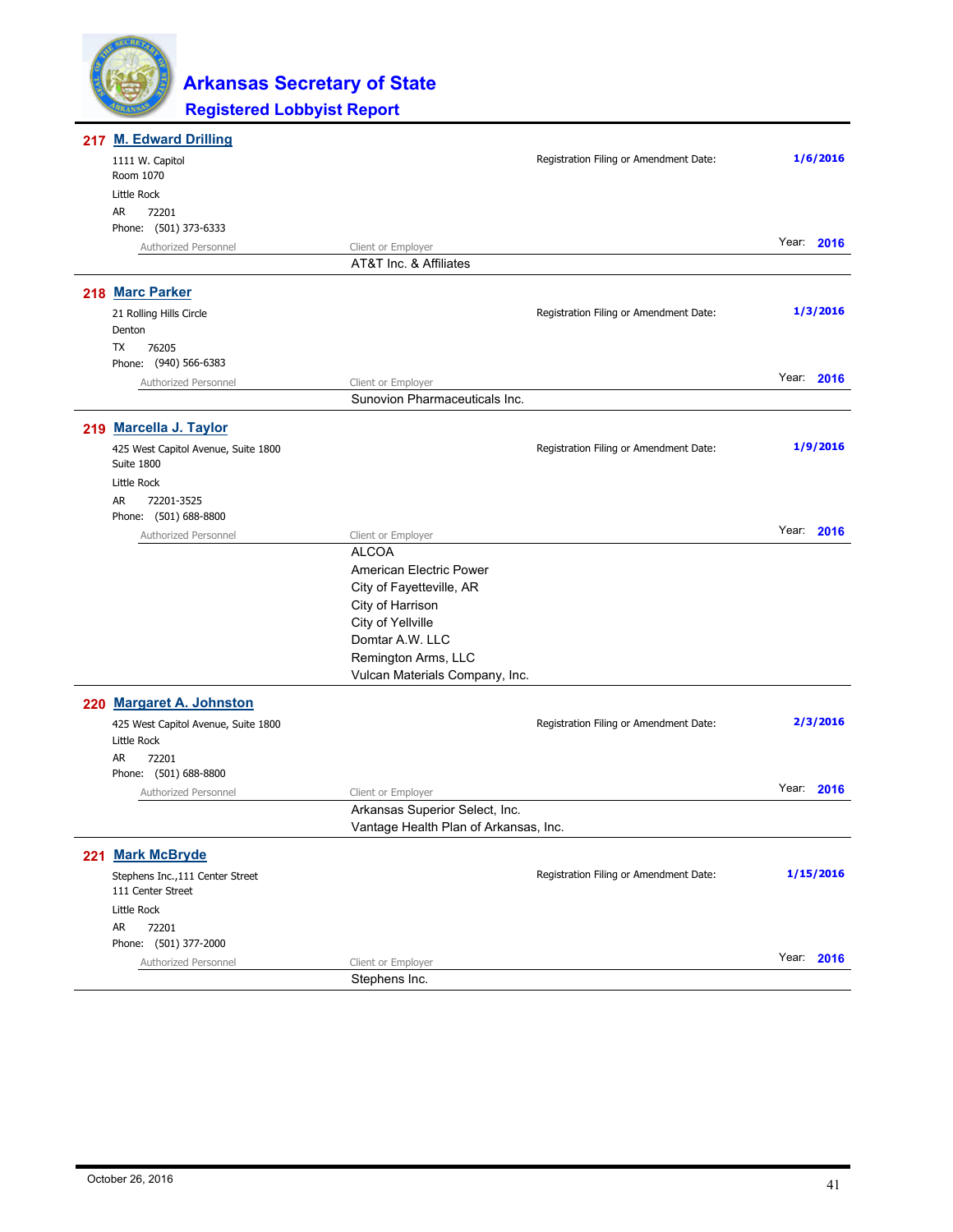

| 222 Martha Hill                                 |                                                          |            |  |
|-------------------------------------------------|----------------------------------------------------------|------------|--|
| 425 W Captiol Avenue, Suite 1800<br>Little Rock | Registration Filing or Amendment Date:                   | 10/24/2016 |  |
| AR.<br>72201<br>Phone: (501) 688-8800           |                                                          |            |  |
| Authorized Personnel                            | Client or Employer                                       | Year: 2016 |  |
|                                                 | American Council Of Life Insurers                        |            |  |
|                                                 | American Fidelity Assurance Company                      |            |  |
|                                                 | America's Health Insurance Plans                         |            |  |
|                                                 | Arkansas Electric Cooperative Corporation                |            |  |
|                                                 | Arkansas Electric Cooperatives, Inc.                     |            |  |
|                                                 | CNO Financial, Inc.                                      |            |  |
|                                                 | DataPath, Inc.                                           |            |  |
|                                                 | EAN Holdings, LLC                                        |            |  |
|                                                 | <b>Energy Security Partners</b>                          |            |  |
| Helena Chemical Company                         |                                                          |            |  |
| Insurance Services Office, Inc.                 |                                                          |            |  |
|                                                 | Kemper Life and Health Group                             |            |  |
|                                                 | <b>LKQ Corporation</b>                                   |            |  |
|                                                 | Magellan Health, Inc.                                    |            |  |
|                                                 | National Association of Subrogation Professionals (NASP) |            |  |
|                                                 | Southern Arkansas University                             |            |  |
|                                                 | State Farm Insurance Group                               |            |  |
|                                                 | United Healthcare of Arkansas, Inc.                      |            |  |
|                                                 | <b>USAble Life</b>                                       |            |  |
|                                                 | Walton Enterprises, Inc.                                 |            |  |
| 223 Martha L. Carlson                           |                                                          |            |  |
| 320 West Capitol Avenue UCC2<br>Suite 5         | Registration Filing or Amendment Date:                   | 12/2/2015  |  |
| Little Rock                                     |                                                          |            |  |
| AR<br>72201                                     |                                                          |            |  |
| Phone: (501) 212-8579                           |                                                          |            |  |
| Authorized Personnel                            | Client or Employer                                       | Year: 2016 |  |
|                                                 | Arkansas Blue Cross and Blue Shield                      |            |  |
|                                                 | <b>HMO Partners Inc</b>                                  |            |  |
|                                                 | <b>USAble Coropration</b>                                |            |  |
| 224 Marvin L. Childers                          |                                                          |            |  |
|                                                 |                                                          | 1/7/2016   |  |
| 321 S. Victory<br>Little Rock                   | Registration Filing or Amendment Date:                   |            |  |
| AR<br>72201                                     |                                                          |            |  |
| Phone: (501) 375-8131                           |                                                          |            |  |
| Authorized Personnel                            | Client or Employer                                       | Year: 2016 |  |
|                                                 | The Poultry Federation                                   |            |  |
|                                                 |                                                          |            |  |
| 225 Marvin Parks                                |                                                          |            |  |
| 1401 West Capitol, Suite 100<br>Suite 100       | Registration Filing or Amendment Date:                   | 1/6/2016   |  |
| Little Rock                                     |                                                          |            |  |
| AR<br>72201-2906                                |                                                          |            |  |
| Phone: (501) 733-4346                           |                                                          |            |  |
| Authorized Personnel                            | Client or Employer                                       | Year: 2016 |  |
|                                                 | Arkansas Surgical Hospital                               |            |  |
|                                                 | <b>Consumer Health Care Products Association</b>         |            |  |
|                                                 | Methodist Family Health                                  |            |  |
|                                                 | State Volunteer Mutual Insurance                         |            |  |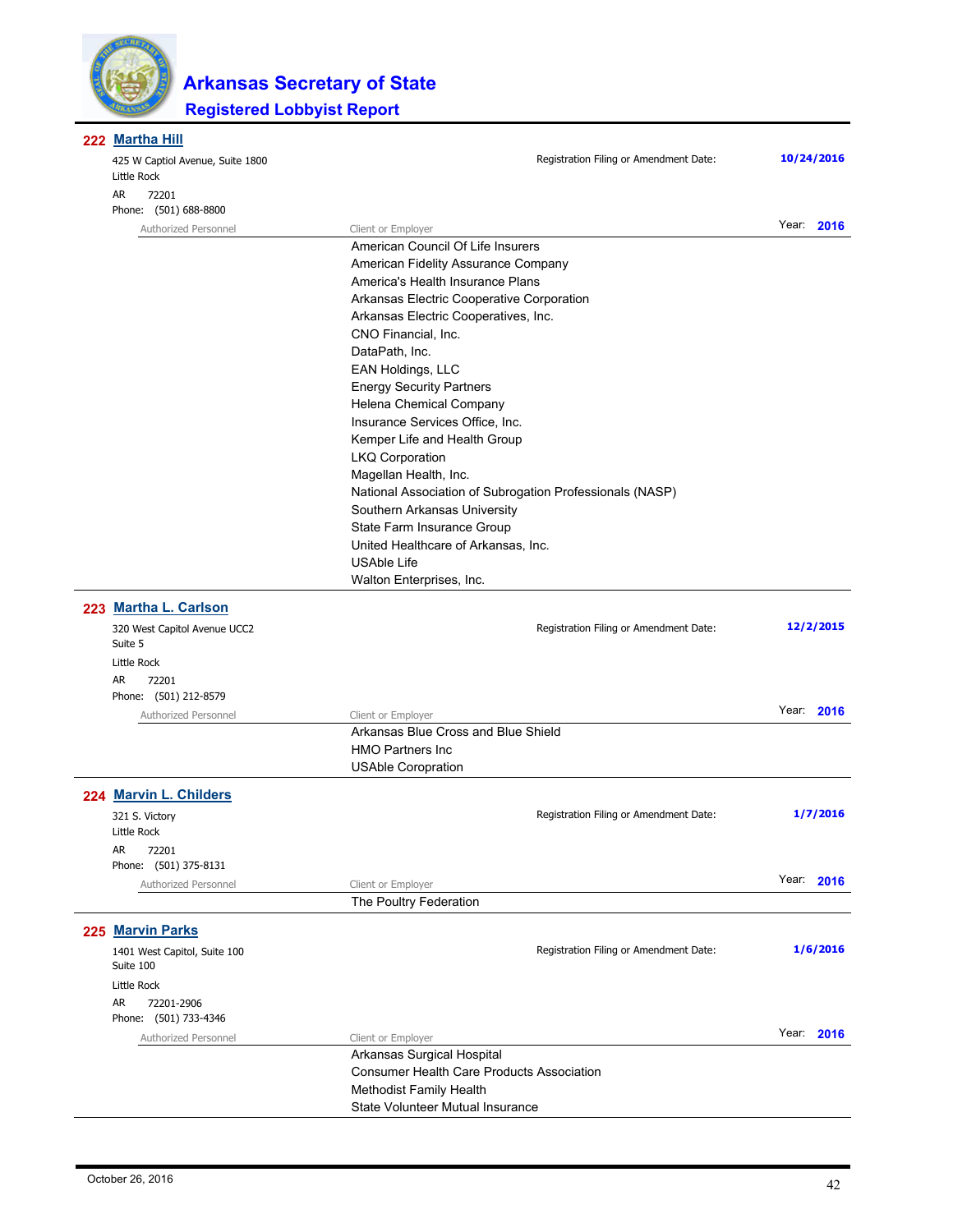

| 226 Matthew J. Hass                      |                                              |            |
|------------------------------------------|----------------------------------------------|------------|
| 1400 West Markham<br>Suite 307           | Registration Filing or Amendment Date:       | 6/8/2016   |
| Little Rock                              |                                              |            |
| AR<br>72201                              |                                              |            |
| Phone: (501) 376-2852                    |                                              |            |
| Authorized Personnel                     | Client or Employer                           | Year: 2016 |
| 227 Max Braswell                         |                                              |            |
| 1213 West 4th Street<br>Suite C          | Registration Filing or Amendment Date:       | 1/8/2016   |
| Little Rock                              |                                              |            |
| AR<br>72201                              |                                              |            |
| Phone: (501) 374-2441                    |                                              |            |
| Authorized Personnel                     | Client or Employer                           | Year: 2016 |
|                                          | Arkansas Forestry Association                |            |
| 228 Max Greenwood                        |                                              |            |
| 601 Gaines St                            | Registration Filing or Amendment Date:       | 1/5/2016   |
| Little Rock                              |                                              |            |
| 72201<br>AR                              |                                              |            |
| Phone: (501) 378-2131                    |                                              | Year: 2016 |
| Authorized Personnel                     | Client or Employer                           |            |
|                                          | Arkansas Blue Cross and Blue Shield          |            |
|                                          | <b>HMO Partners Inc.</b>                     |            |
|                                          | <b>USAble Corporation</b>                    |            |
| 229 McBee Strategic Consulting, LLC      |                                              |            |
| 455 Massachusetts Avenue, NW, 12th floor | Registration Filing or Amendment Date:       | 6/3/2016   |
| Washington                               |                                              |            |
| DC<br>20001                              |                                              |            |
| Phone: (202) 234-1224                    |                                              |            |
| Authorized Personnel                     | Client or Employer                           | Year: 2016 |
| <b>Charles Cooper</b>                    | Major League Bseball Players Association     |            |
| Clare Adams                              | Major League Soccer Players Union            |            |
| <b>Erin Neal</b>                         | National Basketball Players Association      |            |
| Greg Garcia                              | National Football League Players Association |            |
| Jeff Markey                              | National Hockey League Players Association   |            |
| Jonathan Black                           |                                              |            |
| Julie Bertoson                           |                                              |            |
| Kathleen Frangione                       |                                              |            |
| Kim Dorgan                               |                                              |            |
| Langston Emerson                         |                                              |            |
| Michael Sheehy                           |                                              |            |
| Noe Garcia                               |                                              |            |
| Paul "Ted" Anderson                      |                                              |            |
| Robert Chamberlin                        |                                              |            |
| Sam Whitehorn                            |                                              |            |
|                                          |                                              |            |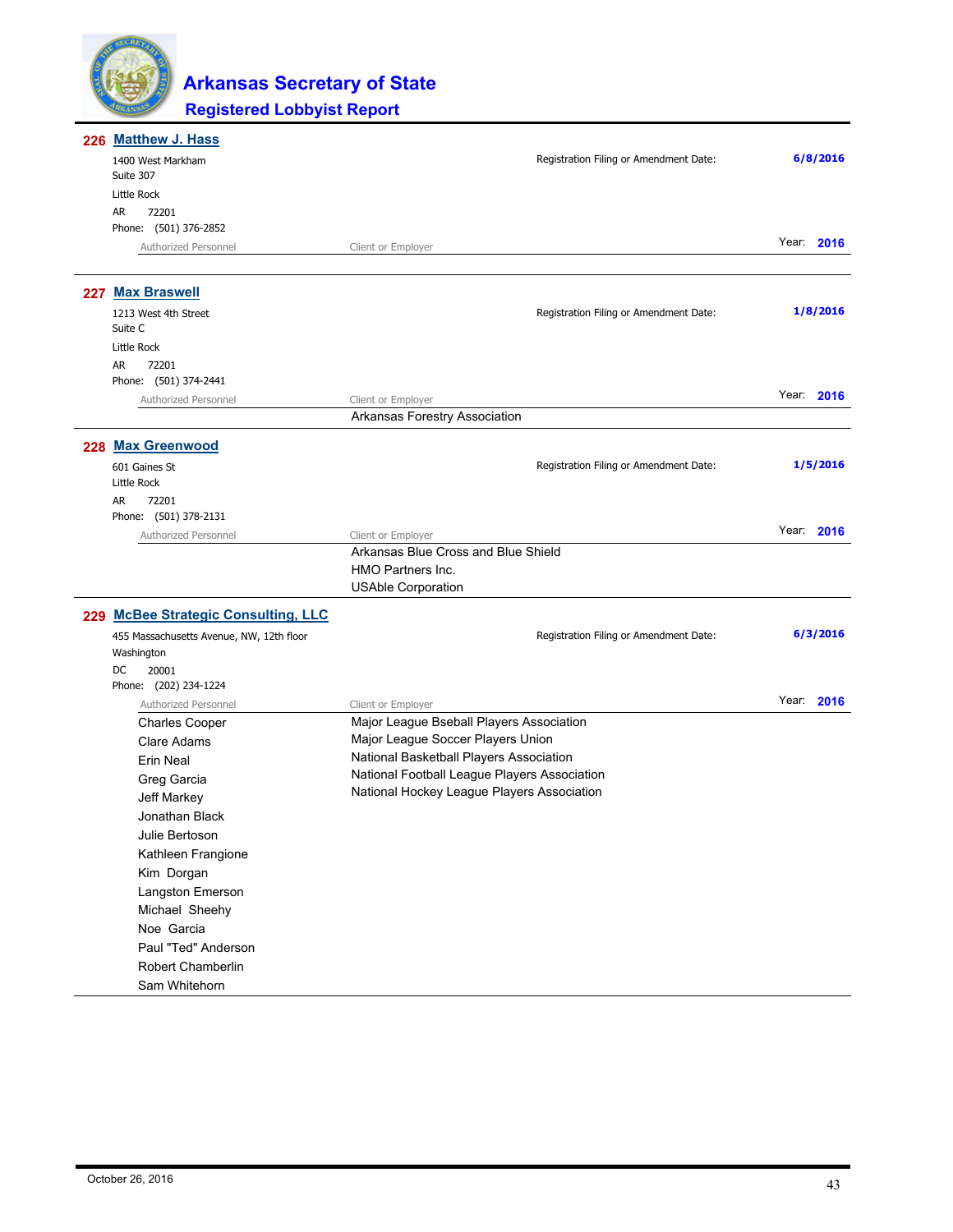

| 230 McDaniel, Richardson, & Calhoun PPLC |                                                         |                                        |               |
|------------------------------------------|---------------------------------------------------------|----------------------------------------|---------------|
| 1020 W Fourth St Ste 410                 |                                                         | Registration Filing or Amendment Date: | 6/10/2016     |
| Little Rock                              |                                                         |                                        |               |
| AR<br>72201-2036                         |                                                         |                                        |               |
| Phone: (501) 235-8336                    |                                                         |                                        | Year: 2016    |
| Authorized Personnel                     | Client or Employer<br><b>ACXIOM</b>                     |                                        |               |
| <b>Bart Calhoun</b>                      | <b>ARGENTA LIMO</b>                                     |                                        |               |
| <b>Dustin McDaniel</b>                   | AT&T                                                    |                                        |               |
| Scott Ricardson                          | <b>CALHOUN Farms</b>                                    |                                        |               |
|                                          | <b>CENTENNIAL BANK</b>                                  |                                        |               |
|                                          | <b>CIGNA</b> Insurance                                  |                                        |               |
|                                          | <b>FACEBOOK</b>                                         |                                        |               |
|                                          | Jacksonville / North Pulaski School District            |                                        |               |
|                                          | NEW BEGINNINGS BEHAVIORAL                               |                                        |               |
|                                          | US RENAL CARE                                           |                                        |               |
|                                          | <b>XCALIBER TOBACCO</b>                                 |                                        |               |
|                                          | YELP.com                                                |                                        |               |
| 231 McKenzie Macy                        |                                                         |                                        |               |
| 1016 McGowan Street Apartment 309        |                                                         | Registration Filing or Amendment Date: | 1/5/2016      |
| Little Rock                              |                                                         |                                        |               |
| AR.<br>72202                             |                                                         |                                        |               |
| Phone: (479) 685-5170                    |                                                         |                                        | Year: 2016    |
| Authorized Personnel                     | Client or Employer                                      |                                        |               |
|                                          |                                                         |                                        |               |
| 232 MEJ Consulting                       |                                                         |                                        |               |
| 17 cooper In.                            |                                                         | Registration Filing or Amendment Date: | 6/11/2016     |
| conway                                   |                                                         |                                        |               |
| 72034<br>AR<br>Phone: (501) 472-0304     |                                                         |                                        |               |
| Authorized Personnel                     | Client or Employer                                      |                                        | Year: 2016    |
| <b>Gilbert Baker</b>                     | RAI Services Company                                    |                                        |               |
| 233 Mel Coleman                          |                                                         |                                        |               |
| P.O. Box 1000                            |                                                         | Registration Filing or Amendment Date: | 1/4/2016      |
| Salem                                    |                                                         |                                        |               |
| AR<br>72576                              |                                                         |                                        |               |
| Phone: (870) 421-8951                    |                                                         |                                        |               |
| Authorized Personnel                     | Client or Employer                                      |                                        | Year:<br>2016 |
|                                          | North Arkansas Electric Cooperative, Inc.               |                                        |               |
| 234 Michael C. Carter                    |                                                         |                                        |               |
| P. O. Box 2407                           |                                                         | Registration Filing or Amendment Date: | 1/4/2016      |
| Fort Smith                               |                                                         |                                        |               |
| AR<br>72902-2407                         |                                                         |                                        |               |
| Phone: (479) 783-4191                    |                                                         |                                        |               |
| Authorized Personnel                     | Client or Employer                                      |                                        | Year: 2016    |
|                                          | Stephens Production Company Continental Properties, LLC |                                        |               |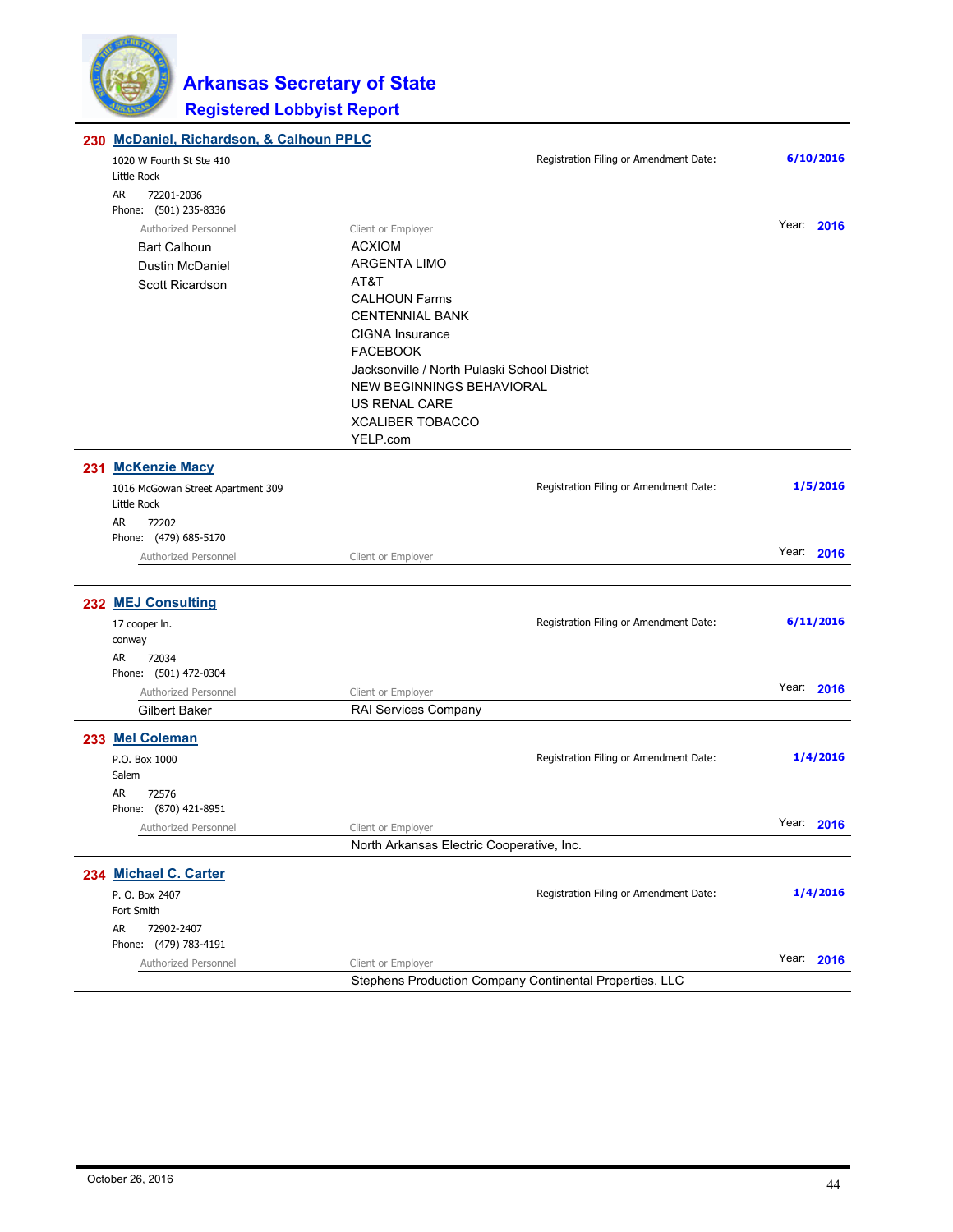

|  | 235 Michael D Anderson                        |                                                         |                                        |                              |
|--|-----------------------------------------------|---------------------------------------------------------|----------------------------------------|------------------------------|
|  | P.O. Box 6660<br>Sherwood                     |                                                         | Registration Filing or Amendment Date: | 1/9/2016                     |
|  | 72124-6660<br>AR<br>Phone: (501) 680-3996     |                                                         |                                        |                              |
|  | Authorized Personnel                          | Client or Employer                                      |                                        | Year: 2016                   |
|  |                                               | Arkansas Blue Cross & Blue Shield                       |                                        |                              |
|  |                                               | Health Maintenance USAble Corporation                   |                                        |                              |
|  |                                               | HMO Partners, Inc.                                      |                                        |                              |
|  | 236 Michael G. Kapocius                       |                                                         |                                        |                              |
|  | 232 E. Apple Creek Road                       |                                                         | Registration Filing or Amendment Date: | 9/14/2016                    |
|  | Appleton                                      |                                                         |                                        |                              |
|  | WI<br>54913                                   |                                                         |                                        |                              |
|  | Phone: (920) 993-9732<br>Authorized Personnel | Client or Employer                                      |                                        | Year: 2016                   |
|  |                                               | Takeda Pharmaceuticals America                          |                                        |                              |
|  | 237 Michael Harrold                           |                                                         |                                        |                              |
|  | 1 Express Way, HQ2E03                         |                                                         | Registration Filing or Amendment Date: | 12/16/2015                   |
|  | St. Louis                                     |                                                         |                                        |                              |
|  | 63121<br>MO.                                  |                                                         |                                        |                              |
|  | Phone: (314) 684-6373                         |                                                         |                                        |                              |
|  | Authorized Personnel                          | Client or Employer                                      |                                        | Year: 2016                   |
|  |                                               | Express Scripts Holding Co.                             |                                        |                              |
|  | 238 Michael J Callan                          |                                                         |                                        |                              |
|  | PO BOX 2407                                   |                                                         | Registration Filing or Amendment Date: | 1/4/2016                     |
|  | <b>Ft Smith</b>                               |                                                         |                                        |                              |
|  | AR<br>72902<br>Phone: (479) 783-4191          |                                                         |                                        |                              |
|  | Authorized Personnel                          | Client or Employer                                      |                                        | Year: 2016                   |
|  |                                               | Stephens Production Company Continental Properties, LLC |                                        |                              |
|  |                                               |                                                         |                                        |                              |
|  | 239 Michael J. Wilson                         |                                                         |                                        | 1/10/2016                    |
|  | 7 Bradbury Drive<br>Little Rock               |                                                         | Registration Filing or Amendment Date: |                              |
|  | AR<br>72212                                   |                                                         |                                        | Filed termiation on 5/2/2016 |
|  | Phone: (501) 519-3507                         |                                                         |                                        |                              |
|  | Authorized Personnel                          | Client or Employer                                      |                                        | Year: 2016                   |
|  |                                               |                                                         |                                        |                              |
|  | 240 Michael Lindsey                           |                                                         |                                        |                              |
|  | 708 SW 8th Street                             |                                                         | Registration Filing or Amendment Date: | 6/23/2016                    |
|  | Bentonville                                   |                                                         |                                        |                              |
|  | AR<br>72716<br>Phone: (479) 204-1376          |                                                         |                                        |                              |
|  | Authorized Personnel                          | Client or Employer                                      |                                        | Year: 2016                   |
|  |                                               | Wal-Mart Stores, Inc.                                   |                                        |                              |
|  | 241 Michael McBryde                           |                                                         |                                        |                              |
|  | Stephens Inc., 111 Center Street              |                                                         | Registration Filing or Amendment Date: | 1/15/2016                    |
|  | Suite 201<br>Little Rock                      |                                                         |                                        |                              |
|  | AR<br>72201                                   |                                                         |                                        |                              |
|  | Phone: (501) 377-2000                         |                                                         |                                        |                              |
|  | Authorized Personnel                          | Client or Employer                                      |                                        | Year: 2016                   |
|  |                                               | Stephens Inc.                                           |                                        |                              |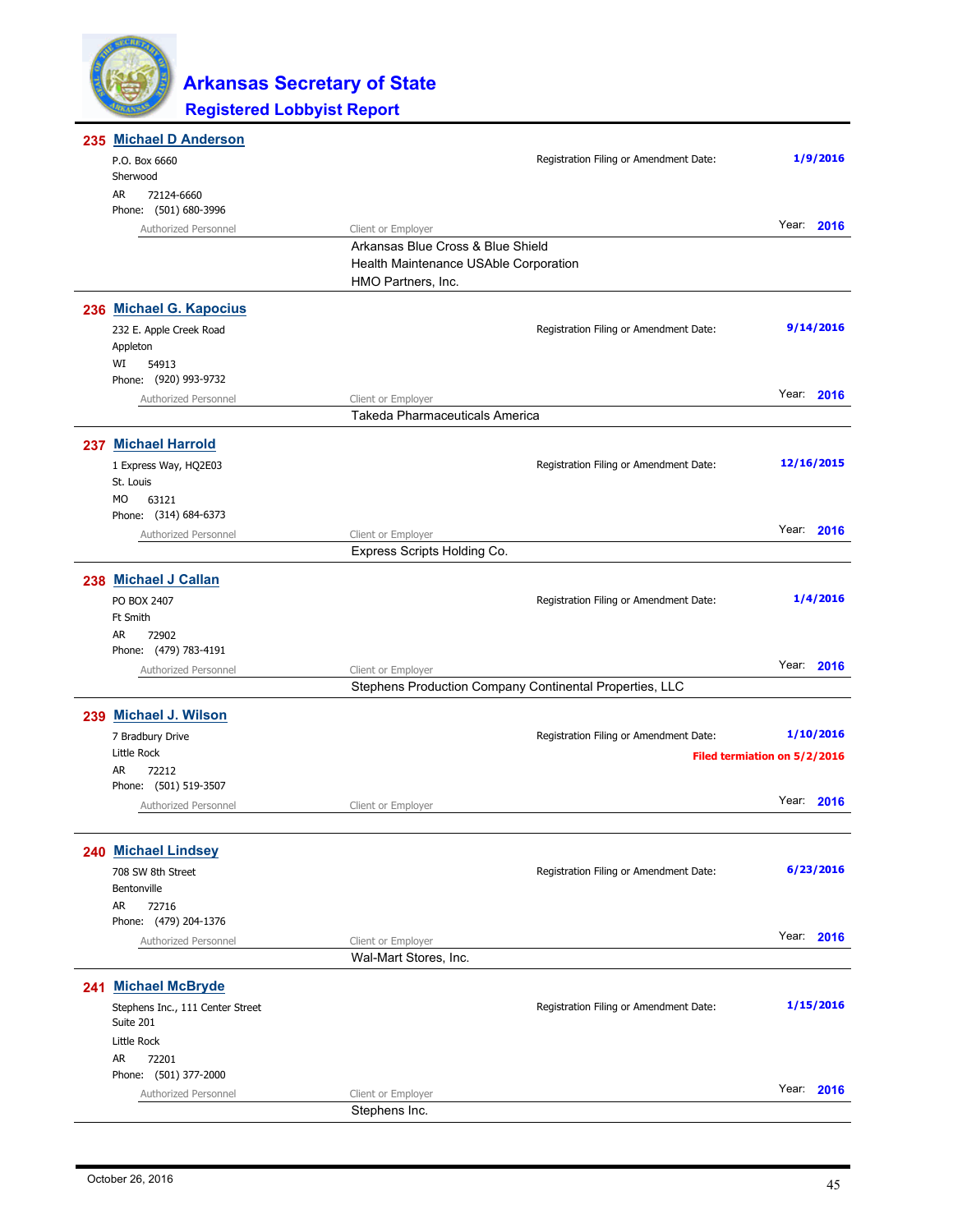

| <b>AR</b> | 242 Michael O. Parker<br>425 W. Capitol Ave. Ste. 3700<br><b>Suite 3700</b><br>Little Rock<br>72201 |                                                    | Registration Filing or Amendment Date: | 1/5/2016                     |
|-----------|-----------------------------------------------------------------------------------------------------|----------------------------------------------------|----------------------------------------|------------------------------|
|           | Phone: (501) 375-9151                                                                               |                                                    |                                        |                              |
|           | Authorized Personnel                                                                                | Client or Employer                                 |                                        | Year: 2016                   |
|           |                                                                                                     | Arkansas State Chamber of Commerce                 |                                        |                              |
|           |                                                                                                     | Associated Industries of Arkansas                  |                                        |                              |
|           |                                                                                                     | Nucor Steel - Arkansas Division - Nucor Corp.Nucor |                                        |                              |
|           |                                                                                                     | Nucor-Yamato Steel Co.                             |                                        |                              |
|           | 243 Michelle Arnold                                                                                 |                                                    |                                        |                              |
|           | 5227 Contour Place                                                                                  |                                                    | Registration Filing or Amendment Date: | 1/15/2016                    |
|           | Houston                                                                                             |                                                    |                                        | Filed termiation on 4/1/2016 |
| TX        | 77096                                                                                               |                                                    |                                        |                              |
|           | Phone: (832) 523-3682                                                                               |                                                    |                                        |                              |
|           | Authorized Personnel                                                                                | Client or Employer                                 |                                        | Year: 2016                   |
|           |                                                                                                     | The College Board                                  |                                        |                              |
|           | 244 Michelle M. Kitchens                                                                            |                                                    |                                        |                              |
|           | Arkansas Farm Bureau Federation - P.O. Box 31<br>P.O. Box 31                                        |                                                    | Registration Filing or Amendment Date: | 1/15/2016                    |
|           | Little Rock                                                                                         |                                                    |                                        |                              |
| <b>AR</b> | 72203-0031                                                                                          |                                                    |                                        |                              |
|           | Phone: (501) 228-1324                                                                               |                                                    |                                        |                              |
|           | Authorized Personnel                                                                                | Client or Employer                                 |                                        | Year: 2016                   |
|           |                                                                                                     | Arkansas Farm Bureau Federation                    |                                        |                              |
|           | 245 Miles Goggans                                                                                   |                                                    |                                        |                              |
|           |                                                                                                     |                                                    |                                        | 1/5/2016                     |
|           | P.O. Box 25116<br>Little Rock                                                                       |                                                    | Registration Filing or Amendment Date: |                              |
| AR        | 72221                                                                                               |                                                    |                                        |                              |
|           | Phone: (501) 912-9121                                                                               |                                                    |                                        |                              |
|           | Authorized Personnel                                                                                | Client or Employer                                 |                                        | Year: 2016                   |
|           |                                                                                                     | AmTrust                                            |                                        |                              |
|           |                                                                                                     | Anheuser Busch                                     |                                        |                              |
|           |                                                                                                     | Arkansas Athletic Trainers Association             |                                        |                              |
|           |                                                                                                     | <b>Coastal Phoenix Investments</b>                 |                                        |                              |
|           |                                                                                                     | <b>Producers Rice</b>                              |                                        |                              |
|           |                                                                                                     | Recovery Audit Specialist                          |                                        |                              |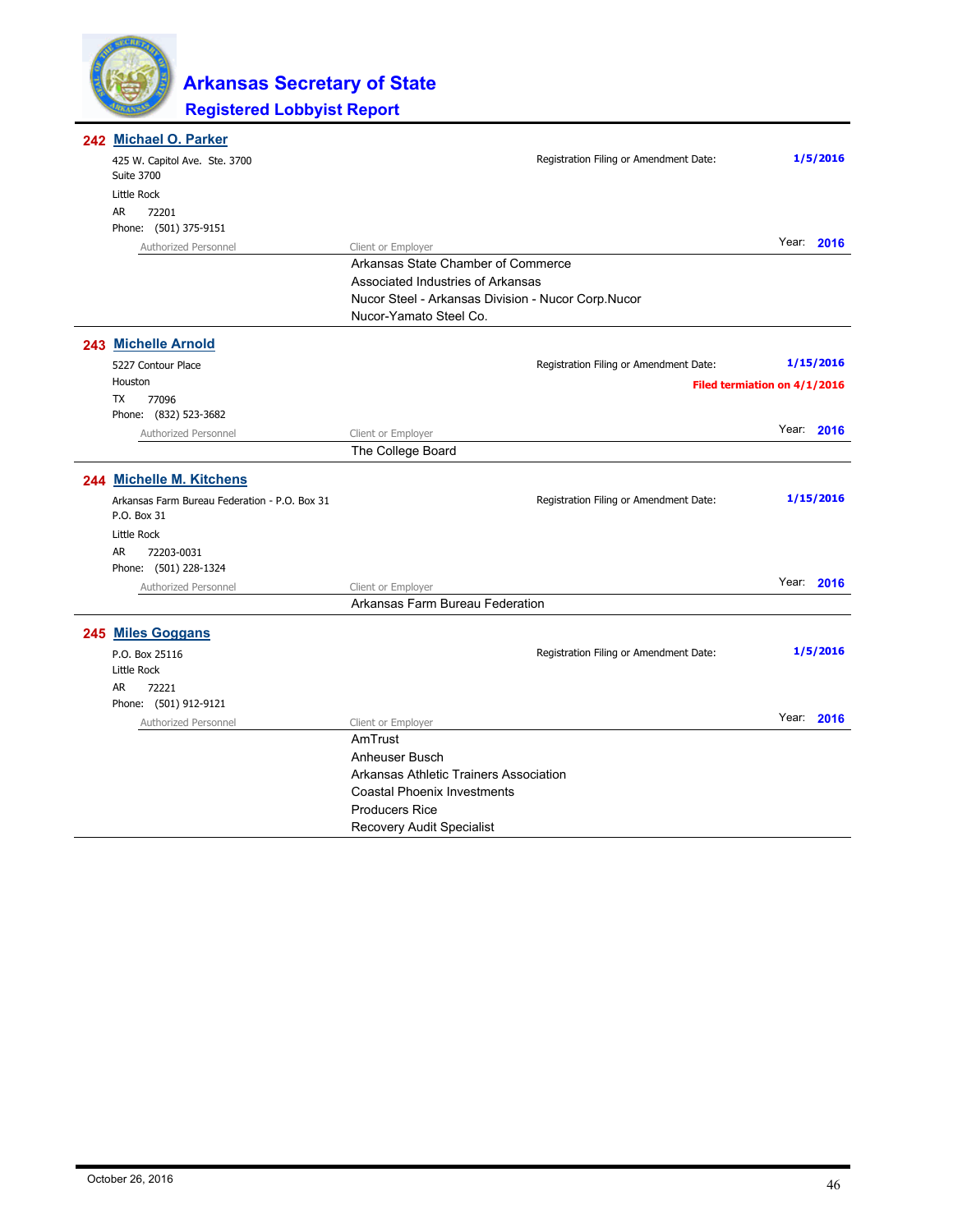

| 246 Mitchell, Blackstock, Ivers, Sneddon & Marshall, PLLC |                                                            |            |  |  |
|-----------------------------------------------------------|------------------------------------------------------------|------------|--|--|
| 1010 West Third Street<br>Little Rock                     | Registration Filing or Amendment Date:                     | 3/14/2016  |  |  |
| AR<br>72201-2038                                          |                                                            |            |  |  |
| Phone: (501) 378-7870                                     |                                                            |            |  |  |
| Authorized Personnel                                      | Client or Employer                                         | Year: 2016 |  |  |
| David Ivers                                               | Arkansas Automobile Dealers                                |            |  |  |
| <b>Michael Mitchell</b>                                   | Arkansas Medical Society                                   |            |  |  |
| Sheila Bronfman                                           | Arkansas Podiatric Medical                                 |            |  |  |
|                                                           | Arkansas Residential Assisted Living Assocation            |            |  |  |
|                                                           | Arkansas State Dental Association                          |            |  |  |
|                                                           | CareLink Central Arkansas                                  |            |  |  |
|                                                           | Developmental Disabilities Provider Association            |            |  |  |
|                                                           | Easter Seals Arkansas                                      |            |  |  |
|                                                           | Pfizer, Inc.                                               |            |  |  |
|                                                           | Pinnacle Pointe Hospital                                   |            |  |  |
|                                                           | Rivendell Behavioral Health Services of Arkansas           |            |  |  |
|                                                           | Springwoods Behavioral Health                              |            |  |  |
|                                                           | The Bridgeway Hospital                                     |            |  |  |
|                                                           | Woodridge Behavioral Health, LLC                           |            |  |  |
| 247 Montine McNulty                                       |                                                            |            |  |  |
| 11711 Fairway Drive                                       | Registration Filing or Amendment Date:                     | 1/11/2016  |  |  |
| Little Rock                                               |                                                            |            |  |  |
| AR<br>72212                                               |                                                            |            |  |  |
| Phone: (870) 536-7665                                     |                                                            |            |  |  |
| Authorized Personnel                                      | Client or Employer                                         | Year: 2016 |  |  |
|                                                           | Arkansas Hospitality Association                           |            |  |  |
| 248 Morril Harriman                                       |                                                            |            |  |  |
|                                                           | Registration Filing or Amendment Date:                     | 10/24/2016 |  |  |
| 425 W Capitol Ste 1800<br>Little Rock                     |                                                            |            |  |  |
| AR<br>72201                                               |                                                            |            |  |  |
| Phone: (501) 688-8800                                     |                                                            |            |  |  |
| Authorized Personnel                                      | Client or Employer                                         | Year: 2016 |  |  |
|                                                           | American Council Of Life Insurers                          |            |  |  |
|                                                           | American Fidelity Assurance Company                        |            |  |  |
|                                                           | America's Health Insurance Plans                           |            |  |  |
|                                                           | Arkansas Association of Insurance Companies                |            |  |  |
|                                                           | Arkansas Electric Cooperative Corporation                  |            |  |  |
|                                                           | Arkansas Electric Cooperatives, Inc.                       |            |  |  |
|                                                           | City of Springdale Water Utilities                         |            |  |  |
|                                                           | CNO Financial, Inc.                                        |            |  |  |
|                                                           | DataPath, Inc.                                             |            |  |  |
|                                                           | EAN Holdings, LLC                                          |            |  |  |
|                                                           | <b>Energy Security Partners</b>                            |            |  |  |
|                                                           | Helena Chemical Company                                    |            |  |  |
|                                                           | Insurance Services Office, Inc.                            |            |  |  |
|                                                           | <b>LKQ Corporation</b>                                     |            |  |  |
|                                                           | Magellan Health, Inc.                                      |            |  |  |
|                                                           | National Association of Subrogation Professionals (NASP)   |            |  |  |
|                                                           | Southern Arkansas University<br>State Farm Insurance Group |            |  |  |
|                                                           | United Healthcare of Arkansas, Inc.                        |            |  |  |
|                                                           | <b>USAble Life</b>                                         |            |  |  |
|                                                           | Walton Enterprises, Inc.                                   |            |  |  |
|                                                           |                                                            |            |  |  |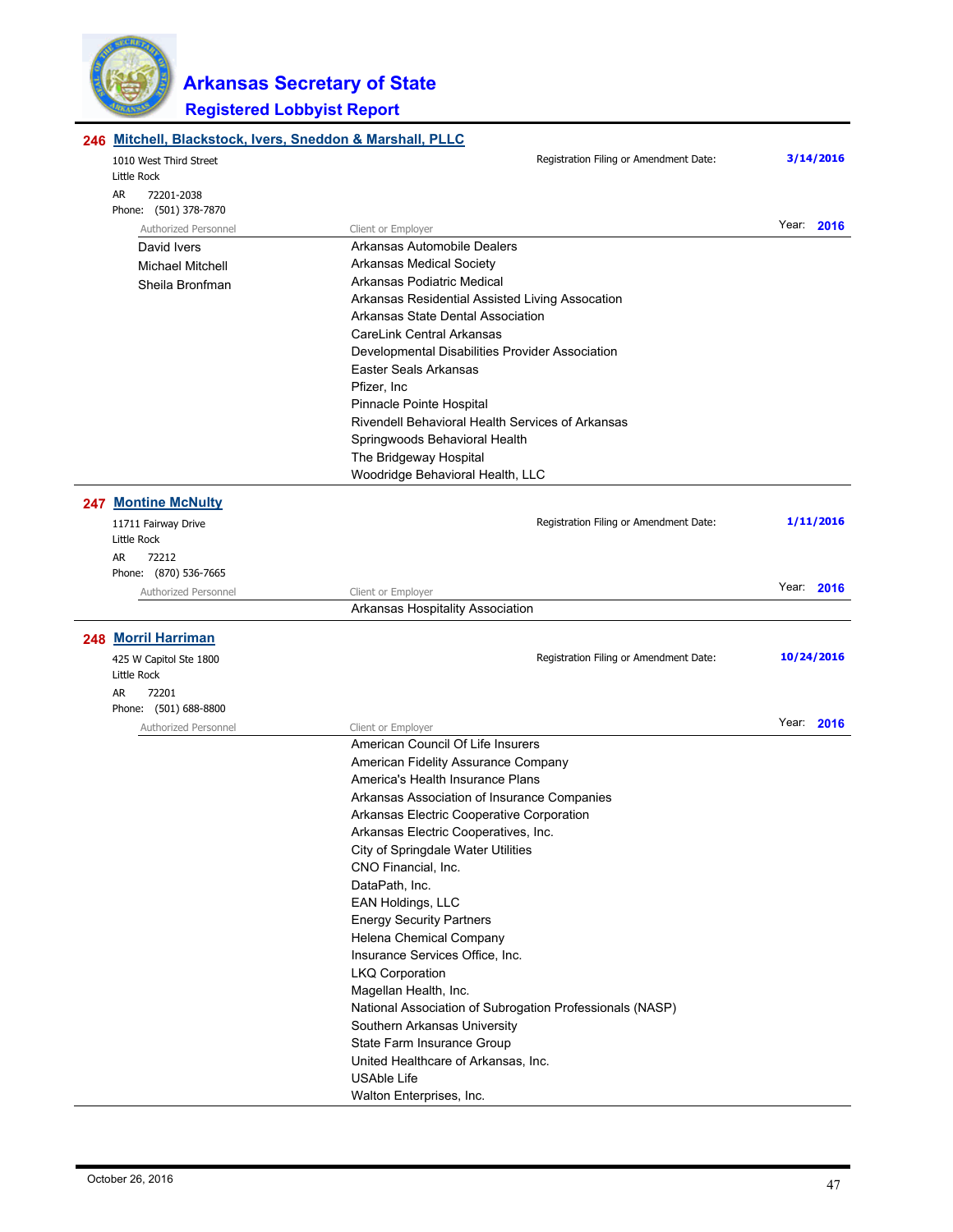

#### **Mullenix & Associates 249**

| 203 Gregory Drive     | Registration Filing or Amendment Date:            |                              | 6/6/2016 |
|-----------------------|---------------------------------------------------|------------------------------|----------|
| <b>Hot Springs</b>    |                                                   |                              |          |
| AR.<br>71913          |                                                   |                              |          |
| Phone: (501) 623-7300 |                                                   |                              |          |
| Authorized Personnel  | Client or Employer                                | Year: 2016                   |          |
| <b>Austin Grinder</b> | Altria Client Services LLC and its Affiliates     |                              |          |
| Julie Mullenix        | <b>ANC Foundation</b>                             |                              |          |
| <b>Ted Mullenix</b>   | AR Blue Cross Blue Shield                         |                              |          |
|                       | AR Judicial Council Inc.                          |                              |          |
|                       | <b>AR Realtors Association</b>                    |                              |          |
|                       | Arkansas Health Care Association                  |                              |          |
|                       | <b>Big River Steel</b>                            |                              |          |
|                       | Cisco Systems, Inc.                               |                              |          |
|                       | Express Scripts, Inc                              |                              |          |
|                       | <b>Insurance Auto Auctions</b>                    |                              |          |
|                       | Kaplan Fox & Kilsheimer LLP                       |                              |          |
|                       | LaSalle Management Company                        |                              |          |
|                       | Le Bonheur Children's Hospital                    |                              |          |
|                       | <b>McDonald's Corporation</b>                     |                              |          |
|                       | <b>MCNA Health Care Holdings LLC</b>              |                              |          |
|                       | Novartis Pharmaceuticals Corporation              |                              |          |
|                       | Oaklawn Jockey Club                               |                              |          |
|                       | Plains Pipeline, L.P.                             |                              |          |
|                       | Property Casualty Insurance Associaton of America |                              |          |
|                       | Rave Mobile Safety                                |                              |          |
|                       | Rural AR Telephone Systems                        |                              |          |
|                       | SAP Public Services, Inc.                         |                              |          |
|                       | Sun Paper                                         |                              |          |
|                       | <b>Superior Senior Care</b>                       |                              |          |
|                       | <b>Title Source</b>                               |                              |          |
|                       | Wilson & Associates PLLC                          |                              |          |
| 250 NAIFA-AR          |                                                   |                              |          |
| P. O. Box 26038       | Registration Filing or Amendment Date:            |                              | 4/7/2016 |
| Little Rock           |                                                   | Filed termistion on 7/0/2016 |          |

| P. U. BOX 20038                                        |                                  | Registration Filling or American lent Date. | 7/72010                      |
|--------------------------------------------------------|----------------------------------|---------------------------------------------|------------------------------|
| Little Rock                                            |                                  |                                             | Filed termiation on 7/9/2016 |
| <b>AR</b><br>72221                                     |                                  |                                             |                              |
| Phone: (501) 868-1733                                  |                                  |                                             |                              |
| Authorized Personnel                                   | Client or Employer               |                                             | Year: 2016                   |
| Suzanne Kellar                                         |                                  |                                             |                              |
| 251 Nancy Elphingstone                                 |                                  |                                             |                              |
| 411 South Victory                                      |                                  | Registration Filing or Amendment Date:      | 1/19/2016                    |
| Suite 205                                              |                                  |                                             |                              |
| Little Rock                                            |                                  |                                             |                              |
| <b>AR</b><br>72201                                     |                                  |                                             |                              |
| Phone: (501) 376-2273                                  |                                  |                                             |                              |
| Authorized Personnel                                   | Client or Employer               |                                             | Year: 2016                   |
|                                                        | HomeCare Association of Arkansas |                                             |                              |
| 252 Nationwide Mutual Insurance Company (& Affiliates) |                                  |                                             |                              |
| 355 Maple Avenue                                       |                                  | Registration Filing or Amendment Date:      | 9/12/2016                    |
| Harleysville                                           |                                  |                                             |                              |
| 19438-2222<br>PA                                       |                                  |                                             |                              |
| Phone: 215-513-8545                                    |                                  |                                             |                              |
| Authorized Personnel                                   | Client or Employer               |                                             | Year: 2016                   |
| Frank W. Folger                                        |                                  |                                             |                              |
|                                                        |                                  |                                             |                              |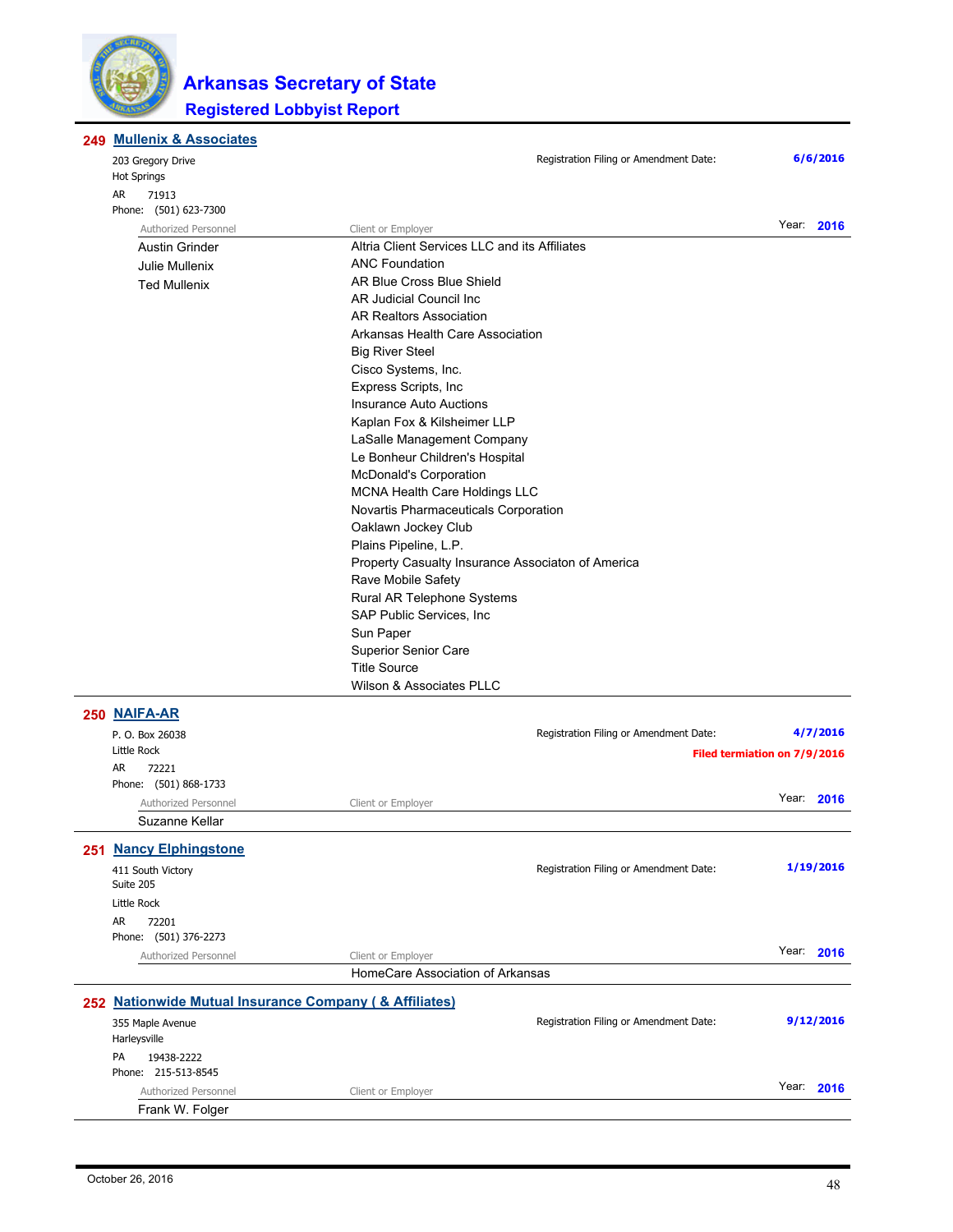

| 253 Nicholas Infante                         |                                              |                                        |       |            |
|----------------------------------------------|----------------------------------------------|----------------------------------------|-------|------------|
| 708 SW 8th Street                            |                                              | Registration Filing or Amendment Date: |       | 6/23/2016  |
| Bentonville                                  |                                              |                                        |       |            |
| AR<br>72716                                  |                                              |                                        |       |            |
| Phone: (517) 488-4896                        |                                              |                                        |       |            |
| Authorized Personnel                         | Client or Employer                           |                                        |       | Year: 2016 |
|                                              | Wal-Mart Stores, Inc.                        |                                        |       |            |
| 254 Nicholas Juliano                         |                                              |                                        |       |            |
| 201 17th Street, 4th Floor                   |                                              | Registration Filing or Amendment Date: |       | 8/18/2016  |
| Altanta                                      |                                              |                                        |       |            |
| GA<br>30363                                  |                                              | Filed termiation on 10/20/2016         |       |            |
| Phone: (404) 790-1585                        |                                              |                                        |       |            |
| Authorized Personnel                         | Client or Employer                           |                                        |       | Year: 2016 |
|                                              | Uber Technologies, Inc.                      |                                        |       |            |
| 255 Noble Strategies                         |                                              |                                        |       |            |
|                                              |                                              |                                        |       |            |
| 1020 West Third Street<br>Little Rock        |                                              | Registration Filing or Amendment Date: |       | 10/14/2016 |
| AR<br>72201                                  |                                              |                                        |       |            |
| Phone: (501) 375-1100                        |                                              |                                        |       |            |
| Authorized Personnel                         | Client or Employer                           |                                        |       | Year: 2016 |
| Ben Noble                                    | Ag Development Council                       |                                        |       |            |
| Christopher Causey                           | <b>Arkansas Rice Federation</b>              |                                        |       |            |
|                                              | <b>Bernhard Energy</b>                       |                                        |       |            |
|                                              | Mobilitie Management, LLC                    |                                        |       |            |
|                                              | Monsanto                                     |                                        |       |            |
|                                              | <b>Nucor Corporation</b>                     |                                        |       |            |
|                                              | <b>Tyson Foods</b>                           |                                        |       |            |
|                                              | Value Options/Beacon Health Options          |                                        |       |            |
|                                              | White River Irrigation District              |                                        |       |            |
| 256 P. Mark White                            |                                              |                                        |       |            |
| 601 Gaines St.                               |                                              | Registration Filing or Amendment Date: |       | 11/30/2015 |
| Little Rock                                  |                                              |                                        |       |            |
| AR<br>72201                                  |                                              |                                        |       |            |
| Phone: (501) 378-2208                        |                                              |                                        |       |            |
| Authorized Personnel                         | Client or Employer                           |                                        |       | Year: 2016 |
|                                              | Arkansas Blue Cross and Blue Shield          |                                        |       |            |
|                                              | HMO Partners, Inc.                           |                                        |       |            |
|                                              | <b>USAble Corporation</b>                    |                                        |       |            |
| <b>257 Paschall Strategic Communications</b> |                                              |                                        |       |            |
| 2300 Cottondale Lane, Suite 200              |                                              | Registration Filing or Amendment Date: |       | 1/15/2016  |
| Suite 200                                    |                                              |                                        |       |            |
| Little Rock                                  |                                              |                                        |       |            |
| AR<br>72202                                  |                                              |                                        |       |            |
| Phone: (501) 663-6545                        |                                              |                                        |       |            |
| Authorized Personnel                         | Client or Employer                           |                                        | Year: | 2016       |
| <b>Bill Paschall</b>                         | American Petroleum Institute                 |                                        |       |            |
| Donald Erbach                                | Arkansas Advocates for Children and Families |                                        |       |            |
| Mary Carol Poole                             | AT&T                                         |                                        |       |            |
|                                              | <b>Entegra Power</b>                         |                                        |       |            |
|                                              | General Motors, LLC                          |                                        |       |            |
|                                              | <b>ITC Holdings Corp</b>                     |                                        |       |            |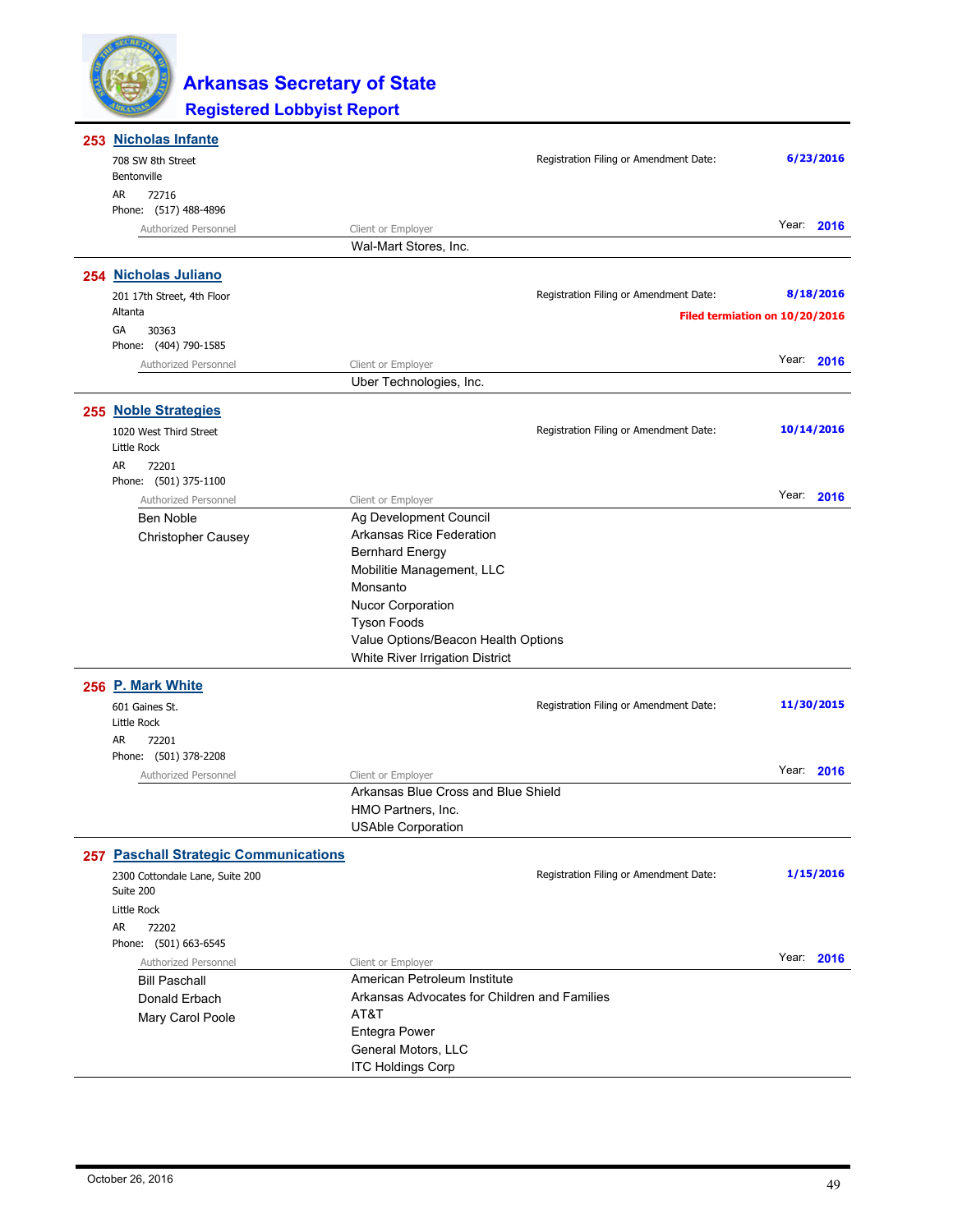

| 258 Patrick Wilson                                       |                                                              |            |
|----------------------------------------------------------|--------------------------------------------------------------|------------|
| 200 West Capitol Avenue, Suite 2300<br><b>Suite 2300</b> | Registration Filing or Amendment Date:                       | 2/4/2016   |
| Little Rock                                              |                                                              |            |
| AR<br>72201                                              |                                                              |            |
| Phone: (501) 371-0808                                    |                                                              |            |
| Authorized Personnel                                     | Client or Employer                                           | Year: 2016 |
|                                                          | <b>Blackstone Construction LLC</b>                           |            |
|                                                          | Jacksonville / North Pulaski School District                 |            |
| 259 Patti R. Julian                                      |                                                              |            |
| 2 Creekwood Cove                                         | Registration Filing or Amendment Date:                       | 7/26/2016  |
| N Little Rock                                            |                                                              |            |
| 72116<br>AR                                              |                                                              |            |
| Phone: (501) 416-2085                                    |                                                              |            |
| Authorized Personnel                                     | Client or Employer                                           | Year: 2016 |
|                                                          |                                                              |            |
| 260 Paul Martin                                          |                                                              |            |
| 8905 Marybank Drive                                      | Registration Filing or Amendment Date:                       | 12/28/2015 |
| Austin                                                   |                                                              |            |
| <b>TX</b><br>78750                                       |                                                              |            |
| Phone: (512) 267-4817                                    |                                                              |            |
| Authorized Personnel                                     | Client or Employer                                           | Year: 2016 |
|                                                          | National Association of Mutual Insurance Companies (NAMIC)   |            |
| 261 Paul N. Means                                        |                                                              |            |
| P.O. Box 551                                             | Registration Filing or Amendment Date:                       | 1/4/2016   |
| Little Rock                                              |                                                              |            |
| <b>AR</b><br>72203                                       |                                                              |            |
| Phone: (501) 377-3577                                    |                                                              |            |
| Authorized Personnel                                     | Client or Employer                                           | Year: 2016 |
|                                                          | Entergy Arkansas Inc                                         |            |
| 262 Pete Martinez                                        |                                                              |            |
| 830 North Street, Suite B                                | Registration Filing or Amendment Date:                       | 1/3/2016   |
| <b>Baton Rouge</b>                                       |                                                              |            |
| LA<br>70802                                              |                                                              |            |
| Phone: (225) 379-3232                                    |                                                              |            |
| Authorized Personnel                                     | Client or Employer                                           | Year: 2016 |
|                                                          | Pharmaceutical Research and Manufacturers of America (PhRMA) |            |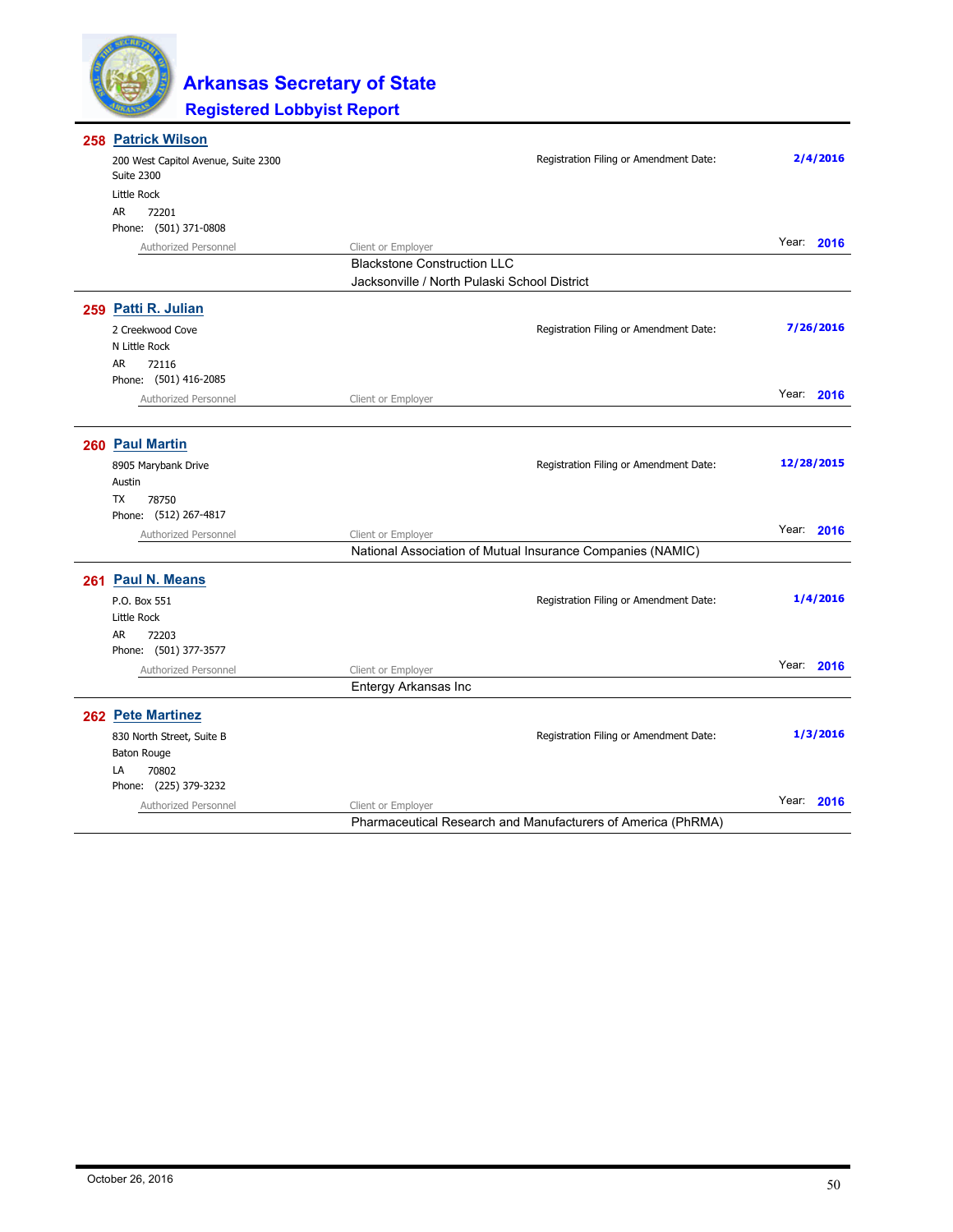

| 263 Phillips Management and Consulting Service |                                                                               |               |  |
|------------------------------------------------|-------------------------------------------------------------------------------|---------------|--|
| P. O. Box 237                                  | Registration Filing or Amendment Date:                                        | 3/17/2016     |  |
| Conway                                         |                                                                               |               |  |
| AR<br>72032                                    |                                                                               |               |  |
| Phone: (501) 329-3111                          |                                                                               | Year: 2016    |  |
| Authorized Personnel                           | Client or Employer                                                            |               |  |
| <b>Bill Phillips</b>                           | Arkansans for Tobacco Free Alternatives                                       |               |  |
| <b>Bradley Phillips</b>                        | Arkansas Association of Insurance Companies                                   |               |  |
|                                                | Arkansas Heart Hospital                                                       |               |  |
|                                                | Arkansas Municipal Power Association<br>Arkansas Physical Therapy Association |               |  |
|                                                | Arkansas Rental Dealers Association                                           |               |  |
|                                                |                                                                               |               |  |
|                                                | Arkansas Veterinary Medical Association                                       |               |  |
|                                                | CoCentrix, Inc.                                                               |               |  |
|                                                | County Judges Association of Arkansas                                         |               |  |
|                                                | EngagePoint                                                                   |               |  |
|                                                | Inspirations Day Treatment                                                    |               |  |
|                                                | Mental Health Council of Arkansas                                             |               |  |
|                                                | Otsuka America Pharmaceutical, Inc.                                           |               |  |
|                                                | QualChoice                                                                    |               |  |
|                                                | RehabNet of Arkansas                                                          |               |  |
|                                                | Teladoc, Inc.                                                                 |               |  |
|                                                | Teradata                                                                      |               |  |
| 264 Ragenea K Thompson                         |                                                                               |               |  |
| 10 Cadillac Dr Ste 200                         | Registration Filing or Amendment Date:                                        | 12/23/2015    |  |
| Brentwood                                      |                                                                               |               |  |
| TN<br>37027                                    |                                                                               |               |  |
| Phone: (501) 944-5462<br>Authorized Personnel  |                                                                               | Year: 2016    |  |
|                                                | Client or Employer<br>Care Improvement Plus South Central Insurance Co.       |               |  |
|                                                | Optum, Inc.                                                                   |               |  |
|                                                | United HealthCare Services, Inc.                                              |               |  |
|                                                |                                                                               |               |  |
|                                                | UnitedHealthcare Insurance Company                                            |               |  |
|                                                | UnitedHealthcare Insurance Company of the River Valley                        |               |  |
|                                                | UnitedHealthcare of Arkansas, Inc.                                            |               |  |
| 265 Ray Colas                                  |                                                                               |               |  |
| 500 West Madison Street                        | Registration Filing or Amendment Date:                                        | 1/11/2016     |  |
| Chicago                                        |                                                                               |               |  |
| IL<br>60661                                    |                                                                               |               |  |
| Phone: (312) 621-1950                          |                                                                               |               |  |
| Authorized Personnel                           | Client or Employer                                                            | Year:<br>2016 |  |
|                                                | <b>LKQ Corporation</b>                                                        |               |  |
| 266 Rebecca Tennille                           |                                                                               |               |  |
| 20 River Valley Road                           | Registration Filing or Amendment Date:                                        | 1/13/2016     |  |
| Little Rock                                    |                                                                               |               |  |
| AR<br>72227                                    |                                                                               |               |  |
| Phone: (501) 786-0525                          |                                                                               |               |  |
| Authorized Personnel                           | Client or Employer                                                            | Year: 2016    |  |
|                                                | ЗM                                                                            |               |  |
|                                                | Human Rights Campaign (HRC)                                                   |               |  |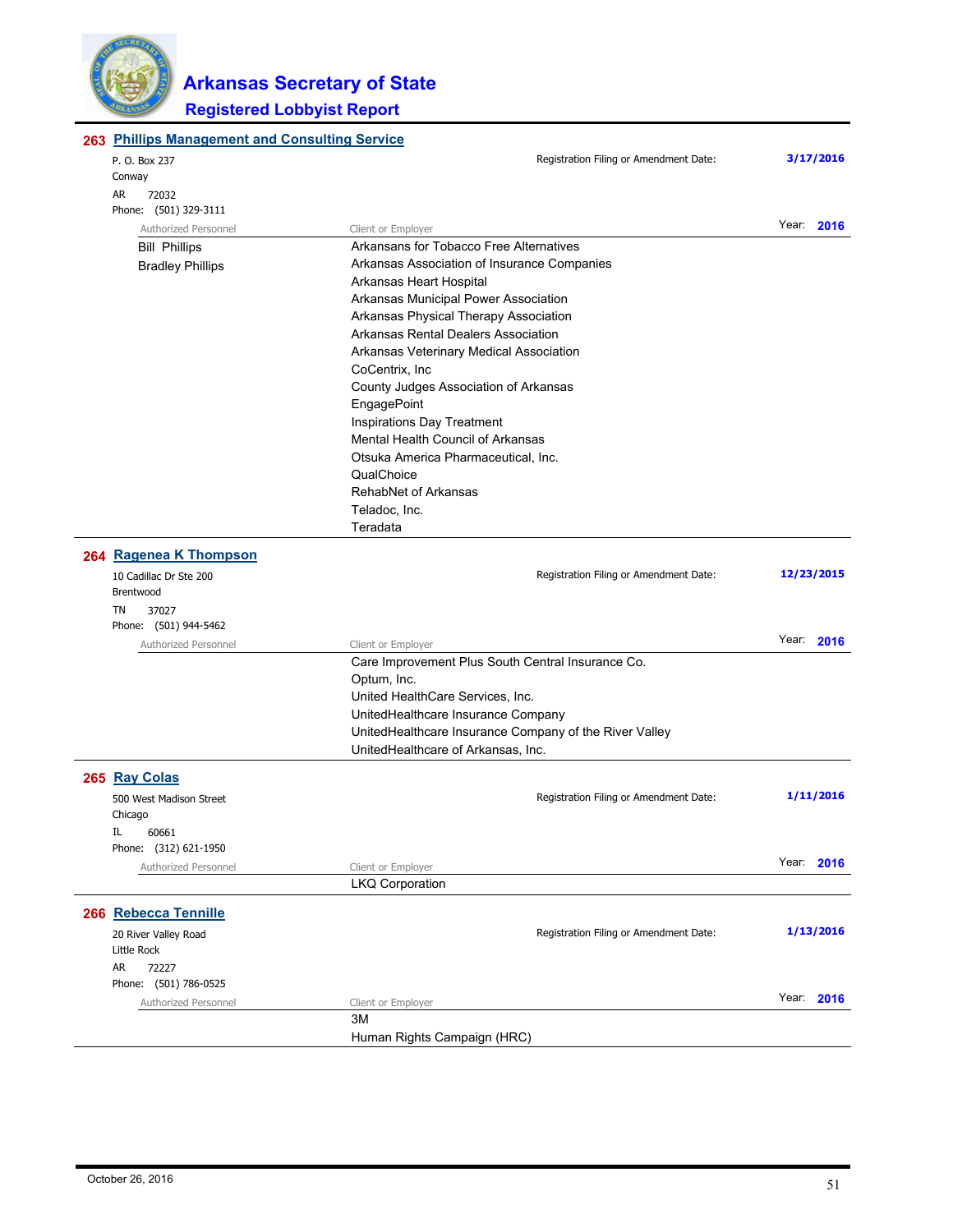

| <b>267 Recovery Centers of Arkansas</b>          |                                                    |                                        |                               |
|--------------------------------------------------|----------------------------------------------------|----------------------------------------|-------------------------------|
| 1201 River Road                                  |                                                    | Registration Filing or Amendment Date: | 1/7/2016                      |
| North Little Rock                                |                                                    |                                        |                               |
| AR<br>72114                                      |                                                    |                                        |                               |
| Phone: (501) 614-4900                            |                                                    |                                        |                               |
| Authorized Personnel                             | Client or Employer                                 |                                        | Year: 2016                    |
| Carole Baxter                                    | Recovery Centers of Arkansas                       |                                        |                               |
| Dawn Smith                                       |                                                    |                                        |                               |
| 268 Rhonda Clark                                 |                                                    |                                        |                               |
|                                                  |                                                    | Registration Filing or Amendment Date: | 5/4/2016                      |
| 9393 County Road 134<br>Celina                   |                                                    |                                        |                               |
| TX<br>75009                                      |                                                    |                                        | Filed termiation on 9/28/2016 |
| Phone: (214) 893-3699                            |                                                    |                                        |                               |
| Authorized Personnel                             | Client or Employer                                 |                                        | Year: 2016                    |
|                                                  | Avanir Pharmaceuticals, Inc.                       |                                        |                               |
|                                                  |                                                    |                                        |                               |
| 269 Rhonda K. Cline                              |                                                    |                                        |                               |
| 723 S. Church                                    |                                                    | Registration Filing or Amendment Date: | 1/6/2016                      |
| Room 120                                         |                                                    |                                        |                               |
| Jonesboro                                        |                                                    |                                        |                               |
| AR<br>72401<br>Phone: (870) 972-7851             |                                                    |                                        |                               |
|                                                  |                                                    |                                        | Year: 2016                    |
| Authorized Personnel                             | Client or Employer<br>AT&T Inc. & Affiliates       |                                        |                               |
|                                                  |                                                    |                                        |                               |
| 270 Riceland Foods, Inc.                         |                                                    |                                        |                               |
| P.O. Box 927                                     |                                                    | Registration Filing or Amendment Date: | 1/5/2016                      |
| Stuttgart                                        |                                                    |                                        |                               |
| AR<br>72160                                      |                                                    |                                        |                               |
| Phone: (870) 673-5354                            |                                                    |                                        |                               |
| Authorized Personnel                             | Client or Employer                                 |                                        | Year: 2016                    |
| Bill J. Reed                                     | Riceland Foods, Inc.                               |                                        |                               |
| 271 Richard B. Ponder                            |                                                    |                                        |                               |
| 4306 Lakeway Blvd.                               |                                                    | Registration Filing or Amendment Date: | 12/23/2015                    |
| Lakeway                                          |                                                    |                                        |                               |
| TX<br>78734                                      |                                                    |                                        |                               |
| Phone: (512) 261-1913                            |                                                    |                                        |                               |
| Authorized Personnel                             | Client or Employer                                 |                                        | Year:<br>2016                 |
|                                                  | Johnson & Johnson                                  |                                        |                               |
| 272 Richard Evans                                |                                                    |                                        |                               |
| PO Box 340625                                    |                                                    | Registration Filing or Amendment Date: | 5/10/2016                     |
| Austin                                           |                                                    |                                        |                               |
| TX<br>78734                                      |                                                    |                                        |                               |
| Phone: (512) 422-3705                            |                                                    |                                        |                               |
| Authorized Personnel                             | Client or Employer                                 |                                        | Year: 2016                    |
|                                                  | AstraZeneca Pharmaceuticals LP                     |                                        |                               |
|                                                  |                                                    |                                        |                               |
| 273 Richard Sims                                 |                                                    |                                        |                               |
| FB Mut. Ins. Co. of Ark. Inc. & So FB Cas Ins Co |                                                    | Registration Filing or Amendment Date: | 1/14/2016                     |
| P.O. Box 31                                      |                                                    |                                        | Filed termiation on 9/1/2016  |
| Little Rock                                      |                                                    |                                        |                               |
| AR<br>72203-0031<br>Phone: (501) 228-1404        |                                                    |                                        |                               |
| Authorized Personnel                             | Client or Employer                                 |                                        | Year: 2016                    |
|                                                  | FB Mut. Ins. Co. of Ark., Inc./ So FB Cas Ins. Co. |                                        |                               |
|                                                  |                                                    |                                        |                               |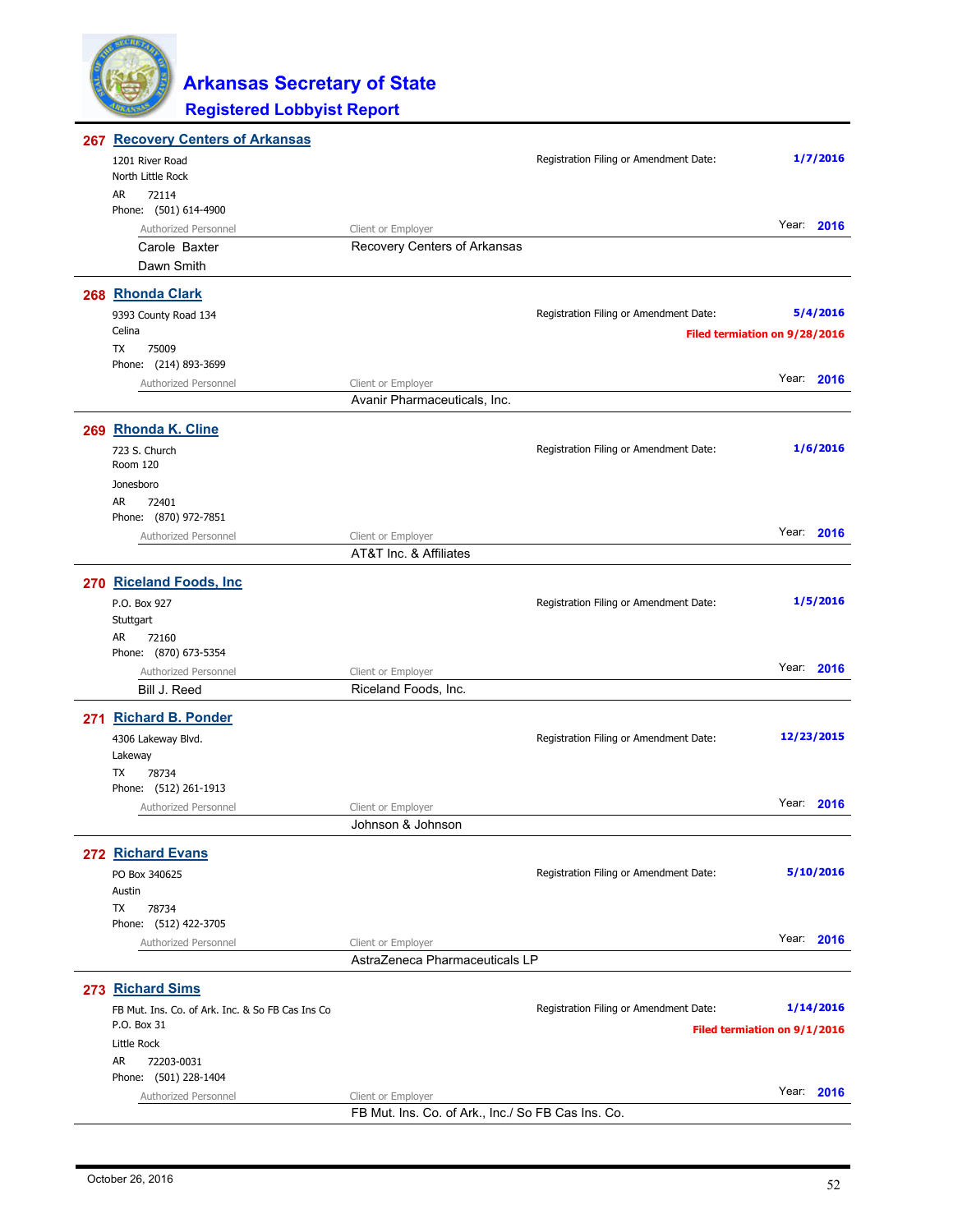

| 274 Rick Bryant                                          |                                                |                                        |                               |
|----------------------------------------------------------|------------------------------------------------|----------------------------------------|-------------------------------|
| 2350 Kerner Blvd.                                        |                                                | Registration Filing or Amendment Date: | 1/15/2016                     |
| San Rafael                                               |                                                |                                        | Filed termiation on 10/7/2016 |
| CA<br>94901                                              |                                                |                                        |                               |
| Phone: (415) 389-6800                                    |                                                |                                        |                               |
| Authorized Personnel                                     | Client or Employer                             |                                        | Year: 2016                    |
|                                                          | ACT, Inc.                                      |                                        |                               |
| 275 Ricky Cross                                          |                                                |                                        |                               |
| 101 N. 13th                                              |                                                | Registration Filing or Amendment Date: | 1/6/2016                      |
| Room 100                                                 |                                                |                                        |                               |
| Fort Smith                                               |                                                |                                        |                               |
| <b>AR</b><br>72901                                       |                                                |                                        |                               |
| Phone: (479) 785-6610                                    |                                                |                                        |                               |
| Authorized Personnel                                     | Client or Employer                             |                                        | Year: 2016                    |
|                                                          | AT&T Inc. & Affiliates                         |                                        |                               |
| 276 Robert A. Ratley                                     |                                                |                                        |                               |
|                                                          |                                                |                                        | 1/12/2016                     |
| P.O. Box 1058<br>Fort Smith                              |                                                | Registration Filing or Amendment Date: |                               |
| AR.<br>72901-1058                                        |                                                |                                        |                               |
| Phone: (479) 649-5301                                    |                                                |                                        |                               |
| Authorized Personnel                                     | Client or Employer                             |                                        | Year: 2016                    |
|                                                          | OG&E                                           |                                        |                               |
|                                                          |                                                |                                        |                               |
| 277 Robert D. Smith, III                                 |                                                |                                        |                               |
| 312 S. Pulaski Street                                    |                                                | Registration Filing or Amendment Date: | 1/4/2016                      |
| Little Rock                                              |                                                |                                        |                               |
| AR<br>72201-1928                                         |                                                |                                        |                               |
| Phone: (501) 374-2215                                    |                                                |                                        | Year: 2016                    |
| Authorized Personnel                                     | Client or Employer<br>Albemarle Corporation    |                                        |                               |
|                                                          | Aluminum Company of America                    |                                        |                               |
|                                                          | <b>Calpine Corporation</b>                     |                                        |                               |
|                                                          | <b>Noble Strategies</b>                        |                                        |                               |
|                                                          | Nucor Steel Co.                                |                                        |                               |
|                                                          | RELX Inc.                                      |                                        |                               |
|                                                          | Stephens Investments Holdings LLC              |                                        |                               |
|                                                          | Value Options/Beacon Health Options            |                                        |                               |
|                                                          |                                                |                                        |                               |
| 278 Robert Henry Hodges                                  |                                                |                                        |                               |
| 425 West Capitol Avenue, Suite 1520<br><b>Suite 1722</b> |                                                | Registration Filing or Amendment Date: | 1/11/2016                     |
| Little Rock                                              |                                                |                                        |                               |
| AR<br>72201                                              |                                                |                                        |                               |
| Phone: (501) 375-0400                                    |                                                |                                        |                               |
| Authorized Personnel                                     | Client or Employer                             |                                        | Year: 2016                    |
|                                                          | Stephens Investment Holdings LLC               |                                        |                               |
|                                                          |                                                |                                        |                               |
| 279 Robert J. Balhorn                                    |                                                |                                        |                               |
| 10515 West Markham                                       |                                                | Registration Filing or Amendment Date: | 1/15/2016                     |
| Suite D4                                                 |                                                |                                        |                               |
| Little Rock                                              |                                                |                                        |                               |
| AR<br>72205<br>Phone: (501) 607-4361                     |                                                |                                        |                               |
| Authorized Personnel                                     | Client or Employer                             |                                        | Year: 2016                    |
|                                                          | Arkansas Association of Real Estate Inspectors |                                        |                               |
|                                                          |                                                |                                        |                               |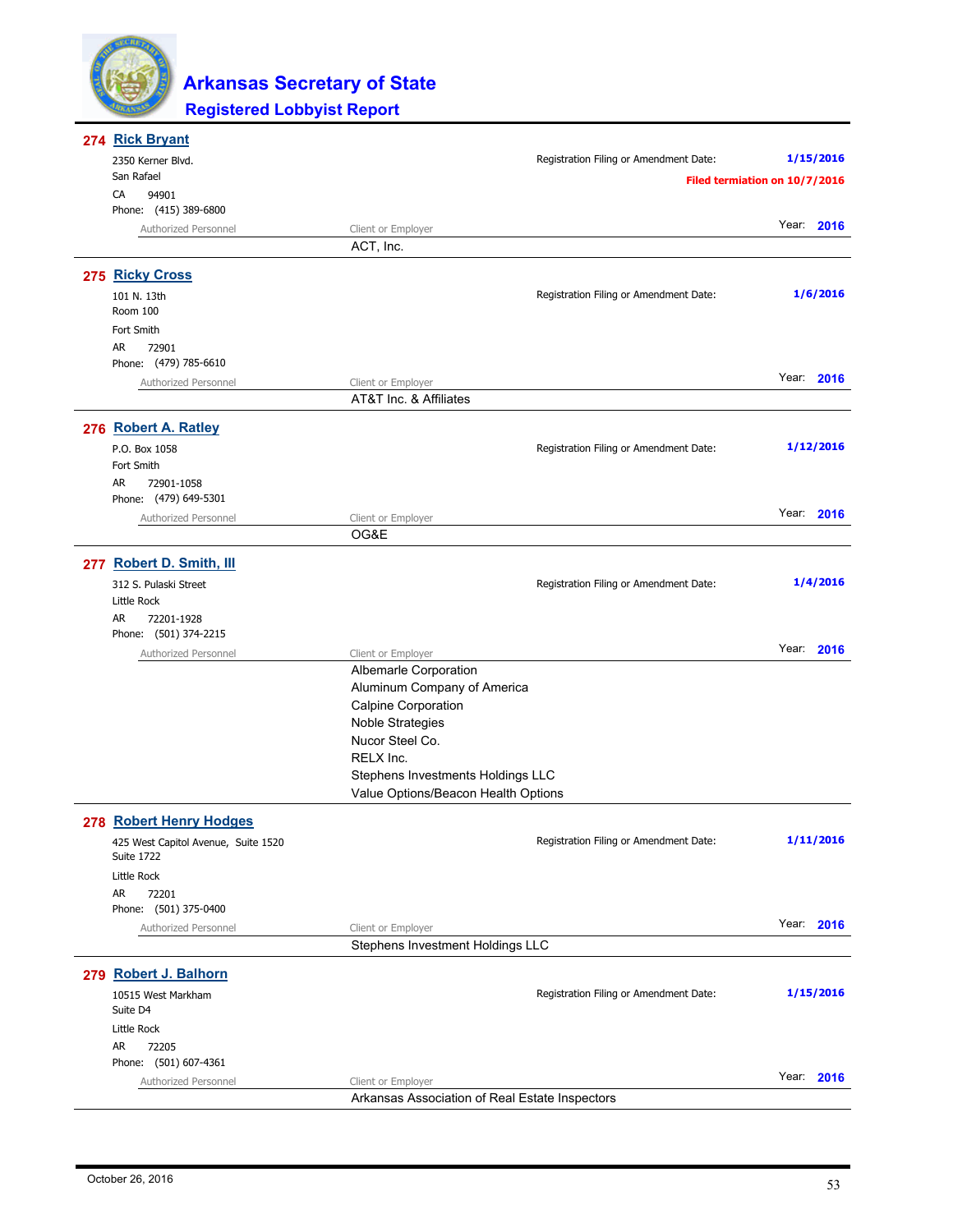| 280 Robert Keller Jackson                  |                                        |                                        |                                |
|--------------------------------------------|----------------------------------------|----------------------------------------|--------------------------------|
| P. O. Box 7233                             |                                        | Registration Filing or Amendment Date: | 1/7/2016                       |
| Little Rock                                |                                        |                                        |                                |
| AR<br>72217                                |                                        |                                        |                                |
| Phone: (501) 519-3060                      |                                        |                                        |                                |
| Authorized Personnel                       | Client or Employer                     |                                        | Year: 2016                     |
|                                            |                                        |                                        |                                |
| 281 Robert L. Reed                         |                                        |                                        |                                |
| 295 Elan Trail Suite A                     |                                        | Registration Filing or Amendment Date: | 1/15/2016                      |
| Dennard                                    |                                        |                                        |                                |
| AR<br>72629-0111                           |                                        |                                        | Filed termiation on 10/15/2016 |
| Phone: (501) 253-5058                      |                                        |                                        |                                |
| Authorized Personnel                       | Client or Employer                     |                                        | Year: 2016                     |
|                                            | Dr. William S. Piechal, DO             |                                        |                                |
|                                            | Arkansans for Compassionate Care       |                                        |                                |
|                                            | Eureka Hemp Company                    |                                        |                                |
|                                            | Hole In The Wall                       |                                        |                                |
|                                            |                                        |                                        |                                |
|                                            | Nort East Arkansas Farmers             |                                        |                                |
|                                            | One Stop Health Stop                   |                                        |                                |
| 282 Robert Robey                           |                                        |                                        |                                |
| 2495 Walnutview Ct                         |                                        | Registration Filing or Amendment Date: | 4/13/2016                      |
| Cincinnati                                 |                                        |                                        |                                |
| OH<br>45230                                |                                        |                                        |                                |
| Phone: (513) 376-1494                      |                                        |                                        |                                |
| Authorized Personnel                       | Client or Employer                     |                                        | Year: 2016                     |
|                                            | Indivior Inc                           |                                        |                                |
|                                            |                                        |                                        |                                |
| 283 Roberts GR Strategies                  |                                        |                                        |                                |
| 20 Rahling Circle                          |                                        | Registration Filing or Amendment Date: | 6/29/2016                      |
| Little Rock                                |                                        |                                        |                                |
| AR<br>72223                                |                                        |                                        |                                |
| Phone: (501) 920-7400                      |                                        |                                        |                                |
| Authorized Personnel                       | Client or Employer                     |                                        | Year: 2016                     |
| Ada Hollingsworth                          | Arkansas Capital Corporation           |                                        |                                |
| <b>Mike Roberts</b>                        | Arkansas Pharmacists Association       |                                        |                                |
| Sarah Collins                              | Corrections Corporation of America     |                                        |                                |
|                                            | Douglas Companies, Inc.                |                                        |                                |
|                                            | <b>Imperial Trading</b>                |                                        |                                |
|                                            | Oaklawn Jockey Club                    |                                        |                                |
| 284 Roger D. Collins                       |                                        |                                        |                                |
|                                            |                                        | Registration Filing or Amendment Date: | 1/3/2016                       |
| 6675 Chelsea Gardens Way<br>Cumming        |                                        |                                        |                                |
| GA<br>30040                                |                                        |                                        |                                |
| Phone: (770) 205-4924                      |                                        |                                        |                                |
| Authorized Personnel                       | Client or Employer                     |                                        | Year: 2016                     |
|                                            | Sunovion Pharmaceuticals Inc.          |                                        |                                |
|                                            |                                        |                                        |                                |
| 285 Rogers-Lowell Area Chamber of Commerce |                                        |                                        |                                |
| 317 West Walnut                            |                                        | Registration Filing or Amendment Date: | 1/28/2016                      |
| Rogers                                     |                                        |                                        |                                |
| AR<br>72756                                |                                        |                                        |                                |
| Phone: (479) 636-1240                      |                                        |                                        |                                |
| Authorized Personnel                       | Client or Employer                     |                                        | Year: 2016                     |
| Jon Moran                                  | Rogers-Lowell Area Chamber of Commerce |                                        |                                |
| <b>Raymond Burns</b>                       |                                        |                                        |                                |
|                                            |                                        |                                        |                                |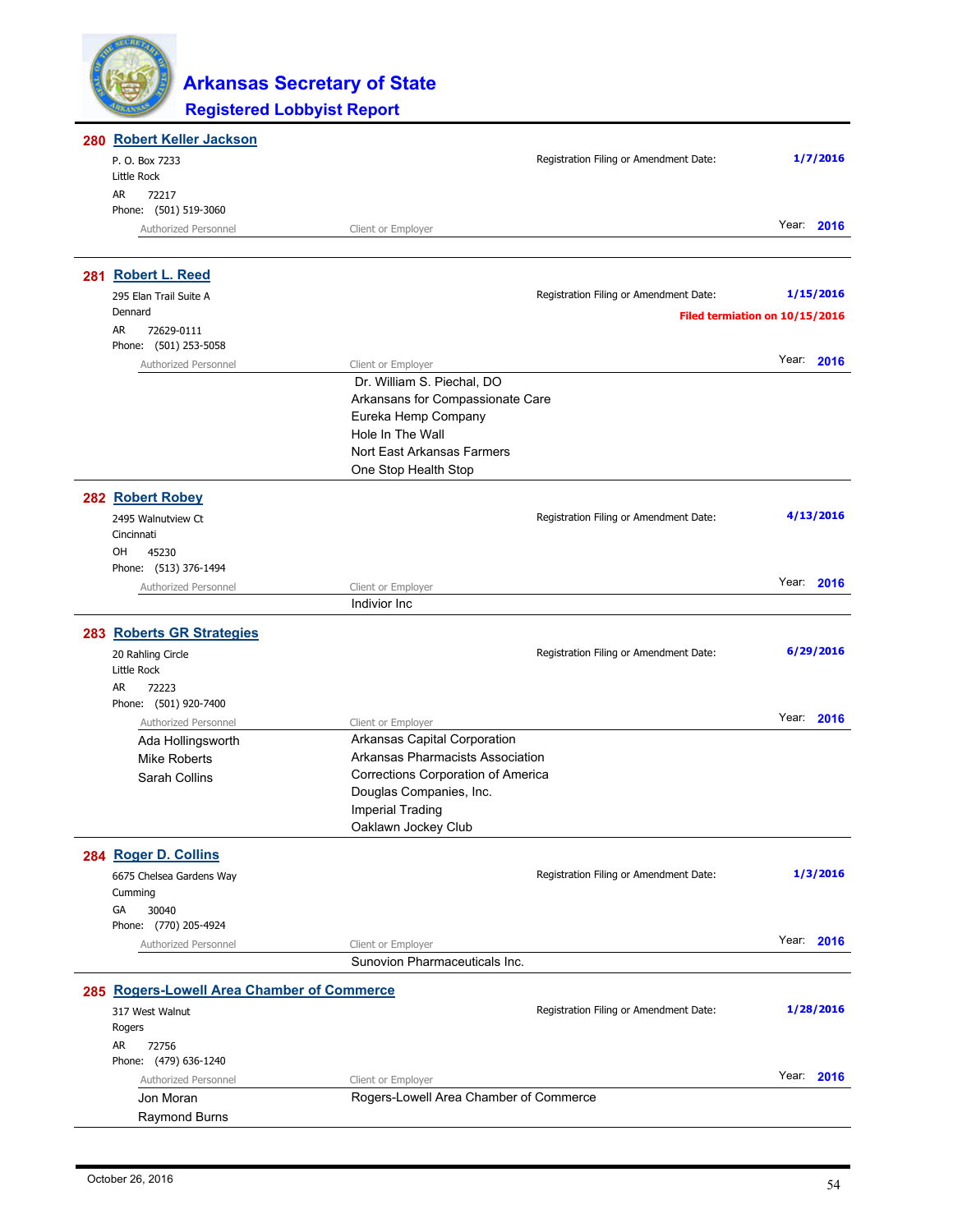

| 286 Ron DeBerry                   |                                     |                                        |            |
|-----------------------------------|-------------------------------------|----------------------------------------|------------|
| P.O. Box 2181                     |                                     | Registration Filing or Amendment Date: | 11/25/2015 |
| Little Rock                       |                                     |                                        |            |
| AR<br>72203-2181                  |                                     |                                        |            |
| Phone: (501) 378-2979             |                                     |                                        | Year: 2016 |
| Authorized Personnel              | Client or Employer                  |                                        |            |
|                                   | Arkansas Blue Cross and Blue Shield |                                        |            |
|                                   | HMO Partners, Inc.                  |                                        |            |
|                                   | <b>USAble Corporation</b>           |                                        |            |
| <b>287 Ron Fuller Enterprises</b> |                                     |                                        |            |
| 5 Braeburn Ct                     |                                     | Registration Filing or Amendment Date: | 10/13/2016 |
| Little Rock                       |                                     |                                        |            |
| AR<br>72212                       |                                     |                                        |            |
| Phone: (501) 960-6611             |                                     |                                        |            |
| Authorized Personnel              | Client or Employer                  |                                        | Year: 2016 |
| Ron Fuller                        | Bell & Company, PA                  |                                        |            |
| <b>William Fuller</b>             | Cognosante, LLC                     |                                        |            |
|                                   | Merck, Sharp & Dohme Corp.          |                                        |            |
|                                   | <b>Modern Amusements</b>            |                                        |            |
|                                   | New Fields Technologies             |                                        |            |
|                                   | Southeastrans, Inc.                 |                                        |            |
|                                   | Swisher International               |                                        |            |
|                                   | <b>Witt Global Partners</b>         |                                        |            |
| 288 Ron Harrod                    |                                     |                                        |            |
| 700 East 9th 6M                   |                                     | Registration Filing or Amendment Date: | 6/1/2016   |
| Suite 6M                          |                                     |                                        |            |
| Little Rock                       |                                     |                                        |            |
| AR<br>72202-3989                  |                                     |                                        |            |
| Phone: (501) 944-3068             |                                     |                                        |            |
| Authorized Personnel              | Client or Employer                  |                                        | Year: 2016 |
|                                   | Arkansas Credit Union Association   |                                        |            |
|                                   | Blackwell, LLC                      |                                        |            |
|                                   | Dixie Restaurants, Inc              |                                        |            |
| 289 Ron Pyle                      |                                     |                                        |            |
| 100 Morgan Keegan Drive Suite 400 |                                     | Registration Filing or Amendment Date: | 1/7/2016   |
| Suite 400                         |                                     |                                        |            |
| Little Rock                       |                                     |                                        |            |
| AR<br>72202                       |                                     |                                        |            |
| Phone: (501) 671-1334             |                                     |                                        |            |
| Authorized Personnel              | Client or Employer                  |                                        | Year: 2016 |
|                                   | Raymond James & Associates, Inc.    |                                        |            |
| 290 Ronald L. Dedman              |                                     |                                        |            |
| 1111 W. Capitol                   |                                     | Registration Filing or Amendment Date: | 1/6/2016   |
| Room 1096                         |                                     |                                        |            |
| Little Rock                       |                                     |                                        |            |
| AR<br>72201                       |                                     |                                        |            |
| Phone: (501) 373-8084             |                                     |                                        |            |
| Authorized Personnel              | Client or Employer                  |                                        | Year: 2016 |
|                                   | AT&T Inc. & Affiliates              |                                        |            |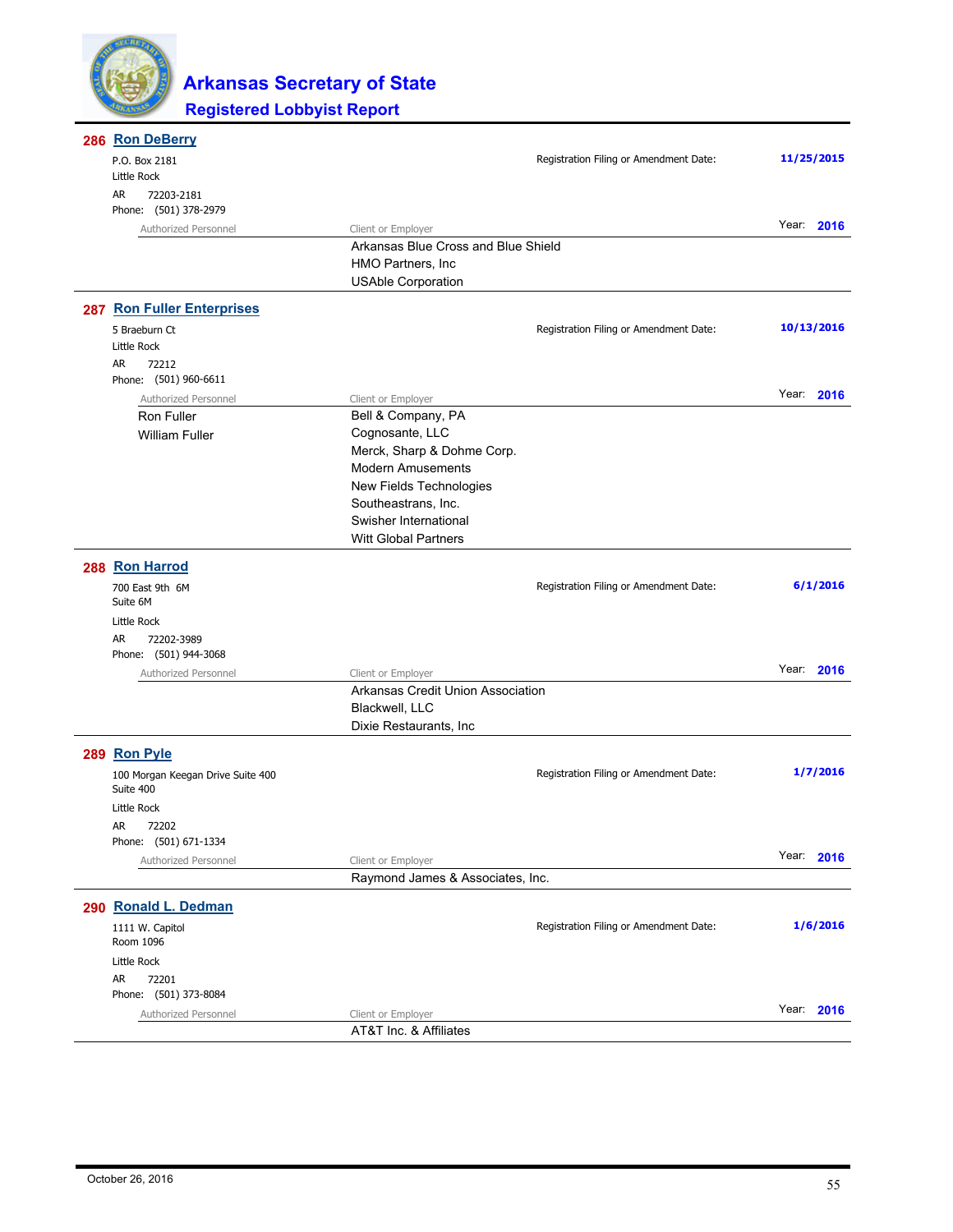

| 291 Rosi Smith                                |                                                         |                                        |                               |
|-----------------------------------------------|---------------------------------------------------------|----------------------------------------|-------------------------------|
| 1 Childrens Way                               |                                                         | Registration Filing or Amendment Date: | 1/15/2016                     |
| #652                                          |                                                         |                                        |                               |
| Little Rock<br>AR<br>72202                    |                                                         |                                        |                               |
| Phone: (501) 364-1481                         |                                                         |                                        |                               |
| Authorized Personnel                          | Client or Employer                                      |                                        | Year: 2016                    |
|                                               |                                                         |                                        |                               |
| 292 Ross Dunn                                 |                                                         |                                        |                               |
| P. O. Box 31                                  |                                                         | Registration Filing or Amendment Date: | 1/15/2016                     |
| Little Rock                                   |                                                         |                                        | Filed termiation on 9/30/2016 |
| 72203<br>AR<br>Phone: (501) 228-1627          |                                                         |                                        |                               |
| Authorized Personnel                          | Client or Employer                                      |                                        | Year: 2016                    |
|                                               | Arkansas Farm Bureau Fed.                               |                                        |                               |
| 293 Sagely Solutions                          |                                                         |                                        |                               |
| 1160 Frist Street NE 812                      |                                                         | Registration Filing or Amendment Date: | 1/6/2016                      |
| Washington                                    |                                                         |                                        | Filed termiation on 3/31/2016 |
| DC<br>20002                                   |                                                         |                                        |                               |
| Phone: (202) 812-3256                         |                                                         |                                        |                               |
| Authorized Personnel                          | Client or Employer                                      |                                        | Year: 2016                    |
| C. Matthew Sagely                             | myNexus, Inc.                                           |                                        |                               |
| 294 Sam Vorderstrasse                         |                                                         |                                        |                               |
| P. O. Box 2181                                |                                                         | Registration Filing or Amendment Date: | 11/30/2015                    |
| Little Rock<br>72203<br>AR                    |                                                         |                                        |                               |
| Phone: (501) 378-2863                         |                                                         |                                        |                               |
| Authorized Personnel                          | Client or Employer                                      |                                        | Year: 2016                    |
|                                               | Arkansas Blue Cross and Blue Shield                     |                                        |                               |
|                                               | <b>HMO Partners Inc.</b>                                |                                        |                               |
|                                               | <b>USAble Corporation</b>                               |                                        |                               |
| 295 Scott Brock                               |                                                         |                                        |                               |
| 901 North Ride                                |                                                         | Registration Filing or Amendment Date: | 10/14/2016                    |
| Tallahassee                                   |                                                         |                                        |                               |
| FL<br>33303<br>Phone: (850) 222-3141          |                                                         |                                        |                               |
| Authorized Personnel                          | Client or Employer                                      |                                        | Year: 2016                    |
|                                               | <b>Bristol Myers Squibb Company</b>                     |                                        |                               |
| 296 Scott Sullivan                            |                                                         |                                        |                               |
| 1833 N. 9th Street                            |                                                         | Registration Filing or Amendment Date: | 1/5/2016                      |
| De Queen                                      |                                                         |                                        |                               |
| AR<br>71832                                   |                                                         |                                        |                               |
| Phone: (870) 584-8990<br>Authorized Personnel | Client or Employer                                      |                                        | Year: 2016                    |
|                                               | Farm Credit Services c/o Arkansas Advocacy Committee    |                                        |                               |
|                                               | Southern Arkansas University System                     |                                        |                               |
| 297 Shattered Homes Foundation                |                                                         |                                        |                               |
| PO Box 1251                                   |                                                         | Registration Filing or Amendment Date: | 4/6/2016                      |
| De Queen                                      |                                                         |                                        | Filed termiation on 7/5/2016  |
| AR<br>71832                                   |                                                         |                                        |                               |
| Phone: (870) 784-0413                         |                                                         |                                        | Year: 2016                    |
| Authorized Personnel                          | Client or Employer<br><b>Shattered Homes Foundation</b> |                                        |                               |
| Dee Elias                                     |                                                         |                                        |                               |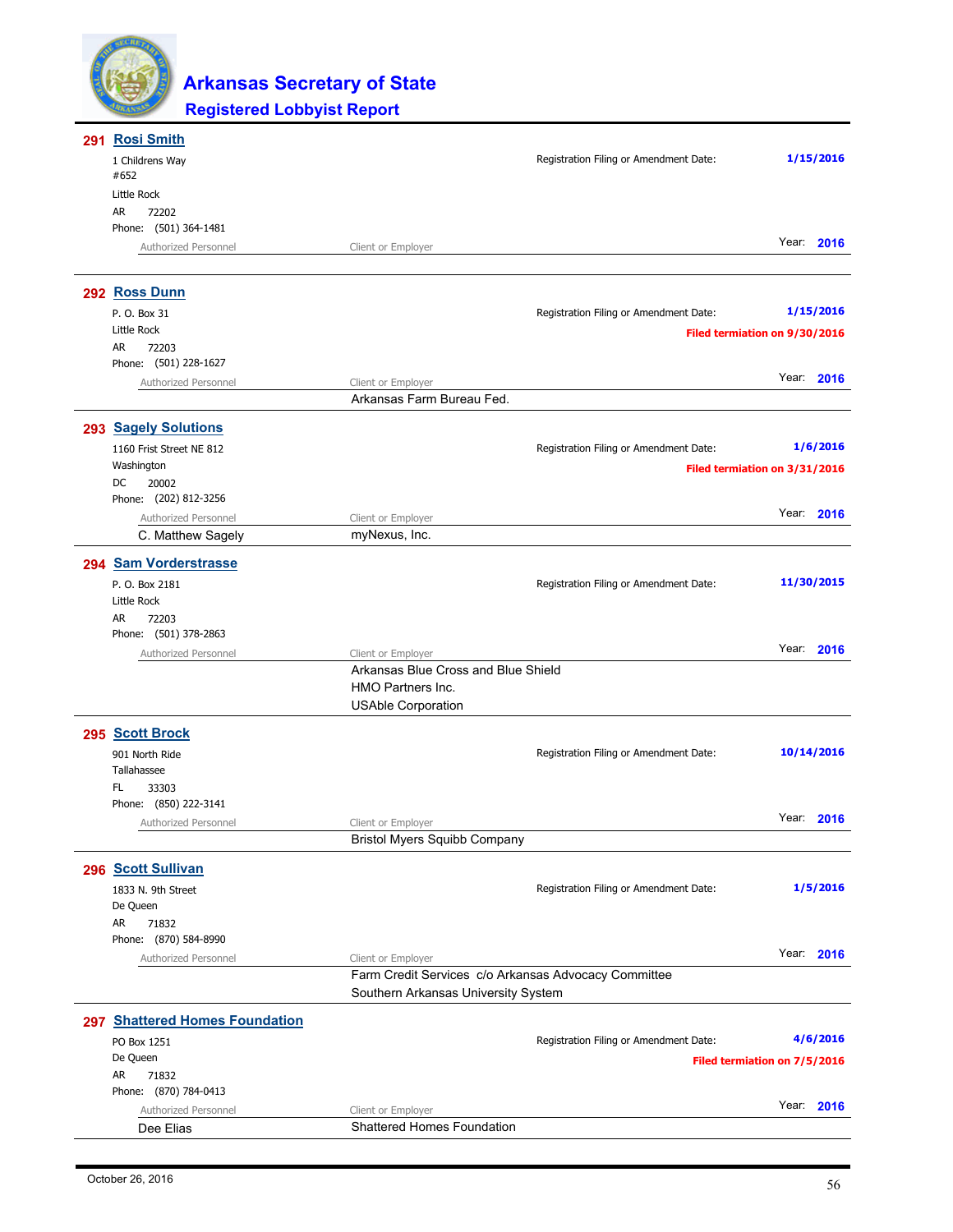

| 298 Sherry Holliman                                    |                                     |                                        |               |
|--------------------------------------------------------|-------------------------------------|----------------------------------------|---------------|
| 101 Windcrest Cove                                     |                                     | Registration Filing or Amendment Date: | 8/19/2016     |
| Marion                                                 |                                     |                                        |               |
| AR<br>72364                                            |                                     |                                        |               |
| Phone: (870) 514-4631                                  |                                     |                                        |               |
| Authorized Personnel                                   | Client or Employer                  |                                        | Year:<br>2016 |
| 299 Singleton Law Firm, P.A.                           |                                     |                                        |               |
| 11825 Hinson Road, Suite 102<br>Little Rock            |                                     | Registration Filing or Amendment Date: | 1/5/2016      |
| AR<br>72212                                            |                                     |                                        |               |
| Phone: (501) 228-4600                                  |                                     |                                        |               |
| Authorized Personnel                                   | Client or Employer                  |                                        | Year:<br>2016 |
| <b>Charles Singleton</b>                               | Arkansas Wine & Spirits Wholesalers |                                        |               |
| Damon Singleton                                        |                                     |                                        |               |
| 300 SourceGas LLC and its subsidiaries                 |                                     |                                        |               |
| 655 E. Millsap                                         |                                     | Registration Filing or Amendment Date: | 1/13/2016     |
| Fayetteville                                           |                                     |                                        |               |
| AR<br>72703                                            |                                     |                                        |               |
| Phone: (479) 582-7819                                  |                                     |                                        |               |
| Authorized Personnel                                   | Client or Employer                  |                                        | Year:<br>2016 |
| <b>Richard Davis</b>                                   |                                     |                                        |               |
| 301 Springdale Chamber of Commerce                     |                                     |                                        |               |
| P.O. Box 166                                           |                                     | Registration Filing or Amendment Date: | 1/6/2016      |
| Springdale                                             |                                     |                                        |               |
| AR<br>72765                                            |                                     |                                        |               |
| Phone: (479) 872-2222                                  |                                     |                                        |               |
| Authorized Personnel                                   | Client or Employer                  |                                        | Year: 2016    |
| Perry Webb                                             | Springdale Chamber of Commerce      |                                        |               |
| 302 St. Francis House NWA, Inc. (dba Community Clinic) |                                     |                                        |               |
| 614 East Emma Avenue<br>Suite 300                      |                                     | Registration Filing or Amendment Date: | 1/7/2016      |
| Springdale                                             |                                     |                                        |               |
| AR<br>72764                                            |                                     |                                        |               |
| Phone: (479) 751-7417                                  |                                     |                                        |               |
| Authorized Personnel                                   | Client or Employer                  |                                        | Year:<br>2016 |
| Kathy Grisham                                          |                                     |                                        |               |
| <b>Tyler Clark</b>                                     |                                     |                                        |               |
| 303 Stacy Consulting, LLC                              |                                     |                                        |               |
| P.O. Box 201                                           |                                     | Registration Filing or Amendment Date: | 2/3/2016      |
| Bentonville                                            |                                     |                                        |               |
| AR<br>72712                                            |                                     |                                        |               |
| Phone: (479) 366-7070                                  |                                     |                                        |               |
| Authorized Personnel                                   | Client or Employer                  |                                        | Year: 2016    |
| <b>Burton Stacy</b>                                    | Jim Walton                          |                                        |               |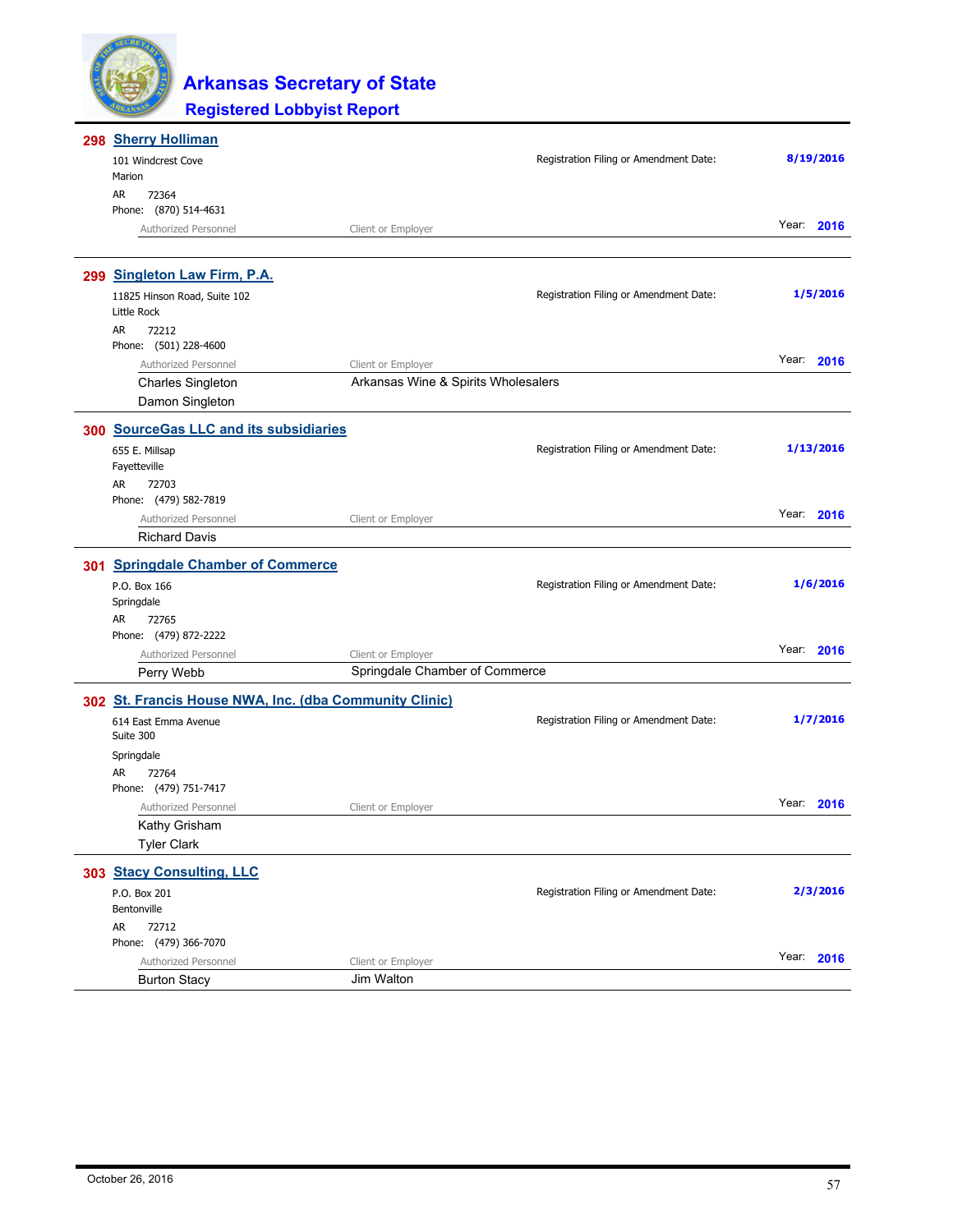

| 304 Stacy Williams                                       |                                                      |            |
|----------------------------------------------------------|------------------------------------------------------|------------|
| P.O. Box 641                                             | Registration Filing or Amendment Date:               | 1/15/2016  |
| #1302                                                    |                                                      |            |
| Little Rock<br>AR<br>72203                               |                                                      |            |
| Phone: (501) 912-4980                                    |                                                      |            |
| Authorized Personnel                                     | Client or Employer                                   | Year: 2016 |
|                                                          | Arkansas Blue Cross & Blue Shield                    |            |
|                                                          | HMO Partner's Inc.                                   |            |
|                                                          | <b>USAble Corporation</b>                            |            |
| 305 Stanley L. Hill                                      |                                                      |            |
| Arkansas Farm Bureau Federation - P.O. Box 31            | Registration Filing or Amendment Date:               | 1/15/2016  |
| P.O. Box 31                                              |                                                      |            |
| Little Rock                                              |                                                      |            |
| AR<br>72203-0031                                         |                                                      |            |
| Phone: (501) 228-1564                                    |                                                      |            |
| Authorized Personnel                                     | Client or Employer                                   | Year: 2016 |
|                                                          | Arkansas Farm Bureau Fed.                            |            |
| 306 Stephen Doak Foster                                  |                                                      |            |
| 425 West Capitol Avenue, Suite 1800<br><b>Suite 1800</b> | Registration Filing or Amendment Date:               | 1/13/2016  |
| Little Rock                                              |                                                      |            |
| AR<br>72201-3525                                         |                                                      |            |
| Phone: (501) 688-8800                                    |                                                      |            |
| Authorized Personnel                                     | Client or Employer                                   | Year: 2016 |
|                                                          | American Service Life Insurance Company              |            |
|                                                          | Assurant Group - ABIG                                |            |
|                                                          | Assurant Group - ASG                                 |            |
|                                                          | Aurigen Capital Limited                              |            |
|                                                          | Aurigen USA Holdings Inc.                            |            |
|                                                          | Hanover Insurance Group<br>Healthcare Services Group |            |
|                                                          | National Council on Compensation Insurance           |            |
|                                                          | Regions Insurance, Inc.                              |            |
|                                                          | Thrivent Financial for Lutherans                     |            |
|                                                          | Transamerica Advisors Life Insurance Company         |            |
|                                                          | Transamerica Life Insurance Company                  |            |
|                                                          | United Healthcare of Arkansas, Inc.                  |            |
|                                                          | United Home Insurance Co.                            |            |
|                                                          | UnitedHealth Group, Inc.                             |            |
|                                                          | USHEALTH Group, Inc.                                 |            |
| 307 Steve Napper LTD.                                    |                                                      |            |
| 200 Louisiana Street                                     | Registration Filing or Amendment Date:               | 1/4/2016   |
| Little Rock                                              |                                                      |            |
| AR<br>72201                                              |                                                      |            |
| Phone: (501) 378-7755                                    |                                                      |            |
| Authorized Personnel                                     | Client or Employer                                   | Year: 2016 |
| <b>Steve Napper</b>                                      | Arkansas Blue Cross & Blue Shield                    |            |
|                                                          | Arkansas Municipal League                            |            |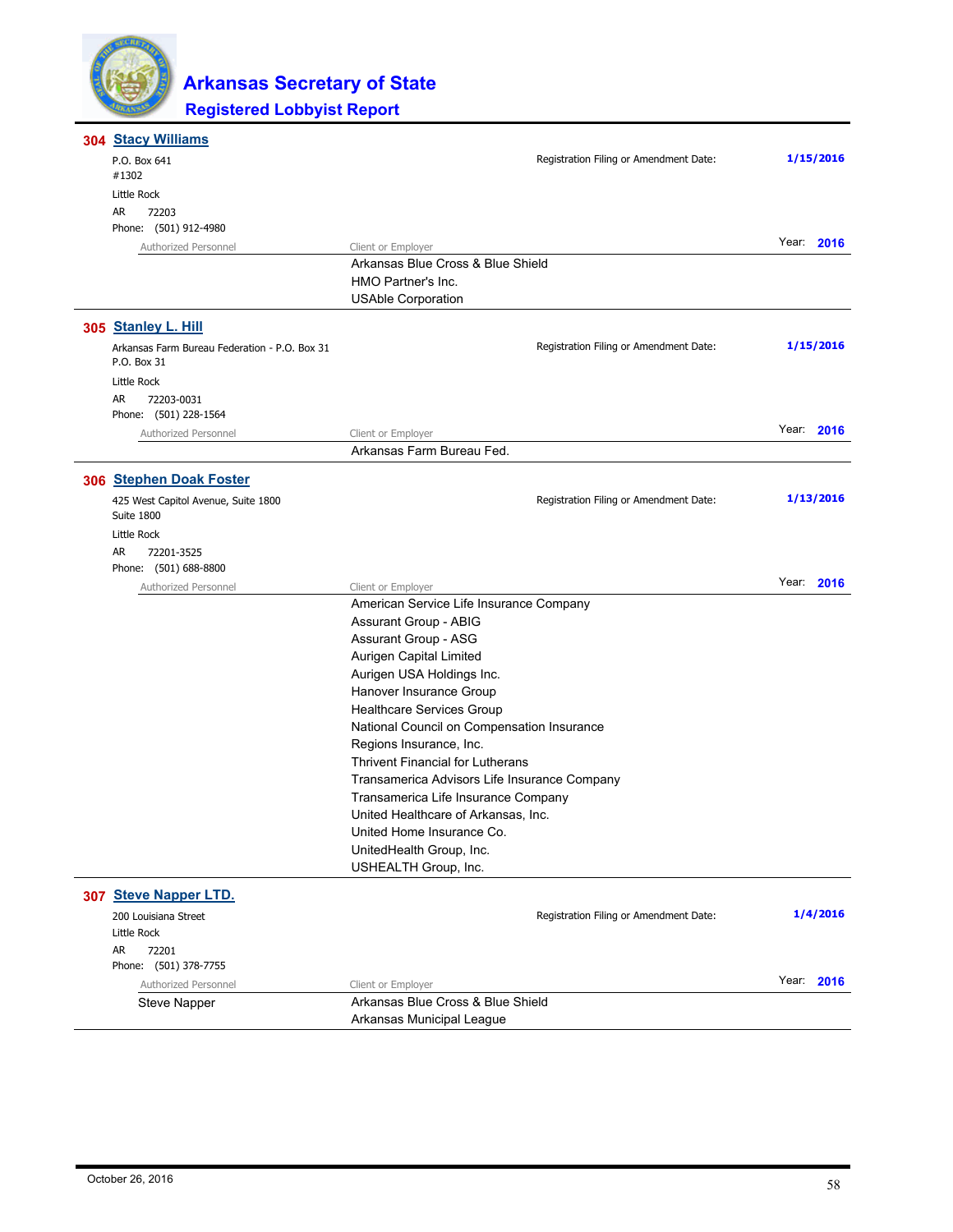

| 308 Steve Spaulding                     |                                                                |                                        |            |
|-----------------------------------------|----------------------------------------------------------------|----------------------------------------|------------|
| 20 Chimney Sweep Lane                   |                                                                | Registration Filing or Amendment Date: | 12/23/2015 |
| Little Rock                             |                                                                |                                        |            |
| AR.<br>72212<br>Phone: (501) 378-2176   |                                                                |                                        |            |
| Authorized Personnel                    |                                                                |                                        | Year: 2016 |
|                                         | Client or Employer<br>Arkansas Blue Cross & Blue Shield        |                                        |            |
|                                         | <b>HMO Partners Inc</b>                                        |                                        |            |
|                                         | <b>USAble Corporation</b>                                      |                                        |            |
|                                         |                                                                |                                        |            |
| 309 Steven D. Ferren                    |                                                                |                                        |            |
| P. O. Box 229                           |                                                                | Registration Filing or Amendment Date: | 1/14/2016  |
| Little Rock                             |                                                                |                                        |            |
| AR.<br>72203-0229                       |                                                                |                                        |            |
| Phone: (501) 374-6293                   |                                                                |                                        |            |
| Authorized Personnel                    | Client or Employer                                             |                                        | Year: 2016 |
|                                         | Arkansas Oil Marketers Association                             |                                        |            |
| 310 Steven M Cousins                    |                                                                |                                        |            |
| 148 Greenbriar Rd                       |                                                                | Registration Filing or Amendment Date: | 3/22/2016  |
| El Dorado                               |                                                                |                                        |            |
| AR<br>71730                             |                                                                |                                        |            |
| Phone: 870-862-5790                     |                                                                |                                        |            |
| Authorized Personnel                    | Client or Employer                                             |                                        | Year: 2016 |
|                                         |                                                                |                                        |            |
|                                         |                                                                |                                        |            |
|                                         |                                                                |                                        |            |
| 311 Sylvester L. Smith                  |                                                                |                                        | 1/15/2016  |
| 300 Spring St, Suite 300<br>Little Rock |                                                                | Registration Filing or Amendment Date: |            |
| <b>AR</b>                               |                                                                |                                        |            |
| 72201<br>Phone: (501) 801-1975          |                                                                |                                        |            |
| Authorized Personnel                    | Client or Employer                                             |                                        | Year: 2016 |
|                                         |                                                                |                                        |            |
|                                         | Arkansas Outdoor Advertising Association<br>Computer Aid, Inc. |                                        |            |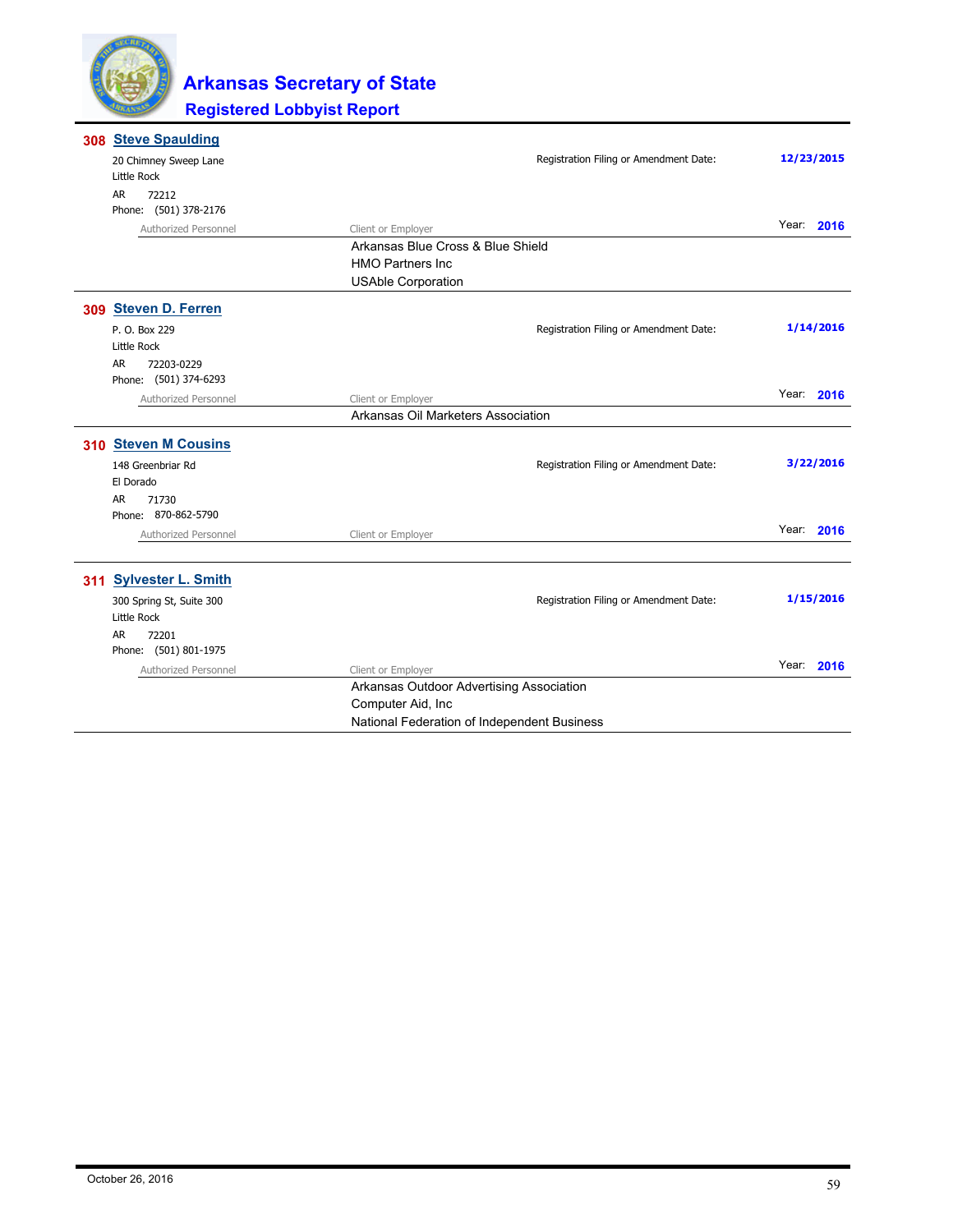

**T. Ark Monroe, III 312**

|  | 425 West Capitol Avenue, Suite 1800<br>Suite 1800                                               | Registration Filing or Amendment Date:                  | 10/24/2016 |  |  |
|--|-------------------------------------------------------------------------------------------------|---------------------------------------------------------|------------|--|--|
|  | Little Rock                                                                                     |                                                         |            |  |  |
|  | AR<br>72201-3525                                                                                |                                                         |            |  |  |
|  | Phone: (501) 688-8800                                                                           |                                                         |            |  |  |
|  | Authorized Personnel                                                                            | Client or Employer                                      | Year: 2016 |  |  |
|  |                                                                                                 | American Council Of Life Insurers                       |            |  |  |
|  |                                                                                                 | American Fidelity Assurance Company                     |            |  |  |
|  |                                                                                                 | American Management Corporation                         |            |  |  |
|  |                                                                                                 | America's Health Insurance Plans                        |            |  |  |
|  |                                                                                                 | Anthem, Inc.                                            |            |  |  |
|  |                                                                                                 | Arkansas Association of Insurance Companies             |            |  |  |
|  |                                                                                                 | Arkansas Electric Cooperative Corporation               |            |  |  |
|  |                                                                                                 | Arkansas Electric Cooperatives, Inc.                    |            |  |  |
|  |                                                                                                 | Arkansas Superior Select, Inc.                          |            |  |  |
|  |                                                                                                 | Assurant Group - ABIG                                   |            |  |  |
|  |                                                                                                 | Assurant Group - ASG                                    |            |  |  |
|  |                                                                                                 | Central United Life Insurance Company                   |            |  |  |
|  |                                                                                                 | CNO Financial, Inc.                                     |            |  |  |
|  |                                                                                                 | DataPath, Inc.                                          |            |  |  |
|  |                                                                                                 | <b>EAN Holdings, LLC</b>                                |            |  |  |
|  |                                                                                                 | Helena Chemical Company                                 |            |  |  |
|  |                                                                                                 | Insurance Services Office, Inc.                         |            |  |  |
|  |                                                                                                 | John Hancock Life Insurance Company (USA)               |            |  |  |
|  |                                                                                                 |                                                         |            |  |  |
|  |                                                                                                 | Kemper Life and Health Group                            |            |  |  |
|  |                                                                                                 | Kinsale Insurance Company                               |            |  |  |
|  |                                                                                                 | <b>LKQ Corporation</b><br><b>MDOW Insurance Company</b> |            |  |  |
|  |                                                                                                 |                                                         |            |  |  |
|  | Metropolitan Life Insurance Company<br>National Association of Subrogation Professionals (NASP) |                                                         |            |  |  |
|  |                                                                                                 |                                                         |            |  |  |
|  |                                                                                                 | NovaSys Health / Centene Corporation                    |            |  |  |
|  |                                                                                                 | Old Surety Life Insurance Company                       |            |  |  |
|  |                                                                                                 | Prudential Insurance Company of America                 |            |  |  |
|  |                                                                                                 | Smith Burial and Life Insurance Company                 |            |  |  |
|  |                                                                                                 | Southern Arkansas University                            |            |  |  |
|  |                                                                                                 | State Farm Insurance Group                              |            |  |  |
|  |                                                                                                 | United Healthcare of Arkansas, Inc.                     |            |  |  |
|  |                                                                                                 | UnitedHealth Group, Inc.                                |            |  |  |
|  |                                                                                                 | <b>USAble Life</b>                                      |            |  |  |
|  | 313 Tammy Waters                                                                                |                                                         |            |  |  |
|  | 285 Hwy 71 South                                                                                | Registration Filing or Amendment Date:                  | 1/4/2016   |  |  |
|  | Ashdown                                                                                         |                                                         |            |  |  |
|  | AR.<br>71822                                                                                    |                                                         |            |  |  |
|  | Phone: (870) 898-2711                                                                           |                                                         |            |  |  |
|  |                                                                                                 |                                                         | Year: 2016 |  |  |
|  | Authorized Personnel                                                                            | Client or Employer<br>Domtar                            |            |  |  |
|  |                                                                                                 |                                                         |            |  |  |
|  | 314 Tate & Associates                                                                           |                                                         |            |  |  |
|  | P. O. Box 7746                                                                                  | Registration Filing or Amendment Date:                  | 1/6/2016   |  |  |
|  | Little Rock                                                                                     |                                                         |            |  |  |
|  | 72205<br>AR                                                                                     |                                                         |            |  |  |
|  | Phone: (501) 340-4141                                                                           |                                                         |            |  |  |
|  | Authorized Personnel                                                                            | Client or Employer                                      | Year: 2016 |  |  |
|  | Sherman Tate                                                                                    | <b>Tate and Associates</b>                              |            |  |  |
|  |                                                                                                 |                                                         |            |  |  |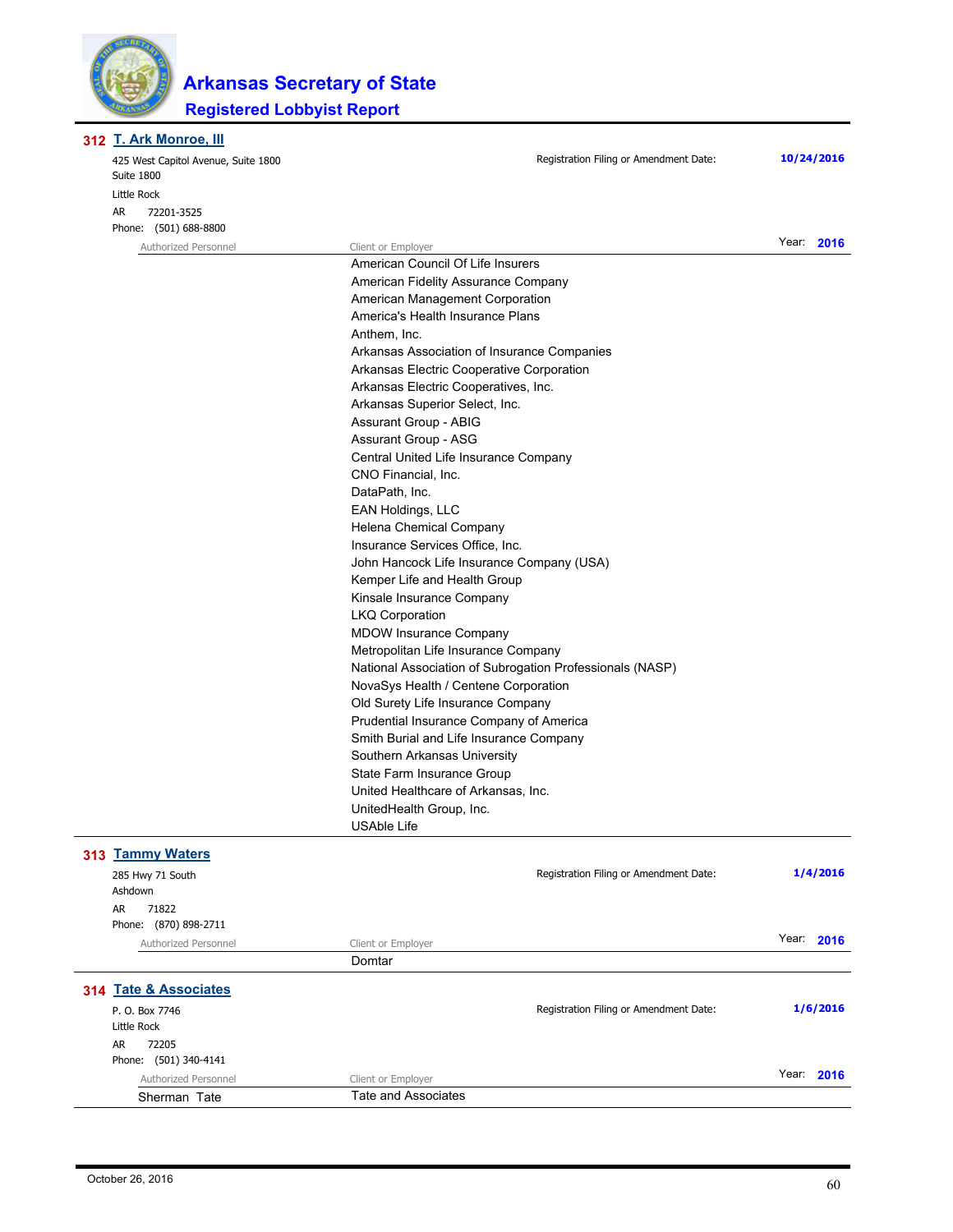

| Registration Filing or Amendment Date:<br>2350 Kerner Blvd, Ste. 250<br>San Rafael | 1/15/2016     |
|------------------------------------------------------------------------------------|---------------|
|                                                                                    |               |
|                                                                                    |               |
| CA<br>94901                                                                        |               |
| Phone: (415) 389-6800                                                              |               |
| Authorized Personnel<br>Client or Employer                                         | Year:<br>2016 |
| Teladoc Inc<br>Claudia Tucker                                                      |               |
| Dr. Henry DePhillips                                                               |               |
| Dr. Kyon Hood                                                                      |               |
| 316 Teresa Oelke                                                                   |               |
| Registration Filing or Amendment Date:<br>1800 S. 52nd, Suite 400                  | 1/4/2016      |
| Rogers                                                                             |               |
| AR<br>72758                                                                        |               |
| Phone: (479) 531-9778                                                              |               |
| Authorized Personnel<br>Client or Employer                                         | Year:<br>2016 |
| Americans for Prosperity                                                           |               |
| Americans for Prosperity Foundation                                                |               |
| 317 Terri Robinson                                                                 |               |
| Registration Filing or Amendment Date:<br>2400 Crestwood                           | 1/8/2016      |
| Suite 207                                                                          |               |
| North Little Rock                                                                  |               |
| AR<br>72116                                                                        |               |
| Phone: (501) 753-5180                                                              |               |
| Client or Employer<br>Authorized Personnel                                         | Year: 2016    |
| National Council on Compensation Insurance                                         |               |
| 318 Terry Brian Bond                                                               |               |
|                                                                                    | 12/18/2015    |
| Registration Filing or Amendment Date:<br>428 Travis Street                        |               |
| Shreveport<br>LA<br>71101                                                          |               |
| Phone: (318) 673-3595                                                              |               |
| Authorized Personnel                                                               | Year: 2016    |
| Client or Employer<br>AEP-Southwestern Electric Power Company                      |               |
|                                                                                    |               |
| 319 The Capitol Group                                                              |               |
| Registration Filing or Amendment Date:<br>P.O. Box 242210                          | 1/9/2016      |
| Little Rock                                                                        |               |
| AR<br>72223                                                                        |               |
| Phone: (501) 821-0100                                                              |               |
| Authorized Personnel<br>Client or Employer                                         | Year: 2016    |
| Arkansas Pharmacists Association<br>Don Tilton                                     |               |
| Arkansas State Dental Association                                                  |               |
| <b>Beaver Water District</b>                                                       |               |
| Calpine Corporation                                                                |               |
| CHSPSC, LLC                                                                        |               |
| Downstream Development Authority                                                   |               |
| Kroger Corporation                                                                 |               |
| LKQ Corporation/Keystone                                                           |               |
| Public Information Advocates, LLC                                                  |               |
| <b>Schneider Electric</b>                                                          |               |
| Verizon Arena                                                                      |               |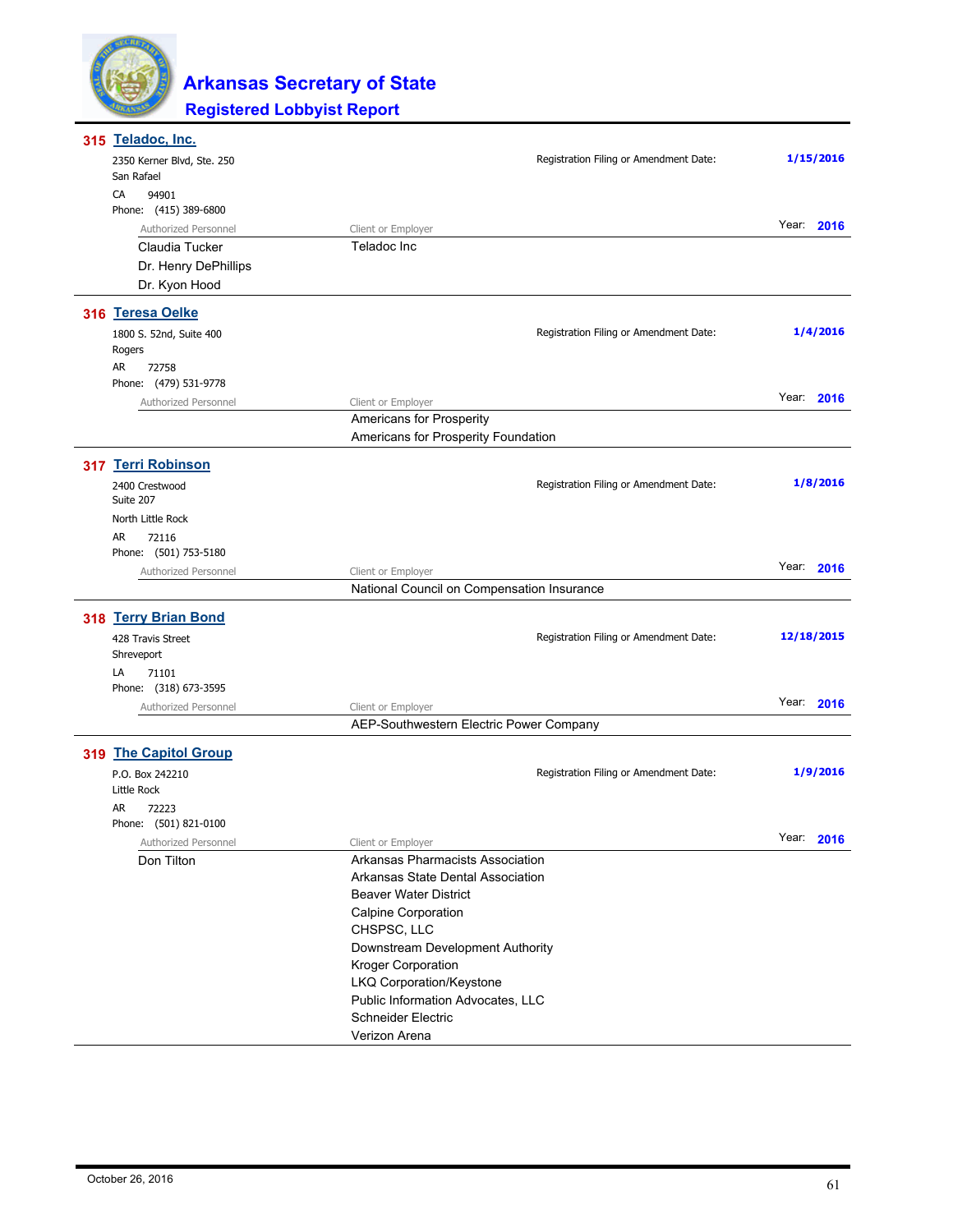

| 320 The Cranford Coalition Inc.         |                                                                     |            |
|-----------------------------------------|---------------------------------------------------------------------|------------|
| 1610 West Third Street                  | Registration Filing or Amendment Date:                              | 2/16/2016  |
| Little Rock                             |                                                                     |            |
| AR<br>72201                             |                                                                     |            |
| Phone: (870) 217-3388                   |                                                                     |            |
| Authorized Personnel                    | Client or Employer                                                  | Year: 2016 |
| Chace Cranford                          | Aaron/Vickie Perkins L&A Cattle Company                             |            |
| <b>Eddie Cooper</b>                     | Arkansas Behavioral Health Providers Association                    |            |
| Vickie Critcher                         | Arkansas Professional Bail Association                              |            |
|                                         | Faith Love Hope Center                                              |            |
|                                         | Path(Partners Against Trafficking Humans)                           |            |
|                                         | <b>Riverview Behavioral Health</b><br>South Arkansas Youth Services |            |
|                                         | <b>Teach for America</b>                                            |            |
| 321 The Gillespie Group                 |                                                                     |            |
| 13636 State Highway 80                  | Registration Filing or Amendment Date:                              | 1/3/2016   |
| Danville                                |                                                                     |            |
| AR.<br>72833                            |                                                                     |            |
| Phone: (479) 495-5253                   |                                                                     |            |
| Authorized Personnel                    | Client or Employer                                                  | Year: 2016 |
| Jeff Gillespie                          | Macedonia Farms                                                     |            |
| Mandy Gillespie                         | Tatum Tatum & Vaden Law Firm                                        |            |
| 322 The Health Law Firm                 |                                                                     |            |
| 5224 Sherwood Road                      | Registration Filing or Amendment Date:                              | 1/5/2016   |
| Suite 200                               |                                                                     |            |
| Little Rock                             |                                                                     |            |
| AR<br>72207                             |                                                                     |            |
| Phone: (501) 221-7100                   |                                                                     | Year: 2016 |
| Authorized Personnel                    | Client or Employer                                                  |            |
| Harold Simpson                          | Arkansas Association of Nurse Anesthetics                           |            |
|                                         | Arkansas Pharmacists Association                                    |            |
| 323 The Nature Conservancy              | Registration Filing or Amendment Date:                              | 6/7/2016   |
| 601 N. University Avenue<br>Little Rock |                                                                     |            |
| AR<br>72205                             |                                                                     |            |
| Phone: (501) 663-6699                   |                                                                     |            |
| Authorized Personnel                    | Client or Employer                                                  | Year: 2016 |
| Clayton Knighten                        | The Nature Conservancy                                              |            |
| Scott Simon                             |                                                                     |            |
| <b>Tim Snell</b>                        |                                                                     |            |
| 324 The Perimeter Group                 |                                                                     |            |
| 2111 Park Ave.                          | Registration Filing or Amendment Date:                              | 9/28/2016  |
| <b>Hot Springs</b>                      |                                                                     |            |
| AR<br>71901                             |                                                                     |            |
| Phone: (501) 580-4300                   |                                                                     |            |
| Authorized Personnel                    | Client or Employer                                                  | Year: 2016 |
| Ernest Cunningham                       | Arkansas Information Consortium, Inc.                               |            |
| Len Pitcock                             | Coca-Cola North America                                             |            |
| Tommy Wren                              | <b>Cox Communications</b>                                           |            |
|                                         | Gaming Laboratories International                                   |            |
|                                         | Liberty Dental Plan Corporation                                     |            |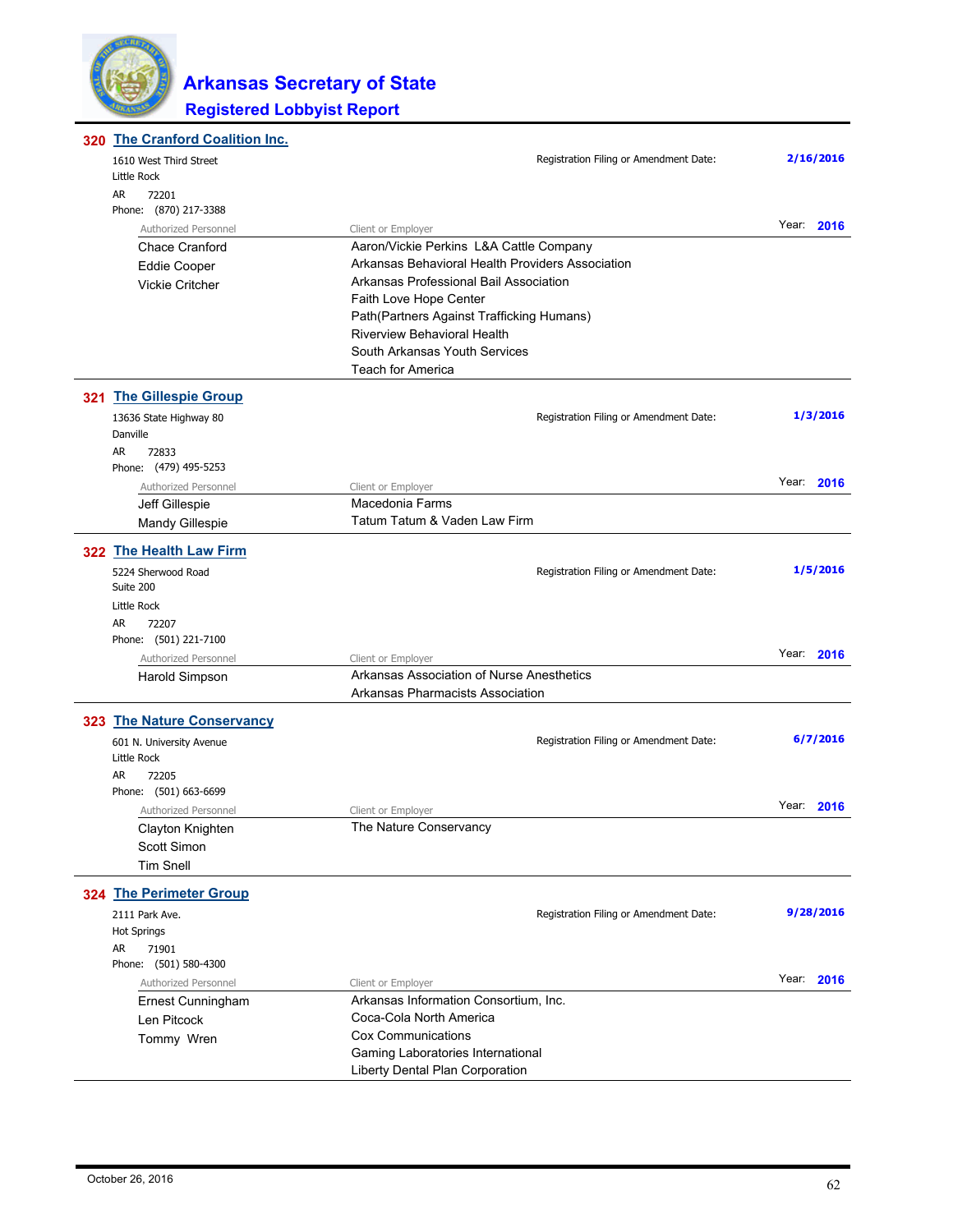

| 325 The Summitt Consulting Group Inc |                                                     |                                        |                               |
|--------------------------------------|-----------------------------------------------------|----------------------------------------|-------------------------------|
| 3230 E Broadway Rd Ste 260           |                                                     | Registration Filing or Amendment Date: | 2/3/2016                      |
| Phoenix                              |                                                     |                                        | Filed termiation on 6/21/2016 |
| AZ<br>85040                          |                                                     |                                        |                               |
| Phone: (602) 235-9320                |                                                     |                                        |                               |
| Authorized Personnel                 | Client or Employer                                  |                                        | Year: 2016                    |
| <b>Brian Murray</b>                  | The Goldwater Institute                             |                                        |                               |
| John DeCarlo                         |                                                     |                                        |                               |
| <b>Steve Voeller</b>                 |                                                     |                                        |                               |
| 326 Tim Byler                        |                                                     |                                        |                               |
|                                      |                                                     | Registration Filing or Amendment Date: | 8/15/2016                     |
| 172 Peppertree Drive<br>Kingsport    |                                                     |                                        |                               |
| TN<br>37664                          |                                                     |                                        |                               |
| Phone: (423) 349-0689                |                                                     |                                        |                               |
| Authorized Personnel                 | Client or Employer                                  |                                        | Year: 2016                    |
|                                      | Novartis Pharmaceuticals Corporation                |                                        |                               |
|                                      |                                                     |                                        |                               |
| 327 Tim Gauger                       |                                                     |                                        |                               |
| 320 W Capitol Ave Ste 211            |                                                     | Registration Filing or Amendment Date: | 12/14/2015                    |
| Little Rock                          |                                                     |                                        |                               |
| AR<br>72201                          |                                                     |                                        |                               |
| Phone: (501) 378-2870                |                                                     |                                        |                               |
| Authorized Personnel                 | Client or Employer                                  |                                        | Year: 2016                    |
|                                      | Arkansas Blue Cross and Blue Shield                 |                                        |                               |
|                                      | HMO Partners Inc.                                   |                                        |                               |
|                                      | <b>USAble Corporation</b>                           |                                        |                               |
| 328 Todd Bledsoe                     |                                                     |                                        |                               |
| 2233 Lovell Court                    |                                                     | Registration Filing or Amendment Date: | 12/16/2015                    |
| Lexington                            |                                                     |                                        | Filed termiation on 4/30/2016 |
| КY<br>40513                          |                                                     |                                        |                               |
| Phone: (859) 245-6195                |                                                     |                                        |                               |
| Authorized Personnel                 | Client or Employer                                  |                                        | Year: 2016                    |
|                                      | <b>Bristol Myers Squibb Company</b>                 |                                        |                               |
| 329 Tom V. Parker                    |                                                     |                                        |                               |
|                                      |                                                     |                                        |                               |
| #1 Riverfront Place<br>Suite 460     |                                                     | Registration Filing or Amendment Date: | 12/17/2015                    |
|                                      |                                                     |                                        |                               |
| North Little Rock<br>AR              |                                                     |                                        |                               |
| 72114<br>Phone: (501) 375-9964       |                                                     |                                        |                               |
| Authorized Personnel                 | Client or Employer                                  |                                        | Year: 2016                    |
|                                      | Arkansas Petroleum Council                          |                                        |                               |
|                                      |                                                     |                                        |                               |
| 330 Trace Strategies LLC             |                                                     |                                        |                               |
| 411 S Victory St Suite 202           |                                                     | Registration Filing or Amendment Date: | 7/6/2016                      |
| Little Rock                          |                                                     |                                        |                               |
| AR<br>72201                          |                                                     |                                        |                               |
| Phone: (501) 258-6353                |                                                     |                                        |                               |
| Authorized Personnel                 | Client or Employer                                  |                                        | Year: 2016                    |
| Laurie Lee                           | Clean Line Energy Partners, LLC                     |                                        |                               |
| Mark Biviano                         | Everytown for Gun Safety Action Fund                |                                        |                               |
|                                      | Jeff Dangeau dba Arkansas Parents for School Choice |                                        |                               |
|                                      | Lion Oil                                            |                                        |                               |
|                                      | PALCO                                               |                                        |                               |
|                                      | Rockefeller Philanthropy Advisors                   |                                        |                               |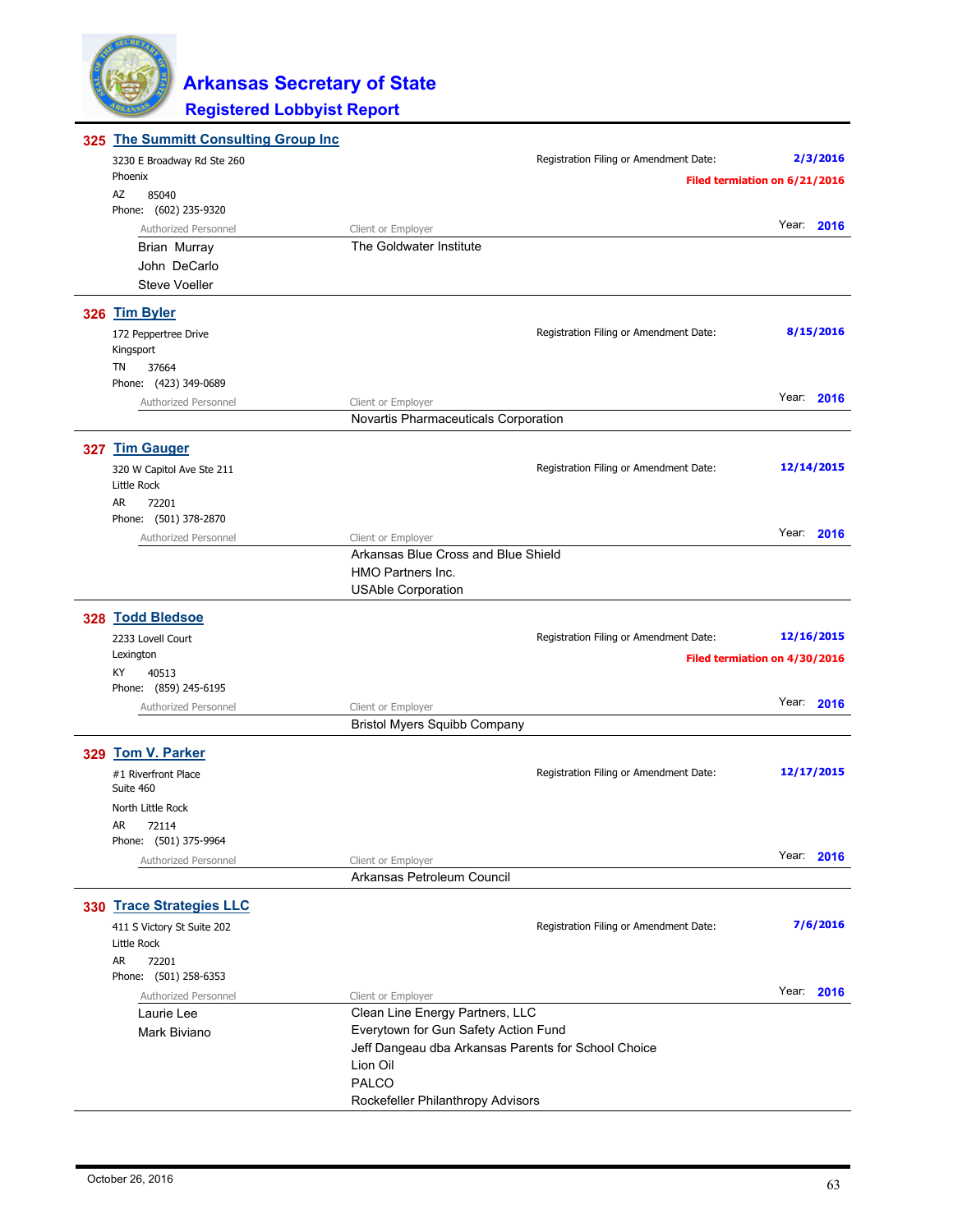

| 331 Trinity Highway Products, LLC               |                                             |                                        |                               |
|-------------------------------------------------|---------------------------------------------|----------------------------------------|-------------------------------|
| 2525 Stemmons Freeway                           |                                             | Registration Filing or Amendment Date: | 7/15/2016                     |
| Dallas                                          |                                             |                                        |                               |
| TX<br>75207                                     |                                             |                                        |                               |
| Phone: (214) 589-8561                           |                                             |                                        | Year: 2016                    |
| Authorized Personnel                            | Client or Employer                          |                                        |                               |
| Paul Barber                                     |                                             |                                        |                               |
| <b>Richard Morgan</b>                           |                                             |                                        |                               |
| 332 United Transportation Union                 |                                             |                                        |                               |
| 1115 Bishop Street                              |                                             | Registration Filing or Amendment Date: | 10/17/2016                    |
| Little Rock                                     |                                             |                                        |                               |
| AR<br>72202                                     |                                             |                                        |                               |
| Phone: (501) 476-3182                           |                                             |                                        |                               |
| Authorized Personnel                            | Client or Employer                          |                                        | Year: 2016                    |
| <b>Gerald Sale</b>                              |                                             |                                        |                               |
| 333 University of Arkansas at Little Rock       |                                             |                                        |                               |
| 2801 South University Avenue                    |                                             | Registration Filing or Amendment Date: | 1/6/2016                      |
| ADMIN S 313                                     |                                             |                                        |                               |
| Little Rock                                     |                                             |                                        |                               |
| AR.<br>72204                                    |                                             |                                        |                               |
| Phone: (501) 569-3186                           |                                             |                                        |                               |
| Authorized Personnel                            | Client or Employer                          |                                        | Year: 2016                    |
| Joni Lee                                        | <b>UALR</b>                                 |                                        |                               |
| 334 University of Arkansas for Medical Sciences |                                             |                                        |                               |
| 4301 West Markham -Slot 765                     |                                             | Registration Filing or Amendment Date: | 1/13/2016                     |
| Little Rock                                     |                                             |                                        |                               |
| AR.<br>72205                                    |                                             |                                        |                               |
| Phone: (501) 526-6043                           |                                             |                                        |                               |
| Authorized Personnel                            | Client or Employer                          |                                        | Year: 2016                    |
| <b>Cherry Duckett</b>                           | University of Arkansas for Medical Sciences |                                        |                               |
| 335 University of Arkansas System               |                                             |                                        |                               |
| 2404 N. University Avenue                       |                                             | Registration Filing or Amendment Date: | 1/6/2016                      |
| Little Rock                                     |                                             |                                        |                               |
| AR.<br>72207                                    |                                             |                                        |                               |
| Phone: (501) 686-2532                           |                                             |                                        |                               |
| Authorized Personnel                            | Client or Employer                          |                                        | Year: 2016                    |
| Melissa Rust                                    | University of Arkansas System               |                                        |                               |
| 336 University of Arkansas, Fayetteville        |                                             |                                        |                               |
| <b>ADMN 407</b>                                 |                                             | Registration Filing or Amendment Date: | 1/6/2016                      |
| Fayetteville                                    |                                             |                                        |                               |
| AR<br>72701                                     |                                             |                                        |                               |
| Phone: (479) 575-9764                           |                                             |                                        |                               |
| Authorized Personnel                            | Client or Employer                          |                                        | Year: 2016                    |
| Randy Massanelli                                |                                             |                                        |                               |
| 337 University of Central Arkansas              |                                             |                                        |                               |
| 201 Donaghey Avenue                             |                                             | Registration Filing or Amendment Date: | 1/13/2016                     |
| Wingo Hall 207                                  |                                             |                                        | Filed termiation on 9/15/2016 |
| Conway                                          |                                             |                                        |                               |
| AR<br>72035                                     |                                             |                                        |                               |
| Phone: (501) 450-3247                           |                                             |                                        |                               |
| Authorized Personnel                            | Client or Employer                          |                                        | Year: 2016                    |
| Kandi Hughes                                    | University of Central Arkansas              |                                        |                               |
| <b>Kelley Erstine</b>                           |                                             |                                        |                               |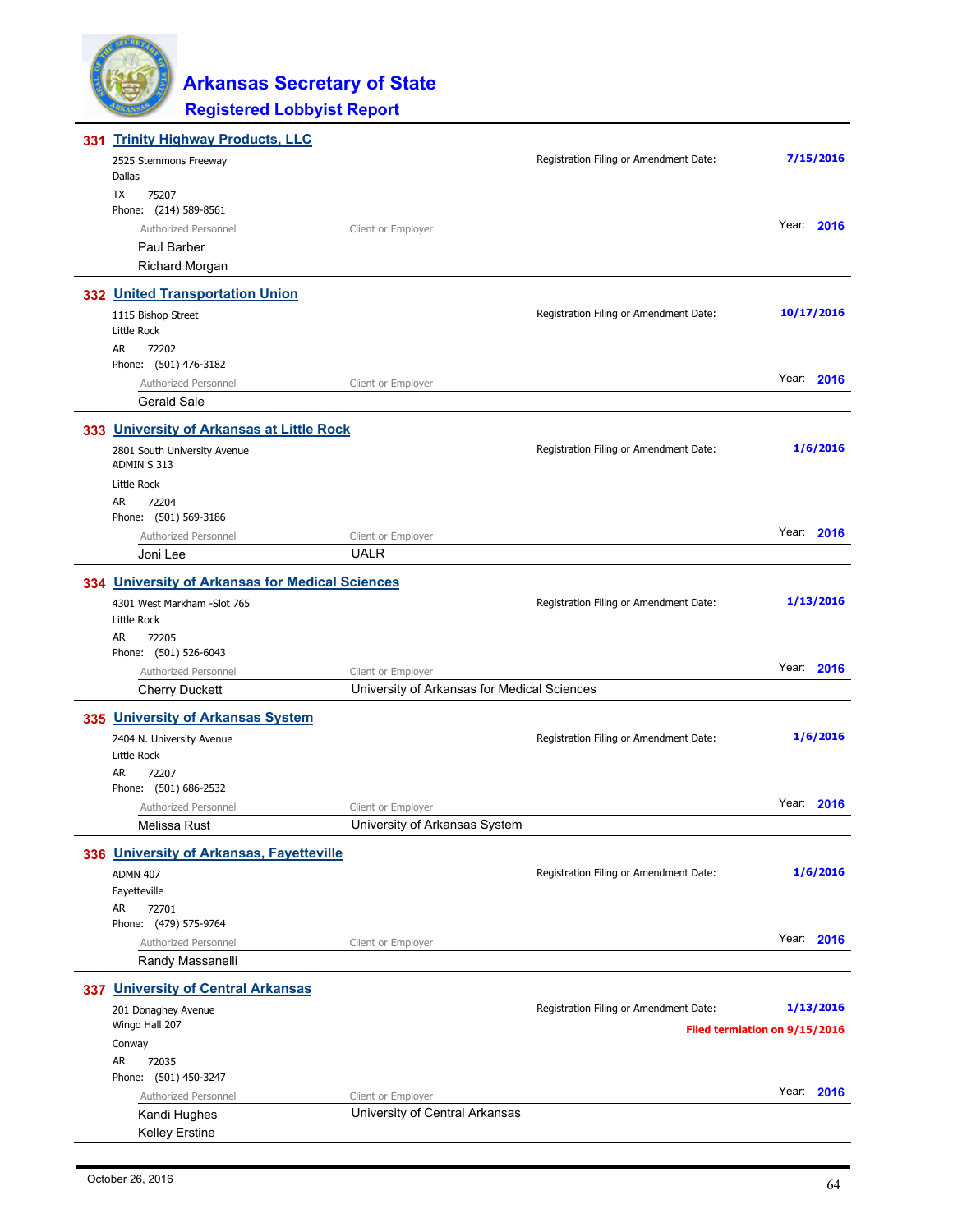

| 338 Vicki S. Farmer                               |                                                 |                                        |            |
|---------------------------------------------------|-------------------------------------------------|----------------------------------------|------------|
| 1401 W. Capitol Suite 247<br>Suite 206            |                                                 | Registration Filing or Amendment Date: | 1/19/2016  |
| Little Rock                                       |                                                 |                                        |            |
| 72201<br>Ar                                       |                                                 |                                        |            |
| Phone: (501) 661-7675                             |                                                 |                                        |            |
| Authorized Personnel                              | Client or Employer                              |                                        | Year: 2016 |
|                                                   | Arkansas Optometric Association                 |                                        |            |
| 339 Walter G. Wright, Jr.                         |                                                 |                                        |            |
| 425 West Capitol Avenue, Suite 1800<br>Suite 1800 |                                                 | Registration Filing or Amendment Date: | 1/7/2016   |
| Little Rock                                       |                                                 |                                        |            |
| AR<br>72201-3525                                  |                                                 |                                        |            |
| Phone: (501) 688-8800                             |                                                 |                                        |            |
| Authorized Personnel                              | Client or Employer                              |                                        | Year: 2016 |
|                                                   | Arkansas Electric Cooperatives, Inc.            |                                        |            |
|                                                   | Arkansas Manufactured Housing Association       |                                        |            |
|                                                   | Arkansas Oil Marketers Association              |                                        |            |
|                                                   | Arkansas Recyclers Association                  |                                        |            |
| 340 Weldon Wynn                                   |                                                 |                                        |            |
| 10757 Hwy 54 East                                 |                                                 | Registration Filing or Amendment Date: | 1/6/2016   |
| Star City                                         |                                                 |                                        |            |
| AR<br>71667                                       |                                                 |                                        |            |
| Phone: (870) 628-4509                             |                                                 |                                        | Year: 2016 |
| Authorized Personnel                              | Client or Employer                              |                                        |            |
|                                                   | Arkansas Fair Mgrs. Association                 |                                        |            |
| 341 Wholesale Beer Distributors of Arkansas       |                                                 |                                        |            |
| Post Office Box 3477                              |                                                 | Registration Filing or Amendment Date: | 1/19/2016  |
| Little Rock                                       |                                                 |                                        |            |
| AR.<br>72203                                      |                                                 |                                        |            |
| Phone: (501) 375-9232                             |                                                 |                                        |            |
| Authorized Personnel                              | Client or Employer                              |                                        | Year: 2016 |
| Mary Neal French                                  | Wholesale Beer Distributors of AR, Inc.         |                                        |            |
| Steve Higginbothom                                |                                                 |                                        |            |
| 342 William C Roachell                            |                                                 |                                        |            |
| 22 Collins Industrial Place                       |                                                 | Registration Filing or Amendment Date: | 1/14/2016  |
| North Little Rock                                 |                                                 |                                        |            |
| AR<br>72113                                       |                                                 |                                        |            |
| Phone: (501) 812-0828                             |                                                 |                                        |            |
| Authorized Personnel                              | Client or Employer                              |                                        | Year: 2016 |
|                                                   | Associated Builders and Contractors of Arkansas |                                        |            |
| 343 William C. Beckman                            |                                                 |                                        |            |
| 1802 28th Ave. W.                                 |                                                 | Registration Filing or Amendment Date: | 10/13/2016 |
| Seattle                                           |                                                 |                                        |            |
| <b>WA</b><br>98199                                |                                                 |                                        |            |
| Phone: (206) 455-1494                             |                                                 |                                        |            |
| Authorized Personnel                              | Client or Employer                              |                                        | Year: 2016 |
|                                                   | Avanir Pharmaceuticals, Inc.                    |                                        |            |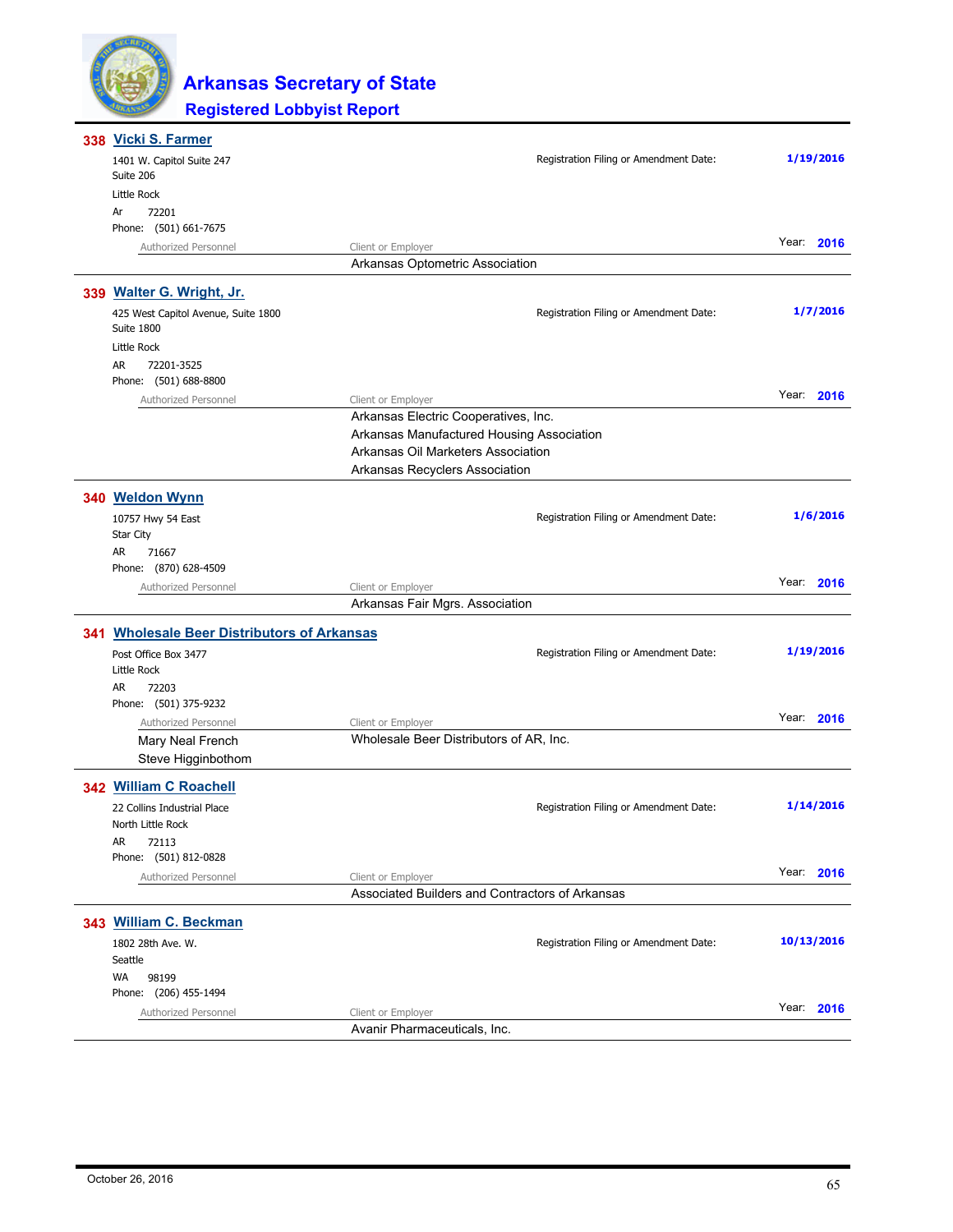

#### **Registered Lobbyist Report Arkansas Secretary of State**

**Wills Law Firm, PLLC 344**

|  | P. O. Box 306<br>Conway                             | Registration Filing or Amendment Date:         | 9/13/2016  |
|--|-----------------------------------------------------|------------------------------------------------|------------|
|  | AR<br>72033                                         |                                                |            |
|  | Phone: (501) 329-3179                               |                                                | Year: 2016 |
|  | Authorized Personnel                                | Client or Employer                             |            |
|  | Dana Wills                                          | Intralot                                       |            |
|  | <b>Rick Green</b>                                   | Advantage Capital Partners                     |            |
|  | <b>Robbie Wills</b>                                 | Anthem, Inc. and its affiliates                |            |
|  |                                                     | Area Agency on Aging of Western Arkansas       |            |
|  |                                                     | Arkansas Association of Area Agencies on Aging |            |
|  |                                                     | Arkansas Chiropractic Physicians Association   |            |
|  |                                                     | Arkansas Coalition Against Domestic Violence   |            |
|  |                                                     | Arkansas Press Association                     |            |
|  |                                                     | <b>Balanced Energy Arkansas</b>                |            |
|  |                                                     | East Arkansas Area Agency on Aging             |            |
|  |                                                     | George O'Connor                                |            |
|  |                                                     | <b>Hewlett Packard Enterprise</b>              |            |
|  |                                                     | <b>KPMG LLC</b>                                |            |
|  |                                                     | <b>PCMA</b>                                    |            |
|  | Public Information Advocates, LLC                   |                                                |            |
|  |                                                     | The Persimmon Group                            |            |
|  |                                                     | <b>Windstream Communications</b>               |            |
|  | 345 Wilson & Associates Professional Services, Inc. |                                                |            |
|  | 904 South Oak St                                    | Registration Filing or Amendment Date:         | 4/21/2016  |
|  | Little Rock                                         |                                                |            |
|  | AR<br>72204-2155                                    |                                                |            |
|  | Phone: (501) 296-9005                               |                                                |            |
|  | Authorized Personnel                                | Client or Employer                             | Year: 2016 |
|  |                                                     | Wilson & Associates, Inc.                      |            |
|  | 346 Witt Global Partners                            |                                                |            |
|  | 500 President Clinton Ave Ste RL10                  | Registration Filing or Amendment Date:         | 2/8/2016   |
|  | Little Rock                                         |                                                |            |
|  | AR.<br>72201                                        |                                                |            |
|  | Phone: (501) 975-0780                               |                                                |            |
|  | Authorized Personnel                                | Client or Employer                             | Year: 2016 |
|  | <b>Bob Nash</b>                                     |                                                |            |
|  | <b>Hal Hunnicutt</b>                                |                                                |            |
|  | James Lee Witt                                      |                                                |            |
|  | Jimmy Witt                                          |                                                |            |
|  | Rod Sweetman                                        |                                                |            |
|  |                                                     |                                                |            |